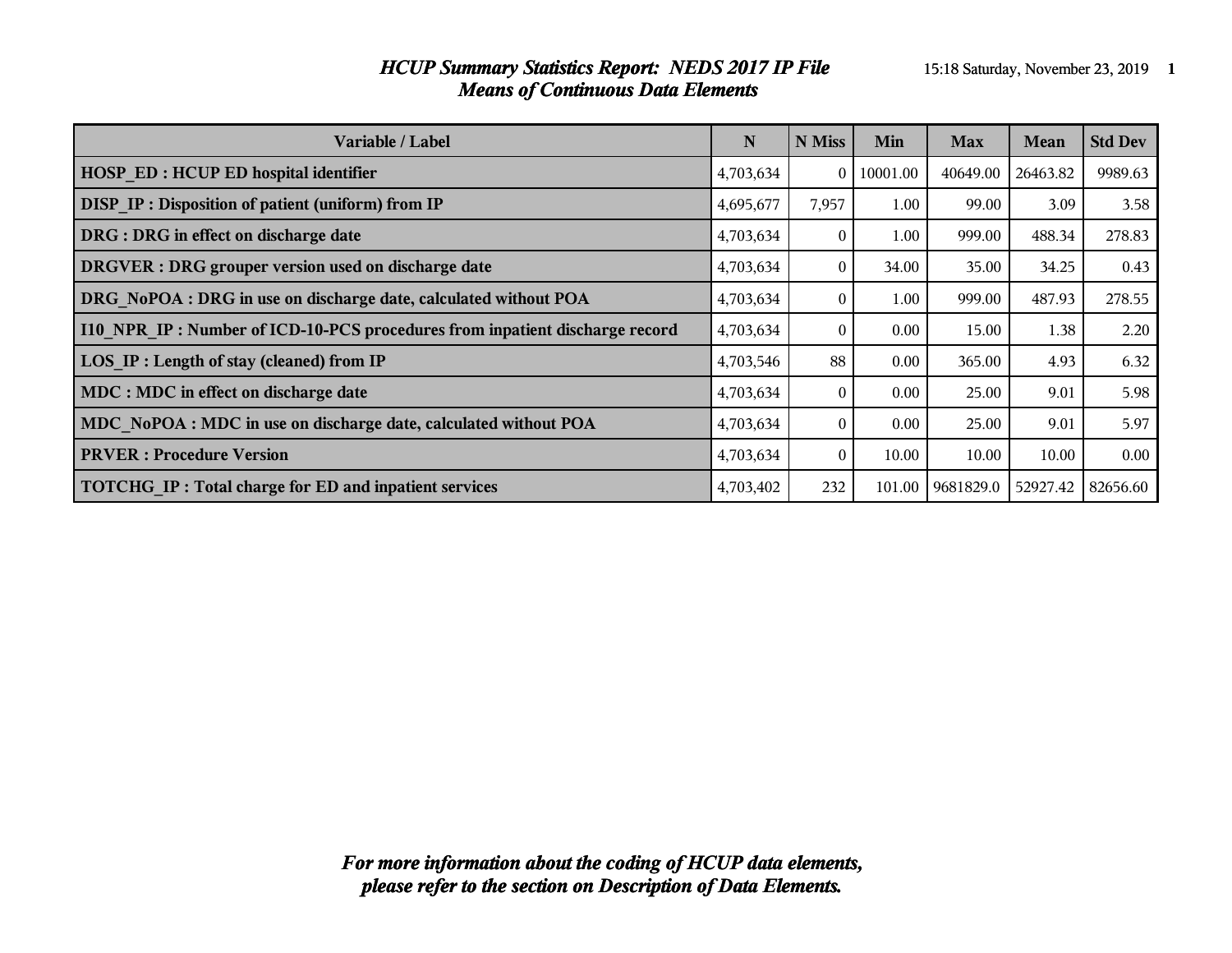| DISP IP                                   | Frequency | <b>Percent</b> |
|-------------------------------------------|-----------|----------------|
| $\therefore$ Missing                      | 1,508     | 0.03           |
| .A: Invalid                               | 6,449     | 0.14           |
| 1: Discharged to home or self care        | 2,833,550 | 60.24          |
| 2: Transfer: short-term hospital          | 105,319   | 2.24           |
| 5: Transfer: other type of facility       | 895,901   | 19.05          |
| 6: Home health care                       | 641,181   | 13.63          |
| 7: Against medical advice                 | 97,857    | 2.08           |
| 20: Died in hospital                      | 121,572   | 2.58           |
| 99: Discharged alive, destination unknown | 297       | 0.01           |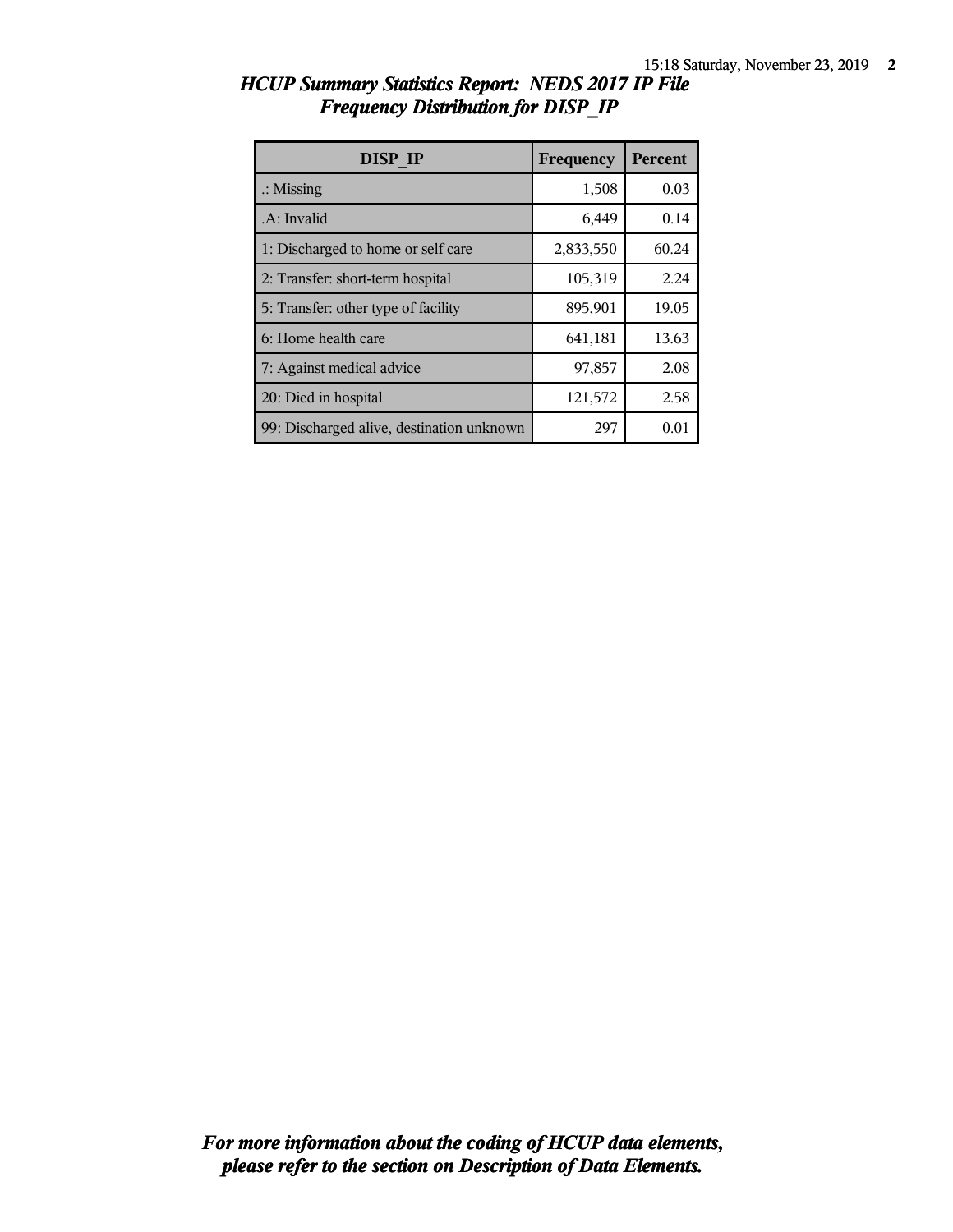| <b>DRG</b>                                                               | Frequency | Percent |
|--------------------------------------------------------------------------|-----------|---------|
| 1: HEART TRANSPLANT OR IMPLANT OF HEART ASSIST SYSTEM W MCC              | 398       | 0.01    |
| 2: HEART TRANSPLANT OR IMPLANT OF HEART ASSIST SYSTEM W/O MCC            | 22        | 0.00    |
| 3: ECMO OR TRACH W MV >96 HRS OR PDX EXC FACE, MOUTH & NECK W MAJ O.R.   | 8,098     | 0.17    |
| 4: TRACH W MV >96 HRS OR PDX EXC FACE, MOUTH & NECK W/O MAJ O.R.         | 6,877     | 0.15    |
| 5: LIVER TRANSPLANT W MCC OR INTESTINAL TRANSPLANT                       | 170       | 0.00    |
| 6: LIVER TRANSPLANT W/O MCC                                              | 16        | 0.00    |
| 7: LUNG TRANSPLANT                                                       | 19        | 0.00    |
| 8: SIMULTANEOUS PANCREAS/KIDNEY TRANSPLANT                               | $\leq 10$ | $***$   |
| 10: PANCREAS TRANSPLANT                                                  | $\leq 10$ | $***$   |
| 11: TRACHEOSTOMY FOR FACE, MOUTH & NECK DIAGNOSES W MCC                  | 616       | 0.01    |
| 12: TRACHEOSTOMY FOR FACE, MOUTH & NECK DIAGNOSES W CC                   | 341       | 0.01    |
| 13: TRACHEOSTOMY FOR FACE, MOUTH & NECK DIAGNOSES W/O CC/MCC             | 141       | 0.00    |
| 14: ALLOGENEIC BONE MARROW TRANSPLANT                                    | 35        | 0.00    |
| 16: AUTOLOGOUS BONE MARROW TRANSPLANT W CC/MCC                           | 27        | 0.00    |
| 17: AUTOLOGOUS BONE MARROW TRANSPLANT W/O CC/MCC                         | $\leq 10$ | $***$   |
| 20: INTRACRANIAL VASCULAR PROCEDURES W PDX HEMORRHAGE W MCC              | 945       | 0.02    |
| 21: INTRACRANIAL VASCULAR PROCEDURES W PDX HEMORRHAGE W CC               | 351       | 0.01    |
| 22: INTRACRANIAL VASCULAR PROCEDURES W PDX HEMORRHAGE W/O CC/MCC         | 104       | 0.00    |
| 23: CRANIO W MAJOR DEV IMPL/ACUTE COMPLEX CNS PDX W MCC OR CHEMO IMPLANT | 3,709     | 0.08    |
| 23: CRANIOTOMY W MAJOR DEVICE IMPLANT OR ACUTE CNS PDX W MCC OR CHEMOTHE | 1,394     | 0.03    |
| 24: CRANIO W MAJOR DEV IMPL/ACUTE COMPLEX CNS PDX W/O MCC                | 1,800     | 0.04    |
| 25: CRANIOTOMY & ENDOVASCULAR INTRACRANIAL PROCEDURES W MCC              | 8,130     | 0.17    |
| 26: CRANIOTOMY & ENDOVASCULAR INTRACRANIAL PROCEDURES W CC               | 2,607     | 0.06    |
| 27: CRANIOTOMY & ENDOVASCULAR INTRACRANIAL PROCEDURES W/O CC/MCC         | 1,631     | 0.03    |
| 28: SPINAL PROCEDURES W MCC                                              | 980       | 0.02    |
| 29: SPINAL PROCEDURES W CC OR SPINAL NEUROSTIMULATORS                    | 1,358     | 0.03    |
| 30: SPINAL PROCEDURES W/O CC/MCC                                         | 380       | 0.01    |
| 31: VENTRICULAR SHUNT PROCEDURES W MCC                                   | 510       | 0.01    |
| 32: VENTRICULAR SHUNT PROCEDURES W CC                                    | 796       | 0.02    |
| 33: VENTRICULAR SHUNT PROCEDURES W/O CC/MCC                              | 287       | 0.01    |
| 34: CAROTID ARTERY STENT PROCEDURE W MCC                                 | 179       | 0.00    |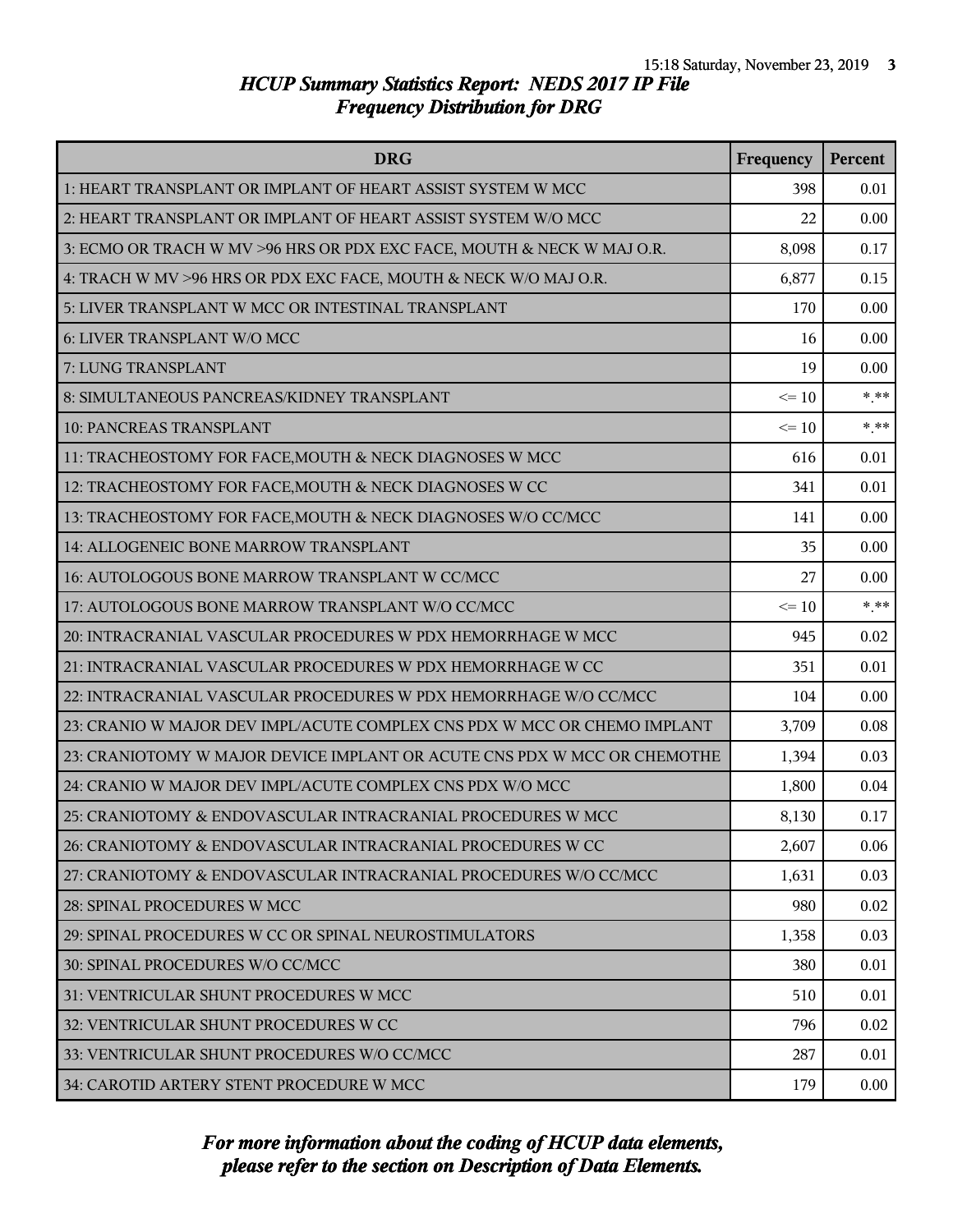| <b>DRG</b>                                                               | Frequency | Percent |
|--------------------------------------------------------------------------|-----------|---------|
| 35: CAROTID ARTERY STENT PROCEDURE W CC                                  | 232       | 0.00    |
| 36: CAROTID ARTERY STENT PROCEDURE W/O CC/MCC                            | 90        | 0.00    |
| 37: EXTRACRANIAL PROCEDURES W MCC                                        | 865       | 0.02    |
| 38: EXTRACRANIAL PROCEDURES W CC                                         | 1,451     | 0.03    |
| 39: EXTRACRANIAL PROCEDURES W/O CC/MCC                                   | 749       | 0.02    |
| 40: PERIPH/CRANIAL NERVE & OTHER NERV SYST PROC W MCC                    | 2,009     | 0.04    |
| 41: PERIPH/CRANIAL NERVE & OTHER NERV SYST PROC W CC OR PERIPH NEUROSTIM | 2,863     | 0.06    |
| 42: PERIPH/CRANIAL NERVE & OTHER NERV SYST PROC W/O CC/MCC               | 1,063     | 0.02    |
| 52: SPINAL DISORDERS & INJURIES W CC/MCC                                 | 516       | 0.01    |
| 53: SPINAL DISORDERS & INJURIES W/O CC/MCC                               | 218       | 0.00    |
| 54: NERVOUS SYSTEM NEOPLASMS W MCC                                       | 6,699     | 0.14    |
| 55: NERVOUS SYSTEM NEOPLASMS W/O MCC                                     | 2,841     | 0.06    |
| 56: DEGENERATIVE NERVOUS SYSTEM DISORDERS W MCC                          | 5,048     | 0.11    |
| 57: DEGENERATIVE NERVOUS SYSTEM DISORDERS W/O MCC                        | 13,908    | 0.30    |
| 58: MULTIPLE SCLEROSIS & CEREBELLAR ATAXIA W MCC                         | 492       | 0.01    |
| 59: MULTIPLE SCLEROSIS & CEREBELLAR ATAXIA W CC                          | 2,164     | 0.05    |
| 60: MULTIPLE SCLEROSIS & CEREBELLAR ATAXIA W/O CC/MCC                    | 2,775     | 0.06    |
| 61: ACUTE ISCHEMIC STROKE W USE OF THROMBOLYTIC AGENT W MCC              | 1,853     | 0.04    |
| 61: ISCHEMIC STROKE, PRECEREBRAL OCCLUSION OR TRANSIENT ISCHEMIA W THROM | 723       | 0.02    |
| 62: ACUTE ISCHEMIC STROKE W USE OF THROMBOLYTIC AGENT W CC               | 4,089     | 0.09    |
| 62: ISCHEMIC STROKE, PRECEREBRAL OCCLUSION OR TRANSIENT ISCHEMIA W THROM | 1,491     | 0.03    |
| 63: ACUTE ISCHEMIC STROKE W USE OF THROMBOLYTIC AGENT W/O CC/MCC         | 971       | 0.02    |
| 63: ISCHEMIC STROKE, PRECEREBRAL OCCLUSION OR TRANSIENT ISCHEMIA W THROM | 387       | 0.01    |
| 64: INTRACRANIAL HEMORRHAGE OR CEREBRAL INFARCTION W MCC                 | 32,182    | 0.68    |
| 65: INTRACRANIAL HEMORRHAGE OR CEREBRAL INFARCTION W CC OR TPA IN 24 HRS | 50,635    | 1.08    |
| 66: INTRACRANIAL HEMORRHAGE OR CEREBRAL INFARCTION W/O CC/MCC            | 19,374    | 0.41    |
| 67: NONSPECIFIC CVA & PRECEREBRAL OCCLUSION W/O INFARCT W MCC            | 343       | 0.01    |
| 68: NONSPECIFIC CVA & PRECEREBRAL OCCLUSION W/O INFARCT W/O MCC          | 1,447     | 0.03    |
| 69: TRANSIENT ISCHEMIA                                                   | 16,504    | 0.35    |
| 69: TRANSIENT ISCHEMIA W/O THROMBOLYTIC                                  | 4,950     | 0.11    |
| 70: NONSPECIFIC CEREBROVASCULAR DISORDERS W MCC                          | 6,216     | 0.13    |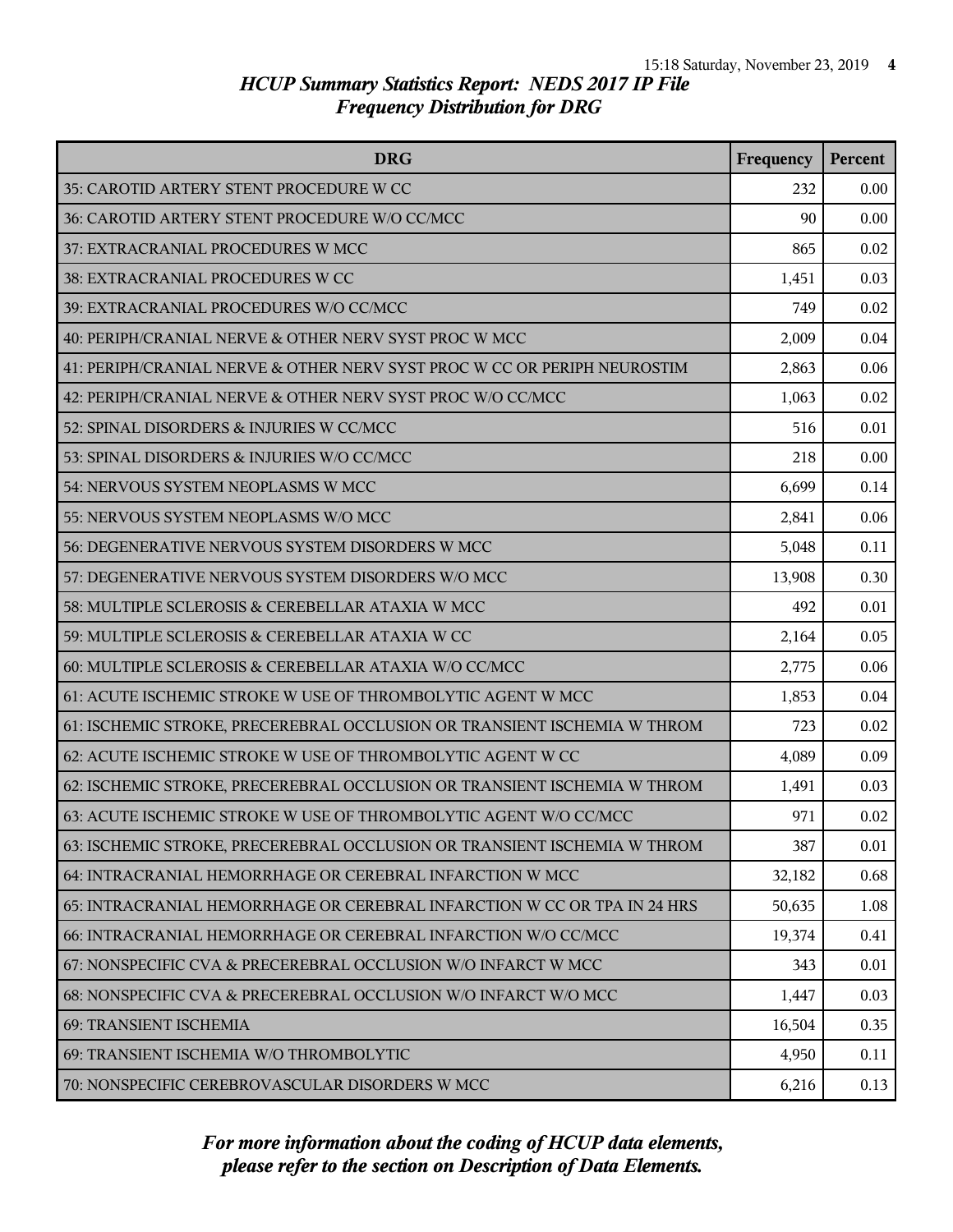| <b>DRG</b>                                                              | Frequency | Percent |
|-------------------------------------------------------------------------|-----------|---------|
| 71: NONSPECIFIC CEREBROVASCULAR DISORDERS W CC                          | 6,772     | 0.14    |
| 72: NONSPECIFIC CEREBROVASCULAR DISORDERS W/O CC/MCC                    | 2,309     | 0.05    |
| 73: CRANIAL & PERIPHERAL NERVE DISORDERS W MCC                          | 3,366     | 0.07    |
| 74: CRANIAL & PERIPHERAL NERVE DISORDERS W/O MCC                        | 12,576    | 0.27    |
| 75: VIRAL MENINGITIS W CC/MCC                                           | 999       | 0.02    |
| 76: VIRAL MENINGITIS W/O CC/MCC                                         | 1,758     | 0.04    |
| 77: HYPERTENSIVE ENCEPHALOPATHY W MCC                                   | 720       | 0.02    |
| 78: HYPERTENSIVE ENCEPHALOPATHY W CC                                    | 1,211     | 0.03    |
| 79: HYPERTENSIVE ENCEPHALOPATHY W/O CC/MCC                              | 353       | 0.01    |
| 80: NONTRAUMATIC STUPOR & COMA W MCC                                    | 308       | 0.01    |
| 81: NONTRAUMATIC STUPOR & COMA W/O MCC                                  | 406       | 0.01    |
| 82: TRAUMATIC STUPOR & COMA, COMA >1 HR W MCC                           | 3,100     | 0.07    |
| 83: TRAUMATIC STUPOR & COMA, COMA >1 HR W CC                            | 3,701     | 0.08    |
| 84: TRAUMATIC STUPOR & COMA, COMA >1 HR W/O CC/MCC                      | 3,713     | 0.08    |
| 85: TRAUMATIC STUPOR & COMA, COMA <1 HR W MCC                           | 4,153     | 0.09    |
| 86: TRAUMATIC STUPOR & COMA, COMA <1 HR W CC                            | 7,142     | 0.15    |
| 87: TRAUMATIC STUPOR & COMA, COMA <1 HR W/O CC/MCC                      | 7,229     | 0.15    |
| 88: CONCUSSION W MCC                                                    | 440       | 0.01    |
| 89: CONCUSSION W CC                                                     | 1,404     | 0.03    |
| 90: CONCUSSION W/O CC/MCC                                               | 1,593     | 0.03    |
| 91: OTHER DISORDERS OF NERVOUS SYSTEM W MCC                             | 6,049     | 0.13    |
| 92: OTHER DISORDERS OF NERVOUS SYSTEM W CC                              | 10,061    | 0.21    |
| 93: OTHER DISORDERS OF NERVOUS SYSTEM W/O CC/MCC                        | 5,537     | 0.12    |
| 94: BACTERIAL & TUBERCULOUS INFECTIONS OF NERVOUS SYSTEM W MCC          | 838       | 0.02    |
| 95: BACTERIAL & TUBERCULOUS INFECTIONS OF NERVOUS SYSTEM W CC           | 1,001     | 0.02    |
| 96: BACTERIAL & TUBERCULOUS INFECTIONS OF NERVOUS SYSTEM W/O CC/MCC     | 774       | 0.02    |
| 97: NON-BACTERIAL INFECT OF NERVOUS SYS EXC VIRAL MENINGITIS W MCC      | 1,254     | 0.03    |
| 98: NON-BACTERIAL INFECT OF NERVOUS SYS EXC VIRAL MENINGITIS W CC       | 1,262     | 0.03    |
| 99: NON-BACTERIAL INFECT OF NERVOUS SYS EXC VIRAL MENINGITIS W/O CC/MCC | 1,292     | 0.03    |
| 100: SEIZURES W MCC                                                     | 14,444    | 0.31    |
| 101: SEIZURES W/O MCC                                                   | 31,003    | 0.66    |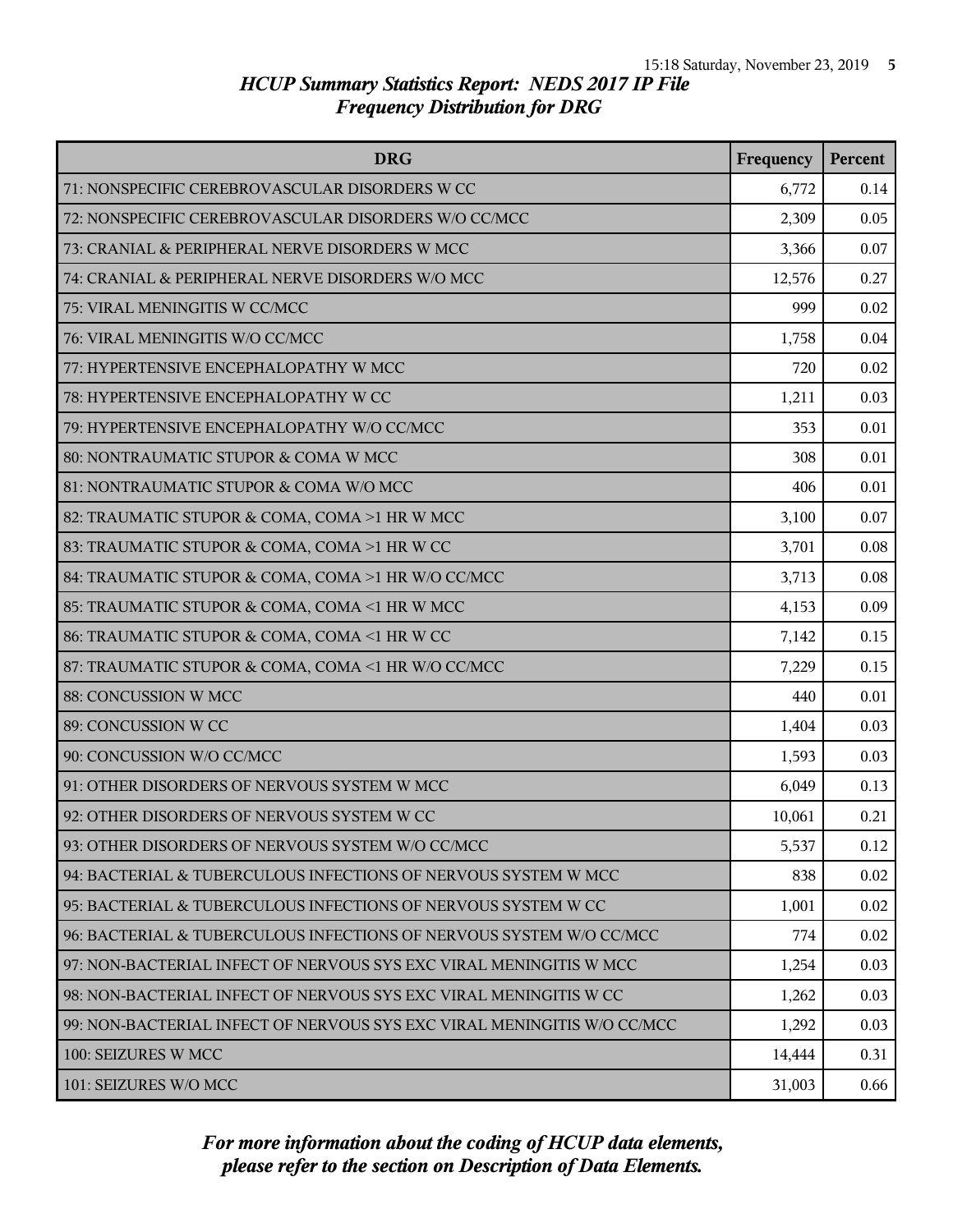| <b>DRG</b>                                                      | Frequency | Percent  |
|-----------------------------------------------------------------|-----------|----------|
| 102: HEADACHES W MCC                                            | 1,249     | 0.03     |
| 103: HEADACHES W/O MCC                                          | 11,918    | 0.25     |
| 113: ORBITAL PROCEDURES W CC/MCC                                | 518       | 0.01     |
| 114: ORBITAL PROCEDURES W/O CC/MCC                              | 310       | 0.01     |
| 115: EXTRAOCULAR PROCEDURES EXCEPT ORBIT                        | 590       | 0.01     |
| 116: INTRAOCULAR PROCEDURES W CC/MCC                            | 293       | 0.01     |
| 117: INTRAOCULAR PROCEDURES W/O CC/MCC                          | 319       | 0.01     |
| 121: ACUTE MAJOR EYE INFECTIONS W CC/MCC                        | 420       | 0.01     |
| 122: ACUTE MAJOR EYE INFECTIONS W/O CC/MCC                      | 308       | 0.01     |
| 123: NEUROLOGICAL EYE DISORDERS                                 | 2,078     | 0.04     |
| 124: OTHER DISORDERS OF THE EYE W MCC                           | 483       | 0.01     |
| 125: OTHER DISORDERS OF THE EYE W/O MCC                         | 2,679     | 0.06     |
| 129: MAJOR HEAD & NECK PROCEDURES W CC/MCC OR MAJOR DEVICE      | 223       | 0.00     |
| 130: MAJOR HEAD & NECK PROCEDURES W/O CC/MCC                    | 104       | 0.00     |
| 131: CRANIAL/FACIAL PROCEDURES W CC/MCC                         | 1,672     | 0.04     |
| 132: CRANIAL/FACIAL PROCEDURES W/O CC/MCC                       | 1,419     | 0.03     |
| 133: OTHER EAR, NOSE, MOUTH & THROAT O.R. PROCEDURES W CC/MCC   | 1,293     | 0.03     |
| 134: OTHER EAR, NOSE, MOUTH & THROAT O.R. PROCEDURES W/O CC/MCC | 1,527     | 0.03     |
| 135: SINUS & MASTOID PROCEDURES W CC/MCC                        | 156       | 0.00     |
| 136: SINUS & MASTOID PROCEDURES W/O CC/MCC                      | 53        | 0.00     |
| 137: MOUTH PROCEDURES W CC/MCC                                  | 921       | 0.02     |
| 138: MOUTH PROCEDURES W/O CC/MCC                                | 578       | 0.01     |
| 139: SALIVARY GLAND PROCEDURES                                  | 70        | 0.00     |
| 146: EAR, NOSE, MOUTH & THROAT MALIGNANCY W MCC                 | 573       | 0.01     |
| 147: EAR, NOSE, MOUTH & THROAT MALIGNANCY W CC                  | 582       | 0.01     |
| 148: EAR, NOSE, MOUTH & THROAT MALIGNANCY W/O CC/MCC            | 189       | 0.00     |
| 149: DYSEQUILIBRIUM                                             | 8,982     | 0.19     |
| 150: EPISTAXIS W MCC                                            | 393       | 0.01     |
| 151: EPISTAXIS W/O MCC                                          | 1,115     | $0.02\,$ |
| 152: OTITIS MEDIA & URI W MCC                                   | 2,547     | 0.05     |
| 153: OTITIS MEDIA & URI W/O MCC                                 | 14,440    | 0.31     |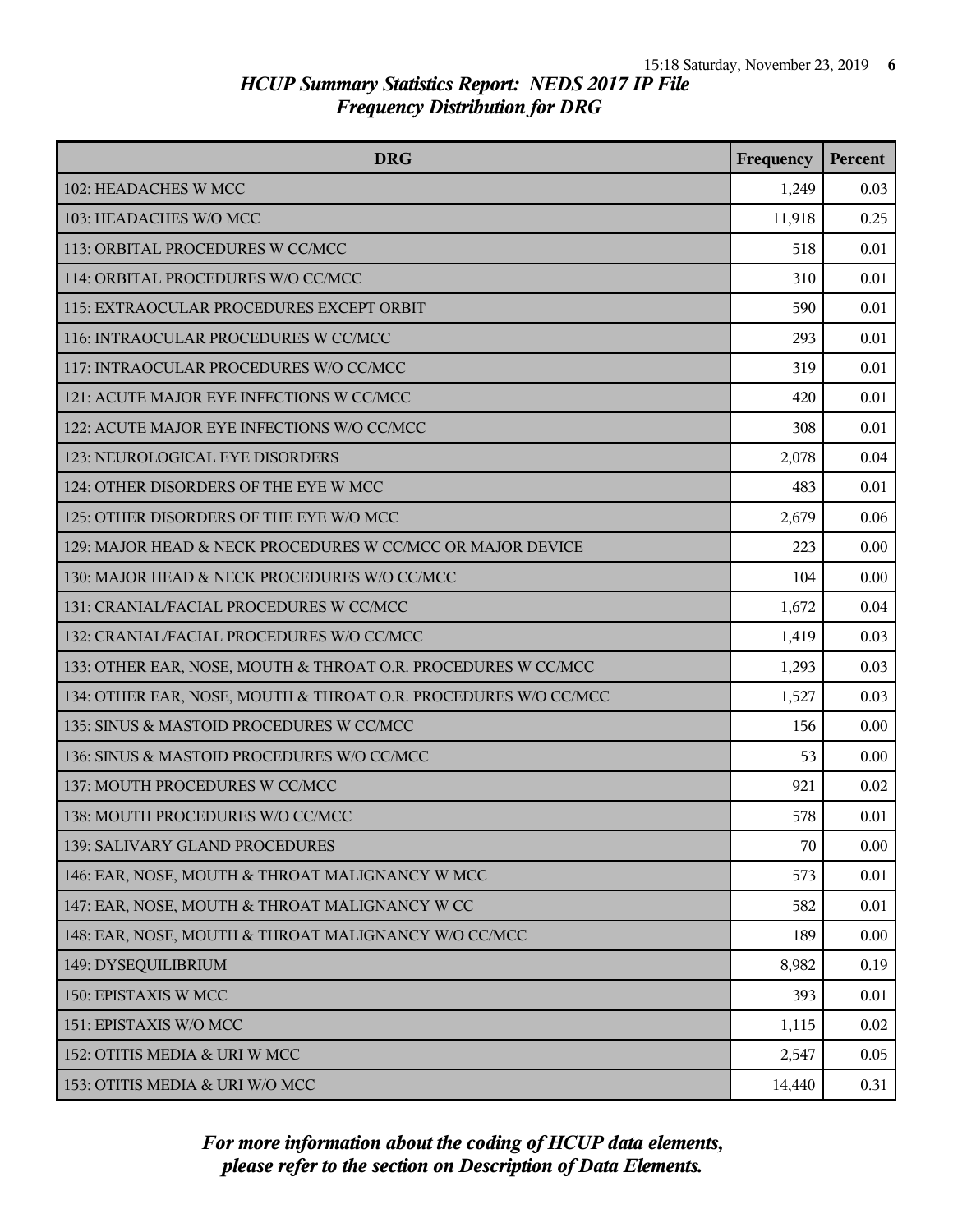| <b>DRG</b>                                                | Frequency | <b>Percent</b> |
|-----------------------------------------------------------|-----------|----------------|
| 154: OTHER EAR, NOSE, MOUTH & THROAT DIAGNOSES W MCC      | 1,028     | 0.02           |
| 155: OTHER EAR, NOSE, MOUTH & THROAT DIAGNOSES W CC       | 2,982     | 0.06           |
| 156: OTHER EAR, NOSE, MOUTH & THROAT DIAGNOSES W/O CC/MCC | 2,208     | 0.05           |
| 157: DENTAL & ORAL DISEASES W MCC                         | 971       | 0.02           |
| 158: DENTAL & ORAL DISEASES W CC                          | 3,323     | 0.07           |
| 159: DENTAL & ORAL DISEASES W/O CC/MCC                    | 2,151     | 0.05           |
| 163: MAJOR CHEST PROCEDURES W MCC                         | 3,916     | 0.08           |
| 164: MAJOR CHEST PROCEDURES W CC                          | 1,510     | 0.03           |
| 165: MAJOR CHEST PROCEDURES W/O CC/MCC                    | 748       | 0.02           |
| 166: OTHER RESP SYSTEM O.R. PROCEDURES W MCC              | 11,634    | 0.25           |
| 167: OTHER RESP SYSTEM O.R. PROCEDURES W CC               | 4,932     | 0.10           |
| 168: OTHER RESP SYSTEM O.R. PROCEDURES W/O CC/MCC         | 1,017     | 0.02           |
| 175: PULMONARY EMBOLISM W MCC                             | 13,110    | 0.28           |
| 176: PULMONARY EMBOLISM W/O MCC                           | 21,325    | 0.45           |
| 177: RESPIRATORY INFECTIONS & INFLAMMATIONS W MCC         | 24,123    | 0.51           |
| 178: RESPIRATORY INFECTIONS & INFLAMMATIONS W CC          | 12,150    | 0.26           |
| 179: RESPIRATORY INFECTIONS & INFLAMMATIONS W/O CC/MCC    | 3,275     | 0.07           |
| 180: RESPIRATORY NEOPLASMS W MCC                          | 8,341     | 0.18           |
| 181: RESPIRATORY NEOPLASMS W CC                           | 5,401     | 0.11           |
| 182: RESPIRATORY NEOPLASMS W/O CC/MCC                     | 394       | 0.01           |
| 183: MAJOR CHEST TRAUMA W MCC                             | 2,521     | 0.05           |
| 184: MAJOR CHEST TRAUMA W CC                              | 5,745     | 0.12           |
| 185: MAJOR CHEST TRAUMA W/O CC/MCC                        | 1,921     | 0.04           |
| 186: PLEURAL EFFUSION W MCC                               | 4,069     | 0.09           |
| 187: PLEURAL EFFUSION W CC                                | 3,033     | 0.06           |
| 188: PLEURAL EFFUSION W/O CC/MCC                          | 741       | 0.02           |
| 189: PULMONARY EDEMA & RESPIRATORY FAILURE                | 75,622    | 1.61           |
| 190: CHRONIC OBSTRUCTIVE PULMONARY DISEASE W MCC          | 88,842    | 1.89           |
| 191: CHRONIC OBSTRUCTIVE PULMONARY DISEASE W CC           | 40,481    | 0.86           |
| 192: CHRONIC OBSTRUCTIVE PULMONARY DISEASE W/O CC/MCC     | 20,891    | 0.44           |
| 193: SIMPLE PNEUMONIA & PLEURISY W MCC                    | 49,008    | 1.04           |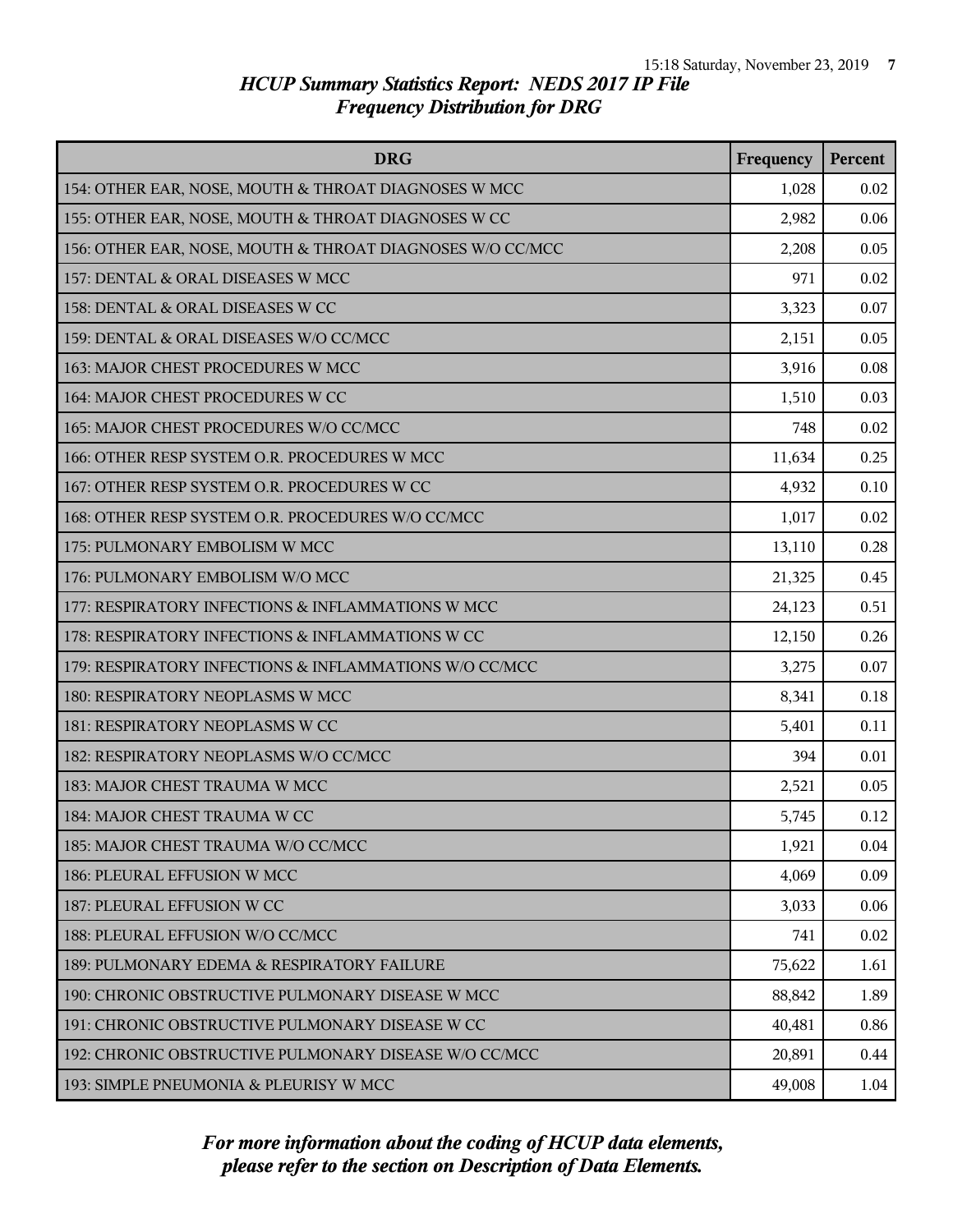| <b>DRG</b>                                                                | Frequency | <b>Percent</b> |
|---------------------------------------------------------------------------|-----------|----------------|
| 194: SIMPLE PNEUMONIA & PLEURISY W CC                                     | 55,581    | 1.18           |
| 195: SIMPLE PNEUMONIA & PLEURISY W/O CC/MCC                               | 25,570    | 0.54           |
| 196: INTERSTITIAL LUNG DISEASE W MCC                                      | 3,177     | 0.07           |
| 197: INTERSTITIAL LUNG DISEASE W CC                                       | 1,507     | 0.03           |
| 198: INTERSTITIAL LUNG DISEASE W/O CC/MCC                                 | 592       | 0.01           |
| 199: PNEUMOTHORAX W MCC                                                   | 2,959     | 0.06           |
| 200: PNEUMOTHORAX W CC                                                    | 6,044     | 0.13           |
| 201: PNEUMOTHORAX W/O CC/MCC                                              | 2,657     | 0.06           |
| 202: BRONCHITIS & ASTHMA W CC/MCC                                         | 31,924    | 0.68           |
| 203: BRONCHITIS & ASTHMA W/O CC/MCC                                       | 30,669    | 0.65           |
| 204: RESPIRATORY SIGNS & SYMPTOMS                                         | 5,620     | 0.12           |
| 205: OTHER RESPIRATORY SYSTEM DIAGNOSES W MCC                             | 3,631     | 0.08           |
| 206: OTHER RESPIRATORY SYSTEM DIAGNOSES W/O MCC                           | 6,412     | 0.14           |
| 207: RESPIRATORY SYSTEM DIAGNOSIS W VENTILATOR SUPPORT >96 HOURS          | 9,092     | 0.19           |
| 208: RESPIRATORY SYSTEM DIAGNOSIS W VENTILATOR SUPPORT <= 96 HOURS        | 26,631    | 0.57           |
| 215: OTHER HEART ASSIST SYSTEM IMPLANT                                    | 1,379     | 0.03           |
| 216: CARDIAC VALVE & OTH MAJ CARDIOTHORACIC PROC W CARD CATH W MCC        | 1,958     | 0.04           |
| 217: CARDIAC VALVE & OTH MAJ CARDIOTHORACIC PROC W CARD CATH W CC         | 472       | 0.01           |
| 218: CARDIAC VALVE & OTH MAJ CARDIOTHORACIC PROC W CARD CATH W/O CC/MCC   | 49        | 0.00           |
| 219: CARDIAC VALVE & OTH MAJ CARDIOTHORACIC PROC W/O CARD CATH W MCC      | 1,377     | 0.03           |
| 220: CARDIAC VALVE & OTH MAJ CARDIOTHORACIC PROC W/O CARD CATH W CC       | 536       | 0.01           |
| 221: CARDIAC VALVE & OTH MAJ CARDIOTHORACIC PROC W/O CARD CATH W/O CC/MCC | 90        | 0.00           |
| 222: CARDIAC DEFIB IMPLANT W CARDIAC CATH W AMI/HF/SHOCK W MCC            | 658       | 0.01           |
| 223: CARDIAC DEFIB IMPLANT W CARDIAC CATH W AMI/HF/SHOCK W/O MCC          | 231       | 0.00           |
| 224: CARDIAC DEFIB IMPLANT W CARDIAC CATH W/O AMI/HF/SHOCK W MCC          | 897       | 0.02           |
| 225: CARDIAC DEFIB IMPLANT W CARDIAC CATH W/O AMI/HF/SHOCK W/O MCC        | 609       | 0.01           |
| 226: CARDIAC DEFIBRILLATOR IMPLANT W/O CARDIAC CATH W MCC                 | 1,555     | 0.03           |
| 227: CARDIAC DEFIBRILLATOR IMPLANT W/O CARDIAC CATH W/O MCC               | 1,464     | 0.03           |
| 228: OTHER CARDIOTHORACIC PROCEDURES W MCC                                | 882       | 0.02           |
| 229: OTHER CARDIOTHORACIC PROCEDURES W/O MCC                              | 599       | 0.01           |
| 231: CORONARY BYPASS W PTCA W MCC                                         | 457       | 0.01           |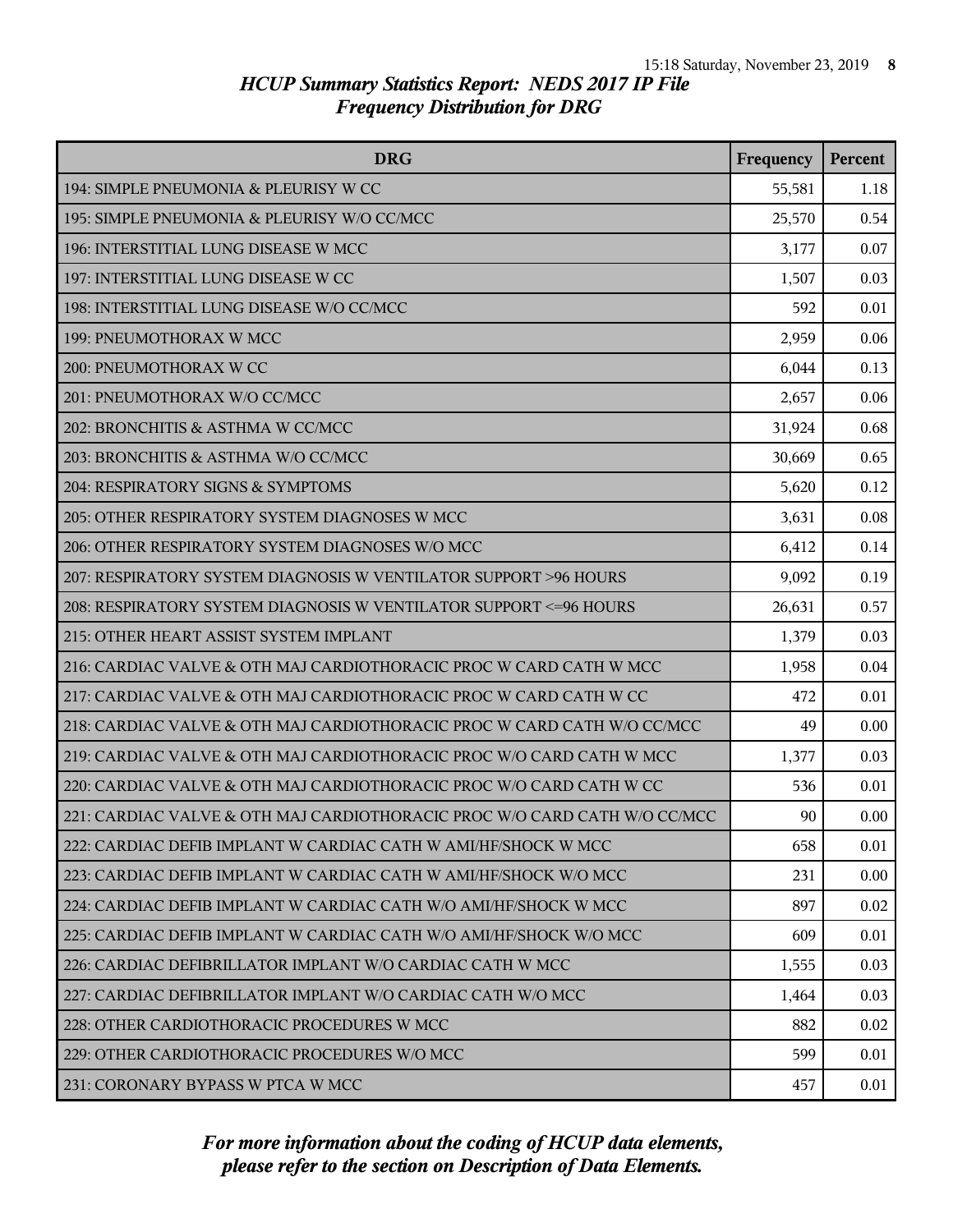| <b>DRG</b>                                                                          | Frequency | <b>Percent</b> |
|-------------------------------------------------------------------------------------|-----------|----------------|
| 232: CORONARY BYPASS W PTCA W/O MCC                                                 | 293       | 0.01           |
| 233: CORONARY BYPASS W CARDIAC CATH W MCC                                           | 4,543     | 0.10           |
| 234: CORONARY BYPASS W CARDIAC CATH W/O MCC                                         | 4,618     | 0.10           |
| 235: CORONARY BYPASS W/O CARDIAC CATH W MCC                                         | 530       | 0.01           |
| 236: CORONARY BYPASS W/O CARDIAC CATH W/O MCC                                       | 605       | 0.01           |
| 239: AMPUTATION FOR CIRC SYS DISORDERS EXC UPPER LIMB & TOE W MCC                   | 2,455     | 0.05           |
| 240: AMPUTATION FOR CIRC SYS DISORDERS EXC UPPER LIMB & TOE W CC                    | 2,153     | 0.05           |
| 241: AMPUTATION FOR CIRC SYS DISORDERS EXC UPPER LIMB & TOE W/O CC/MCC              | 96        | 0.00           |
| 242: PERMANENT CARDIAC PACEMAKER IMPLANT W MCC                                      | 5,777     | 0.12           |
| 243: PERMANENT CARDIAC PACEMAKER IMPLANT W CC                                       | 7,637     | 0.16           |
| 244: PERMANENT CARDIAC PACEMAKER IMPLANT W/O CC/MCC                                 | 5,367     | 0.11           |
| <b>245: AICD GENERATOR PROCEDURES</b>                                               | 869       | 0.02           |
| 246: PERC CARDIOVASC PROC W DRUG-ELUTING STENT W MCC OR 4+ VESSELS/STENTS           | 13,081    | 0.28           |
| 246: PERCUTANEOUS CARDIOVASCULAR PROCEDURES W DRUG-ELUTING STENT W MCC<br><b>OR</b> | 4,652     | 0.10           |
| 247: PERC CARDIOVASC PROC W DRUG-ELUTING STENT W/O MCC                              | 44,251    | 0.94           |
| 248: PERC CARDIOVASC PROC W NON-DRUG-ELUTING STENT W MCC OR 4+ VES/STENTS           | 1,298     | 0.03           |
| 248: PERCUTANEOUS CARDIOVASCULAR PROCEDURES W NON-DRUG-ELUTING STENT W<br>MC        | 365       | 0.01           |
| 249: PERC CARDIOVASC PROC W NON-DRUG-ELUTING STENT W/O MCC                          | 3,034     | 0.06           |
| 250: PERC CARDIOVASC PROC W/O CORONARY ARTERY STENT W MCC                           | 1,420     | 0.03           |
| 251: PERC CARDIOVASC PROC W/O CORONARY ARTERY STENT W/O MCC                         | 2,494     | 0.05           |
| 252: OTHER VASCULAR PROCEDURES W MCC                                                | 10,295    | 0.22           |
| 253: OTHER VASCULAR PROCEDURES W CC                                                 | 6,262     | 0.13           |
| 254: OTHER VASCULAR PROCEDURES W/O CC/MCC                                           | 1,706     | 0.04           |
| 255: UPPER LIMB & TOE AMPUTATION FOR CIRC SYSTEM DISORDERS W MCC                    | 638       | 0.01           |
| 256: UPPER LIMB & TOE AMPUTATION FOR CIRC SYSTEM DISORDERS W CC                     | 1,088     | 0.02           |
| 257: UPPER LIMB & TOE AMPUTATION FOR CIRC SYSTEM DISORDERS W/O CC/MCC               | 47        | 0.00           |
| 258: CARDIAC PACEMAKER DEVICE REPLACEMENT W MCC                                     | 224       | 0.00           |
| 259: CARDIAC PACEMAKER DEVICE REPLACEMENT W/O MCC                                   | 470       | 0.01           |
| 260: CARDIAC PACEMAKER REVISION EXCEPT DEVICE REPLACEMENT W MCC                     | 706       | 0.02           |
| 261: CARDIAC PACEMAKER REVISION EXCEPT DEVICE REPLACEMENT W CC                      | 1,080     | 0.02           |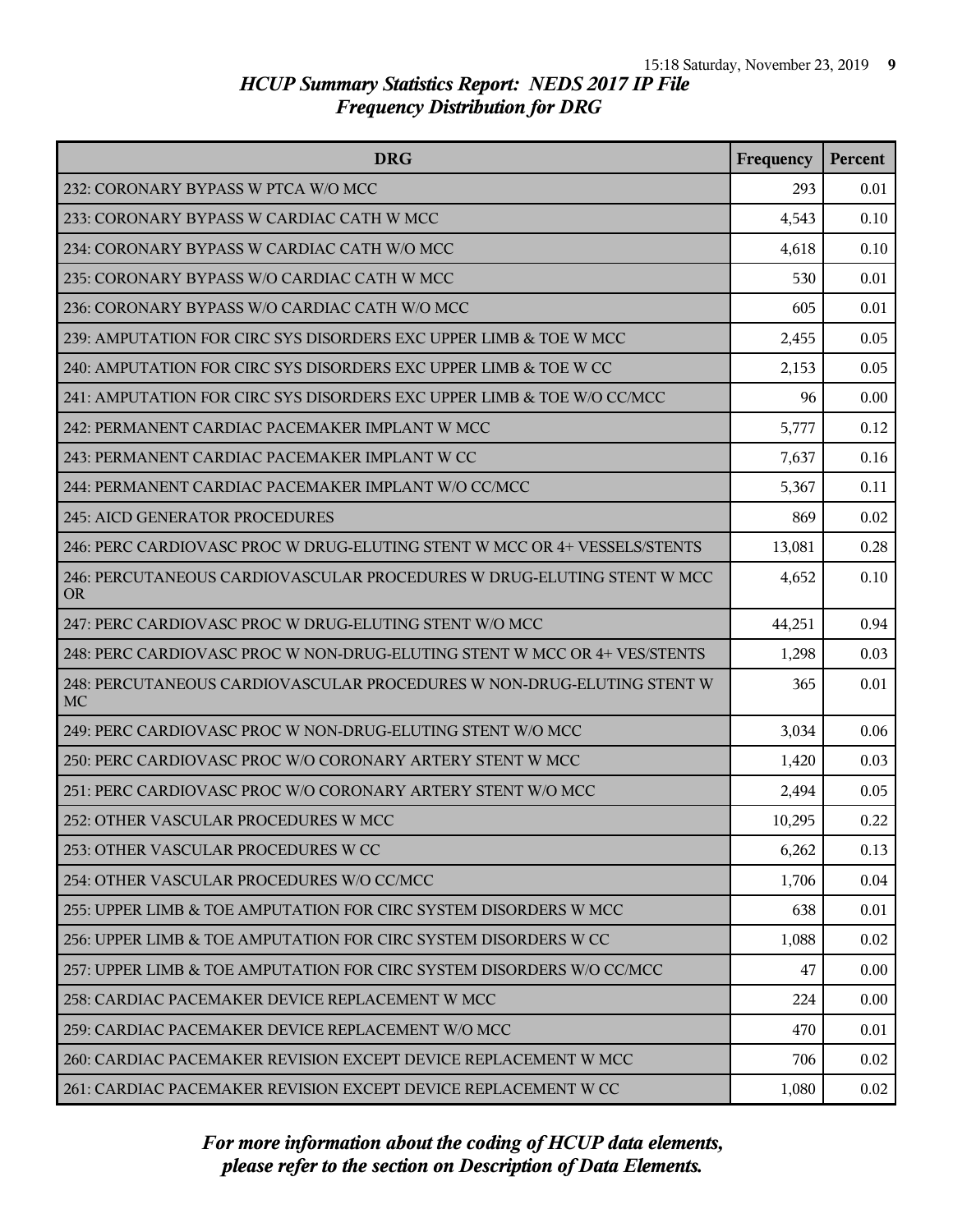| <b>DRG</b>                                                               | Frequency | Percent |
|--------------------------------------------------------------------------|-----------|---------|
| 262: CARDIAC PACEMAKER REVISION EXCEPT DEVICE REPLACEMENT W/O CC/MCC     | 629       | 0.01    |
| 263: VEIN LIGATION & STRIPPING                                           | 123       | 0.00    |
| 264: OTHER CIRCULATORY SYSTEM O.R. PROCEDURES                            | 4,853     | 0.10    |
| 265: AICD LEAD PROCEDURES                                                | 155       | 0.00    |
| 266: ENDOVASCULAR CARDIAC VALVE REPLACEMENT W MCC                        | 565       | 0.01    |
| 267: ENDOVASCULAR CARDIAC VALVE REPLACEMENT W/O MCC                      | 136       | 0.00    |
| 268: AORTIC AND HEART ASSIST PROCEDURES EXCEPT PULSATION BALLOON W MCC   | 770       | 0.02    |
| 269: AORTIC AND HEART ASSIST PROCEDURES EXCEPT PULSATION BALLOON W/O MCC | 828       | 0.02    |
| 270: OTHER MAJOR CARDIOVASCULAR PROCEDURES W MCC                         | 6,583     | 0.14    |
| 271: OTHER MAJOR CARDIOVASCULAR PROCEDURES W CC                          | 4,319     | 0.09    |
| 272: OTHER MAJOR CARDIOVASCULAR PROCEDURES W/O CC/MCC                    | 1,281     | 0.03    |
| 273: PERCUTANEOUS INTRACARDIAC PROCEDURES W MCC                          | 1,758     | 0.04    |
| 274: PERCUTANEOUS INTRACARDIAC PROCEDURES W/O MCC                        | 3,090     | 0.07    |
| 280: ACUTE MYOCARDIAL INFARCTION, DISCHARGED ALIVE W MCC                 | 29,618    | 0.63    |
| 281: ACUTE MYOCARDIAL INFARCTION, DISCHARGED ALIVE W CC                  | 19,975    | 0.42    |
| 282: ACUTE MYOCARDIAL INFARCTION, DISCHARGED ALIVE W/O CC/MCC            | 12,439    | 0.26    |
| 283: ACUTE MYOCARDIAL INFARCTION, EXPIRED W MCC                          | 3,529     | 0.08    |
| 284: ACUTE MYOCARDIAL INFARCTION, EXPIRED W CC                           | 428       | 0.01    |
| 285: ACUTE MYOCARDIAL INFARCTION, EXPIRED W/O CC/MCC                     | 162       | 0.00    |
| 286: CIRCULATORY DISORDERS EXCEPT AMI, W CARD CATH W MCC                 | 14,481    | 0.31    |
| 287: CIRCULATORY DISORDERS EXCEPT AMI, W CARD CATH W/O MCC               | 31,296    | 0.67    |
| 288: ACUTE & SUBACUTE ENDOCARDITIS W MCC                                 | 785       | 0.02    |
| 289: ACUTE & SUBACUTE ENDOCARDITIS W CC                                  | 492       | 0.01    |
| 290: ACUTE & SUBACUTE ENDOCARDITIS W/O CC/MCC                            | 118       | 0.00    |
| 291: HEART FAILURE & SHOCK W MCC                                         | 144,396   | 3.07    |
| 292: HEART FAILURE & SHOCK W CC                                          | 45,116    | 0.96    |
| 293: HEART FAILURE & SHOCK W/O CC/MCC                                    | 18,343    | 0.39    |
| 294: DEEP VEIN THROMBOPHLEBITIS W CC/MCC                                 | 153       | 0.00    |
| 295: DEEP VEIN THROMBOPHLEBITIS W/O CC/MCC                               | 28        | 0.00    |
| 296: CARDIAC ARREST, UNEXPLAINED W MCC                                   | 1,911     | 0.04    |
| 297: CARDIAC ARREST, UNEXPLAINED W CC                                    | 197       | 0.00    |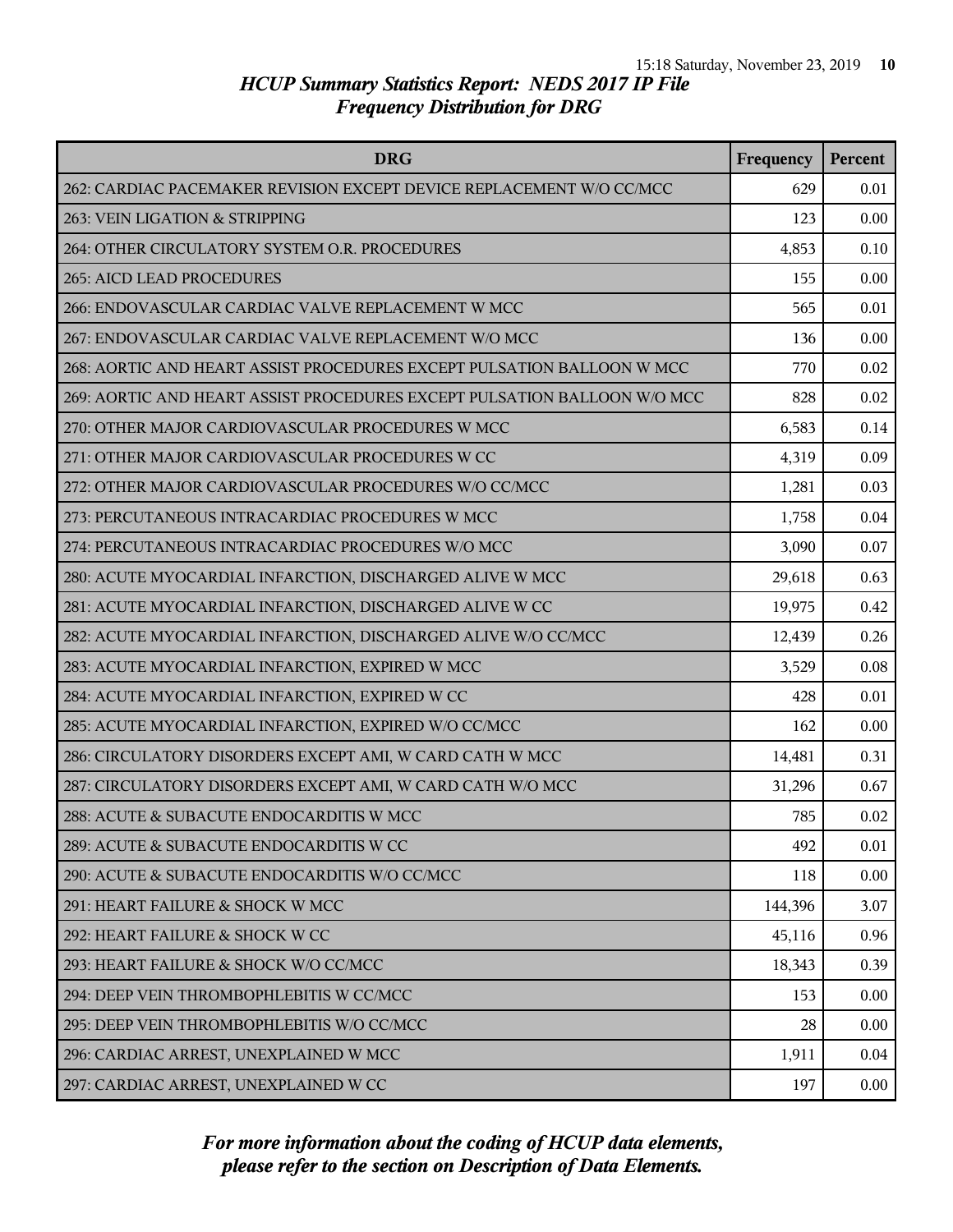| <b>DRG</b>                                                | Frequency | Percent |
|-----------------------------------------------------------|-----------|---------|
| 298: CARDIAC ARREST, UNEXPLAINED W/O CC/MCC               | 113       | 0.00    |
| 299: PERIPHERAL VASCULAR DISORDERS W MCC                  | 8,911     | 0.19    |
| 300: PERIPHERAL VASCULAR DISORDERS W CC                   | 14,373    | 0.31    |
| 301: PERIPHERAL VASCULAR DISORDERS W/O CC/MCC             | 5,862     | 0.12    |
| 302: ATHEROSCLEROSIS W MCC                                | 1,506     | 0.03    |
| 303: ATHEROSCLEROSIS W/O MCC                              | 7,034     | 0.15    |
| 304: HYPERTENSION W MCC                                   | 8,463     | 0.18    |
| 305: HYPERTENSION W/O MCC                                 | 21,525    | 0.46    |
| 306: CARDIAC CONGENITAL & VALVULAR DISORDERS W MCC        | 1,013     | 0.02    |
| 307: CARDIAC CONGENITAL & VALVULAR DISORDERS W/O MCC      | 1,314     | 0.03    |
| 308: CARDIAC ARRHYTHMIA & CONDUCTION DISORDERS W MCC      | 27,428    | 0.58    |
| 309: CARDIAC ARRHYTHMIA & CONDUCTION DISORDERS W CC       | 37,250    | 0.79    |
| 310: CARDIAC ARRHYTHMIA & CONDUCTION DISORDERS W/O CC/MCC | 30,493    | 0.65    |
| 311: ANGINA PECTORIS                                      | 3,514     | 0.07    |
| 312: SYNCOPE & COLLAPSE                                   | 34,599    | 0.74    |
| 313: CHEST PAIN                                           | 35,849    | 0.76    |
| 314: OTHER CIRCULATORY SYSTEM DIAGNOSES W MCC             | 18,646    | 0.40    |
| 315: OTHER CIRCULATORY SYSTEM DIAGNOSES W CC              | 10,318    | 0.22    |
| 316: OTHER CIRCULATORY SYSTEM DIAGNOSES W/O CC/MCC        | 2,998     | 0.06    |
| 326: STOMACH, ESOPHAGEAL & DUODENAL PROC W MCC            | 3,863     | 0.08    |
| 327: STOMACH, ESOPHAGEAL & DUODENAL PROC W CC             | 2,356     | 0.05    |
| 328: STOMACH, ESOPHAGEAL & DUODENAL PROC W/O CC/MCC       | 1,495     | 0.03    |
| 329: MAJOR SMALL & LARGE BOWEL PROCEDURES W MCC           | 13,049    | 0.28    |
| 330: MAJOR SMALL & LARGE BOWEL PROCEDURES W CC            | 13,659    | 0.29    |
| 331: MAJOR SMALL & LARGE BOWEL PROCEDURES W/O CC/MCC      | 3,390     | 0.07    |
| 332: RECTAL RESECTION W MCC                               | 17        | 0.00    |
| 333: RECTAL RESECTION W CC                                | 45        | 0.00    |
| 334: RECTAL RESECTION W/O CC/MCC                          | 34        | 0.00    |
| 335: PERITONEAL ADHESIOLYSIS W MCC                        | 2,094     | 0.04    |
| 336: PERITONEAL ADHESIOLYSIS W CC                         | 4,326     | 0.09    |
| 337: PERITONEAL ADHESIOLYSIS W/O CC/MCC                   | 2,791     | 0.06    |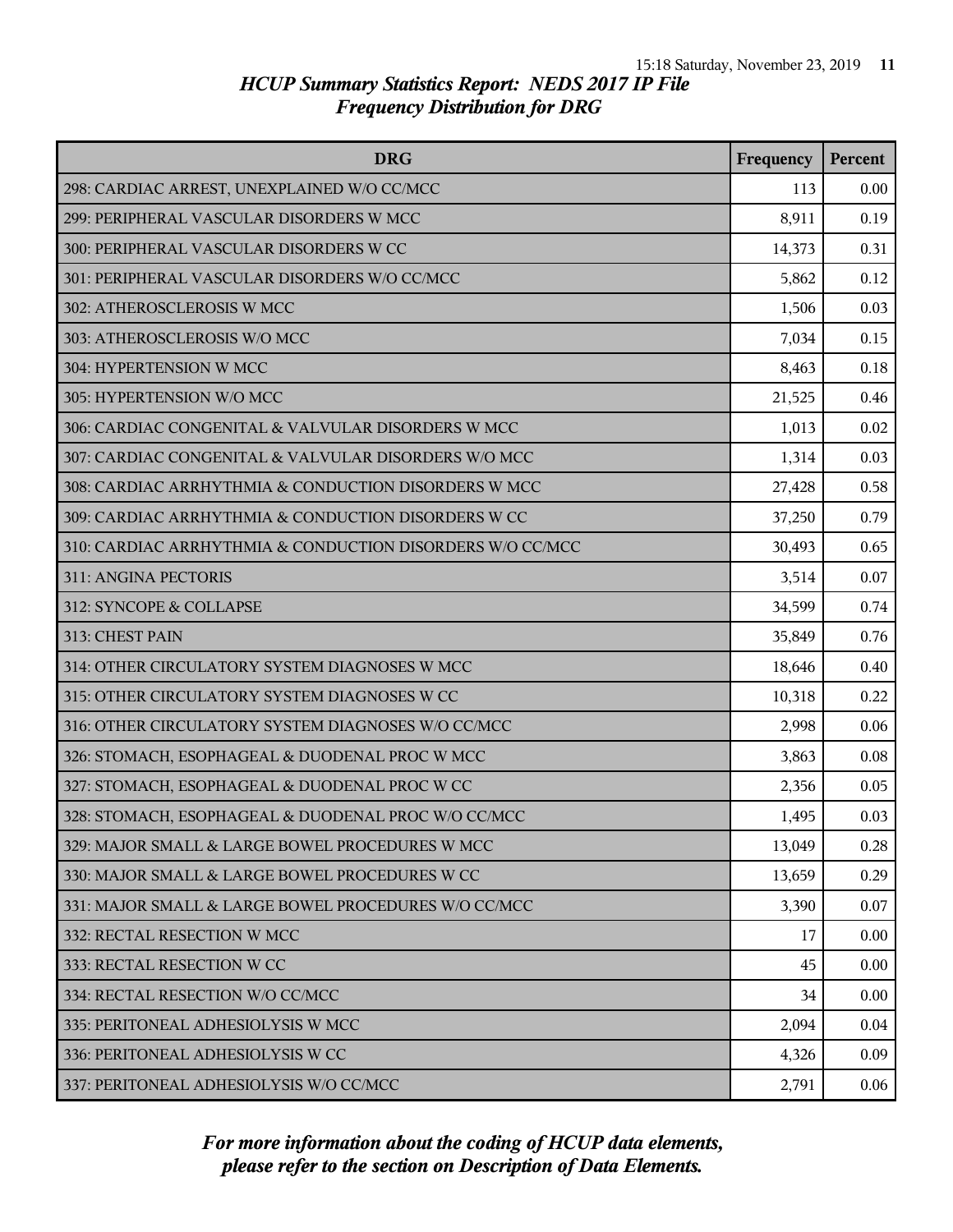| <b>DRG</b>                                                               | Frequency | <b>Percent</b> |
|--------------------------------------------------------------------------|-----------|----------------|
| 338: APPENDECTOMY W COMPLICATED PRINCIPAL DIAG W MCC                     | 790       | 0.02           |
| 339: APPENDECTOMY W COMPLICATED PRINCIPAL DIAG W CC                      | 3,837     | 0.08           |
| 340: APPENDECTOMY W COMPLICATED PRINCIPAL DIAG W/O CC/MCC                | 8,582     | 0.18           |
| 341: APPENDECTOMY W/O COMPLICATED PRINCIPAL DIAG W MCC                   | 637       | 0.01           |
| 342: APPENDECTOMY W/O COMPLICATED PRINCIPAL DIAG W CC                    | 2,706     | 0.06           |
| 343: APPENDECTOMY W/O COMPLICATED PRINCIPAL DIAG W/O CC/MCC              | 12,802    | 0.27           |
| 344: MINOR SMALL & LARGE BOWEL PROCEDURES W MCC                          | 640       | 0.01           |
| 345: MINOR SMALL & LARGE BOWEL PROCEDURES W CC                           | 1,422     | 0.03           |
| 346: MINOR SMALL & LARGE BOWEL PROCEDURES W/O CC/MCC                     | 1,105     | 0.02           |
| 347: ANAL & STOMAL PROCEDURES W MCC                                      | 350       | 0.01           |
| 348: ANAL & STOMAL PROCEDURES W CC                                       | 1,199     | 0.03           |
| 349: ANAL & STOMAL PROCEDURES W/O CC/MCC                                 | 704       | 0.01           |
| 350: INGUINAL & FEMORAL HERNIA PROCEDURES W MCC                          | 494       | 0.01           |
| 351: INGUINAL & FEMORAL HERNIA PROCEDURES W CC                           | 1,357     | 0.03           |
| 352: INGUINAL & FEMORAL HERNIA PROCEDURES W/O CC/MCC                     | 1,918     | 0.04           |
| 353: HERNIA PROCEDURES EXCEPT INGUINAL & FEMORAL W MCC                   | 885       | 0.02           |
| 354: HERNIA PROCEDURES EXCEPT INGUINAL & FEMORAL W CC                    | 2,731     | 0.06           |
| 355: HERNIA PROCEDURES EXCEPT INGUINAL & FEMORAL W/O CC/MCC              | 2,144     | 0.05           |
| 356: OTHER DIGESTIVE SYSTEM O.R. PROCEDURES W MCC                        | 2,967     | 0.06           |
| 357: OTHER DIGESTIVE SYSTEM O.R. PROCEDURES W CC                         | 3,063     | 0.07           |
| 358: OTHER DIGESTIVE SYSTEM O.R. PROCEDURES W/O CC/MCC                   | 958       | 0.02           |
| 368: MAJOR ESOPHAGEAL DISORDERS W MCC                                    | 1,678     | 0.04           |
| 369: MAJOR ESOPHAGEAL DISORDERS W CC                                     | 3,043     | 0.06           |
| 370: MAJOR ESOPHAGEAL DISORDERS W/O CC/MCC                               | 676       | 0.01           |
| 371: MAJOR GASTROINTESTINAL DISORDERS & PERITONEAL INFECTIONS W MCC      | 8,154     | 0.17           |
| 372: MAJOR GASTROINTESTINAL DISORDERS & PERITONEAL INFECTIONS W CC       | 15,604    | 0.33           |
| 373: MAJOR GASTROINTESTINAL DISORDERS & PERITONEAL INFECTIONS W/O CC/MCC | 7,029     | 0.15           |
| 374: DIGESTIVE MALIGNANCY W MCC                                          | 5,301     | 0.11           |
| 375: DIGESTIVE MALIGNANCY W CC                                           | 7,344     | 0.16           |
| 376: DIGESTIVE MALIGNANCY W/O CC/MCC                                     | 640       | 0.01           |
| 377: G.I. HEMORRHAGE W MCC                                               | 24,565    | 0.52           |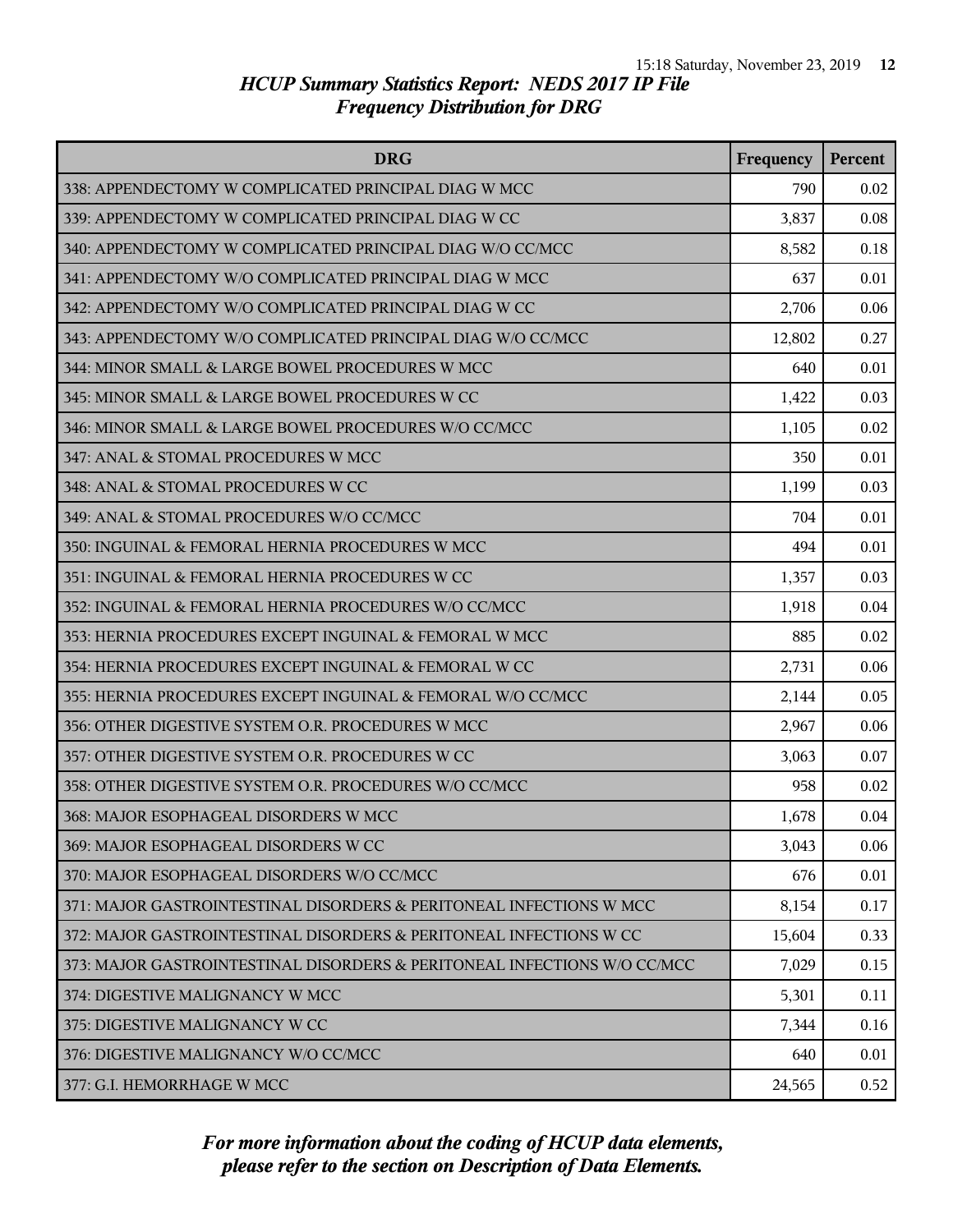| <b>DRG</b>                                                               | Frequency | <b>Percent</b> |
|--------------------------------------------------------------------------|-----------|----------------|
| 378: G.I. HEMORRHAGE W CC                                                | 60,012    | 1.28           |
| 379: G.I. HEMORRHAGE W/O CC/MCC                                          | 11,414    | 0.24           |
| 380: COMPLICATED PEPTIC ULCER W MCC                                      | 2,295     | 0.05           |
| 381: COMPLICATED PEPTIC ULCER W CC                                       | 3,842     | 0.08           |
| 382: COMPLICATED PEPTIC ULCER W/O CC/MCC                                 | 1,224     | 0.03           |
| 383: UNCOMPLICATED PEPTIC ULCER W MCC                                    | 683       | 0.01           |
| 384: UNCOMPLICATED PEPTIC ULCER W/O MCC                                  | 3,494     | 0.07           |
| 385: INFLAMMATORY BOWEL DISEASE W MCC                                    | 1,922     | 0.04           |
| 386: INFLAMMATORY BOWEL DISEASE W CC                                     | 9,917     | 0.21           |
| 387: INFLAMMATORY BOWEL DISEASE W/O CC/MCC                               | 4,832     | 0.10           |
| 388: G.I. OBSTRUCTION W MCC                                              | 7,578     | 0.16           |
| 389: G.I. OBSTRUCTION W CC                                               | 24,409    | 0.52           |
| 390: G.I. OBSTRUCTION W/O CC/MCC                                         | 22,232    | 0.47           |
| 391: ESOPHAGITIS, GASTROENT & MISC DIGEST DISORDERS W MCC                | 20,336    | 0.43           |
| 392: ESOPHAGITIS, GASTROENT & MISC DIGEST DISORDERS W/O MCC              | 117,471   | 2.50           |
| 393: OTHER DIGESTIVE SYSTEM DIAGNOSES W MCC                              | 10,818    | 0.23           |
| 394: OTHER DIGESTIVE SYSTEM DIAGNOSES W CC                               | 21,563    | 0.46           |
| 395: OTHER DIGESTIVE SYSTEM DIAGNOSES W/O CC/MCC                         | 9,633     | 0.20           |
| 405: PANCREAS, LIVER & SHUNT PROCEDURES W MCC                            | 1,007     | 0.02           |
| 406: PANCREAS, LIVER & SHUNT PROCEDURES W CC                             | 409       | 0.01           |
| 407: PANCREAS, LIVER & SHUNT PROCEDURES W/O CC/MCC                       | 89        | 0.00           |
| 408: BILIARY TRACT PROC EXCEPT ONLY CHOLECYST W OR W/O C.D.E. W MCC      | 268       | 0.01           |
| 409: BILIARY TRACT PROC EXCEPT ONLY CHOLECYST W OR W/O C.D.E. W CC       | 258       | 0.01           |
| 410: BILIARY TRACT PROC EXCEPT ONLY CHOLECYST W OR W/O C.D.E. W/O CC/MCC | 92        | 0.00           |
| 411: CHOLECYSTECTOMY W C.D.E. W MCC                                      | 104       | 0.00           |
| 412: CHOLECYSTECTOMY W C.D.E. W CC                                       | 117       | 0.00           |
| 413: CHOLECYSTECTOMY W C.D.E. W/O CC/MCC                                 | 102       | 0.00           |
| 414: CHOLECYSTECTOMY EXCEPT BY LAPAROSCOPE W/O C.D.E. W MCC              | 819       | 0.02           |
| 415: CHOLECYSTECTOMY EXCEPT BY LAPAROSCOPE W/O C.D.E. W CC               | 1,152     | 0.02           |
| 416: CHOLECYSTECTOMY EXCEPT BY LAPAROSCOPE W/O C.D.E. W/O CC/MCC         | 774       | 0.02           |
| 417: LAPAROSCOPIC CHOLECYSTECTOMY W/O C.D.E. W MCC                       | 9,188     | 0.20           |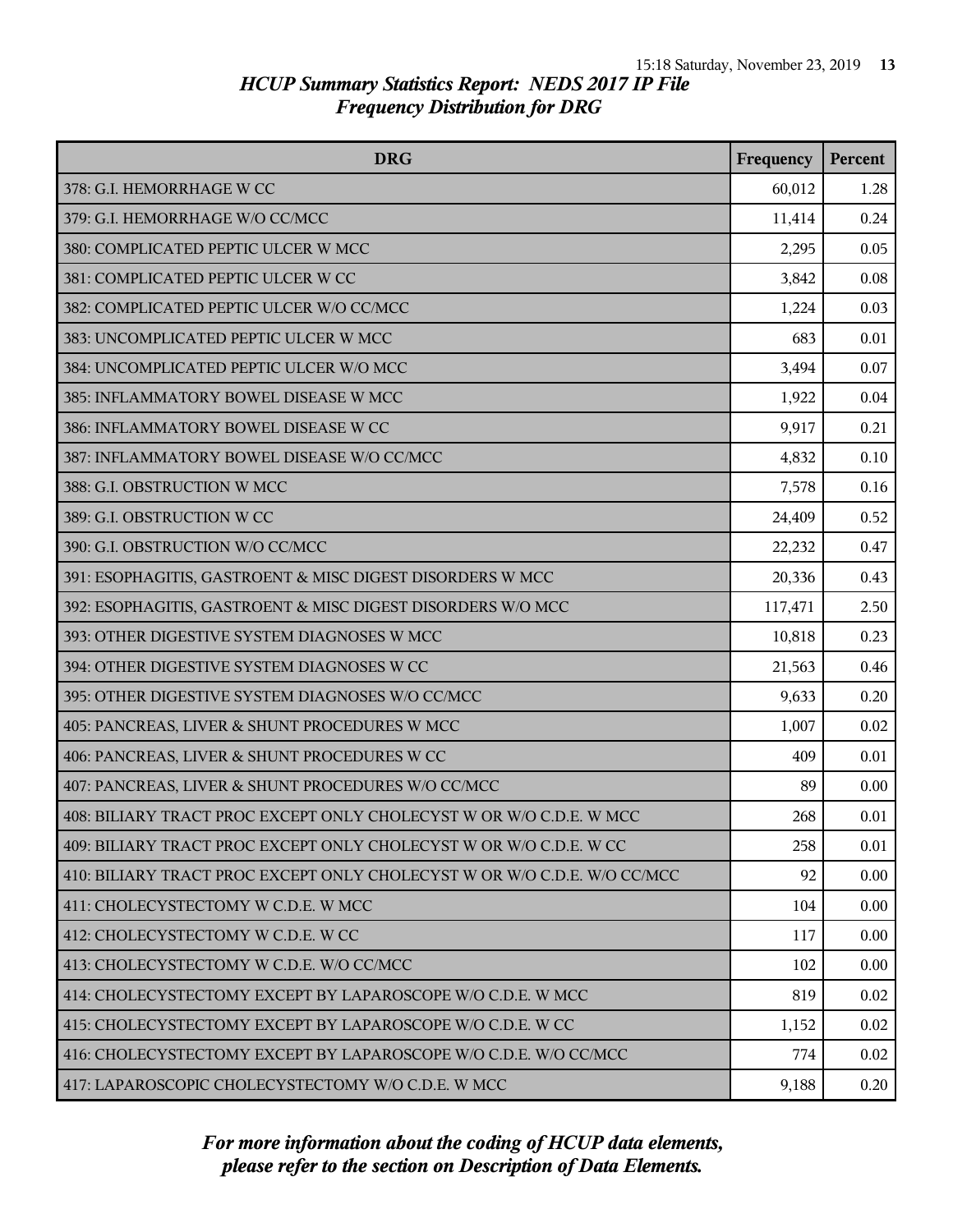| <b>DRG</b>                                                               | Frequency | Percent |
|--------------------------------------------------------------------------|-----------|---------|
| 418: LAPAROSCOPIC CHOLECYSTECTOMY W/O C.D.E. W CC                        | 17,913    | 0.38    |
| 419: LAPAROSCOPIC CHOLECYSTECTOMY W/O C.D.E. W/O CC/MCC                  | 24,120    | 0.51    |
| 420: HEPATOBILIARY DIAGNOSTIC PROCEDURES W MCC                           | 372       | 0.01    |
| 421: HEPATOBILIARY DIAGNOSTIC PROCEDURES W CC                            | 258       | 0.01    |
| 422: HEPATOBILIARY DIAGNOSTIC PROCEDURES W/O CC/MCC                      | 70        | 0.00    |
| 423: OTHER HEPATOBILIARY OR PANCREAS O.R. PROCEDURES W MCC               | 494       | 0.01    |
| 424: OTHER HEPATOBILIARY OR PANCREAS O.R. PROCEDURES W CC                | 210       | 0.00    |
| 425: OTHER HEPATOBILIARY OR PANCREAS O.R. PROCEDURES W/O CC/MCC          | 40        | 0.00    |
| 432: CIRRHOSIS & ALCOHOLIC HEPATITIS W MCC                               | 12,999    | 0.28    |
| 433: CIRRHOSIS & ALCOHOLIC HEPATITIS W CC                                | 11,974    | 0.25    |
| 434: CIRRHOSIS & ALCOHOLIC HEPATITIS W/O CC/MCC                          | 1,152     | 0.02    |
| 435: MALIGNANCY OF HEPATOBILIARY SYSTEM OR PANCREAS W MCC                | 6,391     | 0.14    |
| 436: MALIGNANCY OF HEPATOBILIARY SYSTEM OR PANCREAS W CC                 | 4,490     | 0.10    |
| 437: MALIGNANCY OF HEPATOBILIARY SYSTEM OR PANCREAS W/O CC/MCC           | 491       | 0.01    |
| 438: DISORDERS OF PANCREAS EXCEPT MALIGNANCY W MCC                       | 10,047    | 0.21    |
| 439: DISORDERS OF PANCREAS EXCEPT MALIGNANCY W CC                        | 27,882    | 0.59    |
| 440: DISORDERS OF PANCREAS EXCEPT MALIGNANCY W/O CC/MCC                  | 21,298    | 0.45    |
| 441: DISORDERS OF LIVER EXCEPT MALIG, CIRR, ALC HEPA W MCC               | 9,982     | 0.21    |
| 442: DISORDERS OF LIVER EXCEPT MALIG, CIRR, ALC HEPA W CC                | 11,769    | 0.25    |
| 443: DISORDERS OF LIVER EXCEPT MALIG, CIRR, ALC HEPA W/O CC/MCC          | 3,238     | 0.07    |
| 444: DISORDERS OF THE BILIARY TRACT W MCC                                | 5,783     | 0.12    |
| 445: DISORDERS OF THE BILIARY TRACT W CC                                 | 9,359     | 0.20    |
| 446: DISORDERS OF THE BILIARY TRACT W/O CC/MCC                           | 6,559     | 0.14    |
| 453: COMBINED ANTERIOR/POSTERIOR SPINAL FUSION W MCC                     | 273       | 0.01    |
| 454: COMBINED ANTERIOR/POSTERIOR SPINAL FUSION W CC                      | 378       | 0.01    |
| 455: COMBINED ANTERIOR/POSTERIOR SPINAL FUSION W/O CC/MCC                | 123       | 0.00    |
| 456: SPINAL FUS EXC CERV W SPINAL CURV/MALIG/INFEC OR EXT FUS W MCC      | 334       | 0.01    |
| 457: SPINAL FUS EXC CERV W SPINAL CURV/MALIG/INFEC OR EXT FUS W CC       | 424       | 0.01    |
| 458: SPINAL FUS EXC CERV W SPINAL CURV/MALIG/INFEC OR EXT FUS W/O CC/MCC | 40        | 0.00    |
| 459: SPINAL FUSION EXCEPT CERVICAL W MCC                                 | 773       | 0.02    |
| 460: SPINAL FUSION EXCEPT CERVICAL W/O MCC                               | 2,612     | 0.06    |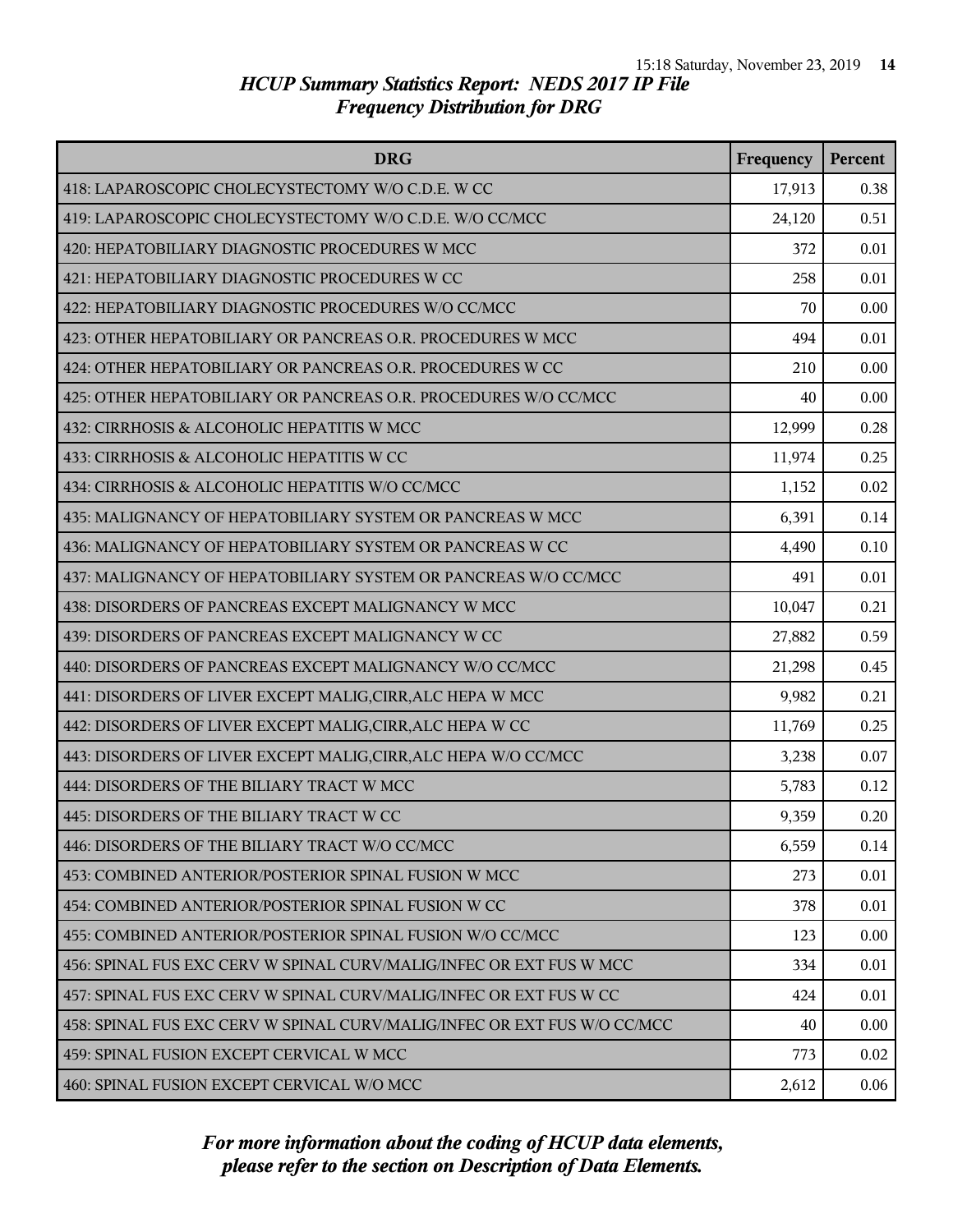| <b>DRG</b>                                                                | Frequency | Percent |
|---------------------------------------------------------------------------|-----------|---------|
| 461: BILATERAL OR MULTIPLE MAJOR JOINT PROCS OF LOWER EXTREMITY W MCC     | 23        | 0.00    |
| 462: BILATERAL OR MULTIPLE MAJOR JOINT PROCS OF LOWER EXTREMITY W/O MCC   | 57        | 0.00    |
| 463: WND DEBRID & SKN GRFT EXC HAND, FOR MUSCULO-CONN TISS DIS W MCC      | 2,057     | 0.04    |
| 464: WND DEBRID & SKN GRFT EXC HAND, FOR MUSCULO-CONN TISS DIS W CC       | 3,413     | 0.07    |
| 465: WND DEBRID & SKN GRFT EXC HAND, FOR MUSCULO-CONN TISS DIS W/O CC/MCC | 815       | 0.02    |
| 466: REVISION OF HIP OR KNEE REPLACEMENT W MCC                            | 715       | 0.02    |
| 467: REVISION OF HIP OR KNEE REPLACEMENT W CC                             | 1,856     | 0.04    |
| 468: REVISION OF HIP OR KNEE REPLACEMENT W/O CC/MCC                       | 533       | 0.01    |
| 469: MAJOR HIP AND KNEE JOINT REPLACEMENT OR REATTACHMENT OF LOWER EXTREM | 1,457     | 0.03    |
| 469: MAJOR JOINT REPLACEMENT OR REATTACHMENT OF LOWER EXTREMITY W MCC     | 3,827     | 0.08    |
| 470: MAJOR HIP AND KNEE JOINT REPLACEMENT OR REATTACHMENT OF LOWER EXTREM | 5,138     | 0.11    |
| 470: MAJOR JOINT REPLACEMENT OR REATTACHMENT OF LOWER EXTREMITY W/O MCC   | 14,869    | 0.32    |
| 471: CERVICAL SPINAL FUSION W MCC                                         | 974       | 0.02    |
| 472: CERVICAL SPINAL FUSION W CC                                          | 1,575     | 0.03    |
| 473: CERVICAL SPINAL FUSION W/O CC/MCC                                    | 929       | 0.02    |
| 474: AMPUTATION FOR MUSCULOSKELETAL SYS & CONN TISSUE DIS W MCC           | 932       | 0.02    |
| 475: AMPUTATION FOR MUSCULOSKELETAL SYS & CONN TISSUE DIS W CC            | 974       | 0.02    |
| 476: AMPUTATION FOR MUSCULOSKELETAL SYS & CONN TISSUE DIS W/O CC/MCC      | 110       | 0.00    |
| 477: BIOPSIES OF MUSCULOSKELETAL SYSTEM & CONNECTIVE TISSUE W MCC         | 1,341     | 0.03    |
| 478: BIOPSIES OF MUSCULOSKELETAL SYSTEM & CONNECTIVE TISSUE W CC          | 2,873     | 0.06    |
| 479: BIOPSIES OF MUSCULOSKELETAL SYSTEM & CONNECTIVE TISSUE W/O CC/MCC    | 863       | 0.02    |
| 480: HIP & FEMUR PROCEDURES EXCEPT MAJOR JOINT W MCC                      | 10,460    | 0.22    |
| 481: HIP & FEMUR PROCEDURES EXCEPT MAJOR JOINT W CC                       | 29,403    | 0.63    |
| 482: HIP & FEMUR PROCEDURES EXCEPT MAJOR JOINT W/O CC/MCC                 | 11,912    | 0.25    |
| 483: MAJOR JOINT/LIMB REATTACHMENT PROCEDURE OF UPPER EXTREMITIES         | 1,154     | 0.02    |
| 485: KNEE PROCEDURES W PDX OF INFECTION W MCC                             | 299       | 0.01    |
| 486: KNEE PROCEDURES W PDX OF INFECTION W CC                              | 655       | 0.01    |
| 487: KNEE PROCEDURES W PDX OF INFECTION W/O CC/MCC                        | 251       | 0.01    |
| 488: KNEE PROCEDURES W/O PDX OF INFECTION W CC/MCC                        | 1,162     | 0.02    |
| 489: KNEE PROCEDURES W/O PDX OF INFECTION W/O CC/MCC                      | 744       | 0.02    |
| 492: LOWER EXTREM & HUMER PROC EXCEPT HIP, FOOT, FEMUR W MCC              | 3,293     | 0.07    |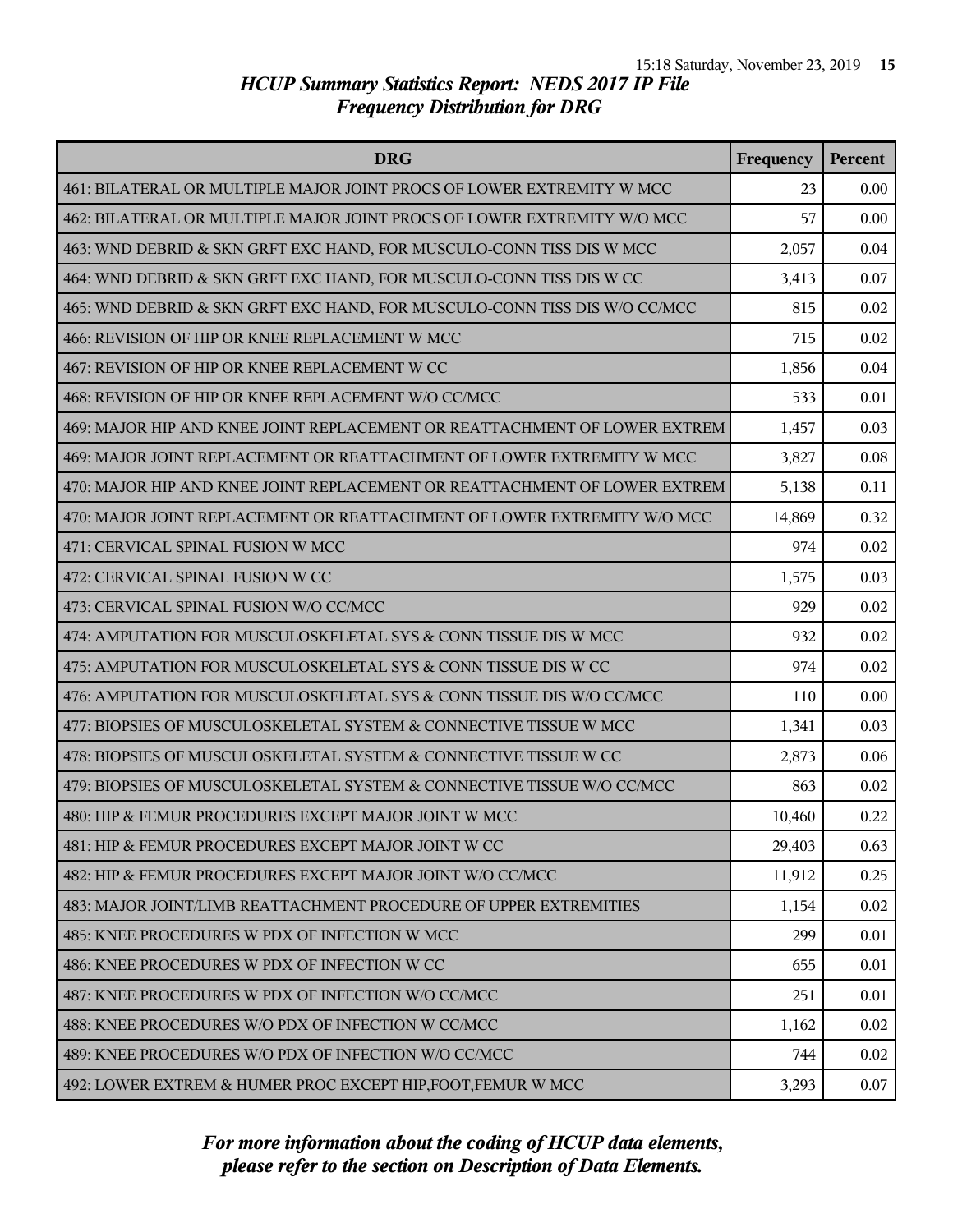| <b>DRG</b>                                                               | Frequency | Percent |
|--------------------------------------------------------------------------|-----------|---------|
| 493: LOWER EXTREM & HUMER PROC EXCEPT HIP, FOOT, FEMUR W CC              | 10,493    | 0.22    |
| 494: LOWER EXTREM & HUMER PROC EXCEPT HIP, FOOT, FEMUR W/O CC/MCC        | 13,272    | 0.28    |
| 495: LOCAL EXCISION & REMOVAL INT FIX DEVICES EXC HIP & FEMUR W MCC      | 145       | 0.00    |
| 496: LOCAL EXCISION & REMOVAL INT FIX DEVICES EXC HIP & FEMUR W CC       | 454       | 0.01    |
| 497: LOCAL EXCISION & REMOVAL INT FIX DEVICES EXC HIP & FEMUR W/O CC/MCC | 158       | 0.00    |
| 498: LOCAL EXCISION & REMOVAL INT FIX DEVICES OF HIP & FEMUR W CC/MCC    | 246       | 0.01    |
| 499: LOCAL EXCISION & REMOVAL INT FIX DEVICES OF HIP & FEMUR W/O CC/MCC  | 36        | 0.00    |
| 500: SOFT TISSUE PROCEDURES W MCC                                        | 1,191     | 0.03    |
| 501: SOFT TISSUE PROCEDURES W CC                                         | 3,385     | 0.07    |
| 502: SOFT TISSUE PROCEDURES W/O CC/MCC                                   | 1,770     | 0.04    |
| 503: FOOT PROCEDURES W MCC                                               | 429       | 0.01    |
| 504: FOOT PROCEDURES W CC                                                | 1,351     | 0.03    |
| 505: FOOT PROCEDURES W/O CC/MCC                                          | 992       | 0.02    |
| 506: MAJOR THUMB OR JOINT PROCEDURES                                     | 419       | 0.01    |
| 507: MAJOR SHOULDER OR ELBOW JOINT PROCEDURES W CC/MCC                   | 181       | 0.00    |
| 508: MAJOR SHOULDER OR ELBOW JOINT PROCEDURES W/O CC/MCC                 | 80        | 0.00    |
| 509: ARTHROSCOPY                                                         | 35        | 0.00    |
| 510: SHOULDER, ELBOW OR FOREARM PROC, EXC MAJOR JOINT PROC W MCC         | 547       | 0.01    |
| 511: SHOULDER, ELBOW OR FOREARM PROC, EXC MAJOR JOINT PROC W CC          | 2,145     | 0.05    |
| 512: SHOULDER, ELBOW OR FOREARM PROC, EXC MAJOR JOINT PROC W/O CC/MCC    | 2,811     | 0.06    |
| 513: HAND OR WRIST PROC, EXCEPT MAJOR THUMB OR JOINT PROC W CC/MCC       | 1,751     | 0.04    |
| 514: HAND OR WRIST PROC, EXCEPT MAJOR THUMB OR JOINT PROC W/O CC/MCC     | 1,422     | 0.03    |
| 515: OTHER MUSCULOSKELET SYS & CONN TISS O.R. PROC W MCC                 | 1,628     | 0.03    |
| 516: OTHER MUSCULOSKELET SYS & CONN TISS O.R. PROC W CC                  | 4,122     | 0.09    |
| 517: OTHER MUSCULOSKELET SYS & CONN TISS O.R. PROC W/O CC/MCC            | 2,398     | 0.05    |
| 518: BACK & NECK PROC EXC SPINAL FUSION W MCC OR DISC DEVICE/NEUROSTIM   | 574       | 0.01    |
| 519: BACK & NECK PROC EXC SPINAL FUSION W CC                             | 1,703     | 0.04    |
| 520: BACK & NECK PROC EXC SPINAL FUSION W/O CC/MCC                       | 1,772     | 0.04    |
| 533: FRACTURES OF FEMUR W MCC                                            | 350       | 0.01    |
| 534: FRACTURES OF FEMUR W/O MCC                                          | 1,507     | 0.03    |
| 535: FRACTURES OF HIP & PELVIS W MCC                                     | 2,938     | 0.06    |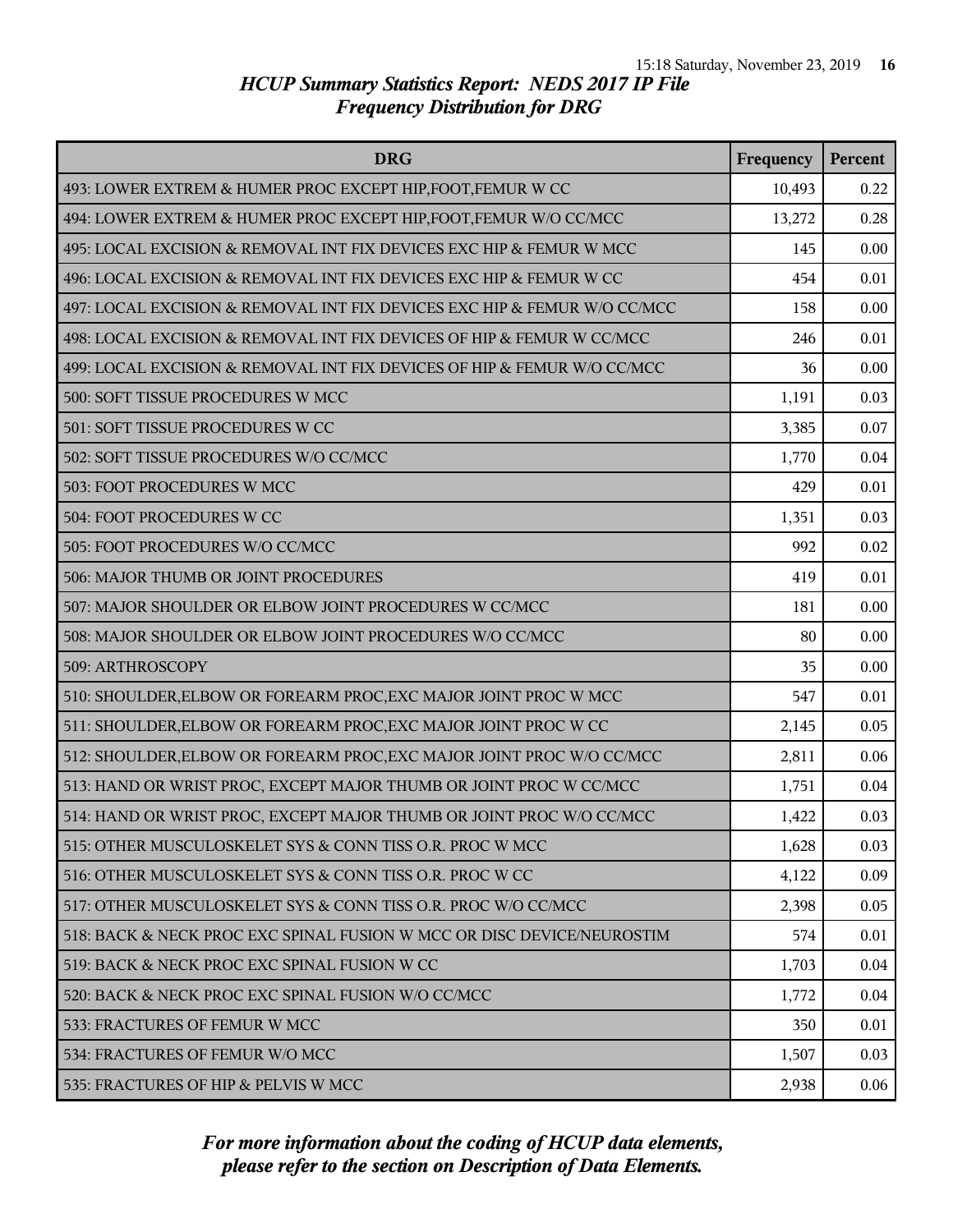| <b>DRG</b>                                                               | Frequency | Percent |
|--------------------------------------------------------------------------|-----------|---------|
| 536: FRACTURES OF HIP & PELVIS W/O MCC                                   | 10,062    | 0.21    |
| 537: SPRAINS, STRAINS, & DISLOCATIONS OF HIP, PELVIS & THIGH W CC/MCC    | 358       | 0.01    |
| 538: SPRAINS, STRAINS, & DISLOCATIONS OF HIP, PELVIS & THIGH W/O CC/MCC  | 248       | 0.01    |
| 539: OSTEOMYELITIS W MCC                                                 | 1,281     | 0.03    |
| 540: OSTEOMYELITIS W CC                                                  | 2,043     | 0.04    |
| 541: OSTEOMYELITIS W/O CC/MCC                                            | 805       | 0.02    |
| 542: PATHOLOGICAL FRACTURES & MUSCULOSKELET & CONN TISS MALIG W MCC      | 2,962     | 0.06    |
| 543: PATHOLOGICAL FRACTURES & MUSCULOSKELET & CONN TISS MALIG W CC       | 5,999     | 0.13    |
| 544: PATHOLOGICAL FRACTURES & MUSCULOSKELET & CONN TISS MALIG W/O CC/MCC | 1,669     | 0.04    |
| 545: CONNECTIVE TISSUE DISORDERS W MCC                                   | 1,819     | 0.04    |
| 546: CONNECTIVE TISSUE DISORDERS W CC                                    | 3,263     | 0.07    |
| 547: CONNECTIVE TISSUE DISORDERS W/O CC/MCC                              | 1,737     | 0.04    |
| 548: SEPTIC ARTHRITIS W MCC                                              | 286       | 0.01    |
| 549: SEPTIC ARTHRITIS W CC                                               | 867       | 0.02    |
| 550: SEPTIC ARTHRITIS W/O CC/MCC                                         | 456       | 0.01    |
| 551: MEDICAL BACK PROBLEMS W MCC                                         | 5,465     | 0.12    |
| 552: MEDICAL BACK PROBLEMS W/O MCC                                       | 28,873    | 0.61    |
| 553: BONE DISEASES & ARTHROPATHIES W MCC                                 | 1,108     | 0.02    |
| 554: BONE DISEASES & ARTHROPATHIES W/O MCC                               | 5,800     | 0.12    |
| 555: SIGNS & SYMPTOMS OF MUSCULOSKELETAL SYSTEM & CONN TISSUE W MCC      | 1,012     | 0.02    |
| 556: SIGNS & SYMPTOMS OF MUSCULOSKELETAL SYSTEM & CONN TISSUE W/O MCC    | 5,588     | 0.12    |
| 557: TENDONITIS, MYOSITIS & BURSITIS W MCC                               | 1,873     | 0.04    |
| 558: TENDONITIS, MYOSITIS & BURSITIS W/O MCC                             | 9,127     | 0.19    |
| 559: AFTERCARE, MUSCULOSKELETAL SYSTEM & CONNECTIVE TISSUE W MCC         | 1,117     | 0.02    |
| 560: AFTERCARE, MUSCULOSKELETAL SYSTEM & CONNECTIVE TISSUE W CC          | 2,121     | 0.05    |
| 561: AFTERCARE, MUSCULOSKELETAL SYSTEM & CONNECTIVE TISSUE W/O CC/MCC    | 1,201     | 0.03    |
| 562: FX, SPRN, STRN & DISL EXCEPT FEMUR, HIP, PELVIS & THIGH W MCC       | 2,757     | 0.06    |
| 563: FX, SPRN, STRN & DISL EXCEPT FEMUR, HIP, PELVIS & THIGH W/O MCC     | 13,952    | 0.30    |
| 564: OTHER MUSCULOSKELETAL SYS & CONNECTIVE TISSUE DIAGNOSES W MCC       | 1,858     | 0.04    |
| 565: OTHER MUSCULOSKELETAL SYS & CONNECTIVE TISSUE DIAGNOSES W CC        | 3,624     | 0.08    |
| 566: OTHER MUSCULOSKELETAL SYS & CONNECTIVE TISSUE DIAGNOSES W/O CC/MCC  | 1,364     | 0.03    |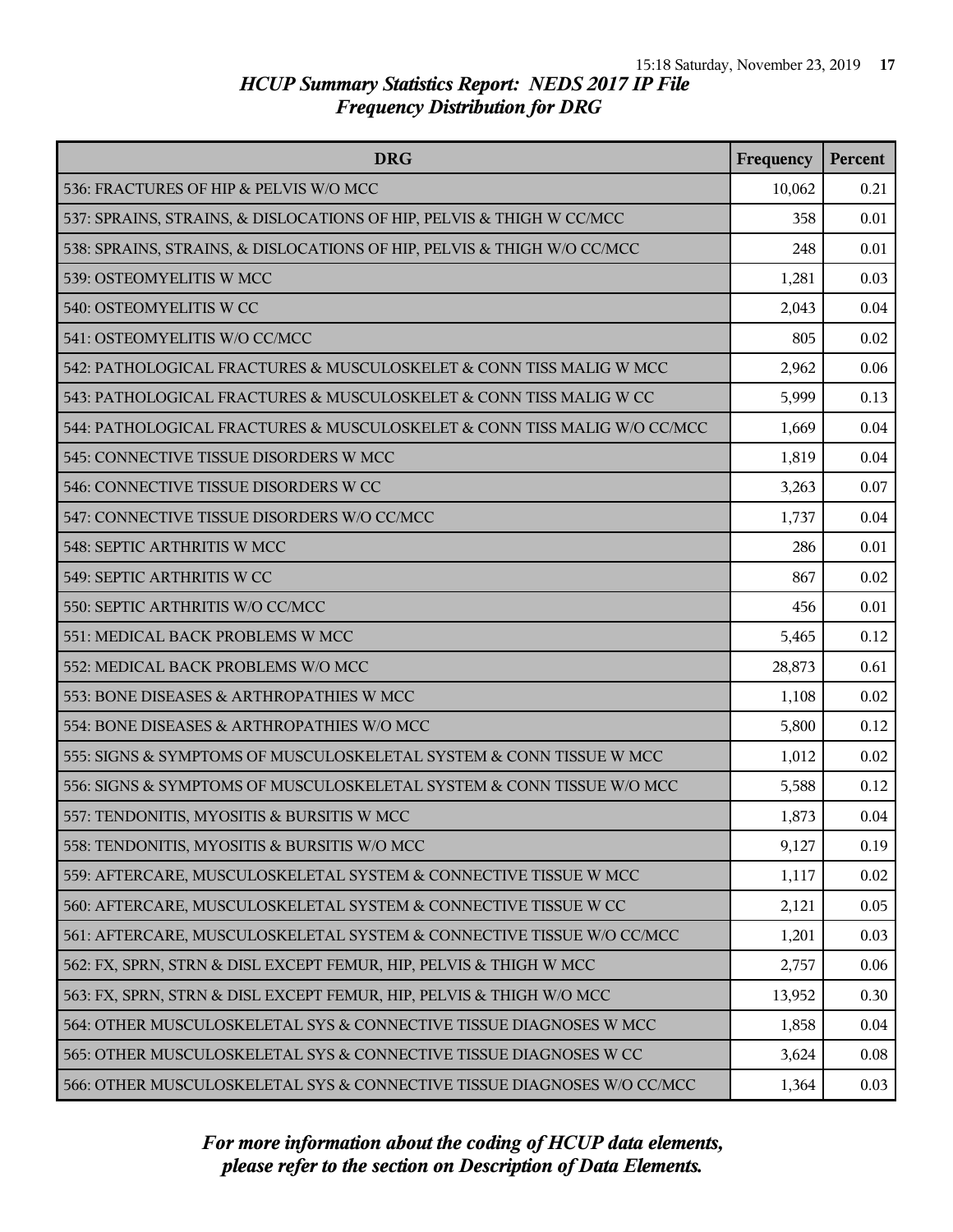| <b>DRG</b>                                                              | Frequency | Percent |
|-------------------------------------------------------------------------|-----------|---------|
| 570: SKIN DEBRIDEMENT W MCC                                             | 1,861     | 0.04    |
| 571: SKIN DEBRIDEMENT W CC                                              | 3,878     | 0.08    |
| 572: SKIN DEBRIDEMENT W/O CC/MCC                                        | 1,841     | 0.04    |
| 573: SKIN GRAFT FOR SKIN ULCER OR CELLULITIS W MCC                      | 240       | 0.01    |
| 574: SKIN GRAFT FOR SKIN ULCER OR CELLULITIS W CC                       | 557       | 0.01    |
| 575: SKIN GRAFT FOR SKIN ULCER OR CELLULITIS W/O CC/MCC                 | 147       | 0.00    |
| 576: SKIN GRAFT EXC FOR SKIN ULCER OR CELLULITIS W MCC                  | 117       | 0.00    |
| 577: SKIN GRAFT EXC FOR SKIN ULCER OR CELLULITIS W CC                   | 350       | 0.01    |
| 578: SKIN GRAFT EXC FOR SKIN ULCER OR CELLULITIS W/O CC/MCC             | 229       | 0.00    |
| 579: OTHER SKIN, SUBCUT TISS & BREAST PROC W MCC                        | 2,447     | 0.05    |
| 580: OTHER SKIN, SUBCUT TISS & BREAST PROC W CC                         | 8,095     | 0.17    |
| 581: OTHER SKIN, SUBCUT TISS & BREAST PROC W/O CC/MCC                   | 5,361     | 0.11    |
| 582: MASTECTOMY FOR MALIGNANCY W CC/MCC                                 | 51        | 0.00    |
| 583: MASTECTOMY FOR MALIGNANCY W/O CC/MCC                               | 19        | 0.00    |
| 584: BREAST BIOPSY, LOCAL EXCISION & OTHER BREAST PROCEDURES W CC/MCC   | 222       | 0.00    |
| 585: BREAST BIOPSY, LOCAL EXCISION & OTHER BREAST PROCEDURES W/O CC/MCC | 259       | 0.01    |
| 592: SKIN ULCERS W MCC                                                  | 1,863     | 0.04    |
| 593: SKIN ULCERS W CC                                                   | 1,551     | 0.03    |
| 594: SKIN ULCERS W/O CC/MCC                                             | 253       | 0.01    |
| 595: MAJOR SKIN DISORDERS W MCC                                         | 463       | 0.01    |
| 596: MAJOR SKIN DISORDERS W/O MCC                                       | 1,995     | 0.04    |
| 597: MALIGNANT BREAST DISORDERS W MCC                                   | 774       | 0.02    |
| 598: MALIGNANT BREAST DISORDERS W CC                                    | 1,078     | 0.02    |
| 599: MALIGNANT BREAST DISORDERS W/O CC/MCC                              | 100       | 0.00    |
| 600: NON-MALIGNANT BREAST DISORDERS W CC/MCC                            | 804       | 0.02    |
| 601: NON-MALIGNANT BREAST DISORDERS W/O CC/MCC                          | 1,175     | 0.02    |
| 602: CELLULITIS W MCC                                                   | 11,703    | 0.25    |
| 603: CELLULITIS W/O MCC                                                 | 81,030    | 1.72    |
| 604: TRAUMA TO THE SKIN, SUBCUT TISS & BREAST W MCC                     | 1,604     | 0.03    |
| 605: TRAUMA TO THE SKIN, SUBCUT TISS & BREAST W/O MCC                   | 8,908     | 0.19    |
| 606: MINOR SKIN DISORDERS W MCC                                         | 846       | 0.02    |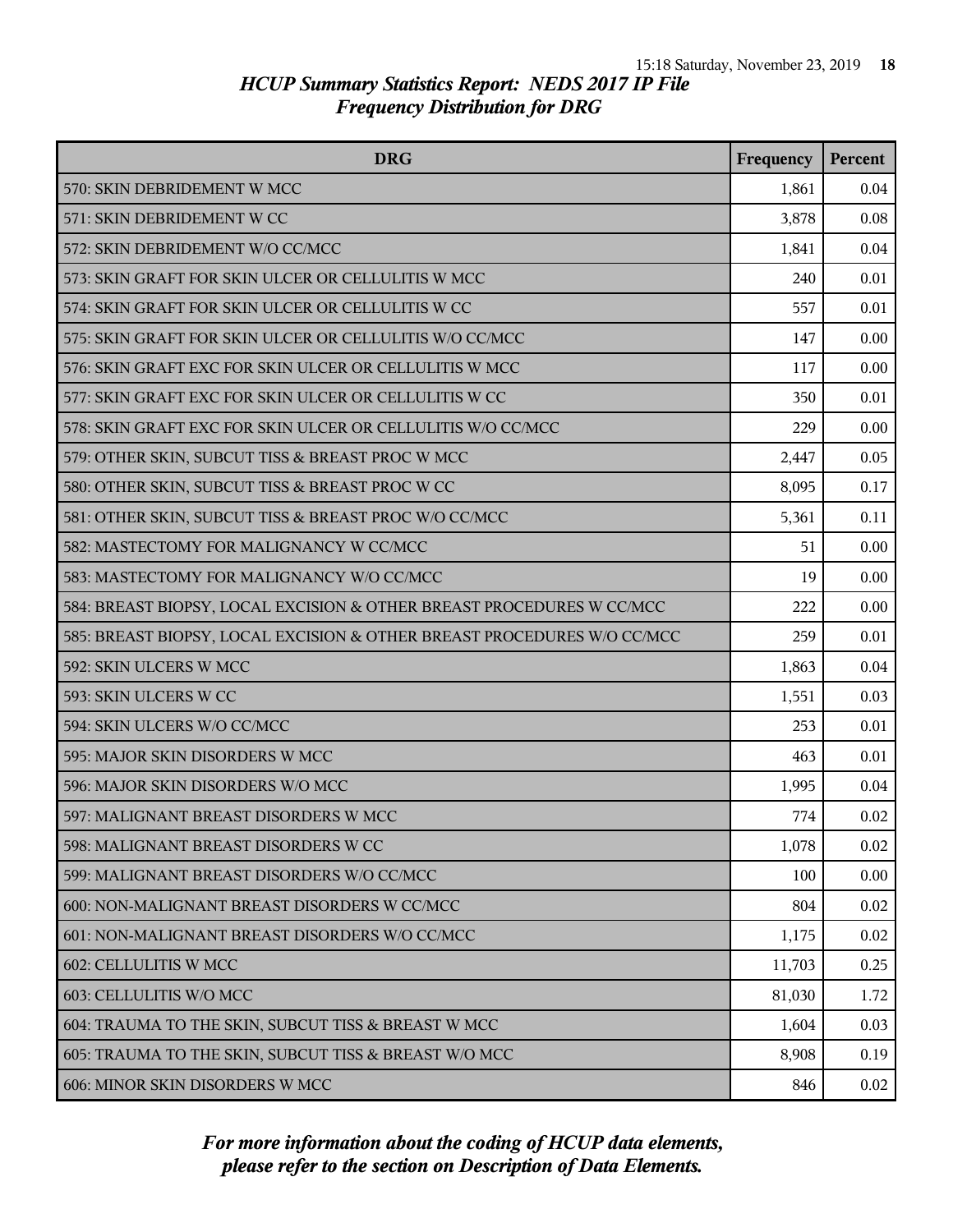| <b>DRG</b>                                                                 | Frequency | Percent |
|----------------------------------------------------------------------------|-----------|---------|
| 607: MINOR SKIN DISORDERS W/O MCC                                          | 4,871     | 0.10    |
| 614: ADRENAL & PITUITARY PROCEDURES W CC/MCC                               | 239       | 0.01    |
| 615: ADRENAL & PITUITARY PROCEDURES W/O CC/MCC                             | 27        | 0.00    |
| 616: AMPUTAT OF LOWER LIMB FOR ENDOCRINE, NUTRIT, & METABOL DIS W MCC      | 1,203     | 0.03    |
| 617: AMPUTAT OF LOWER LIMB FOR ENDOCRINE, NUTRIT, & METABOL DIS W CC       | 7,275     | 0.15    |
| 618: AMPUTAT OF LOWER LIMB FOR ENDOCRINE, NUTRIT, & METABOL DIS W/O CC/MCC | 58        | 0.00    |
| 619: O.R. PROCEDURES FOR OBESITY W MCC                                     | 19        | 0.00    |
| 620: O.R. PROCEDURES FOR OBESITY W CC                                      | 15        | 0.00    |
| 621: O.R. PROCEDURES FOR OBESITY W/O CC/MCC                                | 100       | 0.00    |
| 622: SKIN GRAFTS & WOUND DEBRID FOR ENDOC, NUTRIT & METAB DIS W MCC        | 809       | 0.02    |
| 623: SKIN GRAFTS & WOUND DEBRID FOR ENDOC, NUTRIT & METAB DIS W CC         | 3,402     | 0.07    |
| 624: SKIN GRAFTS & WOUND DEBRID FOR ENDOC, NUTRIT & METAB DIS W/O CC/MCC   | 217       | 0.00    |
| 625: THYROID, PARATHYROID & THYROGLOSSAL PROCEDURES W MCC                  | 99        | 0.00    |
| 626: THYROID, PARATHYROID & THYROGLOSSAL PROCEDURES W CC                   | 122       | 0.00    |
| 627: THYROID, PARATHYROID & THYROGLOSSAL PROCEDURES W/O CC/MCC             | 108       | 0.00    |
| 628: OTHER ENDOCRINE, NUTRIT & METAB O.R. PROC W MCC                       | 1,205     | 0.03    |
| 629: OTHER ENDOCRINE, NUTRIT & METAB O.R. PROC W CC                        | 2,457     | 0.05    |
| 630: OTHER ENDOCRINE, NUTRIT & METAB O.R. PROC W/O CC/MCC                  | 92        | 0.00    |
| 637: DIABETES W MCC                                                        | 19,605    | 0.42    |
| 638: DIABETES W CC                                                         | 47,649    | 1.01    |
| 639: DIABETES W/O CC/MCC                                                   | 21,177    | 0.45    |
| 640: MISC DISORDERS OF NUTRITION, METABOLISM, FLUIDS/ELECTROLYTES W MCC    | 32,370    | 0.69    |
| 641: MISC DISORDERS OF NUTRITION, METABOLISM, FLUIDS/ELECTROLYTES W/O MCC  | 48,526    | 1.03    |
| 642: INBORN AND OTHER DISORDERS OF METABOLISM                              | 1,619     | 0.03    |
| 643: ENDOCRINE DISORDERS W MCC                                             | 4,388     | 0.09    |
| 644: ENDOCRINE DISORDERS W CC                                              | 6,181     | 0.13    |
| 645: ENDOCRINE DISORDERS W/O CC/MCC                                        | 3,197     | 0.07    |
| <b>652: KIDNEY TRANSPLANT</b>                                              | 108       | 0.00    |
| 653: MAJOR BLADDER PROCEDURES W MCC                                        | 214       | 0.00    |
| 654: MAJOR BLADDER PROCEDURES W CC                                         | 343       | 0.01    |
| 655: MAJOR BLADDER PROCEDURES W/O CC/MCC                                   | 67        | 0.00    |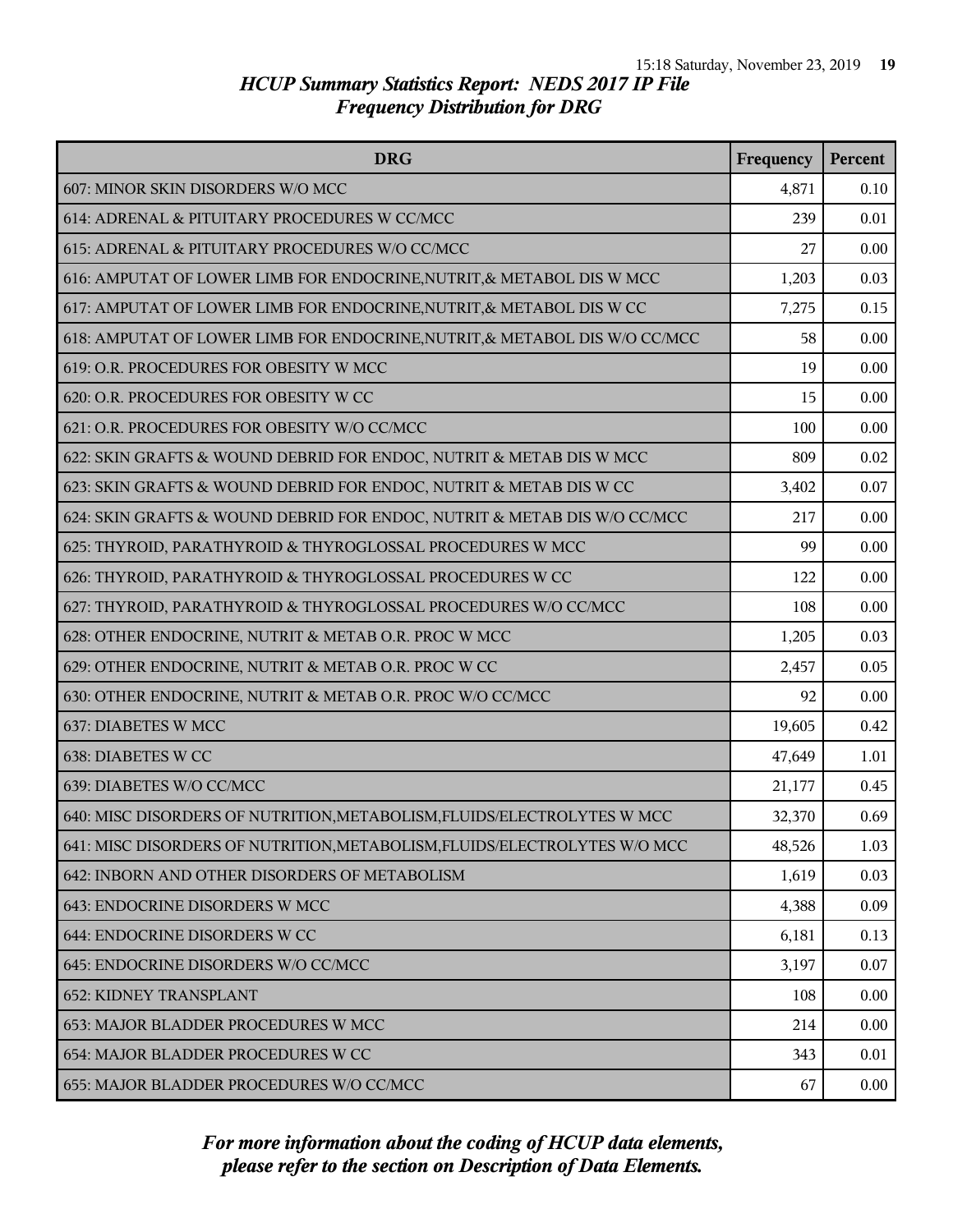| <b>DRG</b>                                                  | Frequency | Percent |
|-------------------------------------------------------------|-----------|---------|
| 656: KIDNEY & URETER PROCEDURES FOR NEOPLASM W MCC          | 142       | 0.00    |
| 657: KIDNEY & URETER PROCEDURES FOR NEOPLASM W CC           | 257       | 0.01    |
| 658: KIDNEY & URETER PROCEDURES FOR NEOPLASM W/O CC/MCC     | 62        | 0.00    |
| 659: KIDNEY & URETER PROCEDURES FOR NON-NEOPLASM W MCC      | 587       | 0.01    |
| 660: KIDNEY & URETER PROCEDURES FOR NON-NEOPLASM W CC       | 1,632     | 0.03    |
| 661: KIDNEY & URETER PROCEDURES FOR NON-NEOPLASM W/O CC/MCC | 347       | 0.01    |
| 662: MINOR BLADDER PROCEDURES W MCC                         | 193       | 0.00    |
| 663: MINOR BLADDER PROCEDURES W CC                          | 395       | 0.01    |
| 664: MINOR BLADDER PROCEDURES W/O CC/MCC                    | 117       | 0.00    |
| <b>665: PROSTATECTOMY W MCC</b>                             | 208       | 0.00    |
| <b>666: PROSTATECTOMY W CC</b>                              | 524       | 0.01    |
| 667: PROSTATECTOMY W/O CC/MCC                               | 143       | 0.00    |
| 668: TRANSURETHRAL PROCEDURES W MCC                         | 1,247     | 0.03    |
| 669: TRANSURETHRAL PROCEDURES W CC                          | 7,485     | 0.16    |
| 670: TRANSURETHRAL PROCEDURES W/O CC/MCC                    | 1,435     | 0.03    |
| 671: URETHRAL PROCEDURES W CC/MCC                           | 128       | 0.00    |
| 672: URETHRAL PROCEDURES W/O CC/MCC                         | 31        | 0.00    |
| 673: OTHER KIDNEY & URINARY TRACT PROCEDURES W MCC          | 3,488     | 0.07    |
| 674: OTHER KIDNEY & URINARY TRACT PROCEDURES W CC           | 2,058     | 0.04    |
| 675: OTHER KIDNEY & URINARY TRACT PROCEDURES W/O CC/MCC     | 157       | 0.00    |
| <b>682: RENAL FAILURE W MCC</b>                             | 44,491    | 0.95    |
| 683: RENAL FAILURE W CC                                     | 62,687    | 1.33    |
| 684: RENAL FAILURE W/O CC/MCC                               | 10,326    | 0.22    |
| <b>685: ADMIT FOR RENAL DIALYSIS</b>                        | 18        | 0.00    |
| 686: KIDNEY & URINARY TRACT NEOPLASMS W MCC                 | 737       | 0.02    |
| 687: KIDNEY & URINARY TRACT NEOPLASMS W CC                  | 1,288     | 0.03    |
| 688: KIDNEY & URINARY TRACT NEOPLASMS W/O CC/MCC            | 152       | 0.00    |
| 689: KIDNEY & URINARY TRACT INFECTIONS W MCC                | 32,008    | 0.68    |
| 690: KIDNEY & URINARY TRACT INFECTIONS W/O MCC              | 72,662    | 1.54    |
| 691: URINARY STONES W ESW LITHOTRIPSY W CC/MCC              | 550       | 0.01    |
| 692: URINARY STONES W ESW LITHOTRIPSY W/O CC/MCC            | 59        | 0.00    |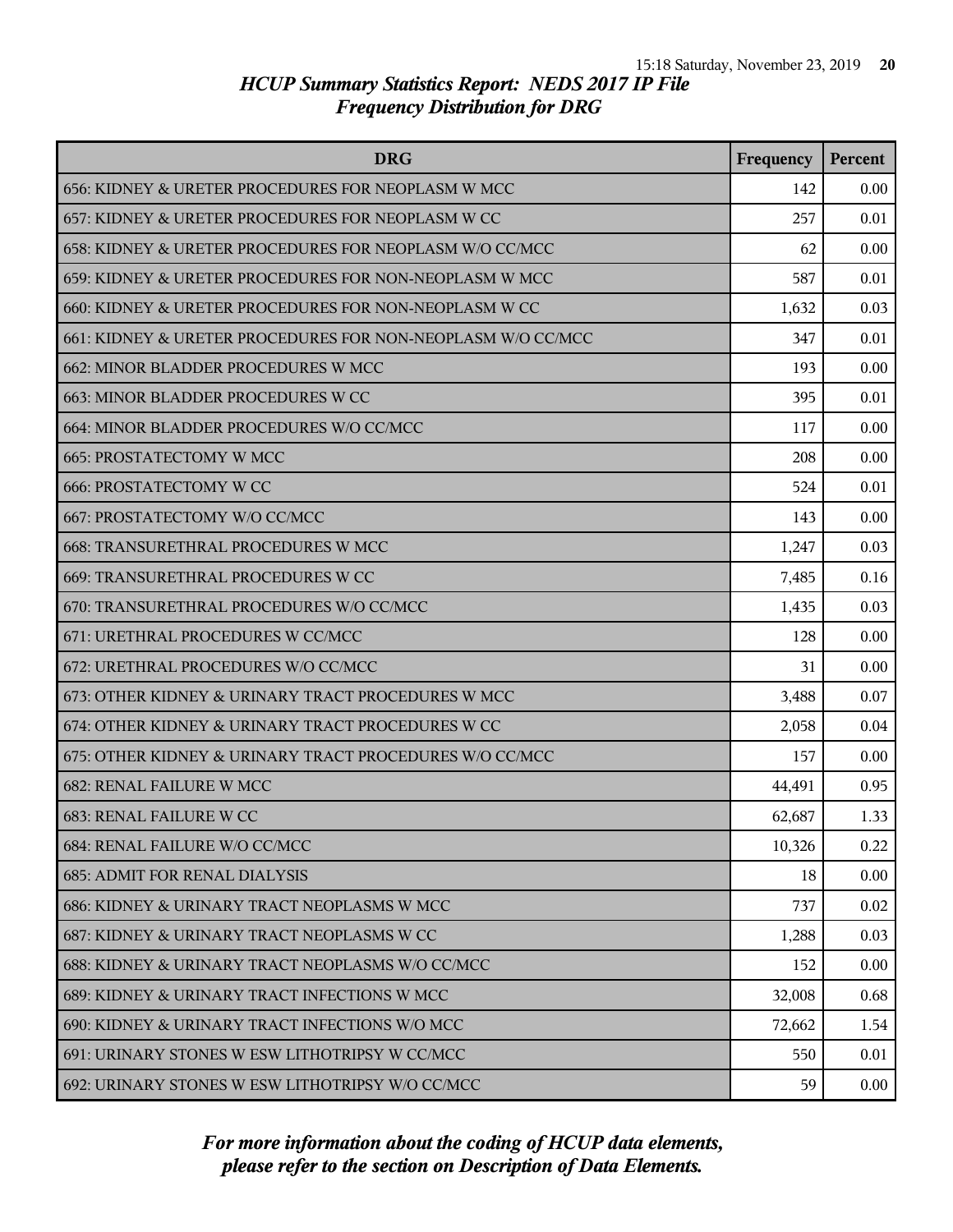| <b>DRG</b>                                                              | Frequency | Percent |
|-------------------------------------------------------------------------|-----------|---------|
| 693: URINARY STONES W/O ESW LITHOTRIPSY W MCC                           | 1,231     | 0.03    |
| 694: URINARY STONES W/O ESW LITHOTRIPSY W/O MCC                         | 13,888    | 0.30    |
| 695: KIDNEY & URINARY TRACT SIGNS & SYMPTOMS W MCC                      | 541       | 0.01    |
| 696: KIDNEY & URINARY TRACT SIGNS & SYMPTOMS W/O MCC                    | 3,004     | 0.06    |
| 697: URETHRAL STRICTURE                                                 | 231       | 0.00    |
| 698: OTHER KIDNEY & URINARY TRACT DIAGNOSES W MCC                       | 22,096    | 0.47    |
| 699: OTHER KIDNEY & URINARY TRACT DIAGNOSES W CC                        | 15,250    | 0.32    |
| 700: OTHER KIDNEY & URINARY TRACT DIAGNOSES W/O CC/MCC                  | 2,760     | 0.06    |
| 707: MAJOR MALE PELVIC PROCEDURES W CC/MCC                              | 59        | 0.00    |
| 708: MAJOR MALE PELVIC PROCEDURES W/O CC/MCC                            | 67        | 0.00    |
| 709: PENIS PROCEDURES W CC/MCC                                          | 181       | 0.00    |
| 710: PENIS PROCEDURES W/O CC/MCC                                        | 164       | 0.00    |
| 711: TESTES PROCEDURES W CC/MCC                                         | 374       | 0.01    |
| 712: TESTES PROCEDURES W/O CC/MCC                                       | 437       | 0.01    |
| 713: TRANSURETHRAL PROSTATECTOMY W CC/MCC                               | 842       | 0.02    |
| 714: TRANSURETHRAL PROSTATECTOMY W/O CC/MCC                             | 172       | 0.00    |
| 715: OTHER MALE REPRODUCTIVE SYSTEM O.R. PROC FOR MALIGNANCY W CC/MCC   | 158       | 0.00    |
| 716: OTHER MALE REPRODUCTIVE SYSTEM O.R. PROC FOR MALIGNANCY W/O CC/MCC | $\leq 10$ | $***$   |
| 717: OTHER MALE REPRODUCTIVE SYSTEM O.R. PROC EXC MALIGNANCY W CC/MCC   | 318       | 0.01    |
| 718: OTHER MALE REPRODUCTIVE SYSTEM O.R. PROC EXC MALIGNANCY W/O CC/MCC | 82        | 0.00    |
| 722: MALIGNANCY, MALE REPRODUCTIVE SYSTEM W MCC                         | 413       | 0.01    |
| 723: MALIGNANCY, MALE REPRODUCTIVE SYSTEM W CC                          | 728       | 0.02    |
| 724: MALIGNANCY, MALE REPRODUCTIVE SYSTEM W/O CC/MCC                    | 32        | 0.00    |
| 725: BENIGN PROSTATIC HYPERTROPHY W MCC                                 | 277       | 0.01    |
| 726: BENIGN PROSTATIC HYPERTROPHY W/O MCC                               | 1,180     | 0.03    |
| 727: INFLAMMATION OF THE MALE REPRODUCTIVE SYSTEM W MCC                 | 722       | 0.02    |
| 728: INFLAMMATION OF THE MALE REPRODUCTIVE SYSTEM W/O MCC               | 4,262     | 0.09    |
| 729: OTHER MALE REPRODUCTIVE SYSTEM DIAGNOSES W CC/MCC                  | 413       | 0.01    |
| 730: OTHER MALE REPRODUCTIVE SYSTEM DIAGNOSES W/O CC/MCC                | 202       | 0.00    |
| 734: PELVIC EVISCERATION, RAD HYSTERECTOMY & RAD VULVECTOMY W CC/MCC    | 72        | 0.00    |
| 735: PELVIC EVISCERATION, RAD HYSTERECTOMY & RAD VULVECTOMY W/O CC/MCC  | 21        | 0.00    |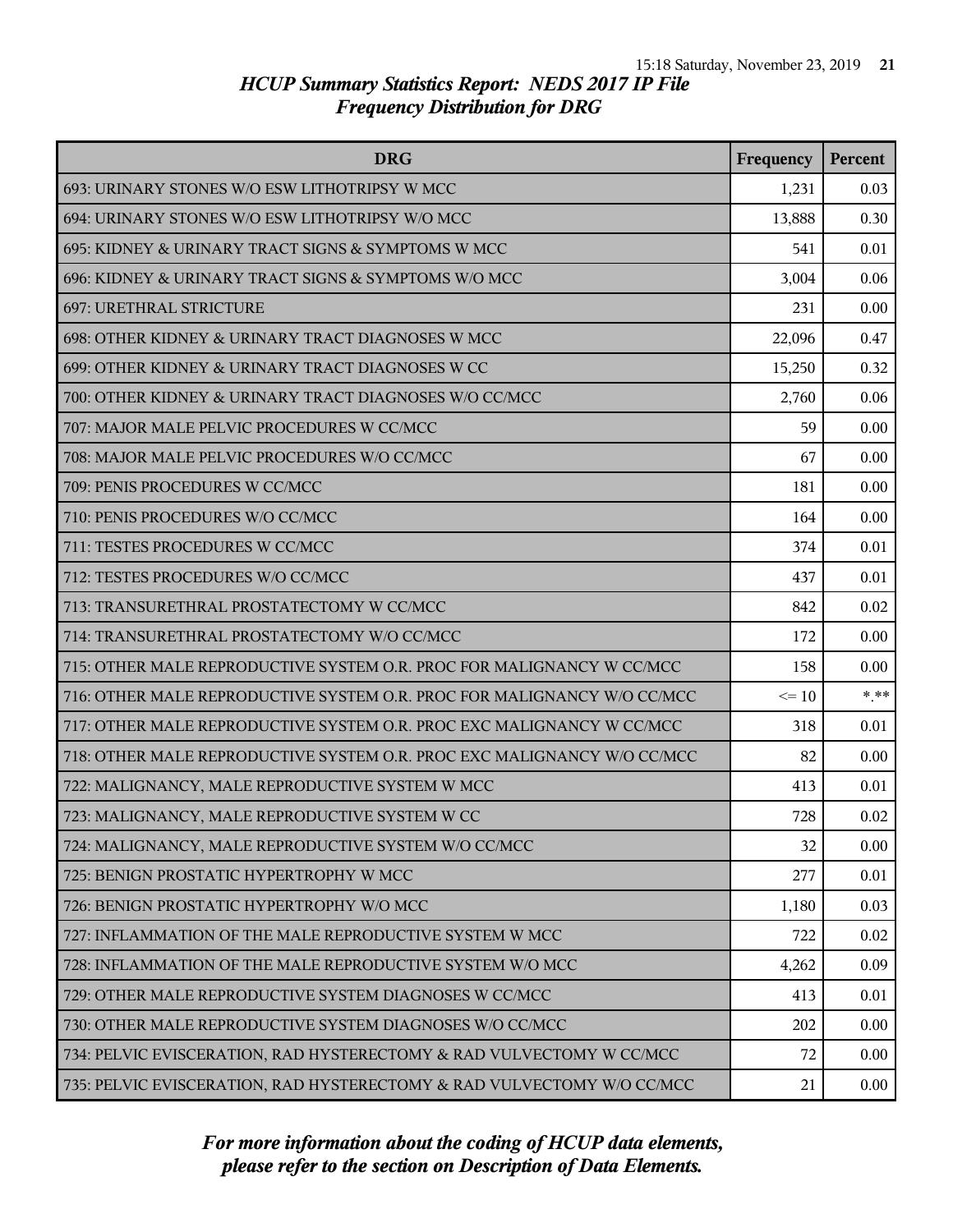| <b>DRG</b>                                                              | Frequency | Percent |
|-------------------------------------------------------------------------|-----------|---------|
| 736: UTERINE & ADNEXA PROC FOR OVARIAN OR ADNEXAL MALIGNANCY W MCC      | 101       | 0.00    |
| 737: UTERINE & ADNEXA PROC FOR OVARIAN OR ADNEXAL MALIGNANCY W CC       | 219       | 0.00    |
| 738: UTERINE & ADNEXA PROC FOR OVARIAN OR ADNEXAL MALIGNANCY W/O CC/MCC | 40        | 0.00    |
| 739: UTERINE, ADNEXA PROC FOR NON-OVARIAN/ADNEXAL MALIG W MCC           | 64        | 0.00    |
| 740: UTERINE, ADNEXA PROC FOR NON-OVARIAN/ADNEXAL MALIG W CC            | 159       | 0.00    |
| 741: UTERINE, ADNEXA PROC FOR NON-OVARIAN/ADNEXAL MALIG W/O CC/MCC      | 43        | 0.00    |
| 742: UTERINE & ADNEXA PROC FOR NON-MALIGNANCY W CC/MCC                  | 2,085     | 0.04    |
| 743: UTERINE & ADNEXA PROC FOR NON-MALIGNANCY W/O CC/MCC                | 2,238     | 0.05    |
| 744: D&C, CONIZATION, LAPAROSCOPY & TUBAL INTERRUPTION W CC/MCC         | 1,199     | 0.03    |
| 745: D&C, CONIZATION, LAPAROSCOPY & TUBAL INTERRUPTION W/O CC/MCC       | 458       | 0.01    |
| 746: VAGINA, CERVIX & VULVA PROCEDURES W CC/MCC                         | 463       | 0.01    |
| 747: VAGINA, CERVIX & VULVA PROCEDURES W/O CC/MCC                       | 342       | 0.01    |
| 748: FEMALE REPRODUCTIVE SYSTEM RECONSTRUCTIVE PROCEDURES               | 40        | 0.00    |
| 749: OTHER FEMALE REPRODUCTIVE SYSTEM O.R. PROCEDURES W CC/MCC          | 424       | 0.01    |
| 750: OTHER FEMALE REPRODUCTIVE SYSTEM O.R. PROCEDURES W/O CC/MCC        | 125       | 0.00    |
| 754: MALIGNANCY, FEMALE REPRODUCTIVE SYSTEM W MCC                       | 948       | 0.02    |
| 755: MALIGNANCY, FEMALE REPRODUCTIVE SYSTEM W CC                        | 1,685     | 0.04    |
| 756: MALIGNANCY, FEMALE REPRODUCTIVE SYSTEM W/O CC/MCC                  | 151       | 0.00    |
| 757: INFECTIONS, FEMALE REPRODUCTIVE SYSTEM W MCC                       | 506       | 0.01    |
| 758: INFECTIONS, FEMALE REPRODUCTIVE SYSTEM W CC                        | 1,657     | 0.04    |
| 759: INFECTIONS, FEMALE REPRODUCTIVE SYSTEM W/O CC/MCC                  | 2,041     | 0.04    |
| 760: MENSTRUAL & OTHER FEMALE REPRODUCTIVE SYSTEM DISORDERS W CC/MCC    | 2,509     | 0.05    |
| 761: MENSTRUAL & OTHER FEMALE REPRODUCTIVE SYSTEM DISORDERS W/O CC/MCC  | 1,628     | 0.03    |
| 765: CESAREAN SECTION W CC/MCC                                          | 13,516    | 0.29    |
| 766: CESAREAN SECTION W/O CC/MCC                                        | 14,924    | 0.32    |
| 767: VAGINAL DELIVERY W STERILIZATION &/OR D&C                          | 2,165     | 0.05    |
| 768: VAGINAL DELIVERY W O.R. PROC EXCEPT STERIL &/OR D&C                | 187       | 0.00    |
| 769: POSTPARTUM & POST ABORTION DIAGNOSES W O.R. PROCEDURE              | 1,800     | 0.04    |
| 770: ABORTION W D&C, ASPIRATION CURETTAGE OR HYSTEROTOMY                | 1,357     | 0.03    |
| 774: VAGINAL DELIVERY W COMPLICATING DIAGNOSES                          | 10,232    | 0.22    |
| 775: VAGINAL DELIVERY W/O COMPLICATING DIAGNOSES                        | 67,459    | 1.43    |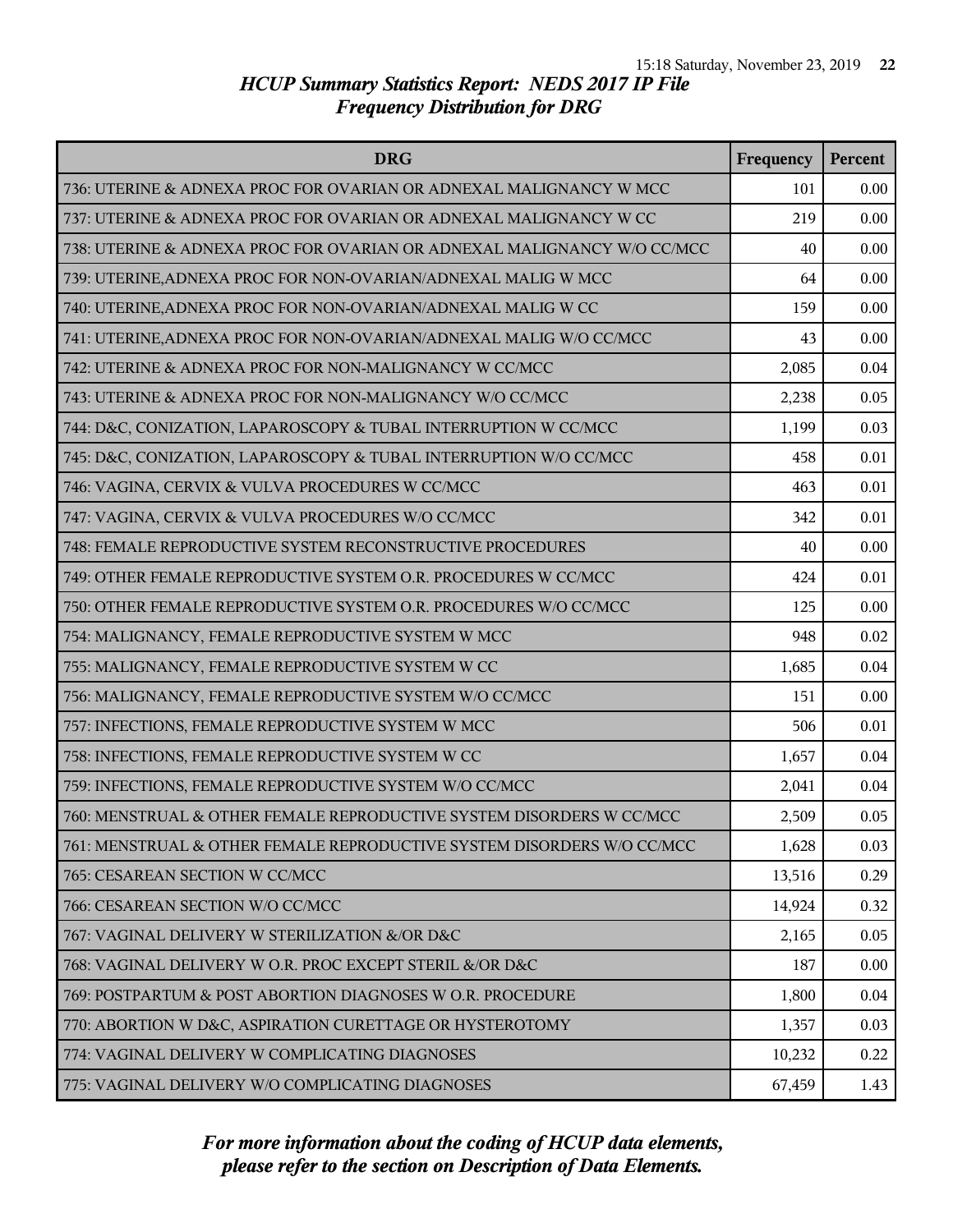| <b>DRG</b>                                                               | Frequency | Percent |
|--------------------------------------------------------------------------|-----------|---------|
| 776: POSTPARTUM & POST ABORTION DIAGNOSES W/O O.R. PROCEDURE             | 6,902     | 0.15    |
| 777: ECTOPIC PREGNANCY                                                   | 1,986     | 0.04    |
| 778: THREATENED ABORTION                                                 | 1,841     | 0.04    |
| 779: ABORTION W/O D&C                                                    | 1,072     | 0.02    |
| 780: FALSE LABOR                                                         | 532       | 0.01    |
| 781: OTHER ANTEPARTUM DIAGNOSES W MEDICAL COMPLICATIONS                  | 16,602    | 0.35    |
| 782: OTHER ANTEPARTUM DIAGNOSES W/O MEDICAL COMPLICATIONS                | 1,312     | 0.03    |
| 789: NEONATES, DIED OR TRANSFERRED TO ANOTHER ACUTE CARE FACILITY        | 365       | 0.01    |
| 790: EXTREME IMMATURITY OR RESPIRATORY DISTRESS SYNDROME, NEONATE        | 130       | 0.00    |
| 791: PREMATURITY W MAJOR PROBLEMS                                        | 285       | 0.01    |
| 792: PREMATURITY W/O MAJOR PROBLEMS                                      | 376       | 0.01    |
| 793: FULL TERM NEONATE W MAJOR PROBLEMS                                  | 3,384     | 0.07    |
| 794: NEONATE W OTHER SIGNIFICANT PROBLEMS                                | 3,736     | 0.08    |
| 795: NORMAL NEWBORN                                                      | 4,210     | 0.09    |
| 799: SPLENECTOMY W MCC                                                   | 366       | 0.01    |
| 800: SPLENECTOMY W CC                                                    | 195       | 0.00    |
| 801: SPLENECTOMY W/O CC/MCC                                              | 48        | 0.00    |
| 802: OTHER O.R. PROC OF THE BLOOD & BLOOD FORMING ORGANS W MCC           | 360       | 0.01    |
| 803: OTHER O.R. PROC OF THE BLOOD & BLOOD FORMING ORGANS W CC            | 483       | 0.01    |
| 804: OTHER O.R. PROC OF THE BLOOD & BLOOD FORMING ORGANS W/O CC/MCC      | 241       | 0.01    |
| 808: MAJOR HEMATOL/IMMUN DIAG EXC SICKLE CELL CRISIS & COAGUL W MCC      | 3,394     | 0.07    |
| 809: MAJOR HEMATOL/IMMUN DIAG EXC SICKLE CELL CRISIS & COAGUL W CC       | 8,864     | 0.19    |
| 810: MAJOR HEMATOL/IMMUN DIAG EXC SICKLE CELL CRISIS & COAGUL W/O CC/MCC | 1,823     | 0.04    |
| 811: RED BLOOD CELL DISORDERS W MCC                                      | 12,308    | 0.26    |
| 812: RED BLOOD CELL DISORDERS W/O MCC                                    | 42,747    | 0.91    |
| 813: COAGULATION DISORDERS                                               | 8,564     | 0.18    |
| 814: RETICULOENDOTHELIAL & IMMUNITY DISORDERS W MCC                      | 838       | 0.02    |
| 815: RETICULOENDOTHELIAL & IMMUNITY DISORDERS W CC                       | 2,038     | 0.04    |
| 816: RETICULOENDOTHELIAL & IMMUNITY DISORDERS W/O CC/MCC                 | 1,414     | 0.03    |
| 820: LYMPHOMA & LEUKEMIA W MAJOR O.R. PROCEDURE W MCC                    | 385       | 0.01    |
| 821: LYMPHOMA & LEUKEMIA W MAJOR O.R. PROCEDURE W CC                     | 217       | 0.00    |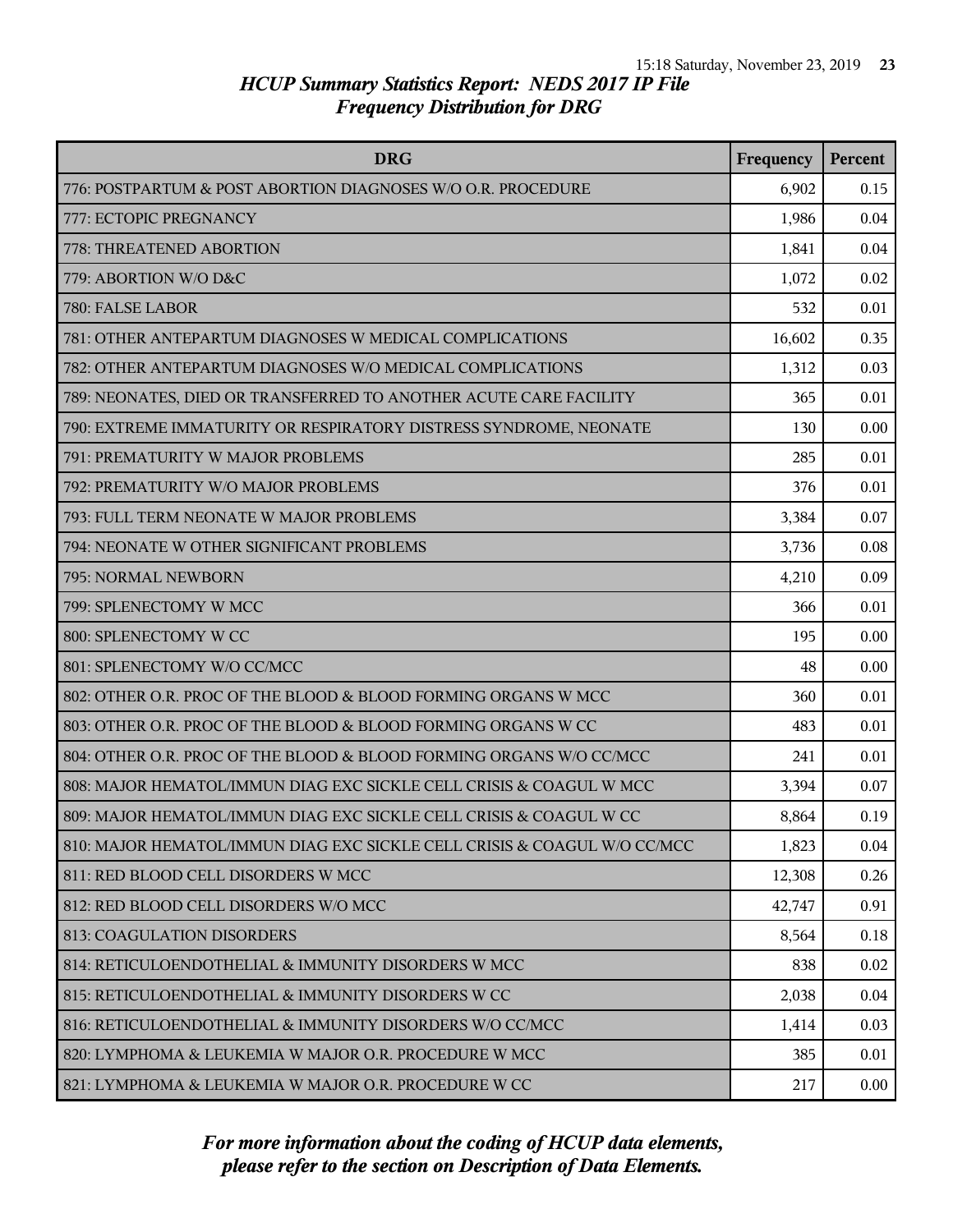| <b>DRG</b>                                                                | Frequency | <b>Percent</b> |
|---------------------------------------------------------------------------|-----------|----------------|
| 822: LYMPHOMA & LEUKEMIA W MAJOR O.R. PROCEDURE W/O CC/MCC                | 66        | 0.00           |
| 823: LYMPHOMA & NON-ACUTE LEUKEMIA W OTHER O.R. PROC W MCC                | 924       | 0.02           |
| 823: LYMPHOMA & NON-ACUTE LEUKEMIA W OTHER PROC W MCC                     | 279       | 0.01           |
| 824: LYMPHOMA & NON-ACUTE LEUKEMIA W OTHER O.R. PROC W CC                 | 885       | 0.02           |
| 824: LYMPHOMA & NON-ACUTE LEUKEMIA W OTHER PROC W CC                      | 259       | 0.01           |
| 825: LYMPHOMA & NON-ACUTE LEUKEMIA W OTHER O.R. PROC W/O CC/MCC           | 226       | 0.00           |
| 825: LYMPHOMA & NON-ACUTE LEUKEMIA W OTHER PROC W/O CC/MCC                | 70        | 0.00           |
| 826: MYELOPROLIF DISORD OR POORLY DIFF NEOPL W MAJ O.R. PROC W MCC        | 183       | 0.00           |
| 827: MYELOPROLIF DISORD OR POORLY DIFF NEOPL W MAJ O.R. PROC W CC         | 162       | 0.00           |
| 828: MYELOPROLIF DISORD OR POORLY DIFF NEOPL W MAJ O.R. PROC W/O CC/MCC   | 20        | 0.00           |
| 829: MYELOPROLIF DISORD OR POORLY DIFF NEOPL W OTHER O.R. PROC W CC/MCC   | 323       | 0.01           |
| 829: MYELOPROLIFERATIVE DISORDERS OR POORLY DIFFERENTIATED NEOPLASMS W OT | 86        | 0.00           |
| 830: MYELOPROLIF DISORD OR POORLY DIFF NEOPL W OTHER O.R. PROC W/O CC/MCC | 30        | 0.00           |
| 830: MYELOPROLIFERATIVE DISORDERS OR POORLY DIFFERENTIATED NEOPLASMS W OT | $\leq 10$ | $* * *$        |
| 834: ACUTE LEUKEMIA W/O MAJOR O.R. PROCEDURE W MCC                        | 1,729     | 0.04           |
| 835: ACUTE LEUKEMIA W/O MAJOR O.R. PROCEDURE W CC                         | 969       | 0.02           |
| 836: ACUTE LEUKEMIA W/O MAJOR O.R. PROCEDURE W/O CC/MCC                   | 354       | 0.01           |
| 837: CHEMO W ACUTE LEUKEMIA AS SDX OR W HIGH DOSE CHEMO AGENT W MCC       | 61        | 0.00           |
| 838: CHEMO W ACUTE LEUKEMIA AS SDX W CC OR HIGH DOSE CHEMO AGENT          | 28        | 0.00           |
| 839: CHEMO W ACUTE LEUKEMIA AS SDX W/O CC/MCC                             | 24        | 0.00           |
| 840: LYMPHOMA & NON-ACUTE LEUKEMIA W MCC                                  | 4,186     | 0.09           |
| 841: LYMPHOMA & NON-ACUTE LEUKEMIA W CC                                   | 3,874     | 0.08           |
| 842: LYMPHOMA & NON-ACUTE LEUKEMIA W/O CC/MCC                             | 1,091     | 0.02           |
| 843: OTHER MYELOPROLIF DIS OR POORLY DIFF NEOPL DIAG W MCC                | 998       | 0.02           |
| 844: OTHER MYELOPROLIF DIS OR POORLY DIFF NEOPL DIAG W CC                 | 1,024     | 0.02           |
| 845: OTHER MYELOPROLIF DIS OR POORLY DIFF NEOPL DIAG W/O CC/MCC           | 203       | 0.00           |
| 846: CHEMOTHERAPY W/O ACUTE LEUKEMIA AS SECONDARY DIAGNOSIS W MCC         | 134       | 0.00           |
| 847: CHEMOTHERAPY W/O ACUTE LEUKEMIA AS SECONDARY DIAGNOSIS W CC          | 300       | 0.01           |
| 848: CHEMOTHERAPY W/O ACUTE LEUKEMIA AS SECONDARY DIAGNOSIS W/O CC/MCC    | $\leq 10$ | $* * *$        |
| 849: RADIOTHERAPY                                                         | 22        | 0.00           |
| 853: INFECTIOUS & PARASITIC DISEASES W O.R. PROCEDURE W MCC               | 41,272    | 0.88           |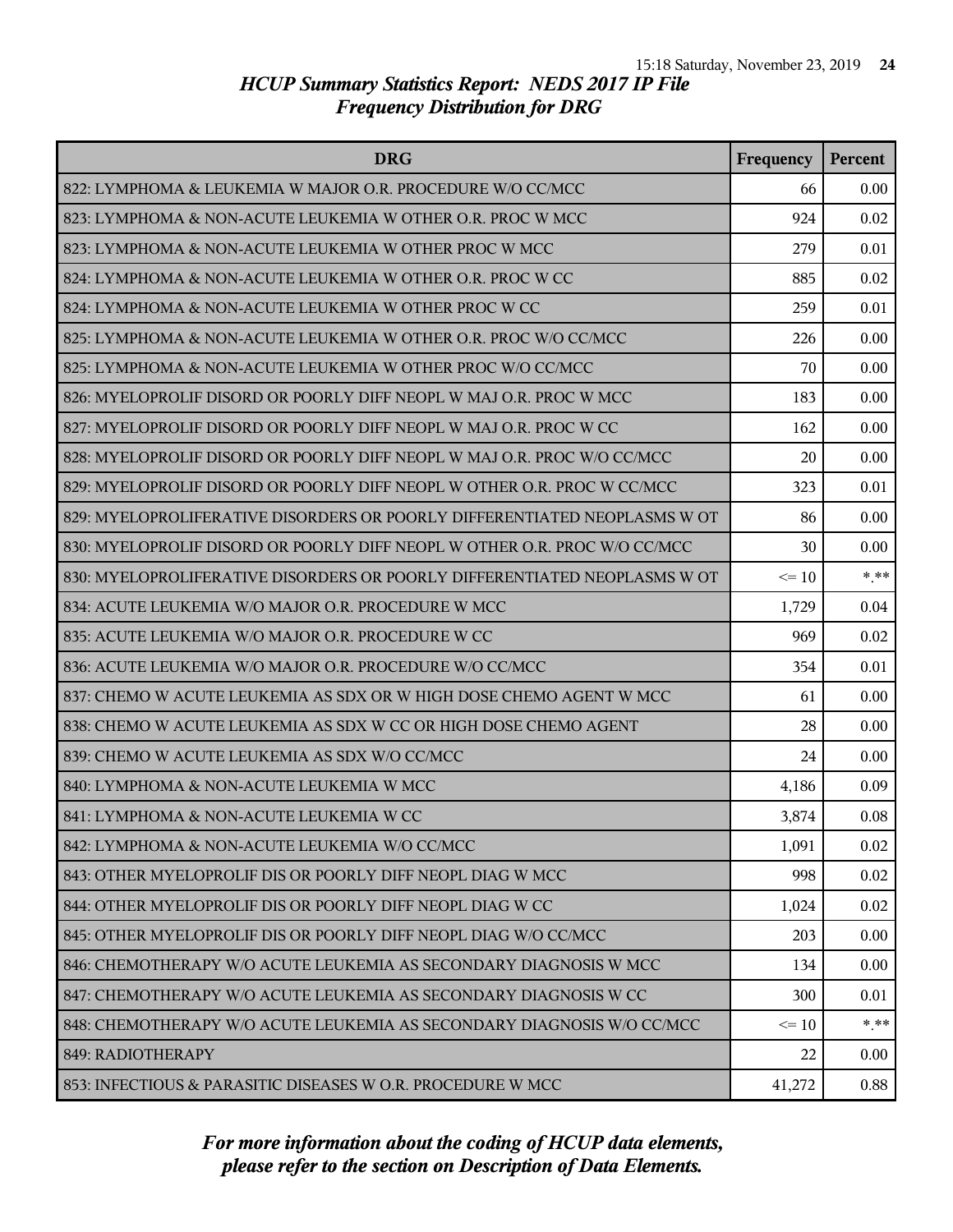| <b>DRG</b>                                                               | Frequency | Percent |
|--------------------------------------------------------------------------|-----------|---------|
| 854: INFECTIOUS & PARASITIC DISEASES W O.R. PROCEDURE W CC               | 15,226    | 0.32    |
| 855: INFECTIOUS & PARASITIC DISEASES W O.R. PROCEDURE W/O CC/MCC         | 417       | 0.01    |
| 856: POSTOPERATIVE OR POST-TRAUMATIC INFECTIONS W O.R. PROC W MCC        | 3,383     | 0.07    |
| 857: POSTOPERATIVE OR POST-TRAUMATIC INFECTIONS W O.R. PROC W CC         | 4,063     | 0.09    |
| 858: POSTOPERATIVE OR POST-TRAUMATIC INFECTIONS W O.R. PROC W/O CC/MCC   | 455       | 0.01    |
| 862: POSTOPERATIVE & POST-TRAUMATIC INFECTIONS W MCC                     | 6,697     | 0.14    |
| 863: POSTOPERATIVE & POST-TRAUMATIC INFECTIONS W/O MCC                   | 7,217     | 0.15    |
| <b>864: FEVER</b>                                                        | 7,620     | 0.16    |
| 865: VIRAL ILLNESS W MCC                                                 | 1,711     | 0.04    |
| 866: VIRAL ILLNESS W/O MCC                                               | 7,166     | 0.15    |
| 867: OTHER INFECTIOUS & PARASITIC DISEASES DIAGNOSES W MCC               | 1,219     | 0.03    |
| 868: OTHER INFECTIOUS & PARASITIC DISEASES DIAGNOSES W CC                | 1,759     | 0.04    |
| 869: OTHER INFECTIOUS & PARASITIC DISEASES DIAGNOSES W/O CC/MCC          | 858       | 0.02    |
| 870: SEPTICEMIA OR SEVERE SEPSIS W MV >96 HOURS                          | 14,458    | 0.31    |
| 871: SEPTICEMIA OR SEVERE SEPSIS W/O MV >96 HOURS W MCC                  | 263,890   | 5.61    |
| 872: SEPTICEMIA OR SEVERE SEPSIS W/O MV >96 HOURS W/O MCC                | 103,316   | 2.20    |
| 876: O.R. PROCEDURE W PRINCIPAL DIAGNOSES OF MENTAL ILLNESS              | 599       | 0.01    |
| 880: ACUTE ADJUSTMENT REACTION & PSYCHOSOCIAL DYSFUNCTION                | 7,697     | 0.16    |
| 881: DEPRESSIVE NEUROSES                                                 | 19,067    | 0.41    |
| 882: NEUROSES EXCEPT DEPRESSIVE                                          | 6,210     | 0.13    |
| 883: DISORDERS OF PERSONALITY & IMPULSE CONTROL                          | 2,875     | 0.06    |
| 884: ORGANIC DISTURBANCES & INTELLECTUAL DISABILITY                      | 11,435    | 0.24    |
| 885: PSYCHOSES                                                           | 138,140   | 2.94    |
| 886: BEHAVIORAL & DEVELOPMENTAL DISORDERS                                | 2,105     | 0.04    |
| 887: OTHER MENTAL DISORDER DIAGNOSES                                     | 398       | 0.01    |
| 894: ALCOHOL/DRUG ABUSE OR DEPENDENCE, LEFT AMA                          | 8,824     | 0.19    |
| 895: ALCOHOL/DRUG ABUSE OR DEPENDENCE W REHABILITATION THERAPY           | 1,870     | 0.04    |
| 896: ALCOHOL/DRUG ABUSE OR DEPENDENCE W/O REHABILITATION THERAPY W MCC   | 11,356    | 0.24    |
| 897: ALCOHOL/DRUG ABUSE OR DEPENDENCE W/O REHABILITATION THERAPY W/O MCC | 58,312    | 1.24    |
| 901: WOUND DEBRIDEMENTS FOR INJURIES W MCC                               | 509       | 0.01    |
| 902: WOUND DEBRIDEMENTS FOR INJURIES W CC                                | 882       | 0.02    |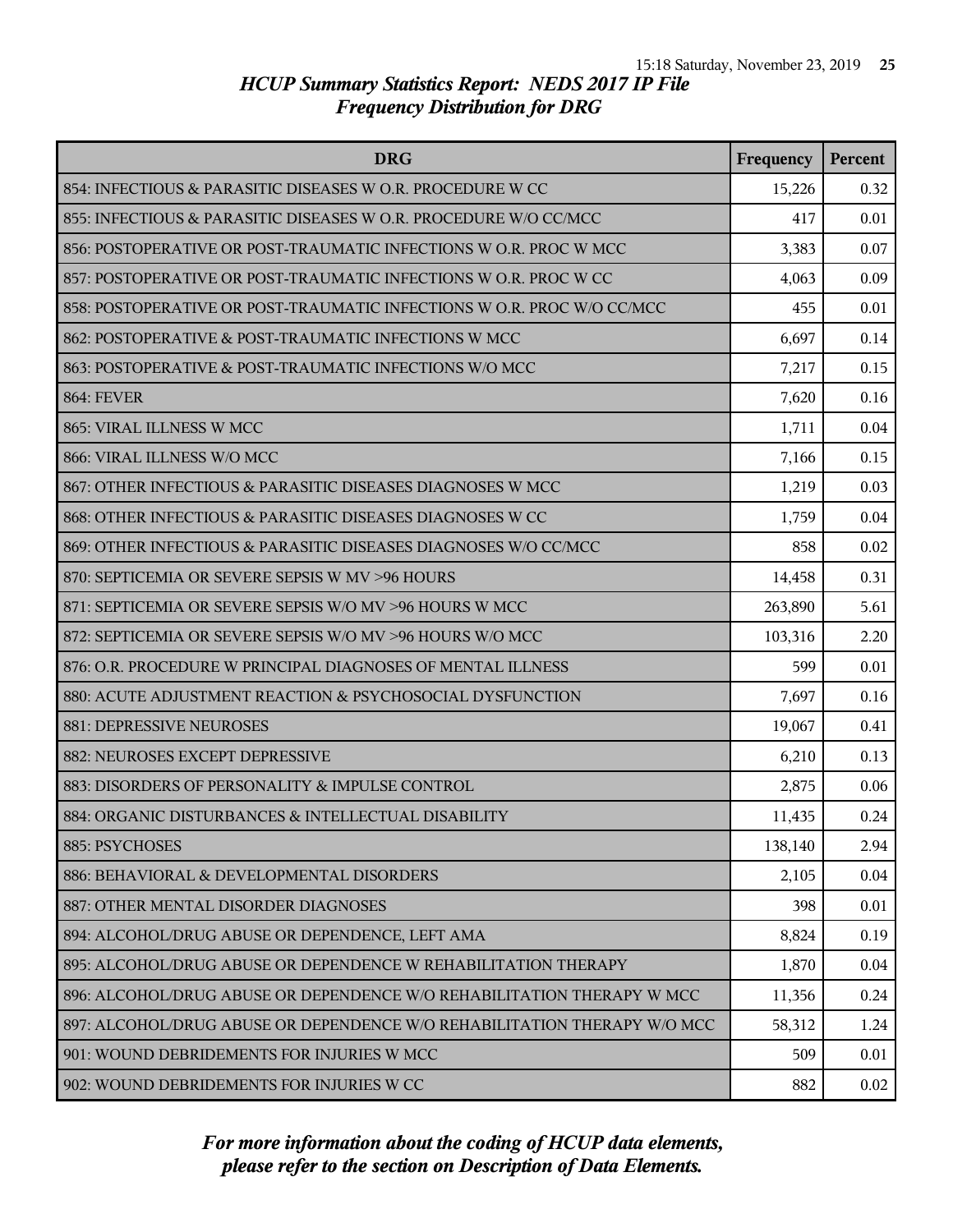| <b>DRG</b>                                                               | Frequency | Percent |
|--------------------------------------------------------------------------|-----------|---------|
| 903: WOUND DEBRIDEMENTS FOR INJURIES W/O CC/MCC                          | 325       | 0.01    |
| 904: SKIN GRAFTS FOR INJURIES W CC/MCC                                   | 426       | 0.01    |
| 905: SKIN GRAFTS FOR INJURIES W/O CC/MCC                                 | 112       | 0.00    |
| 906: HAND PROCEDURES FOR INJURIES                                        | 1,314     | 0.03    |
| 907: OTHER O.R. PROCEDURES FOR INJURIES W MCC                            | 3,633     | 0.08    |
| 908: OTHER O.R. PROCEDURES FOR INJURIES W CC                             | 3,985     | 0.08    |
| 909: OTHER O.R. PROCEDURES FOR INJURIES W/O CC/MCC                       | 2,229     | 0.05    |
| 913: TRAUMATIC INJURY W MCC                                              | 471       | 0.01    |
| 914: TRAUMATIC INJURY W/O MCC                                            | 2,519     | 0.05    |
| 915: ALLERGIC REACTIONS W MCC                                            | 1,397     | 0.03    |
| 916: ALLERGIC REACTIONS W/O MCC                                          | 3,963     | 0.08    |
| 917: POISONING & TOXIC EFFECTS OF DRUGS W MCC                            | 30,143    | 0.64    |
| 918: POISONING & TOXIC EFFECTS OF DRUGS W/O MCC                          | 29,387    | 0.62    |
| 919: COMPLICATIONS OF TREATMENT W MCC                                    | 5,482     | 0.12    |
| 920: COMPLICATIONS OF TREATMENT W CC                                     | 6,774     | 0.14    |
| 921: COMPLICATIONS OF TREATMENT W/O CC/MCC                               | 2,392     | 0.05    |
| 922: OTHER INJURY, POISONING & TOXIC EFFECT DIAG W MCC                   | 1,382     | 0.03    |
| 923: OTHER INJURY, POISONING & TOXIC EFFECT DIAG W/O MCC                 | 2,038     | 0.04    |
| 927: EXTENSIVE BURNS OR FULL THICKNESS BURNS W MV >96 HRS W SKIN GRAFT   | 239       | 0.01    |
| 928: FULL THICKNESS BURN W SKIN GRAFT OR INHAL INJ W CC/MCC              | 883       | 0.02    |
| 929: FULL THICKNESS BURN W SKIN GRAFT OR INHAL INJ W/O CC/MCC            | 522       | 0.01    |
| 933: EXTENSIVE BURNS OR FULL THICKNESS BURNS W MV >96 HRS W/O SKIN GRAFT | 86        | 0.00    |
| 934: FULL THICKNESS BURN W/O SKIN GRFT OR INHAL INJ                      | 536       | 0.01    |
| 935: NON-EXTENSIVE BURNS                                                 | 3,056     | 0.06    |
| 939: O.R. PROC W DIAGNOSES OF OTHER CONTACT W HEALTH SERVICES W MCC      | 331       | 0.01    |
| 940: O.R. PROC W DIAGNOSES OF OTHER CONTACT W HEALTH SERVICES W CC       | 451       | 0.01    |
| 941: O.R. PROC W DIAGNOSES OF OTHER CONTACT W HEALTH SERVICES W/O CC/MCC | 177       | 0.00    |
| 945: REHABILITATION W CC/MCC                                             | 78        | 0.00    |
| 946: REHABILITATION W/O CC/MCC                                           | 24        | 0.00    |
| 947: SIGNS & SYMPTOMS W MCC                                              | 4,705     | 0.10    |
| 948: SIGNS & SYMPTOMS W/O MCC                                            | 18,021    | 0.38    |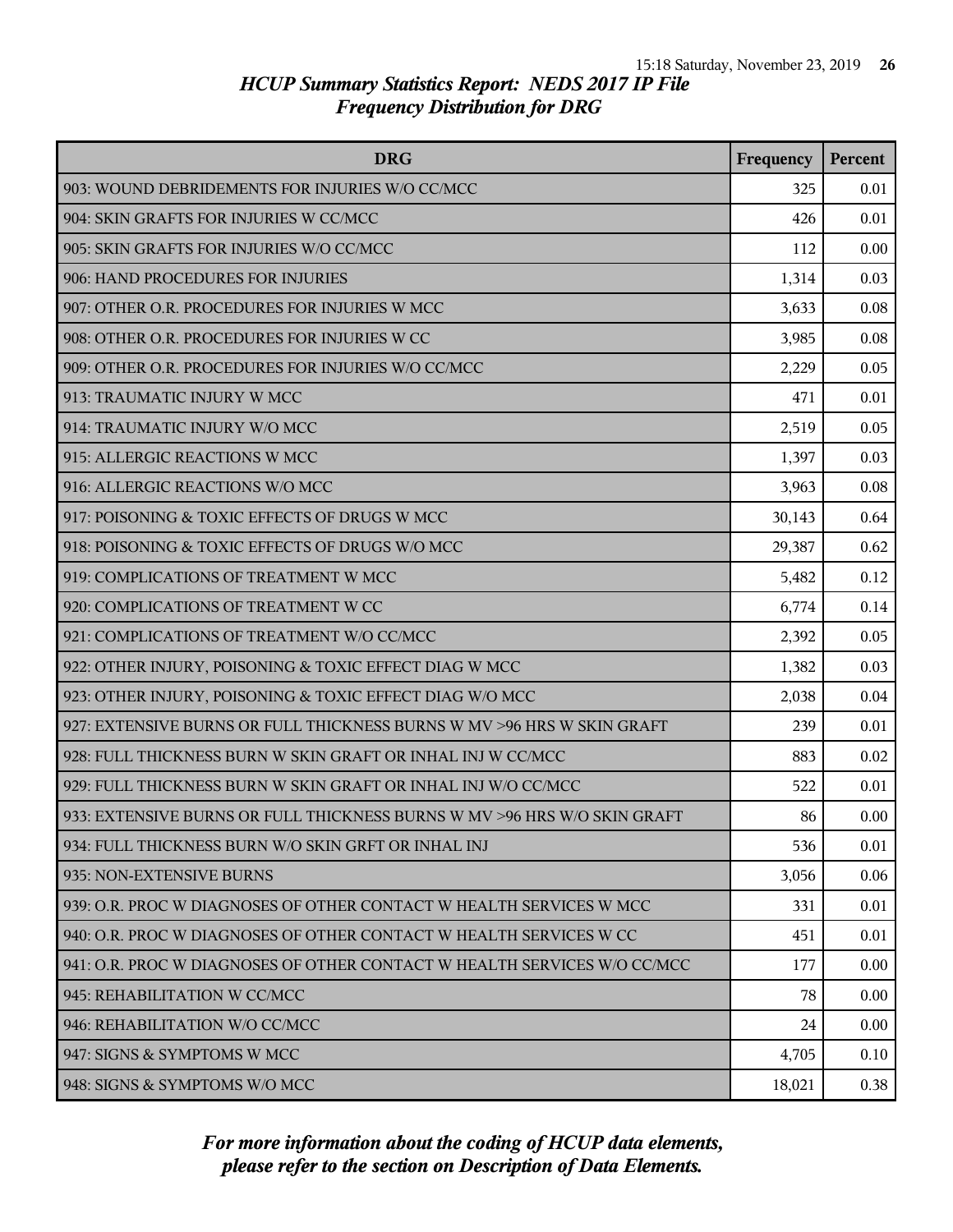| <b>DRG</b>                                                                | Frequency | Percent |
|---------------------------------------------------------------------------|-----------|---------|
| 949: AFTERCARE W CC/MCC                                                   | 977       | 0.02    |
| 950: AFTERCARE W/O CC/MCC                                                 | 252       | 0.01    |
| 951: OTHER FACTORS INFLUENCING HEALTH STATUS                              | 1,665     | 0.04    |
| 955: CRANIOTOMY FOR MULTIPLE SIGNIFICANT TRAUMA                           | 914       | 0.02    |
| 956: LIMB REATTACHMENT, HIP & FEMUR PROC FOR MULTIPLE SIGNIFICANT TRAUMA  | 4,697     | 0.10    |
| 957: OTHER O.R. PROCEDURES FOR MULTIPLE SIGNIFICANT TRAUMA W MCC          | 4,323     | 0.09    |
| 958: OTHER O.R. PROCEDURES FOR MULTIPLE SIGNIFICANT TRAUMA W CC           | 4,323     | 0.09    |
| 959: OTHER O.R. PROCEDURES FOR MULTIPLE SIGNIFICANT TRAUMA W/O CC/MCC     | 769       | 0.02    |
| 963: OTHER MULTIPLE SIGNIFICANT TRAUMA W MCC                              | 2,286     | 0.05    |
| 964: OTHER MULTIPLE SIGNIFICANT TRAUMA W CC                               | 4,481     | 0.10    |
| 965: OTHER MULTIPLE SIGNIFICANT TRAUMA W/O CC/MCC                         | 1,198     | 0.03    |
| 969: HIV W EXTENSIVE O.R. PROCEDURE W MCC                                 | 416       | 0.01    |
| 970: HIV W EXTENSIVE O.R. PROCEDURE W/O MCC                               | 82        | 0.00    |
| 974: HIV W MAJOR RELATED CONDITION W MCC                                  | 4,764     | 0.10    |
| 975: HIV W MAJOR RELATED CONDITION W CC                                   | 3,563     | 0.08    |
| 976: HIV W MAJOR RELATED CONDITION W/O CC/MCC                             | 1,019     | 0.02    |
| 977: HIV W OR W/O OTHER RELATED CONDITION                                 | 1,726     | 0.04    |
| 981: EXTENSIVE O.R. PROCEDURE UNRELATED TO PRINCIPAL DIAGNOSIS W MCC      | 11,421    | 0.24    |
| 982: EXTENSIVE O.R. PROCEDURE UNRELATED TO PRINCIPAL DIAGNOSIS W CC       | 6,774     | 0.14    |
| 983: EXTENSIVE O.R. PROCEDURE UNRELATED TO PRINCIPAL DIAGNOSIS W/O CC/MCC | 1,443     | 0.03    |
| 984: PROSTATIC O.R. PROCEDURE UNRELATED TO PRINCIPAL DIAGNOSIS W MCC      | 71        | 0.00    |
| 985: PROSTATIC O.R. PROCEDURE UNRELATED TO PRINCIPAL DIAGNOSIS W CC       | 82        | 0.00    |
| 986: PROSTATIC O.R. PROCEDURE UNRELATED TO PRINCIPAL DIAGNOSIS W/O CC/MCC | 18        | 0.00    |
| 987: NON-EXTENSIVE O.R. PROC UNRELATED TO PRINCIPAL DIAGNOSIS W MCC       | 5,275     | 0.11    |
| 988: NON-EXTENSIVE O.R. PROC UNRELATED TO PRINCIPAL DIAGNOSIS W CC        | 5,246     | 0.11    |
| 989: NON-EXTENSIVE O.R. PROC UNRELATED TO PRINCIPAL DIAGNOSIS W/O CC/MCC  | 1,499     | 0.03    |
| 998: PRINCIPAL DIAGNOSIS INVALID AS DISCHARGE DIAGNOSIS                   | 17        | 0.00    |
| 999: UNGROUPABLE                                                          | 6,196     | 0.13    |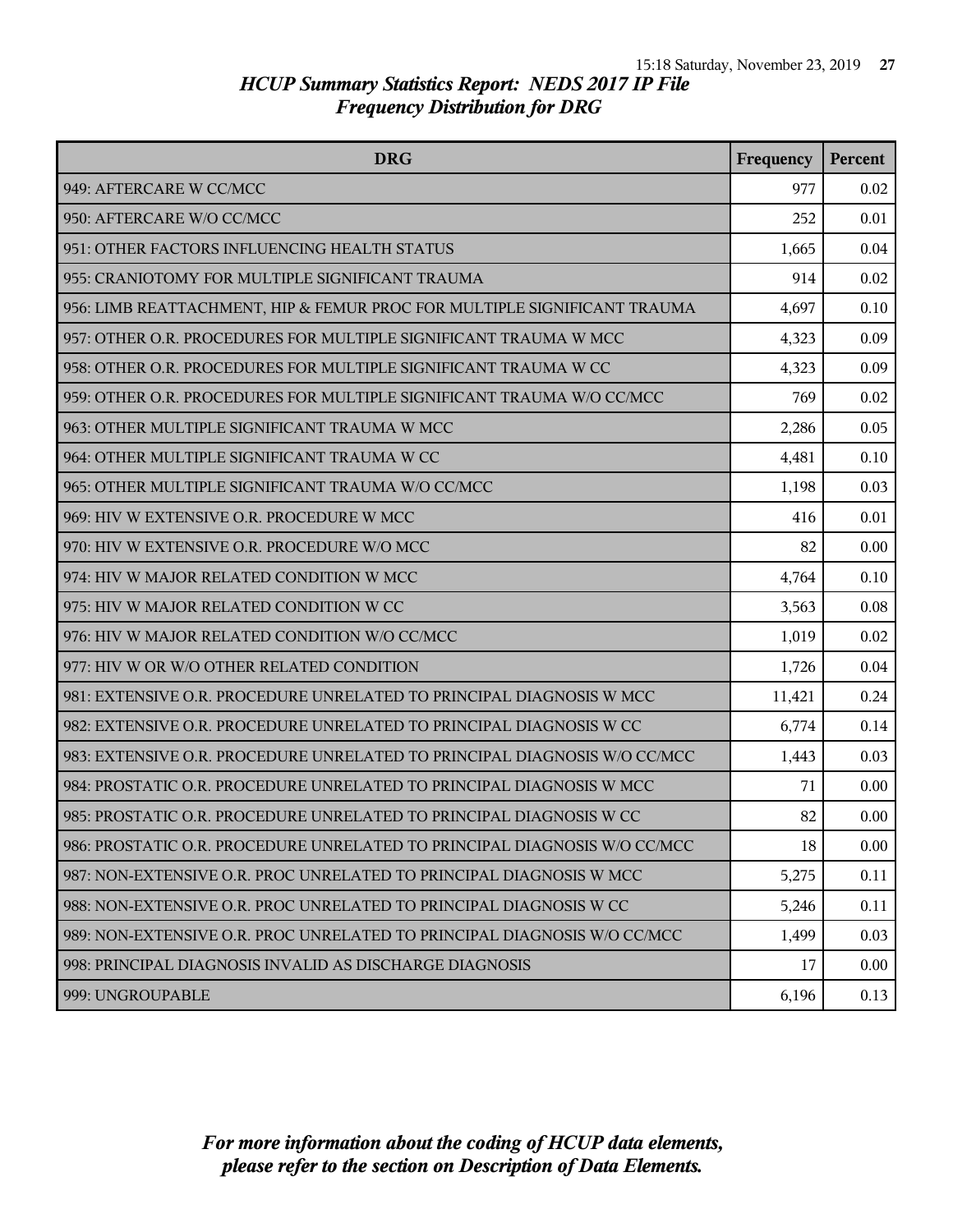| <b>DRGVER</b>            | Frequency | Percent |
|--------------------------|-----------|---------|
| 34: Effective 10/01/2016 | 3,527,878 | 75.00   |
| 35: Effective 10/01/2017 | 1,175,756 | 25.00   |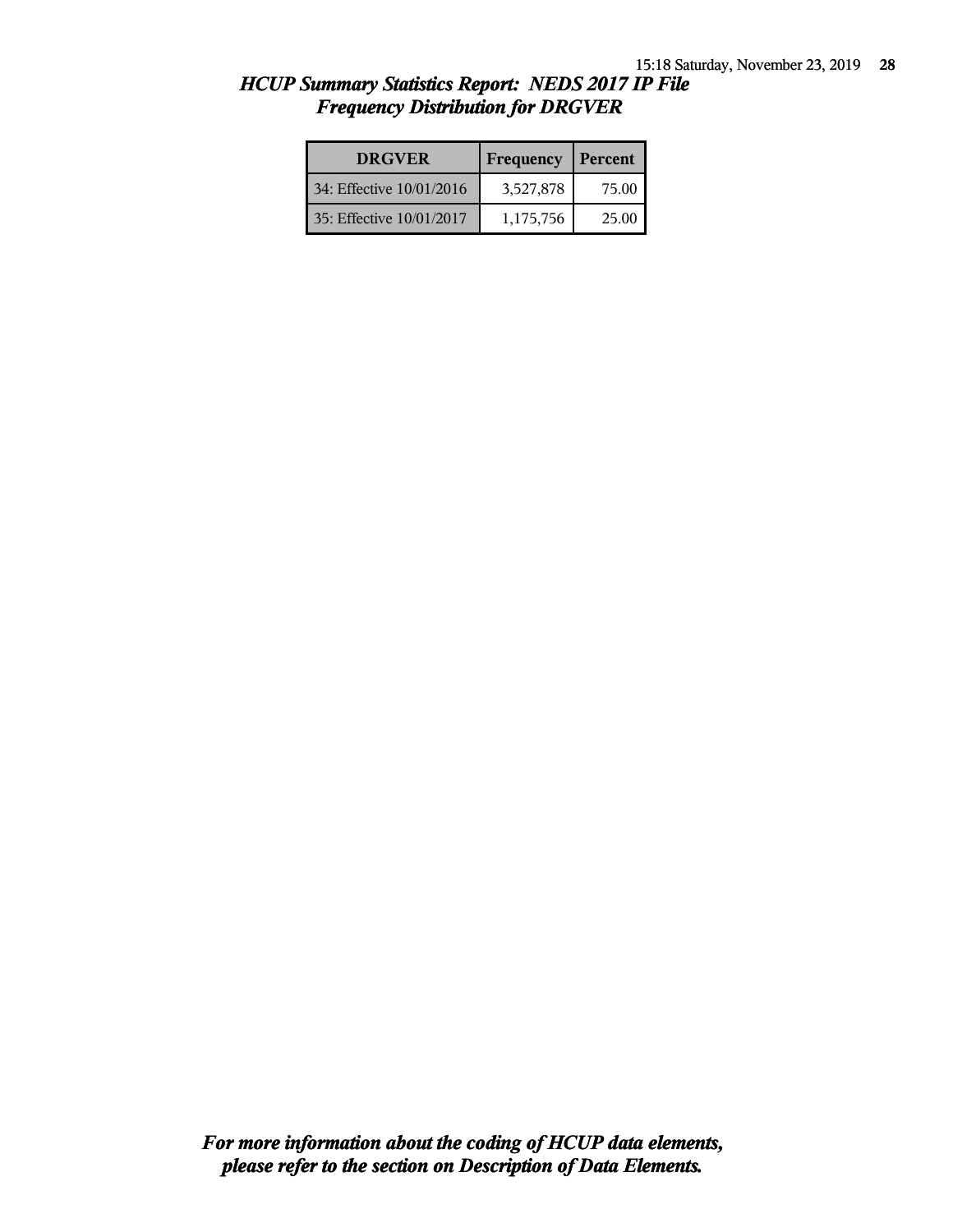| <b>DRG NOPOA</b>                                                         | Frequency | Percent |
|--------------------------------------------------------------------------|-----------|---------|
| 1: HEART TRANSPLANT OR IMPLANT OF HEART ASSIST SYSTEM W MCC              | 399       | 0.01    |
| 2: HEART TRANSPLANT OR IMPLANT OF HEART ASSIST SYSTEM W/O MCC            | 22        | 0.00    |
| 3: ECMO OR TRACH W MV >96 HRS OR PDX EXC FACE, MOUTH & NECK W MAJ O.R.   | 8,136     | 0.17    |
| 4: TRACH W MV >96 HRS OR PDX EXC FACE, MOUTH & NECK W/O MAJ O.R.         | 6,891     | 0.15    |
| 5: LIVER TRANSPLANT W MCC OR INTESTINAL TRANSPLANT                       | 170       | 0.00    |
| 6: LIVER TRANSPLANT W/O MCC                                              | 16        | 0.00    |
| 7: LUNG TRANSPLANT                                                       | 19        | 0.00    |
| 8: SIMULTANEOUS PANCREAS/KIDNEY TRANSPLANT                               | $\leq 10$ | $***$   |
| 10: PANCREAS TRANSPLANT                                                  | $\leq 10$ | $***$   |
| 11: TRACHEOSTOMY FOR FACE, MOUTH & NECK DIAGNOSES W MCC                  | 617       | 0.01    |
| 12: TRACHEOSTOMY FOR FACE, MOUTH & NECK DIAGNOSES W CC                   | 340       | 0.01    |
| 13: TRACHEOSTOMY FOR FACE, MOUTH & NECK DIAGNOSES W/O CC/MCC             | 141       | 0.00    |
| 14: ALLOGENEIC BONE MARROW TRANSPLANT                                    | 35        | 0.00    |
| 16: AUTOLOGOUS BONE MARROW TRANSPLANT W CC/MCC                           | 27        | 0.00    |
| 17: AUTOLOGOUS BONE MARROW TRANSPLANT W/O CC/MCC                         | $\leq 10$ | $***$   |
| 20: INTRACRANIAL VASCULAR PROCEDURES W PDX HEMORRHAGE W MCC              | 947       | 0.02    |
| 21: INTRACRANIAL VASCULAR PROCEDURES W PDX HEMORRHAGE W CC               | 350       | 0.01    |
| 22: INTRACRANIAL VASCULAR PROCEDURES W PDX HEMORRHAGE W/O CC/MCC         | 104       | 0.00    |
| 23: CRANIO W MAJOR DEV IMPL/ACUTE COMPLEX CNS PDX W MCC OR CHEMO IMPLANT | 3,710     | 0.08    |
| 23: CRANIOTOMY W MAJOR DEVICE IMPLANT OR ACUTE CNS PDX W MCC OR CHEMOTHE | 1,394     | 0.03    |
| 24: CRANIO W MAJOR DEV IMPL/ACUTE COMPLEX CNS PDX W/O MCC                | 1,802     | 0.04    |
| 25: CRANIOTOMY & ENDOVASCULAR INTRACRANIAL PROCEDURES W MCC              | 8,137     | 0.17    |
| 26: CRANIOTOMY & ENDOVASCULAR INTRACRANIAL PROCEDURES W CC               | 2,609     | 0.06    |
| 27: CRANIOTOMY & ENDOVASCULAR INTRACRANIAL PROCEDURES W/O CC/MCC         | 1,631     | 0.03    |
| 28: SPINAL PROCEDURES W MCC                                              | 983       | 0.02    |
| 29: SPINAL PROCEDURES W CC OR SPINAL NEUROSTIMULATORS                    | 1,362     | 0.03    |
| 30: SPINAL PROCEDURES W/O CC/MCC                                         | 378       | 0.01    |
| 31: VENTRICULAR SHUNT PROCEDURES W MCC                                   | 510       | 0.01    |
| 32: VENTRICULAR SHUNT PROCEDURES W CC                                    | 796       | 0.02    |
| 33: VENTRICULAR SHUNT PROCEDURES W/O CC/MCC                              | 287       | 0.01    |
| 34: CAROTID ARTERY STENT PROCEDURE W MCC                                 | 179       | 0.00    |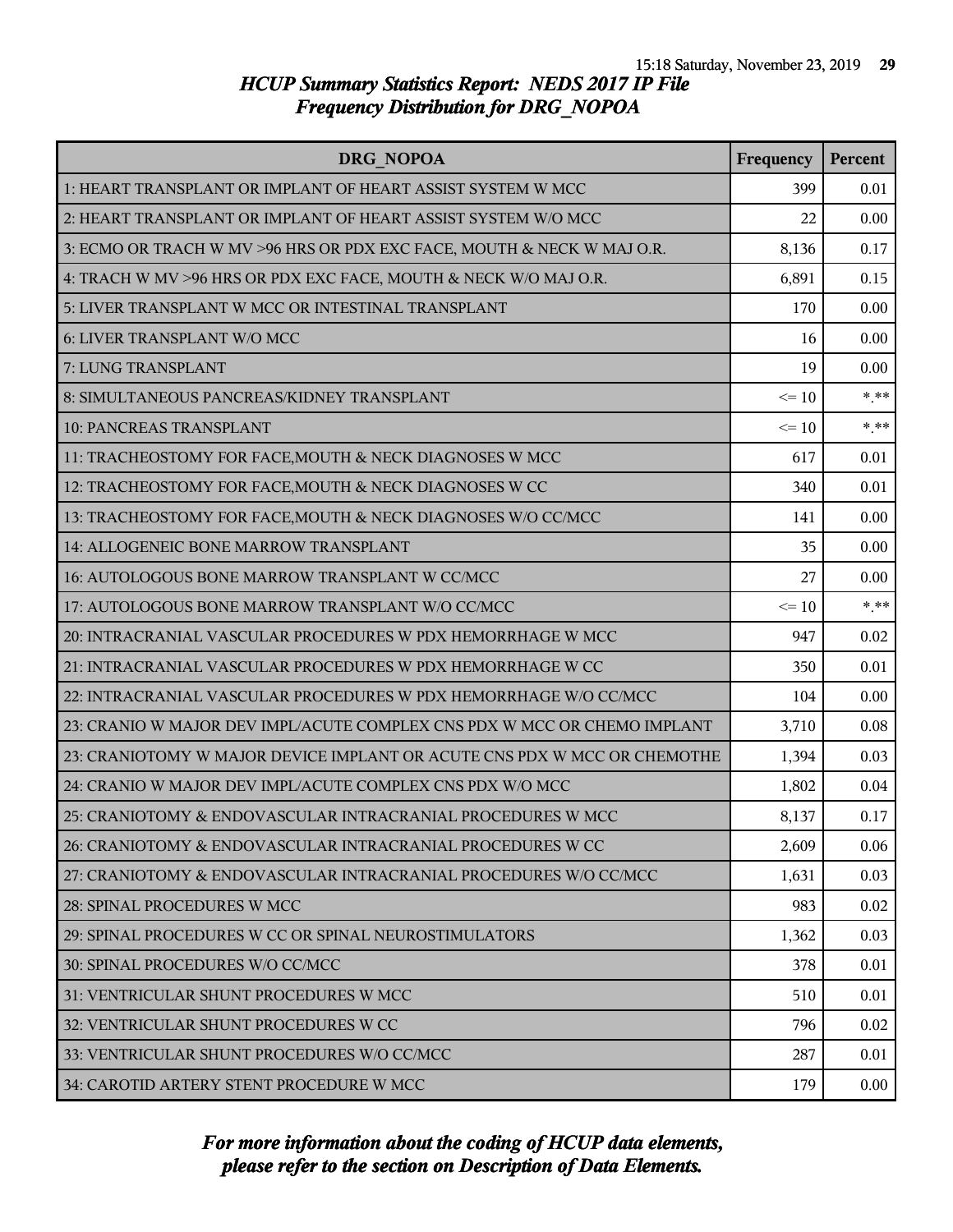| DRG NOPOA                                                                | Frequency | Percent |
|--------------------------------------------------------------------------|-----------|---------|
| 35: CAROTID ARTERY STENT PROCEDURE W CC                                  | 232       | 0.00    |
| 36: CAROTID ARTERY STENT PROCEDURE W/O CC/MCC                            | 90        | 0.00    |
| 37: EXTRACRANIAL PROCEDURES W MCC                                        | 865       | 0.02    |
| 38: EXTRACRANIAL PROCEDURES W CC                                         | 1,451     | 0.03    |
| 39: EXTRACRANIAL PROCEDURES W/O CC/MCC                                   | 749       | 0.02    |
| 40: PERIPH/CRANIAL NERVE & OTHER NERV SYST PROC W MCC                    | 2,018     | 0.04    |
| 41: PERIPH/CRANIAL NERVE & OTHER NERV SYST PROC W CC OR PERIPH NEUROSTIM | 2,865     | 0.06    |
| 42: PERIPH/CRANIAL NERVE & OTHER NERV SYST PROC W/O CC/MCC               | 1,062     | 0.02    |
| 52: SPINAL DISORDERS & INJURIES W CC/MCC                                 | 518       | 0.01    |
| 53: SPINAL DISORDERS & INJURIES W/O CC/MCC                               | 218       | 0.00    |
| 54: NERVOUS SYSTEM NEOPLASMS W MCC                                       | 6,707     | 0.14    |
| 55: NERVOUS SYSTEM NEOPLASMS W/O MCC                                     | 2,842     | 0.06    |
| 56: DEGENERATIVE NERVOUS SYSTEM DISORDERS W MCC                          | 5,060     | 0.11    |
| 57: DEGENERATIVE NERVOUS SYSTEM DISORDERS W/O MCC                        | 13,907    | 0.30    |
| 58: MULTIPLE SCLEROSIS & CEREBELLAR ATAXIA W MCC                         | 492       | 0.01    |
| 59: MULTIPLE SCLEROSIS & CEREBELLAR ATAXIA W CC                          | 2,165     | 0.05    |
| 60: MULTIPLE SCLEROSIS & CEREBELLAR ATAXIA W/O CC/MCC                    | 2,775     | 0.06    |
| 61: ACUTE ISCHEMIC STROKE W USE OF THROMBOLYTIC AGENT W MCC              | 1,855     | 0.04    |
| 61: ISCHEMIC STROKE, PRECEREBRAL OCCLUSION OR TRANSIENT ISCHEMIA W THROM | 723       | 0.02    |
| 62: ACUTE ISCHEMIC STROKE W USE OF THROMBOLYTIC AGENT W CC               | 4,089     | 0.09    |
| 62: ISCHEMIC STROKE, PRECEREBRAL OCCLUSION OR TRANSIENT ISCHEMIA W THROM | 1,491     | 0.03    |
| 63: ACUTE ISCHEMIC STROKE W USE OF THROMBOLYTIC AGENT W/O CC/MCC         | 970       | 0.02    |
| 63: ISCHEMIC STROKE, PRECEREBRAL OCCLUSION OR TRANSIENT ISCHEMIA W THROM | 387       | 0.01    |
| 64: INTRACRANIAL HEMORRHAGE OR CEREBRAL INFARCTION W MCC                 | 32,222    | 0.69    |
| 65: INTRACRANIAL HEMORRHAGE OR CEREBRAL INFARCTION W CC OR TPA IN 24 HRS | 50,644    | 1.08    |
| 66: INTRACRANIAL HEMORRHAGE OR CEREBRAL INFARCTION W/O CC/MCC            | 19,369    | 0.41    |
| 67: NONSPECIFIC CVA & PRECEREBRAL OCCLUSION W/O INFARCT W MCC            | 344       | 0.01    |
| 68: NONSPECIFIC CVA & PRECEREBRAL OCCLUSION W/O INFARCT W/O MCC          | 1,447     | 0.03    |
| 69: TRANSIENT ISCHEMIA                                                   | 16,506    | 0.35    |
| 69: TRANSIENT ISCHEMIA W/O THROMBOLYTIC                                  | 4,951     | 0.11    |
| 70: NONSPECIFIC CEREBROVASCULAR DISORDERS W MCC                          | 6,229     | 0.13    |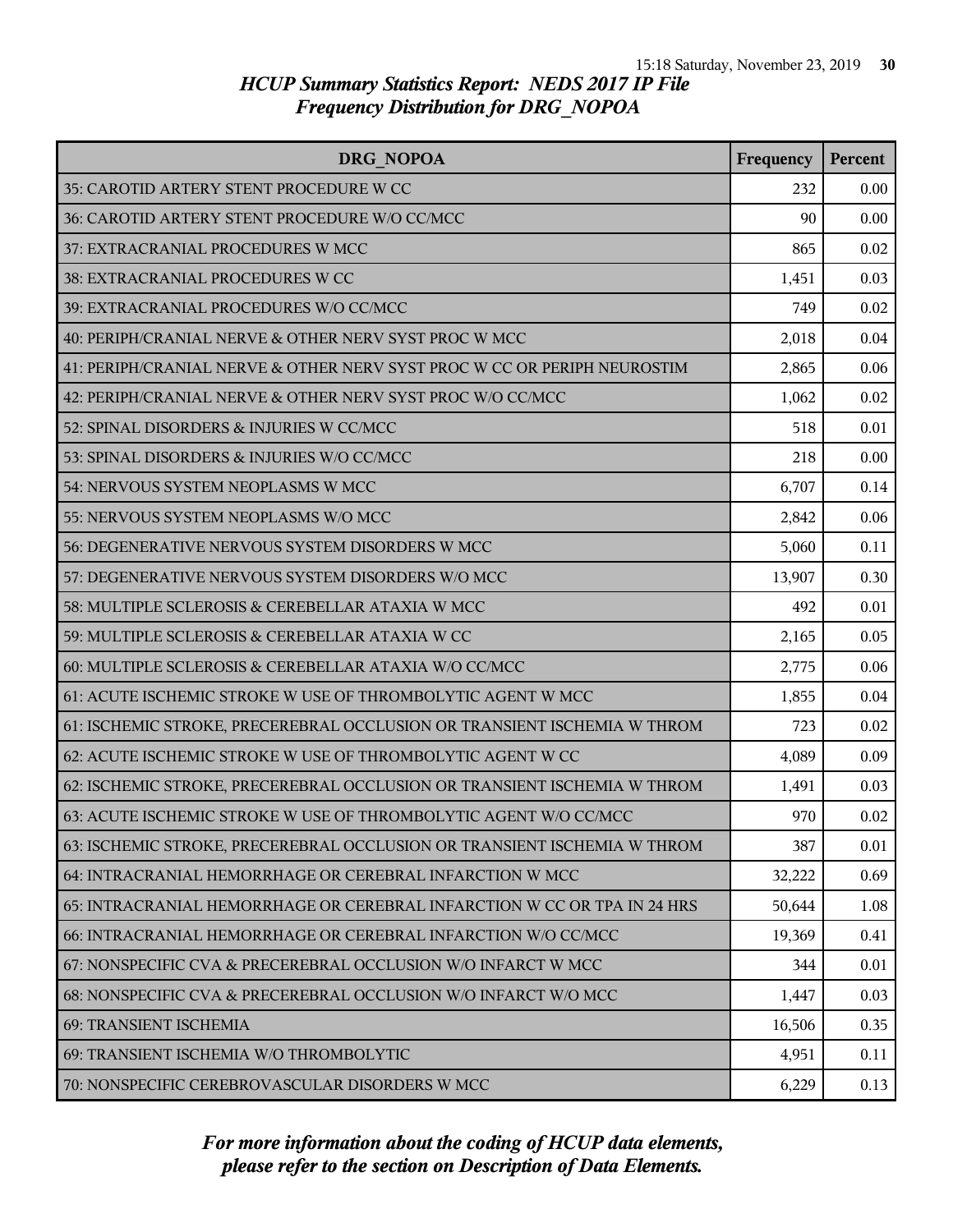| DRG NOPOA                                                               | Frequency | Percent |
|-------------------------------------------------------------------------|-----------|---------|
| 71: NONSPECIFIC CEREBROVASCULAR DISORDERS W CC                          | 6,777     | 0.14    |
| 72: NONSPECIFIC CEREBROVASCULAR DISORDERS W/O CC/MCC                    | 2,307     | 0.05    |
| 73: CRANIAL & PERIPHERAL NERVE DISORDERS W MCC                          | 3,369     | 0.07    |
| 74: CRANIAL & PERIPHERAL NERVE DISORDERS W/O MCC                        | 12,582    | 0.27    |
| 75: VIRAL MENINGITIS W CC/MCC                                           | 999       | 0.02    |
| 76: VIRAL MENINGITIS W/O CC/MCC                                         | 1,758     | 0.04    |
| 77: HYPERTENSIVE ENCEPHALOPATHY W MCC                                   | 720       | 0.02    |
| 78: HYPERTENSIVE ENCEPHALOPATHY W CC                                    | 1,211     | 0.03    |
| 79: HYPERTENSIVE ENCEPHALOPATHY W/O CC/MCC                              | 353       | 0.01    |
| 80: NONTRAUMATIC STUPOR & COMA W MCC                                    | 309       | 0.01    |
| 81: NONTRAUMATIC STUPOR & COMA W/O MCC                                  | 406       | 0.01    |
| 82: TRAUMATIC STUPOR & COMA, COMA >1 HR W MCC                           | 3,104     | 0.07    |
| 83: TRAUMATIC STUPOR & COMA, COMA >1 HR W CC                            | 3,715     | 0.08    |
| 84: TRAUMATIC STUPOR & COMA, COMA >1 HR W/O CC/MCC                      | 3,710     | 0.08    |
| 85: TRAUMATIC STUPOR & COMA, COMA <1 HR W MCC                           | 4,169     | 0.09    |
| 86: TRAUMATIC STUPOR & COMA, COMA <1 HR W CC                            | 7,170     | 0.15    |
| 87: TRAUMATIC STUPOR & COMA, COMA <1 HR W/O CC/MCC                      | 7,226     | 0.15    |
| 88: CONCUSSION W MCC                                                    | 442       | 0.01    |
| 89: CONCUSSION W CC                                                     | 1,408     | 0.03    |
| 90: CONCUSSION W/O CC/MCC                                               | 1,593     | 0.03    |
| 91: OTHER DISORDERS OF NERVOUS SYSTEM W MCC                             | 6,066     | 0.13    |
| 92: OTHER DISORDERS OF NERVOUS SYSTEM W CC                              | 10,067    | 0.21    |
| 93: OTHER DISORDERS OF NERVOUS SYSTEM W/O CC/MCC                        | 5,536     | 0.12    |
| 94: BACTERIAL & TUBERCULOUS INFECTIONS OF NERVOUS SYSTEM W MCC          | 842       | 0.02    |
| 95: BACTERIAL & TUBERCULOUS INFECTIONS OF NERVOUS SYSTEM W CC           | 1,001     | 0.02    |
| 96: BACTERIAL & TUBERCULOUS INFECTIONS OF NERVOUS SYSTEM W/O CC/MCC     | 773       | 0.02    |
| 97: NON-BACTERIAL INFECT OF NERVOUS SYS EXC VIRAL MENINGITIS W MCC      | 1,258     | 0.03    |
| 98: NON-BACTERIAL INFECT OF NERVOUS SYS EXC VIRAL MENINGITIS W CC       | 1,259     | 0.03    |
| 99: NON-BACTERIAL INFECT OF NERVOUS SYS EXC VIRAL MENINGITIS W/O CC/MCC | 1,292     | 0.03    |
| 100: SEIZURES W MCC                                                     | 14,458    | 0.31    |
| 101: SEIZURES W/O MCC                                                   | 31,015    | 0.66    |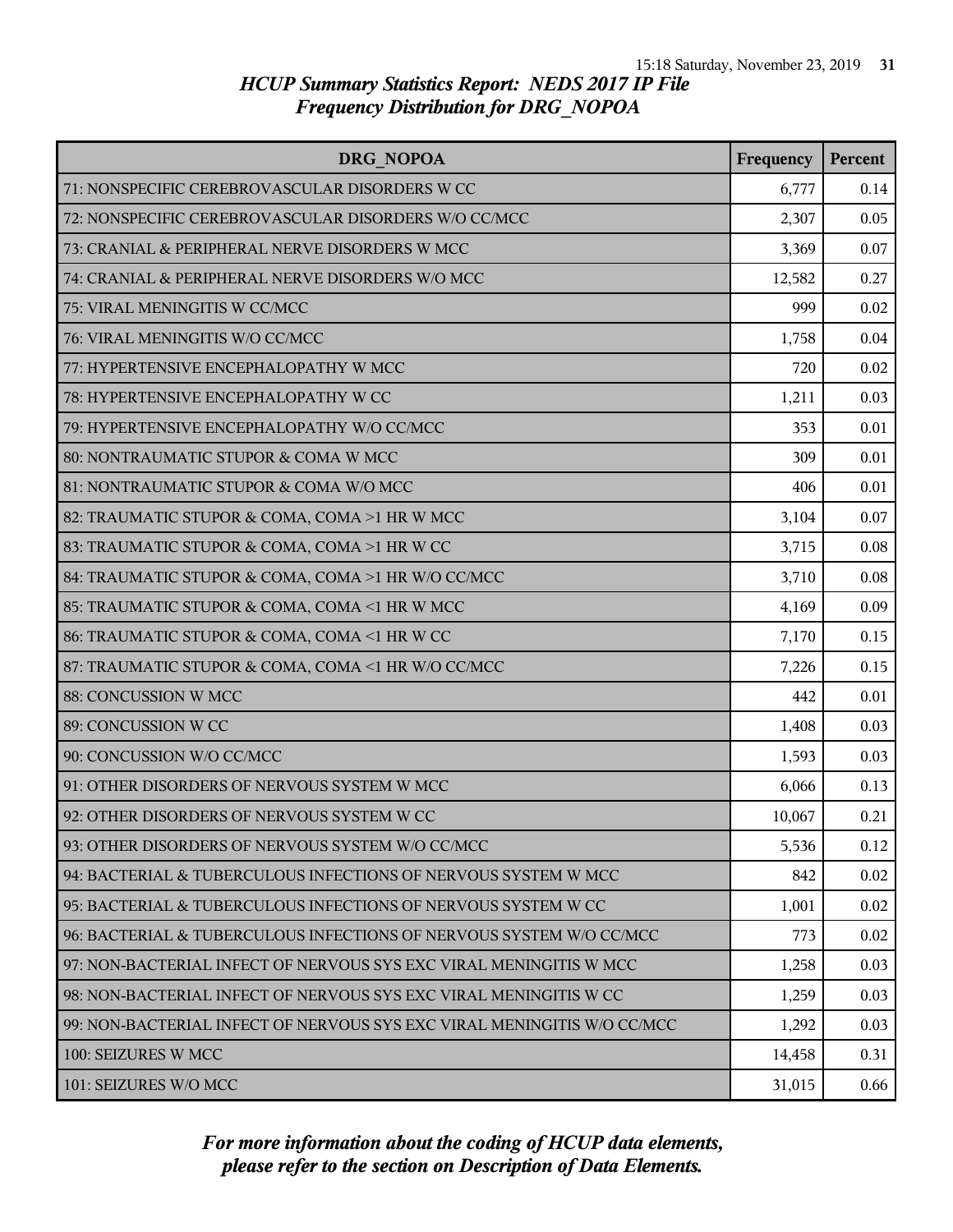| DRG NOPOA                                                       | Frequency | Percent |
|-----------------------------------------------------------------|-----------|---------|
| 102: HEADACHES W MCC                                            | 1,250     | 0.03    |
| 103: HEADACHES W/O MCC                                          | 11,921    | 0.25    |
| 113: ORBITAL PROCEDURES W CC/MCC                                | 523       | 0.01    |
| 114: ORBITAL PROCEDURES W/O CC/MCC                              | 310       | 0.01    |
| 115: EXTRAOCULAR PROCEDURES EXCEPT ORBIT                        | 591       | 0.01    |
| 116: INTRAOCULAR PROCEDURES W CC/MCC                            | 293       | 0.01    |
| 117: INTRAOCULAR PROCEDURES W/O CC/MCC                          | 319       | 0.01    |
| 121: ACUTE MAJOR EYE INFECTIONS W CC/MCC                        | 420       | 0.01    |
| 122: ACUTE MAJOR EYE INFECTIONS W/O CC/MCC                      | 308       | 0.01    |
| 123: NEUROLOGICAL EYE DISORDERS                                 | 2,078     | 0.04    |
| 124: OTHER DISORDERS OF THE EYE W MCC                           | 484       | 0.01    |
| 125: OTHER DISORDERS OF THE EYE W/O MCC                         | 2,683     | 0.06    |
| 129: MAJOR HEAD & NECK PROCEDURES W CC/MCC OR MAJOR DEVICE      | 223       | 0.00    |
| 130: MAJOR HEAD & NECK PROCEDURES W/O CC/MCC                    | 104       | 0.00    |
| 131: CRANIAL/FACIAL PROCEDURES W CC/MCC                         | 1,691     | 0.04    |
| 132: CRANIAL/FACIAL PROCEDURES W/O CC/MCC                       | 1,417     | 0.03    |
| 133: OTHER EAR, NOSE, MOUTH & THROAT O.R. PROCEDURES W CC/MCC   | 1,296     | 0.03    |
| 134: OTHER EAR, NOSE, MOUTH & THROAT O.R. PROCEDURES W/O CC/MCC | 1,527     | 0.03    |
| 135: SINUS & MASTOID PROCEDURES W CC/MCC                        | 157       | 0.00    |
| 136: SINUS & MASTOID PROCEDURES W/O CC/MCC                      | 53        | 0.00    |
| 137: MOUTH PROCEDURES W CC/MCC                                  | 921       | 0.02    |
| 138: MOUTH PROCEDURES W/O CC/MCC                                | 578       | 0.01    |
| 139: SALIVARY GLAND PROCEDURES                                  | 70        | 0.00    |
| 146: EAR, NOSE, MOUTH & THROAT MALIGNANCY W MCC                 | 573       | 0.01    |
| 147: EAR, NOSE, MOUTH & THROAT MALIGNANCY W CC                  | 582       | 0.01    |
| 148: EAR, NOSE, MOUTH & THROAT MALIGNANCY W/O CC/MCC            | 189       | 0.00    |
| 149: DYSEQUILIBRIUM                                             | 8,984     | 0.19    |
| 150: EPISTAXIS W MCC                                            | 393       | 0.01    |
| 151: EPISTAXIS W/O MCC                                          | 1,116     | 0.02    |
| 152: OTITIS MEDIA & URI W MCC                                   | 2,552     | 0.05    |
| 153: OTITIS MEDIA & URI W/O MCC                                 | 14,437    | 0.31    |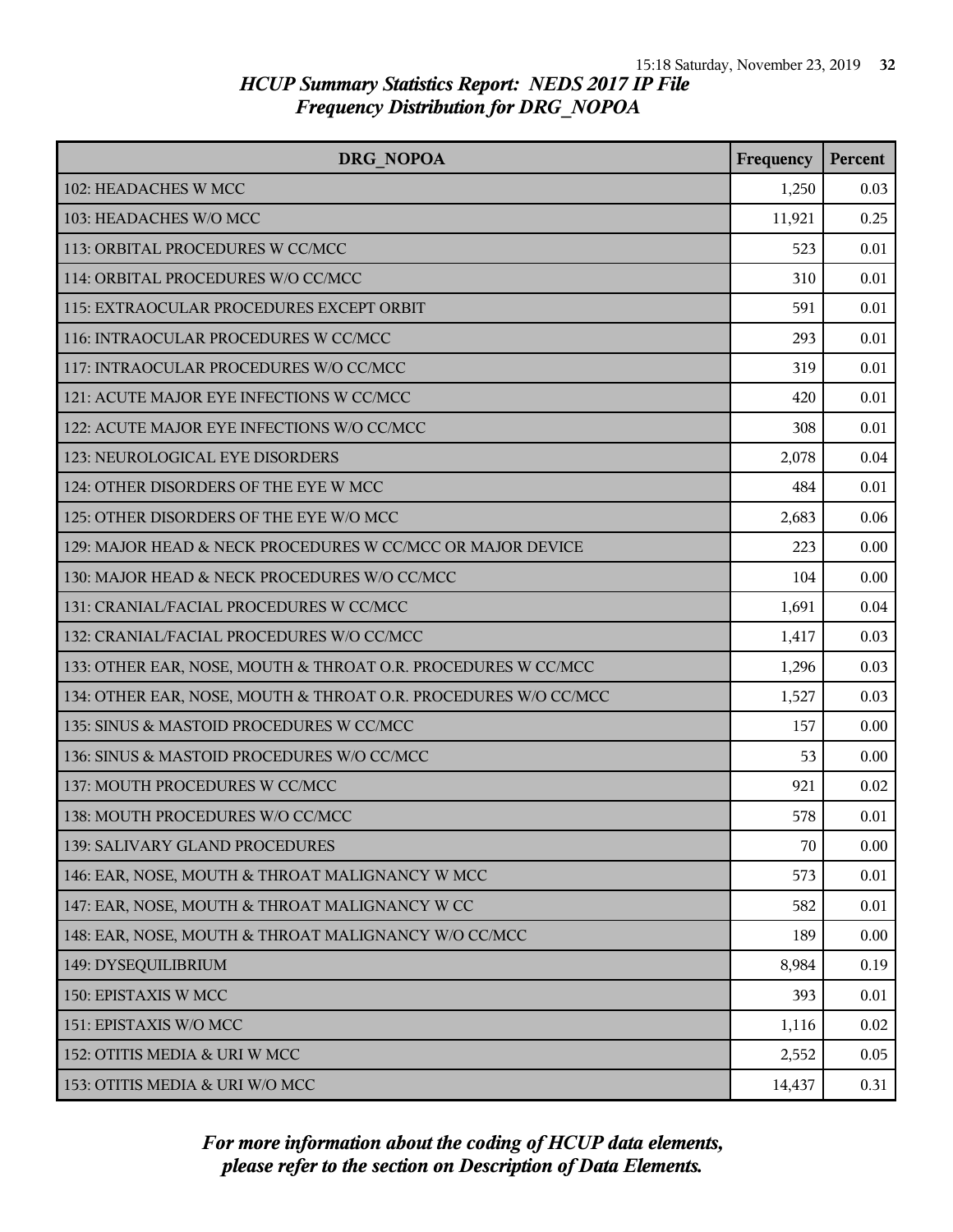| DRG NOPOA                                                 | Frequency | Percent |
|-----------------------------------------------------------|-----------|---------|
| 154: OTHER EAR, NOSE, MOUTH & THROAT DIAGNOSES W MCC      | 1,031     | 0.02    |
| 155: OTHER EAR, NOSE, MOUTH & THROAT DIAGNOSES W CC       | 2,992     | 0.06    |
| 156: OTHER EAR, NOSE, MOUTH & THROAT DIAGNOSES W/O CC/MCC | 2,205     | 0.05    |
| 157: DENTAL & ORAL DISEASES W MCC                         | 976       | 0.02    |
| 158: DENTAL & ORAL DISEASES W CC                          | 3,328     | 0.07    |
| 159: DENTAL & ORAL DISEASES W/O CC/MCC                    | 2,150     | 0.05    |
| 163: MAJOR CHEST PROCEDURES W MCC                         | 3,925     | 0.08    |
| 164: MAJOR CHEST PROCEDURES W CC                          | 1,512     | 0.03    |
| 165: MAJOR CHEST PROCEDURES W/O CC/MCC                    | 747       | 0.02    |
| 166: OTHER RESP SYSTEM O.R. PROCEDURES W MCC              | 11,655    | 0.25    |
| 167: OTHER RESP SYSTEM O.R. PROCEDURES W CC               | 4,934     | 0.10    |
| 168: OTHER RESP SYSTEM O.R. PROCEDURES W/O CC/MCC         | 1,017     | 0.02    |
| 175: PULMONARY EMBOLISM W MCC                             | 13,121    | 0.28    |
| 176: PULMONARY EMBOLISM W/O MCC                           | 21,327    | 0.45    |
| 177: RESPIRATORY INFECTIONS & INFLAMMATIONS W MCC         | 24,174    | 0.51    |
| 178: RESPIRATORY INFECTIONS & INFLAMMATIONS W CC          | 12,153    | 0.26    |
| 179: RESPIRATORY INFECTIONS & INFLAMMATIONS W/O CC/MCC    | 3,274     | 0.07    |
| 180: RESPIRATORY NEOPLASMS W MCC                          | 8,344     | 0.18    |
| 181: RESPIRATORY NEOPLASMS W CC                           | 5,402     | 0.11    |
| 182: RESPIRATORY NEOPLASMS W/O CC/MCC                     | 393       | 0.01    |
| 183: MAJOR CHEST TRAUMA W MCC                             | 2,537     | 0.05    |
| 184: MAJOR CHEST TRAUMA W CC                              | 5,799     | 0.12    |
| 185: MAJOR CHEST TRAUMA W/O CC/MCC                        | 1,921     | 0.04    |
| 186: PLEURAL EFFUSION W MCC                               | 4,072     | 0.09    |
| 187: PLEURAL EFFUSION W CC                                | 3,036     | 0.06    |
| 188: PLEURAL EFFUSION W/O CC/MCC                          | 741       | 0.02    |
| 189: PULMONARY EDEMA & RESPIRATORY FAILURE                | 75,681    | 1.61    |
| 190: CHRONIC OBSTRUCTIVE PULMONARY DISEASE W MCC          | 88,899    | 1.89    |
| 191: CHRONIC OBSTRUCTIVE PULMONARY DISEASE W CC           | 40,488    | 0.86    |
| 192: CHRONIC OBSTRUCTIVE PULMONARY DISEASE W/O CC/MCC     | 20,889    | 0.44    |
| 193: SIMPLE PNEUMONIA & PLEURISY W MCC                    | 49,066    | 1.04    |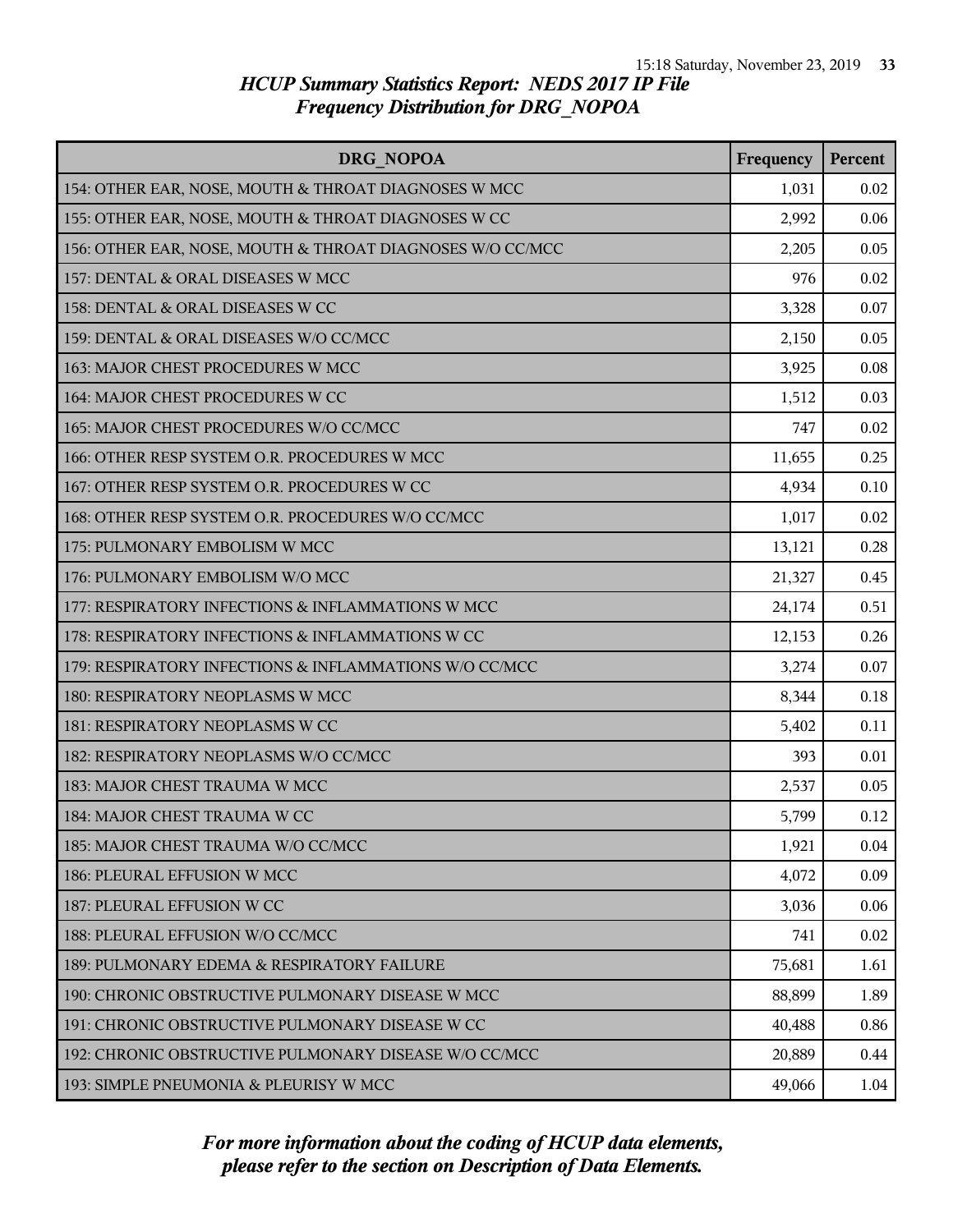| DRG NOPOA                                                                 | Frequency | Percent |
|---------------------------------------------------------------------------|-----------|---------|
| 194: SIMPLE PNEUMONIA & PLEURISY W CC                                     | 55,612    | 1.18    |
| 195: SIMPLE PNEUMONIA & PLEURISY W/O CC/MCC                               | 25,567    | 0.54    |
| 196: INTERSTITIAL LUNG DISEASE W MCC                                      | 3,177     | 0.07    |
| 197: INTERSTITIAL LUNG DISEASE W CC                                       | 1,507     | 0.03    |
| 198: INTERSTITIAL LUNG DISEASE W/O CC/MCC                                 | 592       | 0.01    |
| 199: PNEUMOTHORAX W MCC                                                   | 2,985     | 0.06    |
| 200: PNEUMOTHORAX W CC                                                    | 6,173     | 0.13    |
| 201: PNEUMOTHORAX W/O CC/MCC                                              | 2,657     | 0.06    |
| 202: BRONCHITIS & ASTHMA W CC/MCC                                         | 31,932    | 0.68    |
| 203: BRONCHITIS & ASTHMA W/O CC/MCC                                       | 30,667    | 0.65    |
| 204: RESPIRATORY SIGNS & SYMPTOMS                                         | 5,620     | 0.12    |
| 205: OTHER RESPIRATORY SYSTEM DIAGNOSES W MCC                             | 3,645     | 0.08    |
| 206: OTHER RESPIRATORY SYSTEM DIAGNOSES W/O MCC                           | 6,422     | 0.14    |
| 207: RESPIRATORY SYSTEM DIAGNOSIS W VENTILATOR SUPPORT >96 HOURS          | 9,104     | 0.19    |
| 208: RESPIRATORY SYSTEM DIAGNOSIS W VENTILATOR SUPPORT <= 96 HOURS        | 26,665    | 0.57    |
| 215: OTHER HEART ASSIST SYSTEM IMPLANT                                    | 1,379     | 0.03    |
| 216: CARDIAC VALVE & OTH MAJ CARDIOTHORACIC PROC W CARD CATH W MCC        | 1,958     | 0.04    |
| 217: CARDIAC VALVE & OTH MAJ CARDIOTHORACIC PROC W CARD CATH W CC         | 472       | 0.01    |
| 218: CARDIAC VALVE & OTH MAJ CARDIOTHORACIC PROC W CARD CATH W/O CC/MCC   | 49        | 0.00    |
| 219: CARDIAC VALVE & OTH MAJ CARDIOTHORACIC PROC W/O CARD CATH W MCC      | 1,378     | 0.03    |
| 220: CARDIAC VALVE & OTH MAJ CARDIOTHORACIC PROC W/O CARD CATH W CC       | 535       | 0.01    |
| 221: CARDIAC VALVE & OTH MAJ CARDIOTHORACIC PROC W/O CARD CATH W/O CC/MCC | 90        | 0.00    |
| 222: CARDIAC DEFIB IMPLANT W CARDIAC CATH W AMI/HF/SHOCK W MCC            | 658       | 0.01    |
| 223: CARDIAC DEFIB IMPLANT W CARDIAC CATH W AMI/HF/SHOCK W/O MCC          | 231       | 0.00    |
| 224: CARDIAC DEFIB IMPLANT W CARDIAC CATH W/O AMI/HF/SHOCK W MCC          | 898       | 0.02    |
| 225: CARDIAC DEFIB IMPLANT W CARDIAC CATH W/O AMI/HF/SHOCK W/O MCC        | 609       | 0.01    |
| 226: CARDIAC DEFIBRILLATOR IMPLANT W/O CARDIAC CATH W MCC                 | 1,556     | 0.03    |
| 227: CARDIAC DEFIBRILLATOR IMPLANT W/O CARDIAC CATH W/O MCC               | 1,465     | 0.03    |
| 228: OTHER CARDIOTHORACIC PROCEDURES W MCC                                | 882       | 0.02    |
| 229: OTHER CARDIOTHORACIC PROCEDURES W/O MCC                              | 600       | 0.01    |
| 231: CORONARY BYPASS W PTCA W MCC                                         | 457       | 0.01    |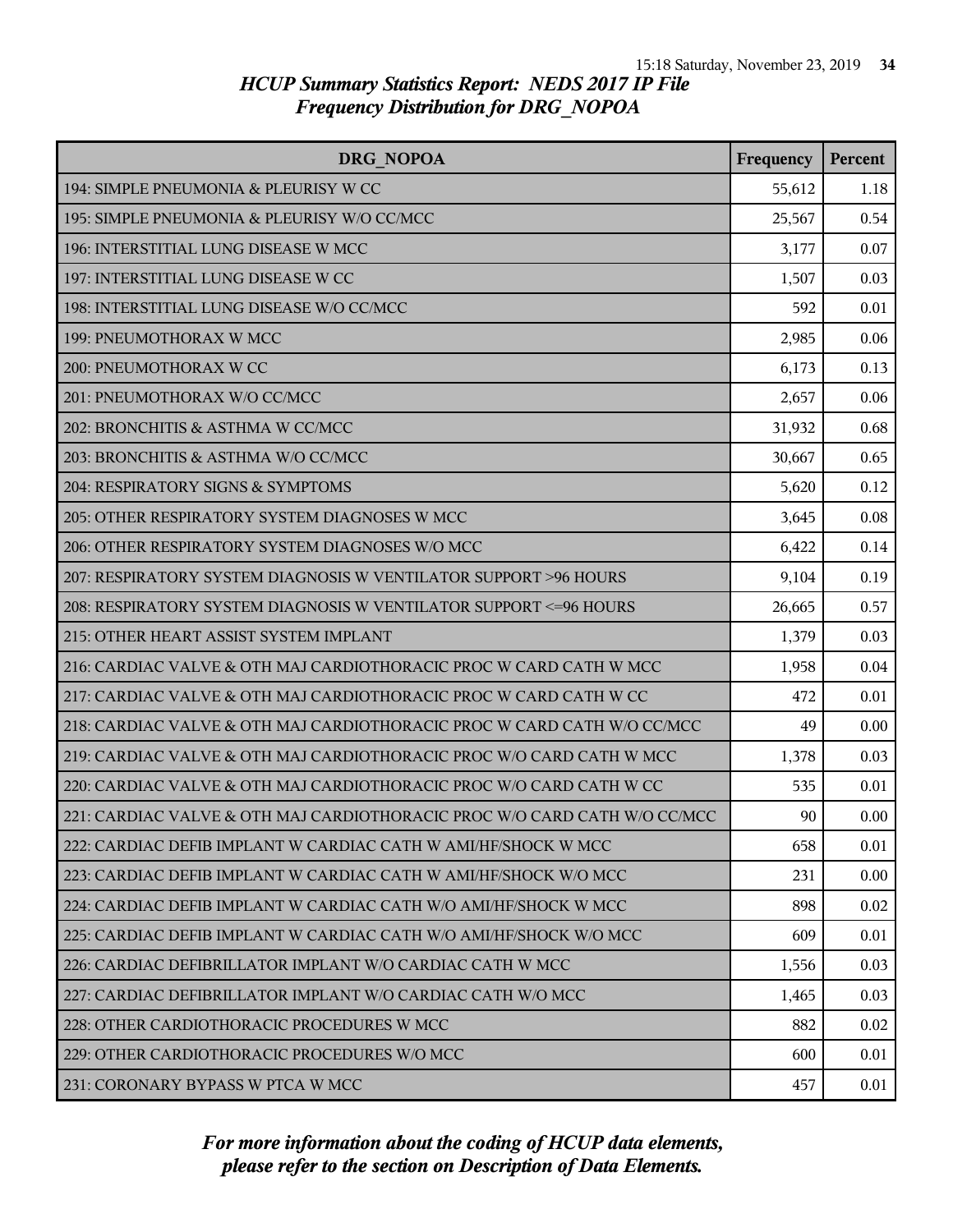| DRG NOPOA                                                                           | Frequency | <b>Percent</b> |
|-------------------------------------------------------------------------------------|-----------|----------------|
| 232: CORONARY BYPASS W PTCA W/O MCC                                                 | 293       | 0.01           |
| 233: CORONARY BYPASS W CARDIAC CATH W MCC                                           | 4,545     | 0.10           |
| 234: CORONARY BYPASS W CARDIAC CATH W/O MCC                                         | 4,619     | 0.10           |
| 235: CORONARY BYPASS W/O CARDIAC CATH W MCC                                         | 530       | 0.01           |
| 236: CORONARY BYPASS W/O CARDIAC CATH W/O MCC                                       | 605       | 0.01           |
| 239: AMPUTATION FOR CIRC SYS DISORDERS EXC UPPER LIMB & TOE W MCC                   | 2,460     | 0.05           |
| 240: AMPUTATION FOR CIRC SYS DISORDERS EXC UPPER LIMB & TOE W CC                    | 2,154     | 0.05           |
| 241: AMPUTATION FOR CIRC SYS DISORDERS EXC UPPER LIMB & TOE W/O CC/MCC              | 96        | 0.00           |
| 242: PERMANENT CARDIAC PACEMAKER IMPLANT W MCC                                      | 5,794     | 0.12           |
| 243: PERMANENT CARDIAC PACEMAKER IMPLANT W CC                                       | 7,644     | 0.16           |
| 244: PERMANENT CARDIAC PACEMAKER IMPLANT W/O CC/MCC                                 | 5,366     | 0.11           |
| <b>245: AICD GENERATOR PROCEDURES</b>                                               | 871       | 0.02           |
| 246: PERC CARDIOVASC PROC W DRUG-ELUTING STENT W MCC OR 4+ VESSELS/STENTS           | 13,086    | 0.28           |
| 246: PERCUTANEOUS CARDIOVASCULAR PROCEDURES W DRUG-ELUTING STENT W MCC<br><b>OR</b> | 4,653     | 0.10           |
| 247: PERC CARDIOVASC PROC W DRUG-ELUTING STENT W/O MCC                              | 44,249    | 0.94           |
| 248: PERC CARDIOVASC PROC W NON-DRUG-ELUTING STENT W MCC OR 4+ VES/STENTS           | 1,300     | 0.03           |
| 248: PERCUTANEOUS CARDIOVASCULAR PROCEDURES W NON-DRUG-ELUTING STENT W<br><b>MC</b> | 365       | 0.01           |
| 249: PERC CARDIOVASC PROC W NON-DRUG-ELUTING STENT W/O MCC                          | 3,033     | 0.06           |
| 250: PERC CARDIOVASC PROC W/O CORONARY ARTERY STENT W MCC                           | 1,420     | 0.03           |
| 251: PERC CARDIOVASC PROC W/O CORONARY ARTERY STENT W/O MCC                         | 2,494     | 0.05           |
| 252: OTHER VASCULAR PROCEDURES W MCC                                                | 10,305    | 0.22           |
| 253: OTHER VASCULAR PROCEDURES W CC                                                 | 6,261     | 0.13           |
| 254: OTHER VASCULAR PROCEDURES W/O CC/MCC                                           | 1,704     | 0.04           |
| 255: UPPER LIMB & TOE AMPUTATION FOR CIRC SYSTEM DISORDERS W MCC                    | 639       | 0.01           |
| 256: UPPER LIMB & TOE AMPUTATION FOR CIRC SYSTEM DISORDERS W CC                     | 1,088     | 0.02           |
| 257: UPPER LIMB & TOE AMPUTATION FOR CIRC SYSTEM DISORDERS W/O CC/MCC               | 47        | 0.00           |
| 258: CARDIAC PACEMAKER DEVICE REPLACEMENT W MCC                                     | 225       | 0.00           |
| 259: CARDIAC PACEMAKER DEVICE REPLACEMENT W/O MCC                                   | 470       | 0.01           |
| 260: CARDIAC PACEMAKER REVISION EXCEPT DEVICE REPLACEMENT W MCC                     | 708       | 0.02           |
| 261: CARDIAC PACEMAKER REVISION EXCEPT DEVICE REPLACEMENT W CC                      | 1,082     | 0.02           |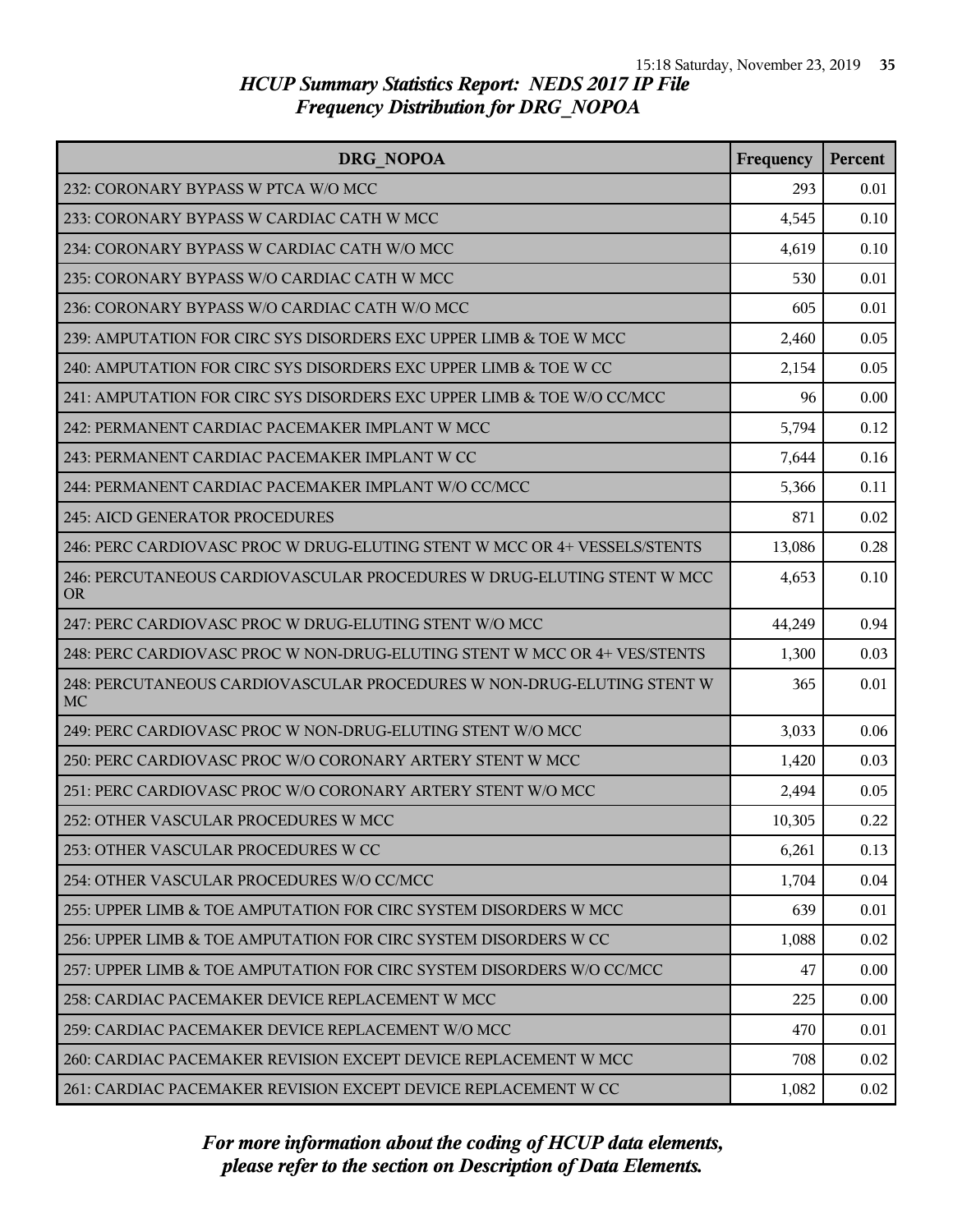| DRG NOPOA                                                                | Frequency | Percent |
|--------------------------------------------------------------------------|-----------|---------|
| 262: CARDIAC PACEMAKER REVISION EXCEPT DEVICE REPLACEMENT W/O CC/MCC     | 629       | 0.01    |
| 263: VEIN LIGATION & STRIPPING                                           | 123       | 0.00    |
| 264: OTHER CIRCULATORY SYSTEM O.R. PROCEDURES                            | 4,857     | 0.10    |
| 265: AICD LEAD PROCEDURES                                                | 155       | 0.00    |
| 266: ENDOVASCULAR CARDIAC VALVE REPLACEMENT W MCC                        | 566       | 0.01    |
| 267: ENDOVASCULAR CARDIAC VALVE REPLACEMENT W/O MCC                      | 136       | 0.00    |
| 268: AORTIC AND HEART ASSIST PROCEDURES EXCEPT PULSATION BALLOON W MCC   | 770       | 0.02    |
| 269: AORTIC AND HEART ASSIST PROCEDURES EXCEPT PULSATION BALLOON W/O MCC | 828       | 0.02    |
| 270: OTHER MAJOR CARDIOVASCULAR PROCEDURES W MCC                         | 6,589     | 0.14    |
| 271: OTHER MAJOR CARDIOVASCULAR PROCEDURES W CC                          | 4,319     | 0.09    |
| 272: OTHER MAJOR CARDIOVASCULAR PROCEDURES W/O CC/MCC                    | 1,281     | 0.03    |
| 273: PERCUTANEOUS INTRACARDIAC PROCEDURES W MCC                          | 1,759     | 0.04    |
| 274: PERCUTANEOUS INTRACARDIAC PROCEDURES W/O MCC                        | 3,090     | 0.07    |
| 280: ACUTE MYOCARDIAL INFARCTION, DISCHARGED ALIVE W MCC                 | 29,647    | 0.63    |
| 281: ACUTE MYOCARDIAL INFARCTION, DISCHARGED ALIVE W CC                  | 19,979    | 0.42    |
| 282: ACUTE MYOCARDIAL INFARCTION, DISCHARGED ALIVE W/O CC/MCC            | 12,438    | 0.26    |
| 283: ACUTE MYOCARDIAL INFARCTION, EXPIRED W MCC                          | 3,534     | 0.08    |
| 284: ACUTE MYOCARDIAL INFARCTION, EXPIRED W CC                           | 429       | 0.01    |
| 285: ACUTE MYOCARDIAL INFARCTION, EXPIRED W/O CC/MCC                     | 162       | 0.00    |
| 286: CIRCULATORY DISORDERS EXCEPT AMI, W CARD CATH W MCC                 | 14,490    | 0.31    |
| 287: CIRCULATORY DISORDERS EXCEPT AMI, W CARD CATH W/O MCC               | 31,296    | 0.67    |
| 288: ACUTE & SUBACUTE ENDOCARDITIS W MCC                                 | 786       | 0.02    |
| 289: ACUTE & SUBACUTE ENDOCARDITIS W CC                                  | 491       | 0.01    |
| 290: ACUTE & SUBACUTE ENDOCARDITIS W/O CC/MCC                            | 118       | 0.00    |
| 291: HEART FAILURE & SHOCK W MCC                                         | 144,486   | 3.07    |
| 292: HEART FAILURE & SHOCK W CC                                          | 45,129    | 0.96    |
| 293: HEART FAILURE & SHOCK W/O CC/MCC                                    | 18,343    | 0.39    |
| 294: DEEP VEIN THROMBOPHLEBITIS W CC/MCC                                 | 153       | 0.00    |
| 295: DEEP VEIN THROMBOPHLEBITIS W/O CC/MCC                               | 28        | 0.00    |
| 296: CARDIAC ARREST, UNEXPLAINED W MCC                                   | 1,916     | 0.04    |
| 297: CARDIAC ARREST, UNEXPLAINED W CC                                    | 197       | 0.00    |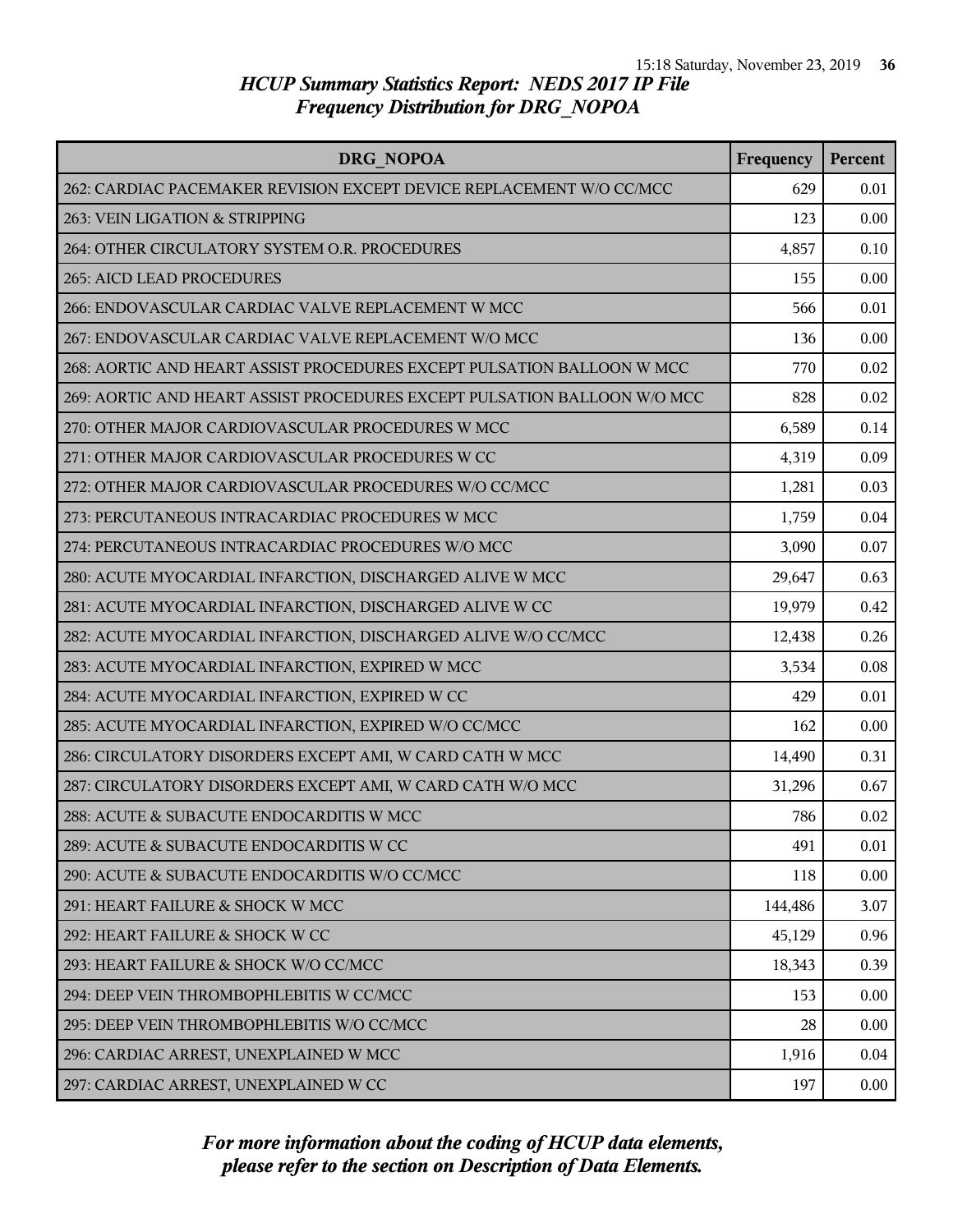| DRG NOPOA                                                 | Frequency | Percent |
|-----------------------------------------------------------|-----------|---------|
| 298: CARDIAC ARREST, UNEXPLAINED W/O CC/MCC               | 113       | 0.00    |
| 299: PERIPHERAL VASCULAR DISORDERS W MCC                  | 8,918     | 0.19    |
| 300: PERIPHERAL VASCULAR DISORDERS W CC                   | 14,376    | 0.31    |
| 301: PERIPHERAL VASCULAR DISORDERS W/O CC/MCC             | 5,861     | 0.12    |
| 302: ATHEROSCLEROSIS W MCC                                | 1,509     | 0.03    |
| 303: ATHEROSCLEROSIS W/O MCC                              | 7,034     | 0.15    |
| 304: HYPERTENSION W MCC                                   | 8,475     | 0.18    |
| 305: HYPERTENSION W/O MCC                                 | 21,530    | 0.46    |
| 306: CARDIAC CONGENITAL & VALVULAR DISORDERS W MCC        | 1,016     | 0.02    |
| 307: CARDIAC CONGENITAL & VALVULAR DISORDERS W/O MCC      | 1,313     | 0.03    |
| 308: CARDIAC ARRHYTHMIA & CONDUCTION DISORDERS W MCC      | 27,453    | 0.58    |
| 309: CARDIAC ARRHYTHMIA & CONDUCTION DISORDERS W CC       | 37,267    | 0.79    |
| 310: CARDIAC ARRHYTHMIA & CONDUCTION DISORDERS W/O CC/MCC | 30,491    | 0.65    |
| 311: ANGINA PECTORIS                                      | 3,514     | 0.07    |
| 312: SYNCOPE & COLLAPSE                                   | 34,640    | 0.74    |
| 313: CHEST PAIN                                           | 35,852    | 0.76    |
| 314: OTHER CIRCULATORY SYSTEM DIAGNOSES W MCC             | 18,661    | 0.40    |
| 315: OTHER CIRCULATORY SYSTEM DIAGNOSES W CC              | 10,323    | 0.22    |
| 316: OTHER CIRCULATORY SYSTEM DIAGNOSES W/O CC/MCC        | 2,998     | 0.06    |
| 326: STOMACH, ESOPHAGEAL & DUODENAL PROC W MCC            | 3,868     | 0.08    |
| 327: STOMACH, ESOPHAGEAL & DUODENAL PROC W CC             | 2,355     | 0.05    |
| 328: STOMACH, ESOPHAGEAL & DUODENAL PROC W/O CC/MCC       | 1,495     | 0.03    |
| 329: MAJOR SMALL & LARGE BOWEL PROCEDURES W MCC           | 13,057    | 0.28    |
| 330: MAJOR SMALL & LARGE BOWEL PROCEDURES W CC            | 13,664    | 0.29    |
| 331: MAJOR SMALL & LARGE BOWEL PROCEDURES W/O CC/MCC      | 3,388     | 0.07    |
| 332: RECTAL RESECTION W MCC                               | 17        | 0.00    |
| 333: RECTAL RESECTION W CC                                | 45        | 0.00    |
| 334: RECTAL RESECTION W/O CC/MCC                          | 34        | 0.00    |
| 335: PERITONEAL ADHESIOLYSIS W MCC                        | 2,100     | 0.04    |
| 336: PERITONEAL ADHESIOLYSIS W CC                         | 4,327     | 0.09    |
| 337: PERITONEAL ADHESIOLYSIS W/O CC/MCC                   | 2,790     | 0.06    |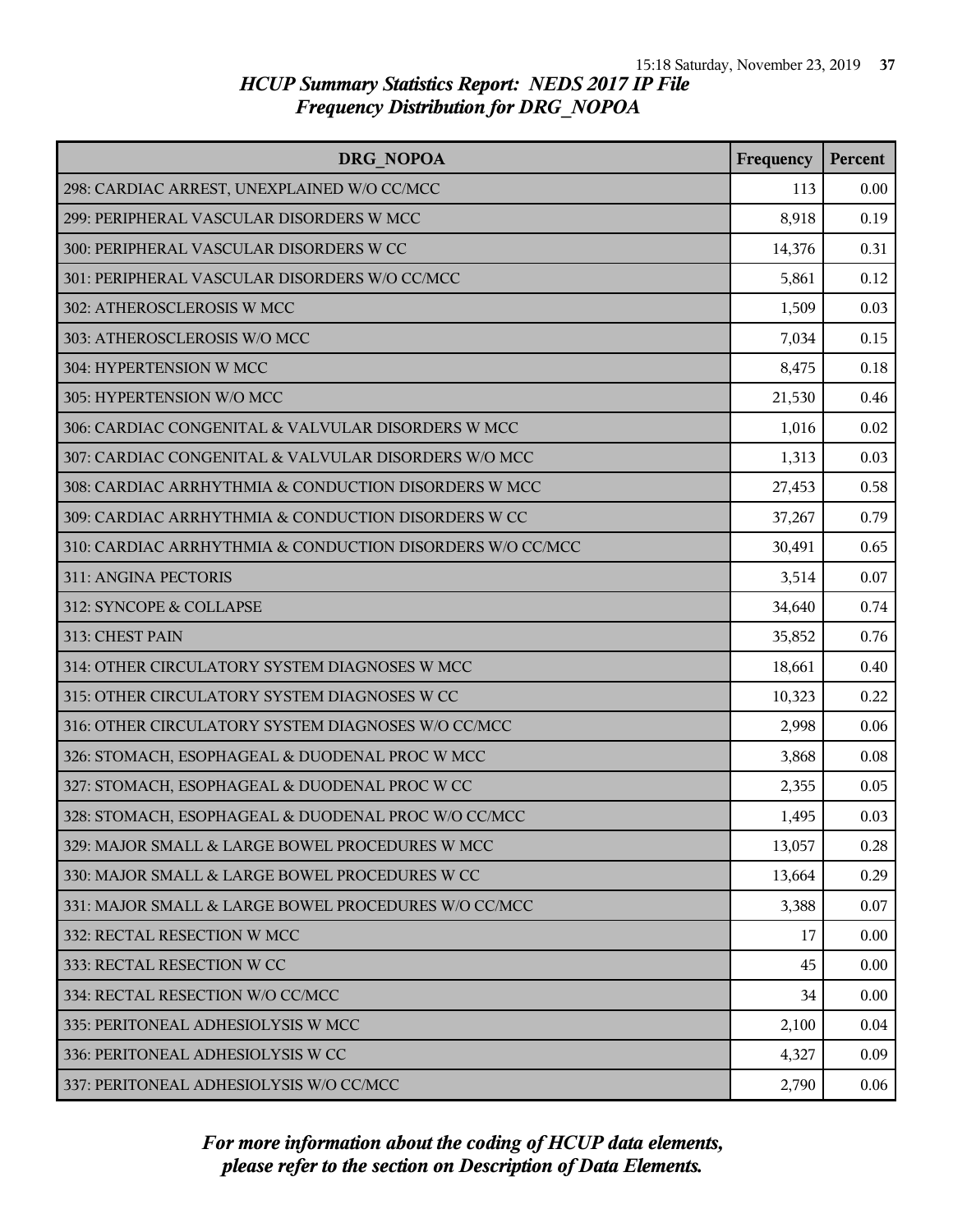| DRG NOPOA                                                                | Frequency | Percent |
|--------------------------------------------------------------------------|-----------|---------|
| 338: APPENDECTOMY W COMPLICATED PRINCIPAL DIAG W MCC                     | 790       | 0.02    |
| 339: APPENDECTOMY W COMPLICATED PRINCIPAL DIAG W CC                      | 3,837     | 0.08    |
| 340: APPENDECTOMY W COMPLICATED PRINCIPAL DIAG W/O CC/MCC                | 8,582     | 0.18    |
| 341: APPENDECTOMY W/O COMPLICATED PRINCIPAL DIAG W MCC                   | 640       | 0.01    |
| 342: APPENDECTOMY W/O COMPLICATED PRINCIPAL DIAG W CC                    | 2,704     | 0.06    |
| 343: APPENDECTOMY W/O COMPLICATED PRINCIPAL DIAG W/O CC/MCC              | 12,801    | 0.27    |
| 344: MINOR SMALL & LARGE BOWEL PROCEDURES W MCC                          | 643       | 0.01    |
| 345: MINOR SMALL & LARGE BOWEL PROCEDURES W CC                           | 1,422     | 0.03    |
| 346: MINOR SMALL & LARGE BOWEL PROCEDURES W/O CC/MCC                     | 1,105     | 0.02    |
| 347: ANAL & STOMAL PROCEDURES W MCC                                      | 351       | 0.01    |
| 348: ANAL & STOMAL PROCEDURES W CC                                       | 1,198     | 0.03    |
| 349: ANAL & STOMAL PROCEDURES W/O CC/MCC                                 | 704       | 0.01    |
| 350: INGUINAL & FEMORAL HERNIA PROCEDURES W MCC                          | 496       | 0.01    |
| 351: INGUINAL & FEMORAL HERNIA PROCEDURES W CC                           | 1,358     | 0.03    |
| 352: INGUINAL & FEMORAL HERNIA PROCEDURES W/O CC/MCC                     | 1,918     | 0.04    |
| 353: HERNIA PROCEDURES EXCEPT INGUINAL & FEMORAL W MCC                   | 885       | 0.02    |
| 354: HERNIA PROCEDURES EXCEPT INGUINAL & FEMORAL W CC                    | 2,731     | 0.06    |
| 355: HERNIA PROCEDURES EXCEPT INGUINAL & FEMORAL W/O CC/MCC              | 2,144     | 0.05    |
| 356: OTHER DIGESTIVE SYSTEM O.R. PROCEDURES W MCC                        | 2,970     | 0.06    |
| 357: OTHER DIGESTIVE SYSTEM O.R. PROCEDURES W CC                         | 3,064     | 0.07    |
| 358: OTHER DIGESTIVE SYSTEM O.R. PROCEDURES W/O CC/MCC                   | 958       | 0.02    |
| 368: MAJOR ESOPHAGEAL DISORDERS W MCC                                    | 1,682     | 0.04    |
| 369: MAJOR ESOPHAGEAL DISORDERS W CC                                     | 3,041     | 0.06    |
| 370: MAJOR ESOPHAGEAL DISORDERS W/O CC/MCC                               | 676       | 0.01    |
| 371: MAJOR GASTROINTESTINAL DISORDERS & PERITONEAL INFECTIONS W MCC      | 8,168     | 0.17    |
| 372: MAJOR GASTROINTESTINAL DISORDERS & PERITONEAL INFECTIONS W CC       | 15,602    | 0.33    |
| 373: MAJOR GASTROINTESTINAL DISORDERS & PERITONEAL INFECTIONS W/O CC/MCC | 7,029     | 0.15    |
| 374: DIGESTIVE MALIGNANCY W MCC                                          | 5,304     | 0.11    |
| 375: DIGESTIVE MALIGNANCY W CC                                           | 7,344     | 0.16    |
| 376: DIGESTIVE MALIGNANCY W/O CC/MCC                                     | 640       | 0.01    |
| 377: G.I. HEMORRHAGE W MCC                                               | 24,597    | 0.52    |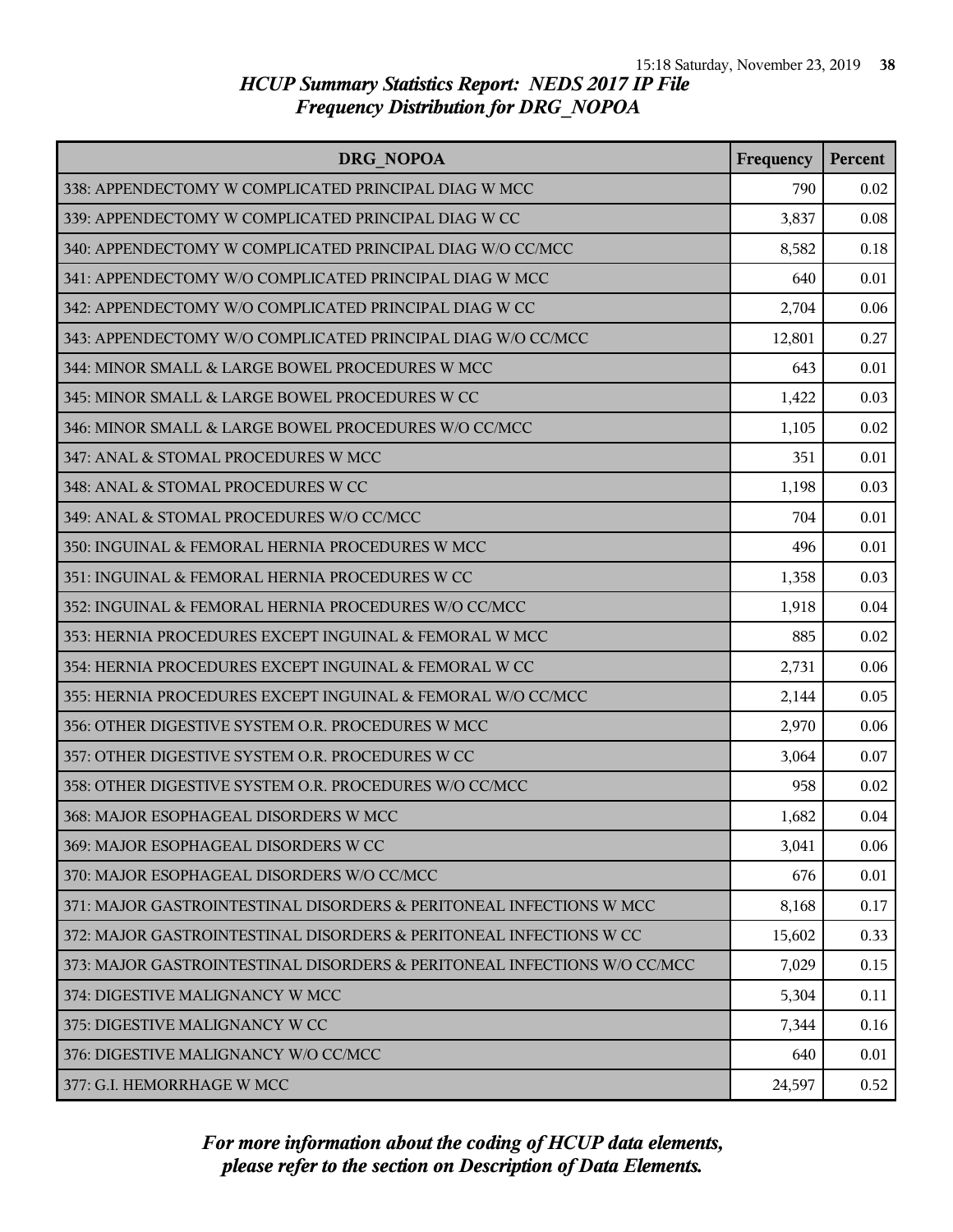| <b>DRG NOPOA</b>                                                         | Frequency | Percent |
|--------------------------------------------------------------------------|-----------|---------|
| 378: G.I. HEMORRHAGE W CC                                                | 60,013    | 1.28    |
| 379: G.I. HEMORRHAGE W/O CC/MCC                                          | 11,414    | 0.24    |
| 380: COMPLICATED PEPTIC ULCER W MCC                                      | 2,299     | 0.05    |
| 381: COMPLICATED PEPTIC ULCER W CC                                       | 3,843     | 0.08    |
| 382: COMPLICATED PEPTIC ULCER W/O CC/MCC                                 | 1,224     | 0.03    |
| 383: UNCOMPLICATED PEPTIC ULCER W MCC                                    | 683       | 0.01    |
| 384: UNCOMPLICATED PEPTIC ULCER W/O MCC                                  | 3,494     | 0.07    |
| 385: INFLAMMATORY BOWEL DISEASE W MCC                                    | 1,924     | 0.04    |
| 386: INFLAMMATORY BOWEL DISEASE W CC                                     | 9,917     | 0.21    |
| 387: INFLAMMATORY BOWEL DISEASE W/O CC/MCC                               | 4,832     | 0.10    |
| 388: G.I. OBSTRUCTION W MCC                                              | 7,596     | 0.16    |
| 389: G.I. OBSTRUCTION W CC                                               | 24,413    | 0.52    |
| 390: G.I. OBSTRUCTION W/O CC/MCC                                         | 22,231    | 0.47    |
| 391: ESOPHAGITIS, GASTROENT & MISC DIGEST DISORDERS W MCC                | 20,371    | 0.43    |
| 392: ESOPHAGITIS, GASTROENT & MISC DIGEST DISORDERS W/O MCC              | 117,472   | 2.50    |
| 393: OTHER DIGESTIVE SYSTEM DIAGNOSES W MCC                              | 10,830    | 0.23    |
| 394: OTHER DIGESTIVE SYSTEM DIAGNOSES W CC                               | 21,564    | 0.46    |
| 395: OTHER DIGESTIVE SYSTEM DIAGNOSES W/O CC/MCC                         | 9,632     | 0.20    |
| 405: PANCREAS, LIVER & SHUNT PROCEDURES W MCC                            | 1,008     | 0.02    |
| 406: PANCREAS, LIVER & SHUNT PROCEDURES W CC                             | 409       | 0.01    |
| 407: PANCREAS, LIVER & SHUNT PROCEDURES W/O CC/MCC                       | 89        | 0.00    |
| 408: BILIARY TRACT PROC EXCEPT ONLY CHOLECYST W OR W/O C.D.E. W MCC      | 268       | 0.01    |
| 409: BILIARY TRACT PROC EXCEPT ONLY CHOLECYST W OR W/O C.D.E. W CC       | 258       | 0.01    |
| 410: BILIARY TRACT PROC EXCEPT ONLY CHOLECYST W OR W/O C.D.E. W/O CC/MCC | 92        | 0.00    |
| 411: CHOLECYSTECTOMY W C.D.E. W MCC                                      | 104       | 0.00    |
| 412: CHOLECYSTECTOMY W C.D.E. W CC                                       | 117       | 0.00    |
| 413: CHOLECYSTECTOMY W C.D.E. W/O CC/MCC                                 | 102       | 0.00    |
| 414: CHOLECYSTECTOMY EXCEPT BY LAPAROSCOPE W/O C.D.E. W MCC              | 819       | 0.02    |
| 415: CHOLECYSTECTOMY EXCEPT BY LAPAROSCOPE W/O C.D.E. W CC               | 1,152     | 0.02    |
| 416: CHOLECYSTECTOMY EXCEPT BY LAPAROSCOPE W/O C.D.E. W/O CC/MCC         | 774       | 0.02    |
| 417: LAPAROSCOPIC CHOLECYSTECTOMY W/O C.D.E. W MCC                       | 9,196     | 0.20    |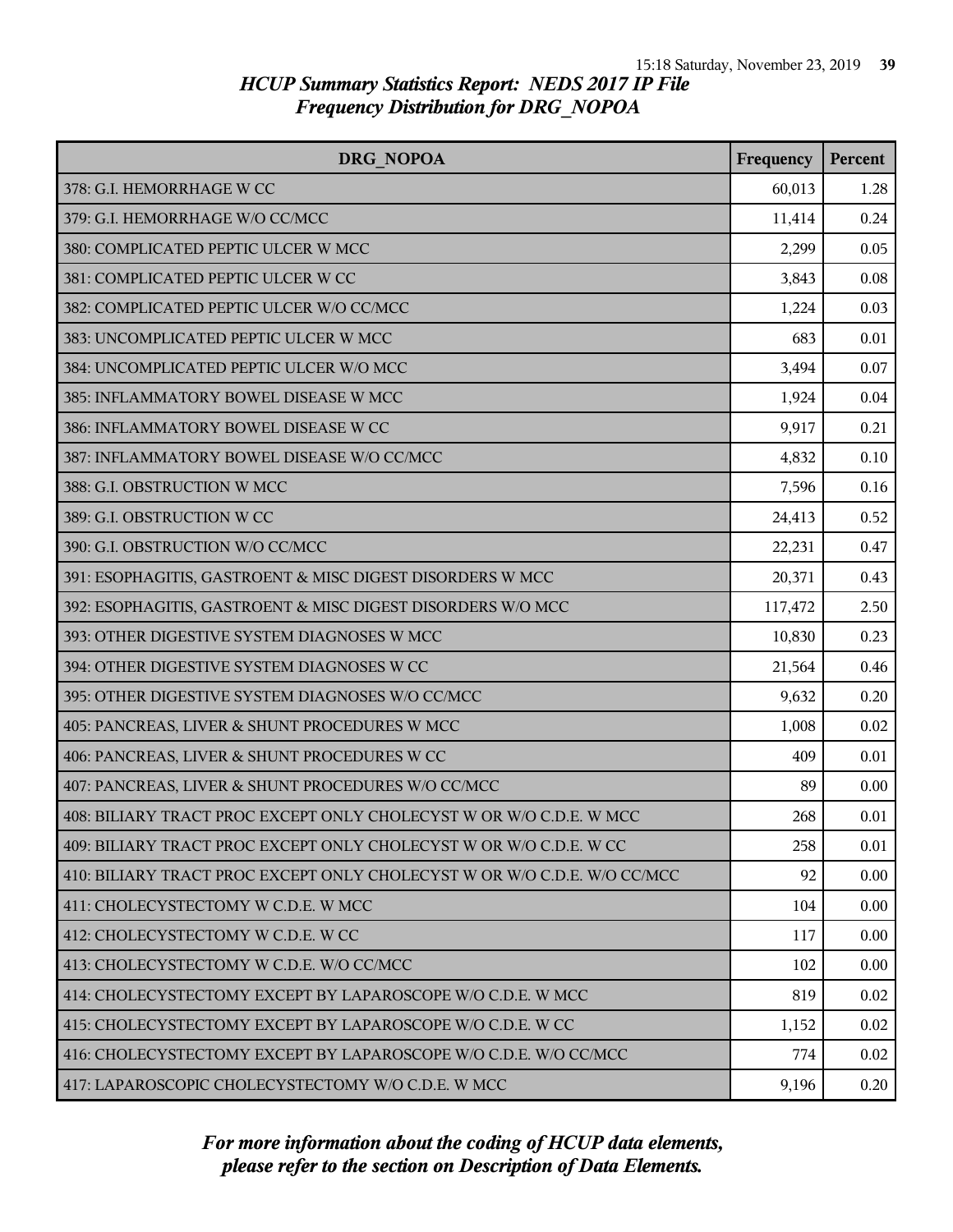| DRG NOPOA                                                                | Frequency | Percent |
|--------------------------------------------------------------------------|-----------|---------|
| 418: LAPAROSCOPIC CHOLECYSTECTOMY W/O C.D.E. W CC                        | 17,909    | 0.38    |
| 419: LAPAROSCOPIC CHOLECYSTECTOMY W/O C.D.E. W/O CC/MCC                  | 24,119    | 0.51    |
| 420: HEPATOBILIARY DIAGNOSTIC PROCEDURES W MCC                           | 372       | 0.01    |
| 421: HEPATOBILIARY DIAGNOSTIC PROCEDURES W CC                            | 258       | 0.01    |
| 422: HEPATOBILIARY DIAGNOSTIC PROCEDURES W/O CC/MCC                      | 70        | 0.00    |
| 423: OTHER HEPATOBILIARY OR PANCREAS O.R. PROCEDURES W MCC               | 494       | 0.01    |
| 424: OTHER HEPATOBILIARY OR PANCREAS O.R. PROCEDURES W CC                | 210       | 0.00    |
| 425: OTHER HEPATOBILIARY OR PANCREAS O.R. PROCEDURES W/O CC/MCC          | 40        | 0.00    |
| 432: CIRRHOSIS & ALCOHOLIC HEPATITIS W MCC                               | 13,007    | 0.28    |
| 433: CIRRHOSIS & ALCOHOLIC HEPATITIS W CC                                | 11,977    | 0.25    |
| 434: CIRRHOSIS & ALCOHOLIC HEPATITIS W/O CC/MCC                          | 1,151     | 0.02    |
| 435: MALIGNANCY OF HEPATOBILIARY SYSTEM OR PANCREAS W MCC                | 6,393     | 0.14    |
| 436: MALIGNANCY OF HEPATOBILIARY SYSTEM OR PANCREAS W CC                 | 4,490     | 0.10    |
| 437: MALIGNANCY OF HEPATOBILIARY SYSTEM OR PANCREAS W/O CC/MCC           | 491       | 0.01    |
| 438: DISORDERS OF PANCREAS EXCEPT MALIGNANCY W MCC                       | 10,076    | 0.21    |
| 439: DISORDERS OF PANCREAS EXCEPT MALIGNANCY W CC                        | 27,875    | 0.59    |
| 440: DISORDERS OF PANCREAS EXCEPT MALIGNANCY W/O CC/MCC                  | 21,296    | 0.45    |
| 441: DISORDERS OF LIVER EXCEPT MALIG, CIRR, ALC HEPA W MCC               | 9,991     | 0.21    |
| 442: DISORDERS OF LIVER EXCEPT MALIG, CIRR, ALC HEPA W CC                | 11,771    | 0.25    |
| 443: DISORDERS OF LIVER EXCEPT MALIG, CIRR, ALC HEPA W/O CC/MCC          | 3,236     | 0.07    |
| 444: DISORDERS OF THE BILIARY TRACT W MCC                                | 5,791     | 0.12    |
| 445: DISORDERS OF THE BILIARY TRACT W CC                                 | 9,357     | 0.20    |
| 446: DISORDERS OF THE BILIARY TRACT W/O CC/MCC                           | 6,559     | 0.14    |
| 453: COMBINED ANTERIOR/POSTERIOR SPINAL FUSION W MCC                     | 276       | 0.01    |
| 454: COMBINED ANTERIOR/POSTERIOR SPINAL FUSION W CC                      | 378       | 0.01    |
| 455: COMBINED ANTERIOR/POSTERIOR SPINAL FUSION W/O CC/MCC                | 123       | 0.00    |
| 456: SPINAL FUS EXC CERV W SPINAL CURV/MALIG/INFEC OR EXT FUS W MCC      | 337       | 0.01    |
| 457: SPINAL FUS EXC CERV W SPINAL CURV/MALIG/INFEC OR EXT FUS W CC       | 425       | 0.01    |
| 458: SPINAL FUS EXC CERV W SPINAL CURV/MALIG/INFEC OR EXT FUS W/O CC/MCC | 40        | 0.00    |
| 459: SPINAL FUSION EXCEPT CERVICAL W MCC                                 | 784       | 0.02    |
| 460: SPINAL FUSION EXCEPT CERVICAL W/O MCC                               | 2,617     | 0.06    |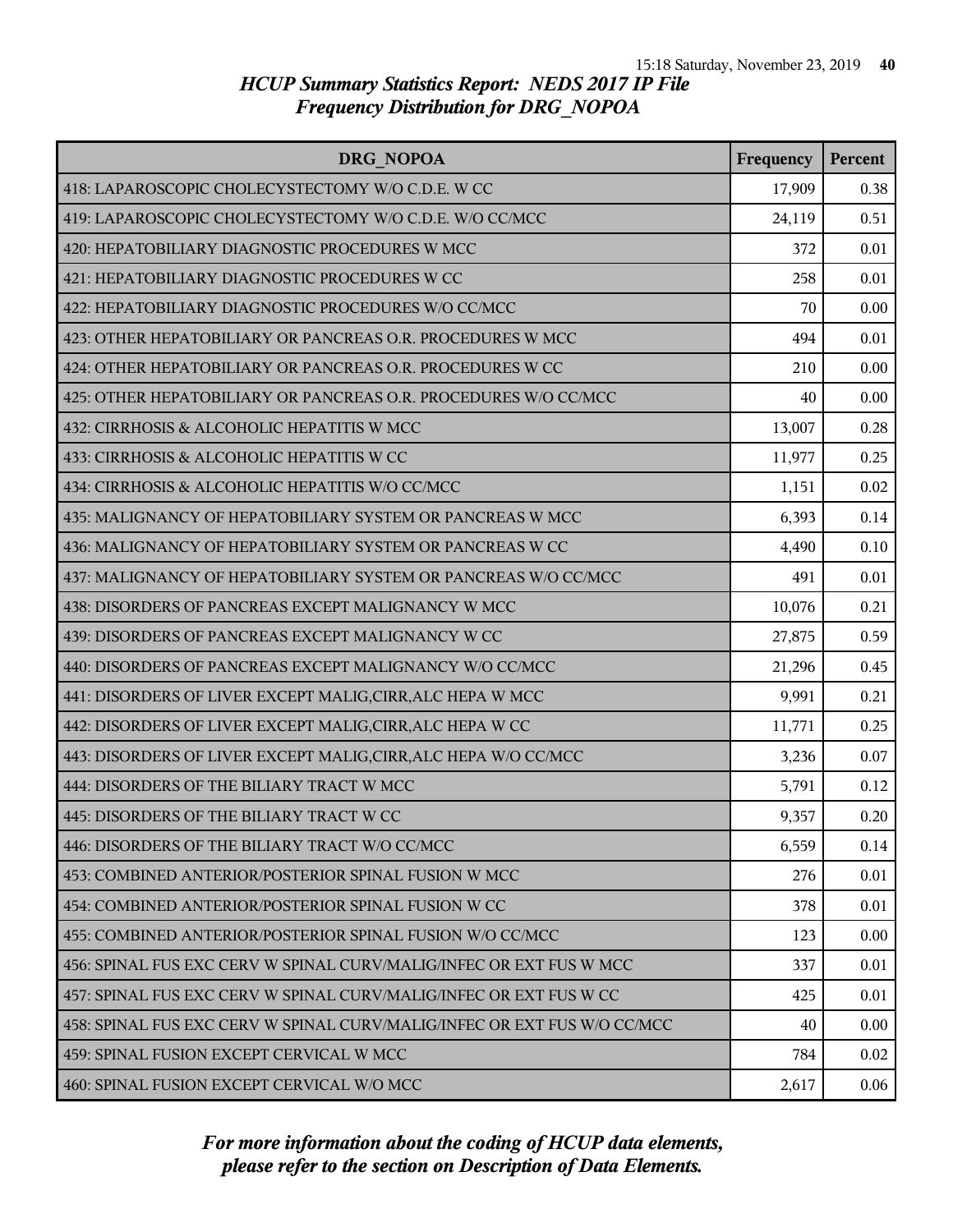| <b>DRG NOPOA</b>                                                          | Frequency | Percent |
|---------------------------------------------------------------------------|-----------|---------|
| 461: BILATERAL OR MULTIPLE MAJOR JOINT PROCS OF LOWER EXTREMITY W MCC     | 23        | 0.00    |
| 462: BILATERAL OR MULTIPLE MAJOR JOINT PROCS OF LOWER EXTREMITY W/O MCC   | 58        | 0.00    |
| 463: WND DEBRID & SKN GRFT EXC HAND, FOR MUSCULO-CONN TISS DIS W MCC      | 2,072     | 0.04    |
| 464: WND DEBRID & SKN GRFT EXC HAND, FOR MUSCULO-CONN TISS DIS W CC       | 3,417     | 0.07    |
| 465: WND DEBRID & SKN GRFT EXC HAND, FOR MUSCULO-CONN TISS DIS W/O CC/MCC | 815       | 0.02    |
| 466: REVISION OF HIP OR KNEE REPLACEMENT W MCC                            | 734       | 0.02    |
| 467: REVISION OF HIP OR KNEE REPLACEMENT W CC                             | 1,852     | 0.04    |
| 468: REVISION OF HIP OR KNEE REPLACEMENT W/O CC/MCC                       | 528       | 0.01    |
| 469: MAJOR HIP AND KNEE JOINT REPLACEMENT OR REATTACHMENT OF LOWER EXTREM | 1,473     | 0.03    |
| 469: MAJOR JOINT REPLACEMENT OR REATTACHMENT OF LOWER EXTREMITY W MCC     | 3,878     | 0.08    |
| 470: MAJOR HIP AND KNEE JOINT REPLACEMENT OR REATTACHMENT OF LOWER EXTREM | 5,132     | 0.11    |
| 470: MAJOR JOINT REPLACEMENT OR REATTACHMENT OF LOWER EXTREMITY W/O MCC   | 14,857    | 0.32    |
| 471: CERVICAL SPINAL FUSION W MCC                                         | 978       | 0.02    |
| 472: CERVICAL SPINAL FUSION W CC                                          | 1,579     | 0.03    |
| 473: CERVICAL SPINAL FUSION W/O CC/MCC                                    | 928       | 0.02    |
| 474: AMPUTATION FOR MUSCULOSKELETAL SYS & CONN TISSUE DIS W MCC           | 934       | 0.02    |
| 475: AMPUTATION FOR MUSCULOSKELETAL SYS & CONN TISSUE DIS W CC            | 974       | 0.02    |
| 476: AMPUTATION FOR MUSCULOSKELETAL SYS & CONN TISSUE DIS W/O CC/MCC      | 110       | 0.00    |
| 477: BIOPSIES OF MUSCULOSKELETAL SYSTEM & CONNECTIVE TISSUE W MCC         | 1,350     | 0.03    |
| 478: BIOPSIES OF MUSCULOSKELETAL SYSTEM & CONNECTIVE TISSUE W CC          | 2,884     | 0.06    |
| 479: BIOPSIES OF MUSCULOSKELETAL SYSTEM & CONNECTIVE TISSUE W/O CC/MCC    | 863       | 0.02    |
| 480: HIP & FEMUR PROCEDURES EXCEPT MAJOR JOINT W MCC                      | 10,521    | 0.22    |
| 481: HIP & FEMUR PROCEDURES EXCEPT MAJOR JOINT W CC                       | 29,492    | 0.63    |
| 482: HIP & FEMUR PROCEDURES EXCEPT MAJOR JOINT W/O CC/MCC                 | 11,905    | 0.25    |
| 483: MAJOR JOINT/LIMB REATTACHMENT PROCEDURE OF UPPER EXTREMITIES         | 1,159     | 0.02    |
| 485: KNEE PROCEDURES W PDX OF INFECTION W MCC                             | 302       | 0.01    |
| 486: KNEE PROCEDURES W PDX OF INFECTION W CC                              | 654       | 0.01    |
| 487: KNEE PROCEDURES W PDX OF INFECTION W/O CC/MCC                        | 251       | 0.01    |
| 488: KNEE PROCEDURES W/O PDX OF INFECTION W CC/MCC                        | 1,166     | 0.02    |
| 489: KNEE PROCEDURES W/O PDX OF INFECTION W/O CC/MCC                      | 744       | 0.02    |
| 492: LOWER EXTREM & HUMER PROC EXCEPT HIP, FOOT, FEMUR W MCC              | 3,333     | 0.07    |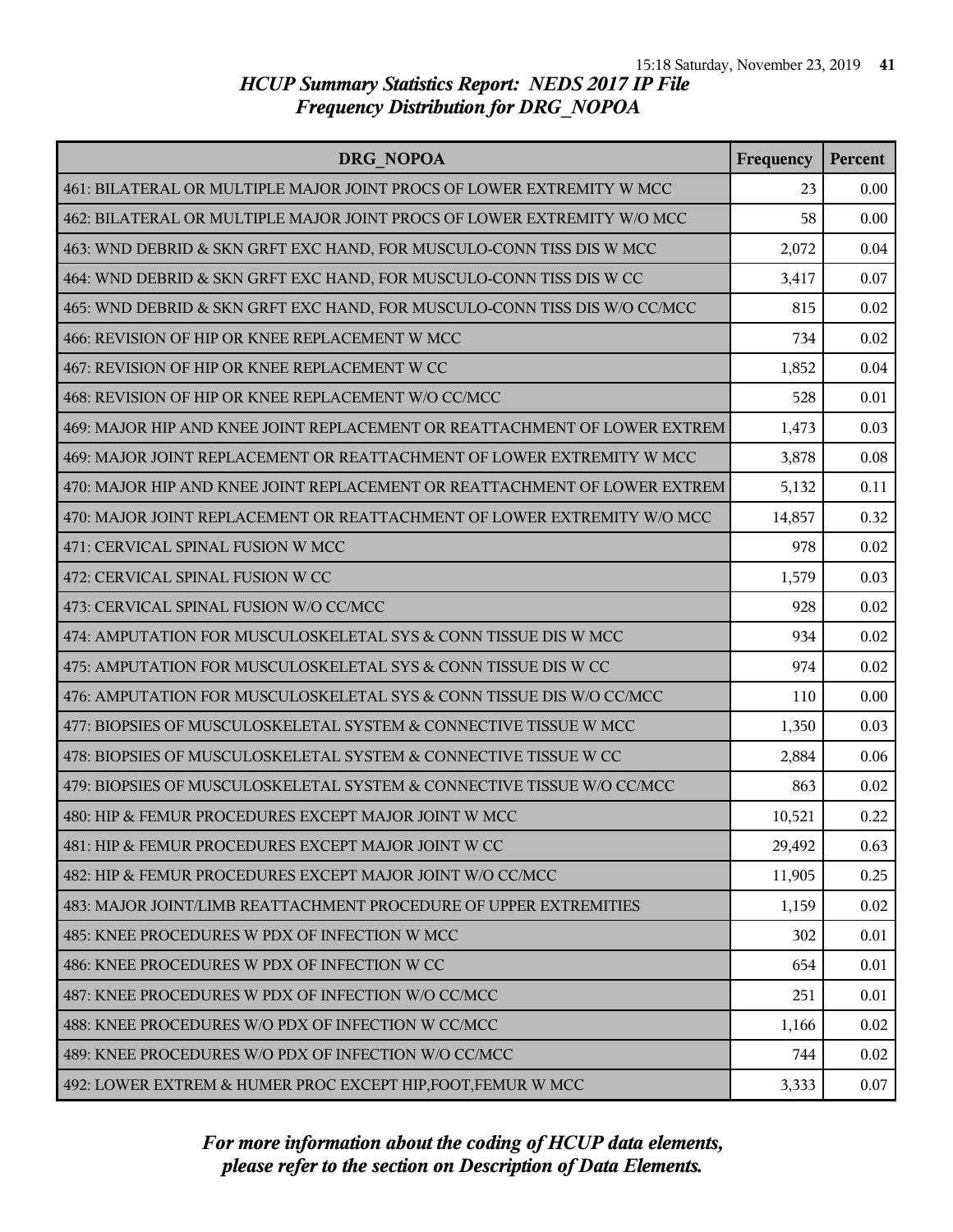| DRG NOPOA                                                                | Frequency | Percent |
|--------------------------------------------------------------------------|-----------|---------|
| 493: LOWER EXTREM & HUMER PROC EXCEPT HIP, FOOT, FEMUR W CC              | 10,560    | 0.22    |
| 494: LOWER EXTREM & HUMER PROC EXCEPT HIP, FOOT, FEMUR W/O CC/MCC        | 13,264    | 0.28    |
| 495: LOCAL EXCISION & REMOVAL INT FIX DEVICES EXC HIP & FEMUR W MCC      | 145       | 0.00    |
| 496: LOCAL EXCISION & REMOVAL INT FIX DEVICES EXC HIP & FEMUR W CC       | 455       | 0.01    |
| 497: LOCAL EXCISION & REMOVAL INT FIX DEVICES EXC HIP & FEMUR W/O CC/MCC | 158       | 0.00    |
| 498: LOCAL EXCISION & REMOVAL INT FIX DEVICES OF HIP & FEMUR W CC/MCC    | 247       | 0.01    |
| 499: LOCAL EXCISION & REMOVAL INT FIX DEVICES OF HIP & FEMUR W/O CC/MCC  | 36        | 0.00    |
| 500: SOFT TISSUE PROCEDURES W MCC                                        | 1,200     | 0.03    |
| 501: SOFT TISSUE PROCEDURES W CC                                         | 3,394     | 0.07    |
| 502: SOFT TISSUE PROCEDURES W/O CC/MCC                                   | 1,770     | 0.04    |
| 503: FOOT PROCEDURES W MCC                                               | 430       | 0.01    |
| 504: FOOT PROCEDURES W CC                                                | 1,353     | 0.03    |
| 505: FOOT PROCEDURES W/O CC/MCC                                          | 992       | 0.02    |
| 506: MAJOR THUMB OR JOINT PROCEDURES                                     | 419       | 0.01    |
| 507: MAJOR SHOULDER OR ELBOW JOINT PROCEDURES W CC/MCC                   | 181       | 0.00    |
| 508: MAJOR SHOULDER OR ELBOW JOINT PROCEDURES W/O CC/MCC                 | 80        | 0.00    |
| 509: ARTHROSCOPY                                                         | 35        | 0.00    |
| 510: SHOULDER, ELBOW OR FOREARM PROC, EXC MAJOR JOINT PROC W MCC         | 555       | 0.01    |
| 511: SHOULDER, ELBOW OR FOREARM PROC, EXC MAJOR JOINT PROC W CC          | 2,176     | 0.05    |
| 512: SHOULDER, ELBOW OR FOREARM PROC, EXC MAJOR JOINT PROC W/O CC/MCC    | 2,811     | 0.06    |
| 513: HAND OR WRIST PROC, EXCEPT MAJOR THUMB OR JOINT PROC W CC/MCC       | 1,758     | 0.04    |
| 514: HAND OR WRIST PROC, EXCEPT MAJOR THUMB OR JOINT PROC W/O CC/MCC     | 1,421     | 0.03    |
| 515: OTHER MUSCULOSKELET SYS & CONN TISS O.R. PROC W MCC                 | 1,637     | 0.03    |
| 516: OTHER MUSCULOSKELET SYS & CONN TISS O.R. PROC W CC                  | 4,144     | 0.09    |
| 517: OTHER MUSCULOSKELET SYS & CONN TISS O.R. PROC W/O CC/MCC            | 2,394     | 0.05    |
| 518: BACK & NECK PROC EXC SPINAL FUSION W MCC OR DISC DEVICE/NEUROSTIM   | 578       | 0.01    |
| 519: BACK & NECK PROC EXC SPINAL FUSION W CC                             | 1,703     | 0.04    |
| 520: BACK & NECK PROC EXC SPINAL FUSION W/O CC/MCC                       | 1,771     | 0.04    |
| 533: FRACTURES OF FEMUR W MCC                                            | 352       | 0.01    |
| 534: FRACTURES OF FEMUR W/O MCC                                          | 1,509     | 0.03    |
| 535: FRACTURES OF HIP & PELVIS W MCC                                     | 2,974     | 0.06    |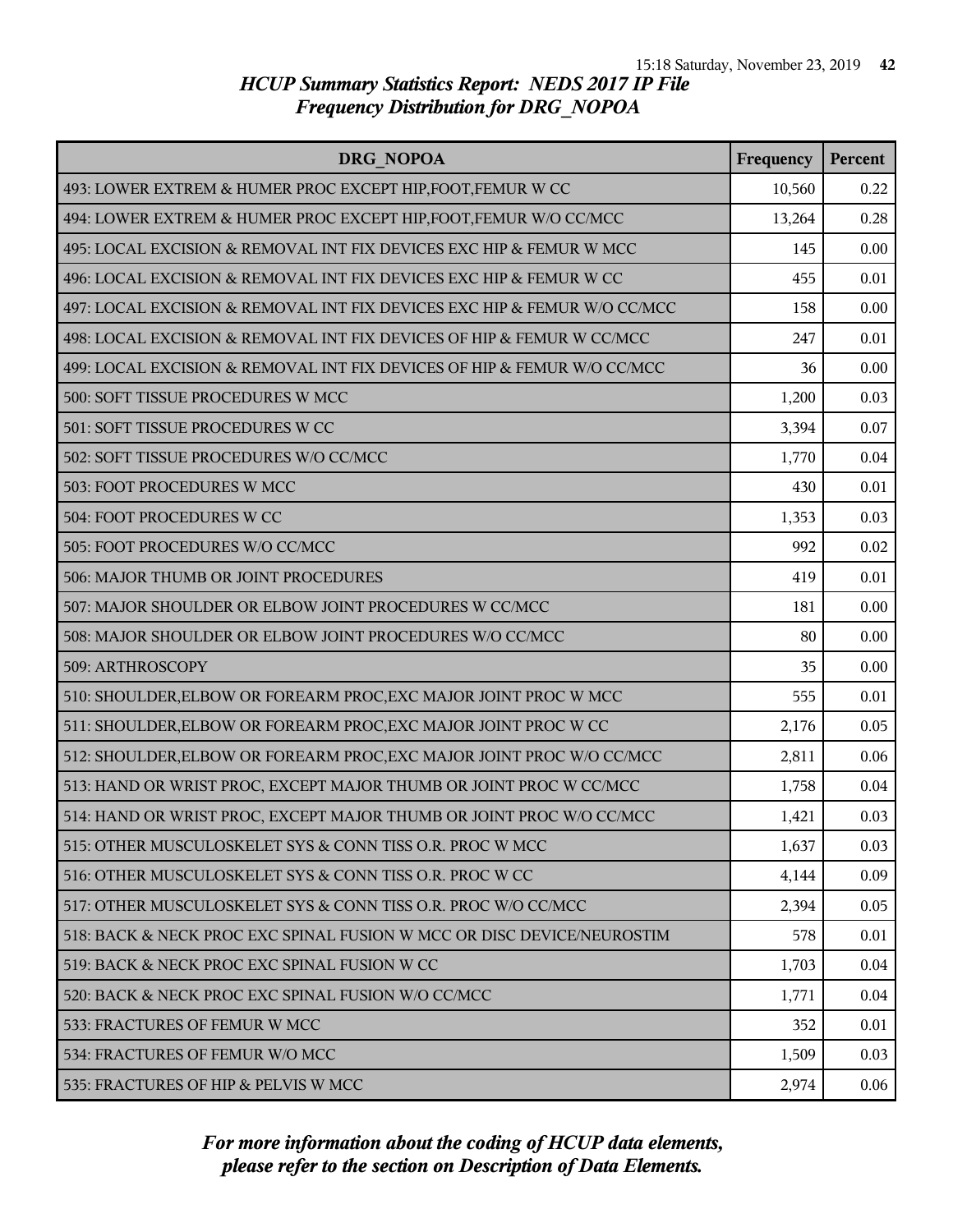| DRG NOPOA                                                                | Frequency | Percent |
|--------------------------------------------------------------------------|-----------|---------|
| 536: FRACTURES OF HIP & PELVIS W/O MCC                                   | 10,112    | 0.21    |
| 537: SPRAINS, STRAINS, & DISLOCATIONS OF HIP, PELVIS & THIGH W CC/MCC    | 361       | 0.01    |
| 538: SPRAINS, STRAINS, & DISLOCATIONS OF HIP, PELVIS & THIGH W/O CC/MCC  | 248       | 0.01    |
| 539: OSTEOMYELITIS W MCC                                                 | 1,291     | 0.03    |
| 540: OSTEOMYELITIS W CC                                                  | 2,046     | 0.04    |
| 541: OSTEOMYELITIS W/O CC/MCC                                            | 805       | 0.02    |
| 542: PATHOLOGICAL FRACTURES & MUSCULOSKELET & CONN TISS MALIG W MCC      | 2,977     | 0.06    |
| 543: PATHOLOGICAL FRACTURES & MUSCULOSKELET & CONN TISS MALIG W CC       | 6,016     | 0.13    |
| 544: PATHOLOGICAL FRACTURES & MUSCULOSKELET & CONN TISS MALIG W/O CC/MCC | 1,666     | 0.04    |
| 545: CONNECTIVE TISSUE DISORDERS W MCC                                   | 1,822     | 0.04    |
| 546: CONNECTIVE TISSUE DISORDERS W CC                                    | 3,265     | 0.07    |
| 547: CONNECTIVE TISSUE DISORDERS W/O CC/MCC                              | 1,736     | 0.04    |
| 548: SEPTIC ARTHRITIS W MCC                                              | 287       | 0.01    |
| 549: SEPTIC ARTHRITIS W CC                                               | 871       | 0.02    |
| 550: SEPTIC ARTHRITIS W/O CC/MCC                                         | 456       | 0.01    |
| 551: MEDICAL BACK PROBLEMS W MCC                                         | 5,508     | 0.12    |
| 552: MEDICAL BACK PROBLEMS W/O MCC                                       | 28,965    | 0.62    |
| 553: BONE DISEASES & ARTHROPATHIES W MCC                                 | 1,110     | 0.02    |
| 554: BONE DISEASES & ARTHROPATHIES W/O MCC                               | 5,802     | 0.12    |
| 555: SIGNS & SYMPTOMS OF MUSCULOSKELETAL SYSTEM & CONN TISSUE W MCC      | 1,015     | 0.02    |
| 556: SIGNS & SYMPTOMS OF MUSCULOSKELETAL SYSTEM & CONN TISSUE W/O MCC    | 5,593     | 0.12    |
| 557: TENDONITIS, MYOSITIS & BURSITIS W MCC                               | 1,878     | 0.04    |
| 558: TENDONITIS, MYOSITIS & BURSITIS W/O MCC                             | 9,130     | 0.19    |
| 559: AFTERCARE, MUSCULOSKELETAL SYSTEM & CONNECTIVE TISSUE W MCC         | 1,123     | 0.02    |
| 560: AFTERCARE, MUSCULOSKELETAL SYSTEM & CONNECTIVE TISSUE W CC          | 2,129     | 0.05    |
| 561: AFTERCARE, MUSCULOSKELETAL SYSTEM & CONNECTIVE TISSUE W/O CC/MCC    | 1,200     | 0.03    |
| 562: FX, SPRN, STRN & DISL EXCEPT FEMUR, HIP, PELVIS & THIGH W MCC       | 2,784     | 0.06    |
| 563: FX, SPRN, STRN & DISL EXCEPT FEMUR, HIP, PELVIS & THIGH W/O MCC     | 14,012    | 0.30    |
| 564: OTHER MUSCULOSKELETAL SYS & CONNECTIVE TISSUE DIAGNOSES W MCC       | 1,864     | 0.04    |
| 565: OTHER MUSCULOSKELETAL SYS & CONNECTIVE TISSUE DIAGNOSES W CC        | 3,640     | 0.08    |
| 566: OTHER MUSCULOSKELETAL SYS & CONNECTIVE TISSUE DIAGNOSES W/O CC/MCC  | 1,362     | 0.03    |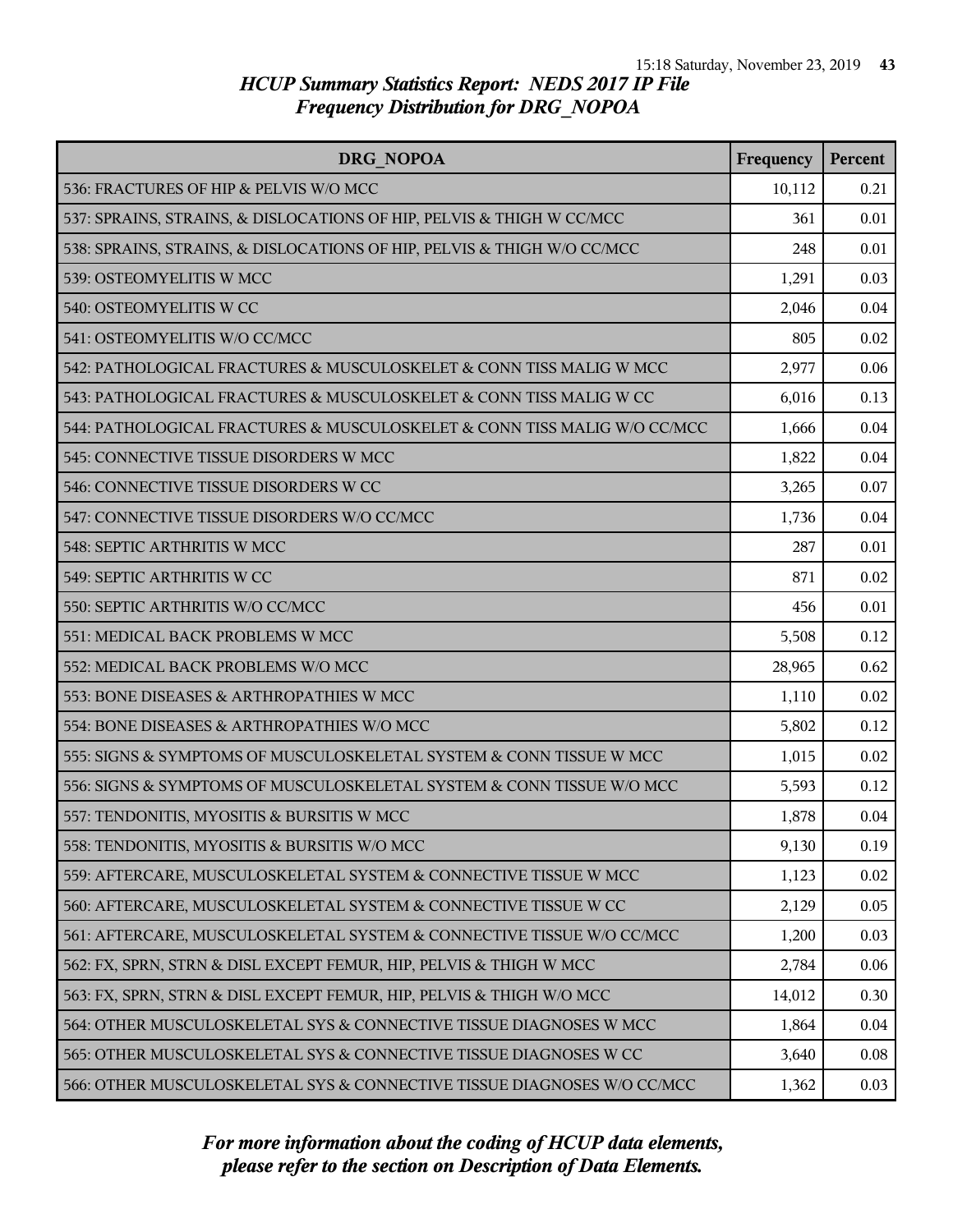| DRG NOPOA                                                               | Frequency | <b>Percent</b> |
|-------------------------------------------------------------------------|-----------|----------------|
| 570: SKIN DEBRIDEMENT W MCC                                             | 1,867     | 0.04           |
| 571: SKIN DEBRIDEMENT W CC                                              | 3,879     | 0.08           |
| 572: SKIN DEBRIDEMENT W/O CC/MCC                                        | 1,841     | 0.04           |
| 573: SKIN GRAFT FOR SKIN ULCER OR CELLULITIS W MCC                      | 241       | 0.01           |
| 574: SKIN GRAFT FOR SKIN ULCER OR CELLULITIS W CC                       | 557       | 0.01           |
| 575: SKIN GRAFT FOR SKIN ULCER OR CELLULITIS W/O CC/MCC                 | 147       | 0.00           |
| 576: SKIN GRAFT EXC FOR SKIN ULCER OR CELLULITIS W MCC                  | 117       | 0.00           |
| 577: SKIN GRAFT EXC FOR SKIN ULCER OR CELLULITIS W CC                   | 351       | 0.01           |
| 578: SKIN GRAFT EXC FOR SKIN ULCER OR CELLULITIS W/O CC/MCC             | 229       | 0.00           |
| 579: OTHER SKIN, SUBCUT TISS & BREAST PROC W MCC                        | 2,454     | 0.05           |
| 580: OTHER SKIN, SUBCUT TISS & BREAST PROC W CC                         | 8,100     | 0.17           |
| 581: OTHER SKIN, SUBCUT TISS & BREAST PROC W/O CC/MCC                   | 5,360     | 0.11           |
| 582: MASTECTOMY FOR MALIGNANCY W CC/MCC                                 | 51        | 0.00           |
| 583: MASTECTOMY FOR MALIGNANCY W/O CC/MCC                               | 19        | 0.00           |
| 584: BREAST BIOPSY, LOCAL EXCISION & OTHER BREAST PROCEDURES W CC/MCC   | 222       | 0.00           |
| 585: BREAST BIOPSY, LOCAL EXCISION & OTHER BREAST PROCEDURES W/O CC/MCC | 259       | 0.01           |
| 592: SKIN ULCERS W MCC                                                  | 1,866     | 0.04           |
| 593: SKIN ULCERS W CC                                                   | 1,552     | 0.03           |
| 594: SKIN ULCERS W/O CC/MCC                                             | 253       | 0.01           |
| 595: MAJOR SKIN DISORDERS W MCC                                         | 465       | 0.01           |
| 596: MAJOR SKIN DISORDERS W/O MCC                                       | 1,994     | 0.04           |
| 597: MALIGNANT BREAST DISORDERS W MCC                                   | 776       | 0.02           |
| 598: MALIGNANT BREAST DISORDERS W CC                                    | 1,077     | 0.02           |
| 599: MALIGNANT BREAST DISORDERS W/O CC/MCC                              | 100       | 0.00           |
| 600: NON-MALIGNANT BREAST DISORDERS W CC/MCC                            | 805       | 0.02           |
| 601: NON-MALIGNANT BREAST DISORDERS W/O CC/MCC                          | 1,174     | 0.02           |
| 602: CELLULITIS W MCC                                                   | 11,735    | 0.25           |
| 603: CELLULITIS W/O MCC                                                 | 81,037    | 1.72           |
| 604: TRAUMA TO THE SKIN, SUBCUT TISS & BREAST W MCC                     | 1,608     | 0.03           |
| 605: TRAUMA TO THE SKIN, SUBCUT TISS & BREAST W/O MCC                   | 8,915     | 0.19           |
| 606: MINOR SKIN DISORDERS W MCC                                         | 847       | 0.02           |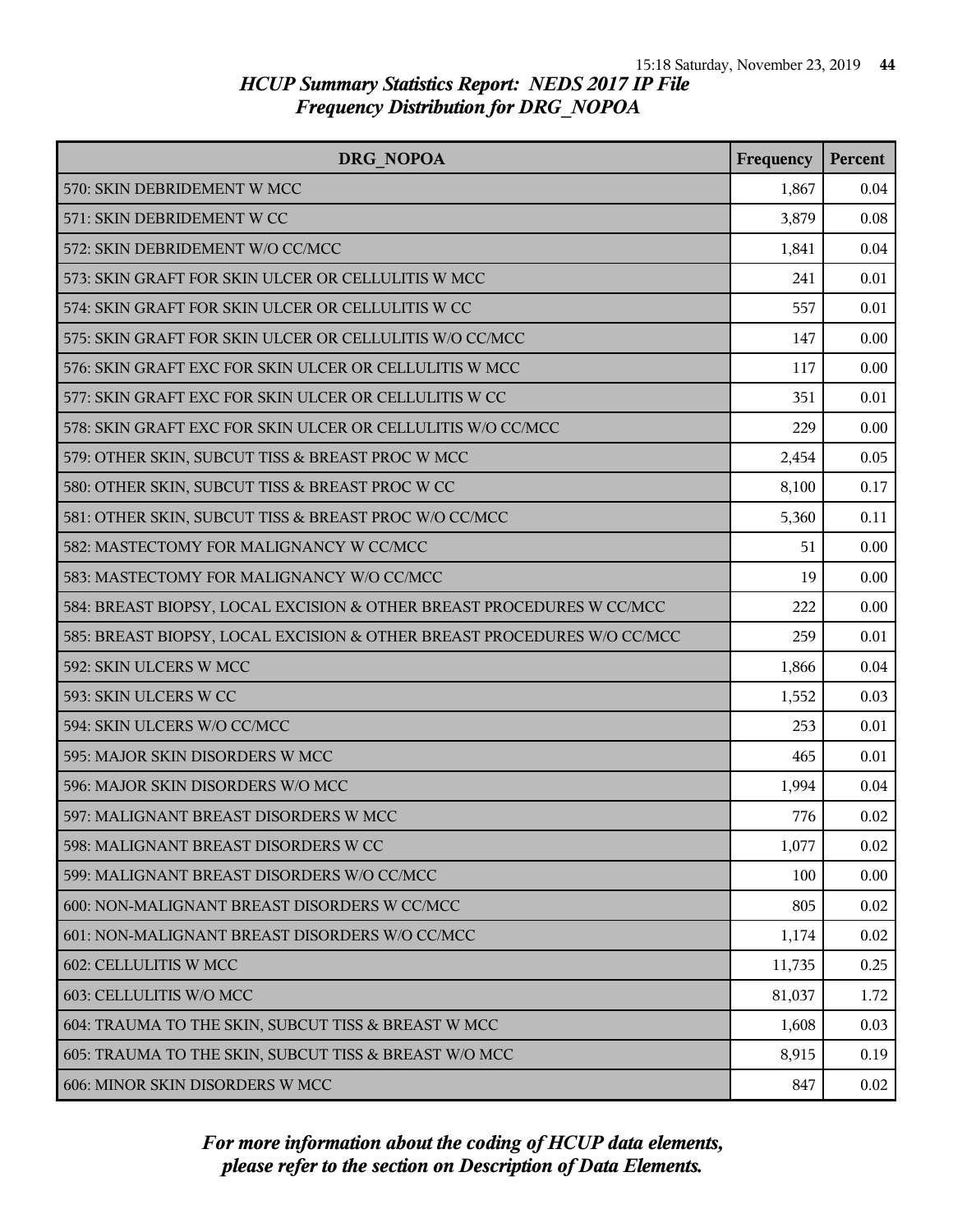| DRG NOPOA                                                                  | Frequency | <b>Percent</b> |
|----------------------------------------------------------------------------|-----------|----------------|
| 607: MINOR SKIN DISORDERS W/O MCC                                          | 4,871     | 0.10           |
| 614: ADRENAL & PITUITARY PROCEDURES W CC/MCC                               | 239       | 0.01           |
| 615: ADRENAL & PITUITARY PROCEDURES W/O CC/MCC                             | 27        | 0.00           |
| 616: AMPUTAT OF LOWER LIMB FOR ENDOCRINE, NUTRIT, & METABOL DIS W MCC      | 1,206     | 0.03           |
| 617: AMPUTAT OF LOWER LIMB FOR ENDOCRINE, NUTRIT, & METABOL DIS W CC       | 7,277     | 0.15           |
| 618: AMPUTAT OF LOWER LIMB FOR ENDOCRINE, NUTRIT, & METABOL DIS W/O CC/MCC | 58        | 0.00           |
| 619: O.R. PROCEDURES FOR OBESITY W MCC                                     | 19        | 0.00           |
| 620: O.R. PROCEDURES FOR OBESITY W CC                                      | 15        | 0.00           |
| 621: O.R. PROCEDURES FOR OBESITY W/O CC/MCC                                | 100       | 0.00           |
| 622: SKIN GRAFTS & WOUND DEBRID FOR ENDOC, NUTRIT & METAB DIS W MCC        | 811       | 0.02           |
| 623: SKIN GRAFTS & WOUND DEBRID FOR ENDOC, NUTRIT & METAB DIS W CC         | 3,403     | 0.07           |
| 624: SKIN GRAFTS & WOUND DEBRID FOR ENDOC, NUTRIT & METAB DIS W/O CC/MCC   | 217       | 0.00           |
| 625: THYROID, PARATHYROID & THYROGLOSSAL PROCEDURES W MCC                  | 99        | 0.00           |
| 626: THYROID, PARATHYROID & THYROGLOSSAL PROCEDURES W CC                   | 122       | 0.00           |
| 627: THYROID, PARATHYROID & THYROGLOSSAL PROCEDURES W/O CC/MCC             | 108       | 0.00           |
| 628: OTHER ENDOCRINE, NUTRIT & METAB O.R. PROC W MCC                       | 1,220     | 0.03           |
| 629: OTHER ENDOCRINE, NUTRIT & METAB O.R. PROC W CC                        | 2,455     | 0.05           |
| 630: OTHER ENDOCRINE, NUTRIT & METAB O.R. PROC W/O CC/MCC                  | 92        | 0.00           |
| 637: DIABETES W MCC                                                        | 19,633    | 0.42           |
| 638: DIABETES W CC                                                         | 47,656    | 1.01           |
| 639: DIABETES W/O CC/MCC                                                   | 21,175    | 0.45           |
| 640: MISC DISORDERS OF NUTRITION, METABOLISM, FLUIDS/ELECTROLYTES W MCC    | 32,416    | 0.69           |
| 641: MISC DISORDERS OF NUTRITION, METABOLISM, FLUIDS/ELECTROLYTES W/O MCC  | 48,555    | 1.03           |
| 642: INBORN AND OTHER DISORDERS OF METABOLISM                              | 1,619     | 0.03           |
| 643: ENDOCRINE DISORDERS W MCC                                             | 4,400     | 0.09           |
| 644: ENDOCRINE DISORDERS W CC                                              | 6,188     | 0.13           |
| 645: ENDOCRINE DISORDERS W/O CC/MCC                                        | 3,196     | 0.07           |
| <b>652: KIDNEY TRANSPLANT</b>                                              | 108       | 0.00           |
| 653: MAJOR BLADDER PROCEDURES W MCC                                        | 215       | 0.00           |
| 654: MAJOR BLADDER PROCEDURES W CC                                         | 342       | 0.01           |
| 655: MAJOR BLADDER PROCEDURES W/O CC/MCC                                   | 67        | 0.00           |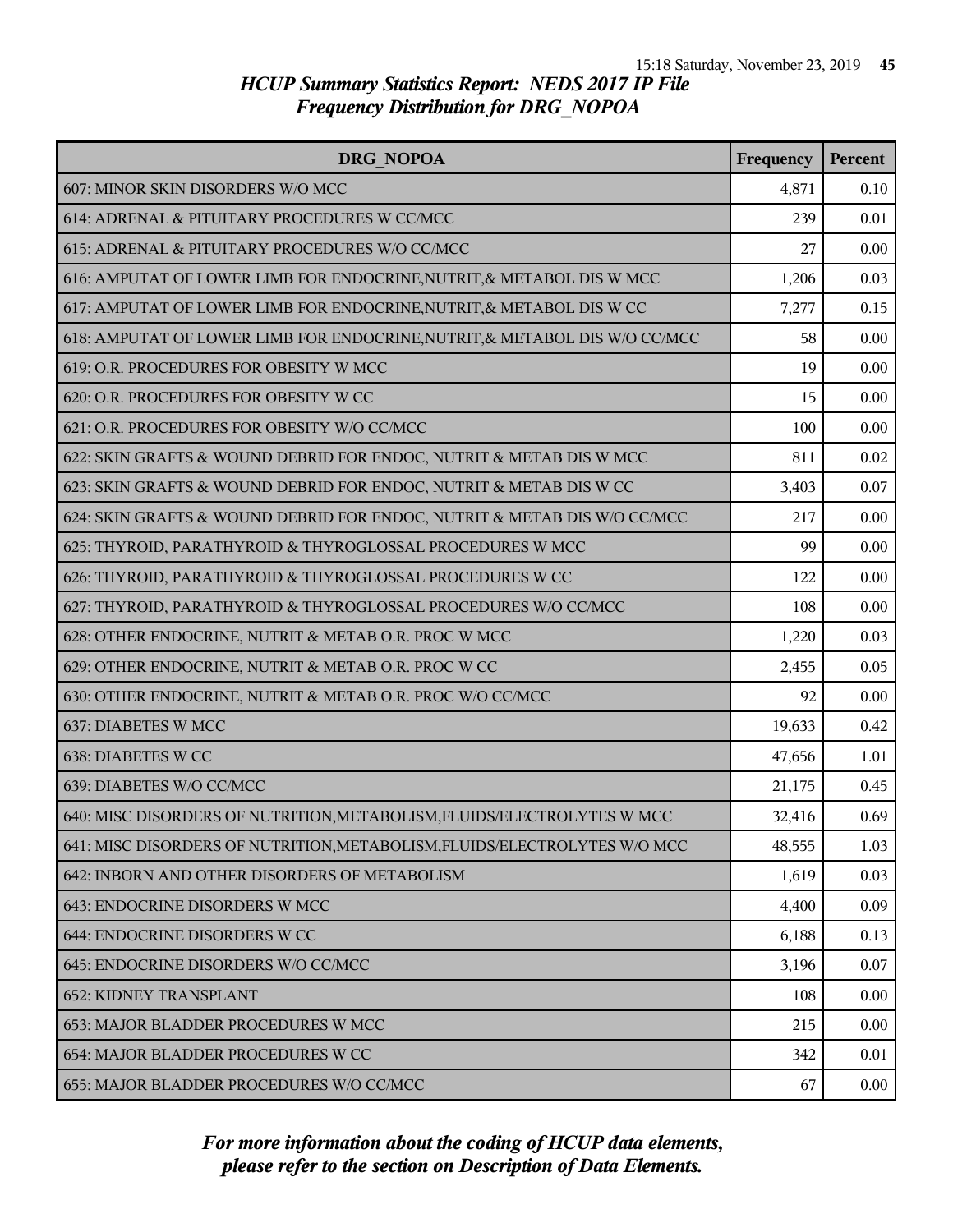| DRG NOPOA                                                   | Frequency | Percent |
|-------------------------------------------------------------|-----------|---------|
| 656: KIDNEY & URETER PROCEDURES FOR NEOPLASM W MCC          | 142       | 0.00    |
| 657: KIDNEY & URETER PROCEDURES FOR NEOPLASM W CC           | 257       | 0.01    |
| 658: KIDNEY & URETER PROCEDURES FOR NEOPLASM W/O CC/MCC     | 62        | 0.00    |
| 659: KIDNEY & URETER PROCEDURES FOR NON-NEOPLASM W MCC      | 590       | 0.01    |
| 660: KIDNEY & URETER PROCEDURES FOR NON-NEOPLASM W CC       | 1,631     | 0.03    |
| 661: KIDNEY & URETER PROCEDURES FOR NON-NEOPLASM W/O CC/MCC | 347       | 0.01    |
| 662: MINOR BLADDER PROCEDURES W MCC                         | 193       | 0.00    |
| 663: MINOR BLADDER PROCEDURES W CC                          | 396       | 0.01    |
| 664: MINOR BLADDER PROCEDURES W/O CC/MCC                    | 117       | 0.00    |
| <b>665: PROSTATECTOMY W MCC</b>                             | 209       | 0.00    |
| <b>666: PROSTATECTOMY W CC</b>                              | 524       | 0.01    |
| 667: PROSTATECTOMY W/O CC/MCC                               | 143       | 0.00    |
| 668: TRANSURETHRAL PROCEDURES W MCC                         | 1,248     | 0.03    |
| 669: TRANSURETHRAL PROCEDURES W CC                          | 7,485     | 0.16    |
| 670: TRANSURETHRAL PROCEDURES W/O CC/MCC                    | 1,435     | 0.03    |
| 671: URETHRAL PROCEDURES W CC/MCC                           | 128       | 0.00    |
| 672: URETHRAL PROCEDURES W/O CC/MCC                         | 31        | 0.00    |
| 673: OTHER KIDNEY & URINARY TRACT PROCEDURES W MCC          | 3,502     | 0.07    |
| 674: OTHER KIDNEY & URINARY TRACT PROCEDURES W CC           | 2,058     | 0.04    |
| 675: OTHER KIDNEY & URINARY TRACT PROCEDURES W/O CC/MCC     | 157       | 0.00    |
| <b>682: RENAL FAILURE W MCC</b>                             | 44,580    | 0.95    |
| 683: RENAL FAILURE W CC                                     | 62,719    | 1.33    |
| 684: RENAL FAILURE W/O CC/MCC                               | 10,323    | 0.22    |
| <b>685: ADMIT FOR RENAL DIALYSIS</b>                        | 18        | 0.00    |
| 686: KIDNEY & URINARY TRACT NEOPLASMS W MCC                 | 737       | 0.02    |
| 687: KIDNEY & URINARY TRACT NEOPLASMS W CC                  | 1,288     | 0.03    |
| 688: KIDNEY & URINARY TRACT NEOPLASMS W/O CC/MCC            | 152       | 0.00    |
| 689: KIDNEY & URINARY TRACT INFECTIONS W MCC                | 32,079    | 0.68    |
| 690: KIDNEY & URINARY TRACT INFECTIONS W/O MCC              | 72,677    | 1.55    |
| 691: URINARY STONES W ESW LITHOTRIPSY W CC/MCC              | 550       | 0.01    |
| 692: URINARY STONES W ESW LITHOTRIPSY W/O CC/MCC            | 59        | 0.00    |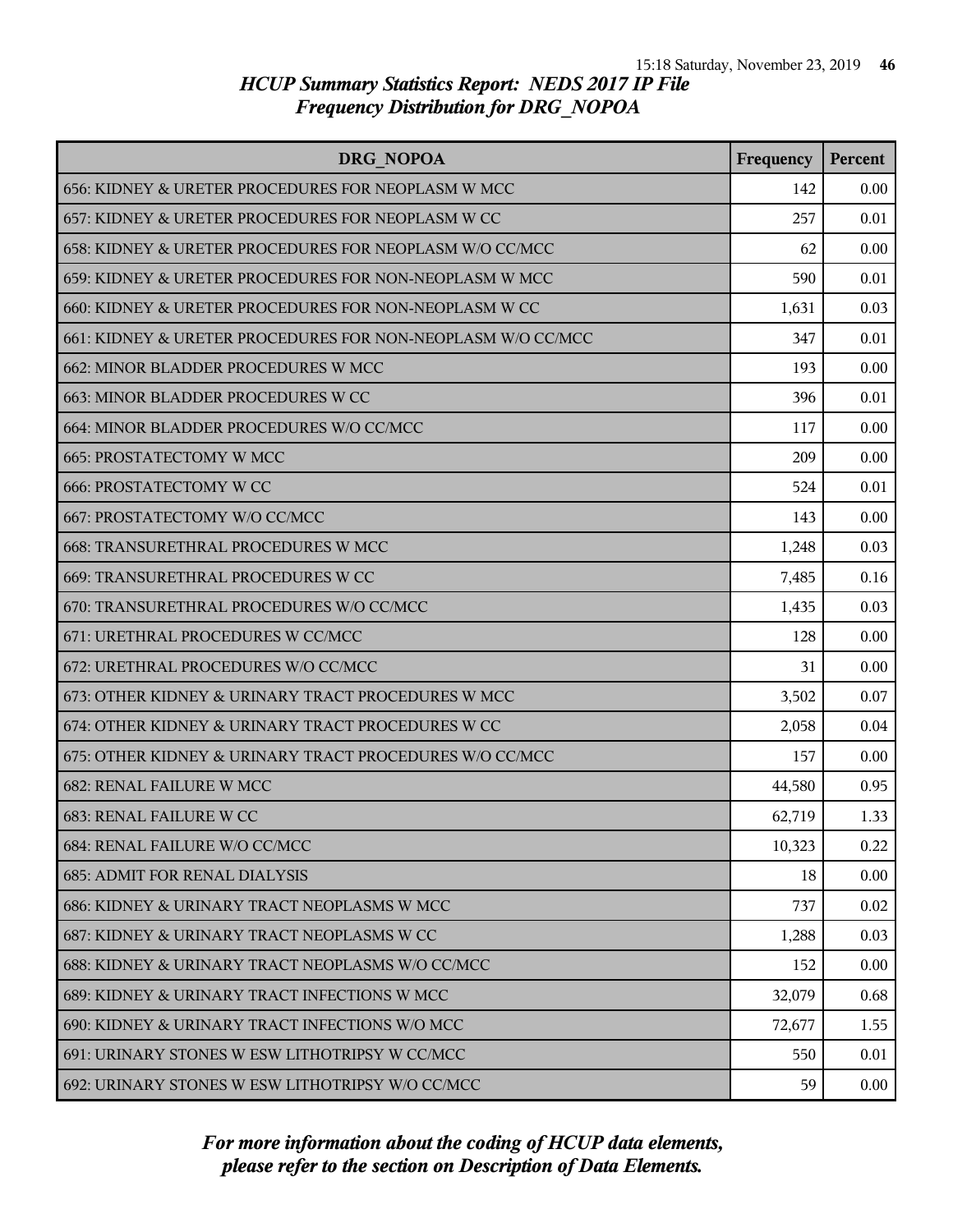| DRG NOPOA                                                               | Frequency | <b>Percent</b> |
|-------------------------------------------------------------------------|-----------|----------------|
| 693: URINARY STONES W/O ESW LITHOTRIPSY W MCC                           | 1,234     | 0.03           |
| 694: URINARY STONES W/O ESW LITHOTRIPSY W/O MCC                         | 13,888    | 0.30           |
| 695: KIDNEY & URINARY TRACT SIGNS & SYMPTOMS W MCC                      | 547       | 0.01           |
| 696: KIDNEY & URINARY TRACT SIGNS & SYMPTOMS W/O MCC                    | 3,006     | 0.06           |
| 697: URETHRAL STRICTURE                                                 | 231       | 0.00           |
| 698: OTHER KIDNEY & URINARY TRACT DIAGNOSES W MCC                       | 22,169    | 0.47           |
| 699: OTHER KIDNEY & URINARY TRACT DIAGNOSES W CC                        | 15,252    | 0.32           |
| 700: OTHER KIDNEY & URINARY TRACT DIAGNOSES W/O CC/MCC                  | 2,760     | 0.06           |
| 707: MAJOR MALE PELVIC PROCEDURES W CC/MCC                              | 59        | 0.00           |
| 708: MAJOR MALE PELVIC PROCEDURES W/O CC/MCC                            | 67        | 0.00           |
| 709: PENIS PROCEDURES W CC/MCC                                          | 184       | 0.00           |
| 710: PENIS PROCEDURES W/O CC/MCC                                        | 163       | 0.00           |
| 711: TESTES PROCEDURES W CC/MCC                                         | 375       | 0.01           |
| 712: TESTES PROCEDURES W/O CC/MCC                                       | 437       | 0.01           |
| 713: TRANSURETHRAL PROSTATECTOMY W CC/MCC                               | 842       | 0.02           |
| 714: TRANSURETHRAL PROSTATECTOMY W/O CC/MCC                             | 172       | 0.00           |
| 715: OTHER MALE REPRODUCTIVE SYSTEM O.R. PROC FOR MALIGNANCY W CC/MCC   | 158       | 0.00           |
| 716: OTHER MALE REPRODUCTIVE SYSTEM O.R. PROC FOR MALIGNANCY W/O CC/MCC | $\leq 10$ | $***$          |
| 717: OTHER MALE REPRODUCTIVE SYSTEM O.R. PROC EXC MALIGNANCY W CC/MCC   | 319       | 0.01           |
| 718: OTHER MALE REPRODUCTIVE SYSTEM O.R. PROC EXC MALIGNANCY W/O CC/MCC | 82        | 0.00           |
| 722: MALIGNANCY, MALE REPRODUCTIVE SYSTEM W MCC                         | 413       | 0.01           |
| 723: MALIGNANCY, MALE REPRODUCTIVE SYSTEM W CC                          | 728       | 0.02           |
| 724: MALIGNANCY, MALE REPRODUCTIVE SYSTEM W/O CC/MCC                    | 32        | 0.00           |
| 725: BENIGN PROSTATIC HYPERTROPHY W MCC                                 | 277       | 0.01           |
| 726: BENIGN PROSTATIC HYPERTROPHY W/O MCC                               | 1,180     | 0.03           |
| 727: INFLAMMATION OF THE MALE REPRODUCTIVE SYSTEM W MCC                 | 724       | 0.02           |
| 728: INFLAMMATION OF THE MALE REPRODUCTIVE SYSTEM W/O MCC               | 4,266     | 0.09           |
| 729: OTHER MALE REPRODUCTIVE SYSTEM DIAGNOSES W CC/MCC                  | 413       | 0.01           |
| 730: OTHER MALE REPRODUCTIVE SYSTEM DIAGNOSES W/O CC/MCC                | 202       | 0.00           |
| 734: PELVIC EVISCERATION, RAD HYSTERECTOMY & RAD VULVECTOMY W CC/MCC    | 72        | 0.00           |
| 735: PELVIC EVISCERATION, RAD HYSTERECTOMY & RAD VULVECTOMY W/O CC/MCC  | 21        | 0.00           |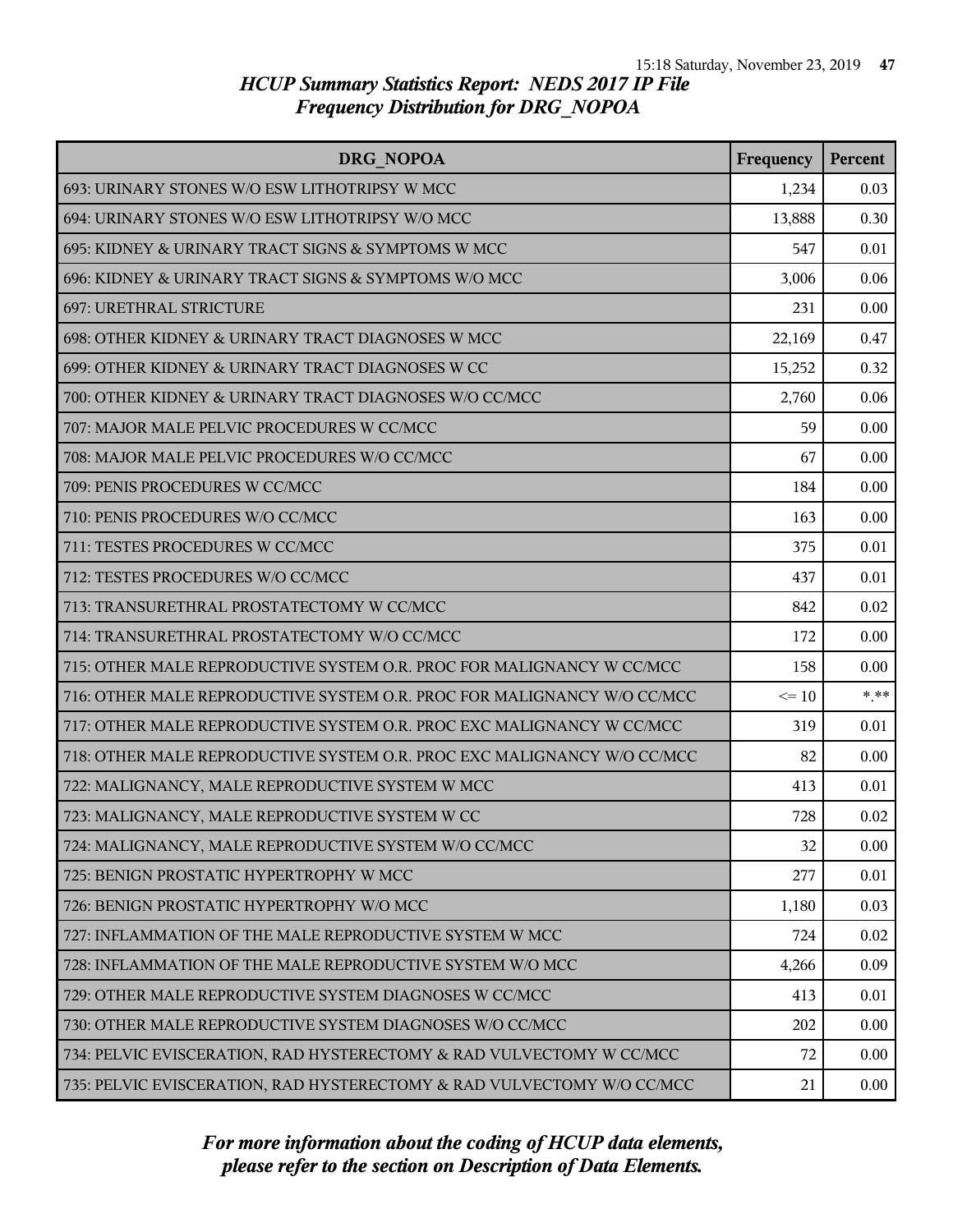| DRG NOPOA                                                               | Frequency | Percent |
|-------------------------------------------------------------------------|-----------|---------|
| 736: UTERINE & ADNEXA PROC FOR OVARIAN OR ADNEXAL MALIGNANCY W MCC      | 101       | 0.00    |
| 737: UTERINE & ADNEXA PROC FOR OVARIAN OR ADNEXAL MALIGNANCY W CC       | 219       | 0.00    |
| 738: UTERINE & ADNEXA PROC FOR OVARIAN OR ADNEXAL MALIGNANCY W/O CC/MCC | 40        | 0.00    |
| 739: UTERINE, ADNEXA PROC FOR NON-OVARIAN/ADNEXAL MALIG W MCC           | 64        | 0.00    |
| 740: UTERINE, ADNEXA PROC FOR NON-OVARIAN/ADNEXAL MALIG W CC            | 159       | 0.00    |
| 741: UTERINE, ADNEXA PROC FOR NON-OVARIAN/ADNEXAL MALIG W/O CC/MCC      | 43        | 0.00    |
| 742: UTERINE & ADNEXA PROC FOR NON-MALIGNANCY W CC/MCC                  | 2,085     | 0.04    |
| 743: UTERINE & ADNEXA PROC FOR NON-MALIGNANCY W/O CC/MCC                | 2,238     | 0.05    |
| 744: D&C, CONIZATION, LAPAROSCOPY & TUBAL INTERRUPTION W CC/MCC         | 1,199     | 0.03    |
| 745: D&C, CONIZATION, LAPAROSCOPY & TUBAL INTERRUPTION W/O CC/MCC       | 458       | 0.01    |
| 746: VAGINA, CERVIX & VULVA PROCEDURES W CC/MCC                         | 466       | 0.01    |
| 747: VAGINA, CERVIX & VULVA PROCEDURES W/O CC/MCC                       | 340       | 0.01    |
| 748: FEMALE REPRODUCTIVE SYSTEM RECONSTRUCTIVE PROCEDURES               | 40        | 0.00    |
| 749: OTHER FEMALE REPRODUCTIVE SYSTEM O.R. PROCEDURES W CC/MCC          | 424       | 0.01    |
| 750: OTHER FEMALE REPRODUCTIVE SYSTEM O.R. PROCEDURES W/O CC/MCC        | 125       | 0.00    |
| 754: MALIGNANCY, FEMALE REPRODUCTIVE SYSTEM W MCC                       | 950       | 0.02    |
| 755: MALIGNANCY, FEMALE REPRODUCTIVE SYSTEM W CC                        | 1,684     | 0.04    |
| 756: MALIGNANCY, FEMALE REPRODUCTIVE SYSTEM W/O CC/MCC                  | 151       | 0.00    |
| 757: INFECTIONS, FEMALE REPRODUCTIVE SYSTEM W MCC                       | 509       | 0.01    |
| 758: INFECTIONS, FEMALE REPRODUCTIVE SYSTEM W CC                        | 1,655     | 0.04    |
| 759: INFECTIONS, FEMALE REPRODUCTIVE SYSTEM W/O CC/MCC                  | 2,041     | 0.04    |
| 760: MENSTRUAL & OTHER FEMALE REPRODUCTIVE SYSTEM DISORDERS W CC/MCC    | 2,509     | 0.05    |
| 761: MENSTRUAL & OTHER FEMALE REPRODUCTIVE SYSTEM DISORDERS W/O CC/MCC  | 1,628     | 0.03    |
| 765: CESAREAN SECTION W CC/MCC                                          | 13,517    | 0.29    |
| 766: CESAREAN SECTION W/O CC/MCC                                        | 14,924    | 0.32    |
| 767: VAGINAL DELIVERY W STERILIZATION &/OR D&C                          | 2,165     | 0.05    |
| 768: VAGINAL DELIVERY W O.R. PROC EXCEPT STERIL &/OR D&C                | 187       | 0.00    |
| 769: POSTPARTUM & POST ABORTION DIAGNOSES W O.R. PROCEDURE              | 1,800     | 0.04    |
| 770: ABORTION W D&C, ASPIRATION CURETTAGE OR HYSTEROTOMY                | 1,357     | 0.03    |
| 774: VAGINAL DELIVERY W COMPLICATING DIAGNOSES                          | 10,232    | 0.22    |
| 775: VAGINAL DELIVERY W/O COMPLICATING DIAGNOSES                        | 67,459    | 1.43    |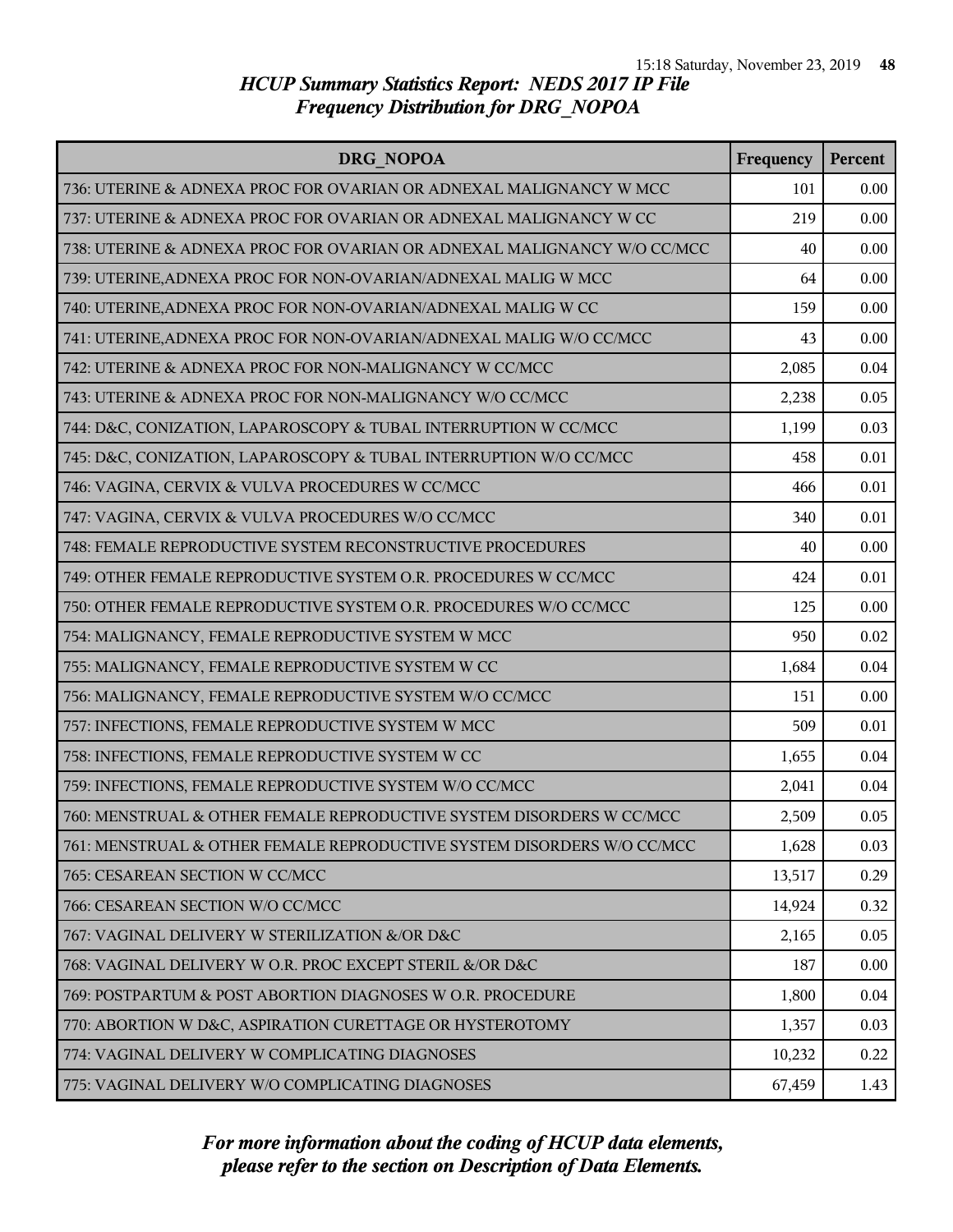| DRG NOPOA                                                                | Frequency | Percent |
|--------------------------------------------------------------------------|-----------|---------|
| 776: POSTPARTUM & POST ABORTION DIAGNOSES W/O O.R. PROCEDURE             | 6,902     | 0.15    |
| 777: ECTOPIC PREGNANCY                                                   | 1,986     | 0.04    |
| 778: THREATENED ABORTION                                                 | 1,841     | 0.04    |
| 779: ABORTION W/O D&C                                                    | 1,072     | 0.02    |
| 780: FALSE LABOR                                                         | 532       | 0.01    |
| 781: OTHER ANTEPARTUM DIAGNOSES W MEDICAL COMPLICATIONS                  | 16,604    | 0.35    |
| 782: OTHER ANTEPARTUM DIAGNOSES W/O MEDICAL COMPLICATIONS                | 1,312     | 0.03    |
| 789: NEONATES, DIED OR TRANSFERRED TO ANOTHER ACUTE CARE FACILITY        | 365       | 0.01    |
| 790: EXTREME IMMATURITY OR RESPIRATORY DISTRESS SYNDROME, NEONATE        | 130       | 0.00    |
| 791: PREMATURITY W MAJOR PROBLEMS                                        | 285       | 0.01    |
| 792: PREMATURITY W/O MAJOR PROBLEMS                                      | 376       | 0.01    |
| 793: FULL TERM NEONATE W MAJOR PROBLEMS                                  | 3,384     | 0.07    |
| 794: NEONATE W OTHER SIGNIFICANT PROBLEMS                                | 3,737     | 0.08    |
| 795: NORMAL NEWBORN                                                      | 4,210     | 0.09    |
| 799: SPLENECTOMY W MCC                                                   | 370       | 0.01    |
| 800: SPLENECTOMY W CC                                                    | 195       | 0.00    |
| 801: SPLENECTOMY W/O CC/MCC                                              | 48        | 0.00    |
| 802: OTHER O.R. PROC OF THE BLOOD & BLOOD FORMING ORGANS W MCC           | 360       | 0.01    |
| 803: OTHER O.R. PROC OF THE BLOOD & BLOOD FORMING ORGANS W CC            | 483       | 0.01    |
| 804: OTHER O.R. PROC OF THE BLOOD & BLOOD FORMING ORGANS W/O CC/MCC      | 241       | 0.01    |
| 808: MAJOR HEMATOL/IMMUN DIAG EXC SICKLE CELL CRISIS & COAGUL W MCC      | 3,399     | 0.07    |
| 809: MAJOR HEMATOL/IMMUN DIAG EXC SICKLE CELL CRISIS & COAGUL W CC       | 8,866     | 0.19    |
| 810: MAJOR HEMATOL/IMMUN DIAG EXC SICKLE CELL CRISIS & COAGUL W/O CC/MCC | 1,823     | 0.04    |
| 811: RED BLOOD CELL DISORDERS W MCC                                      | 12,323    | 0.26    |
| 812: RED BLOOD CELL DISORDERS W/O MCC                                    | 42,750    | 0.91    |
| <b>813: COAGULATION DISORDERS</b>                                        | 8,569     | 0.18    |
| 814: RETICULOENDOTHELIAL & IMMUNITY DISORDERS W MCC                      | 839       | 0.02    |
| 815: RETICULOENDOTHELIAL & IMMUNITY DISORDERS W CC                       | 2,045     | 0.04    |
| 816: RETICULOENDOTHELIAL & IMMUNITY DISORDERS W/O CC/MCC                 | 1,414     | 0.03    |
| 820: LYMPHOMA & LEUKEMIA W MAJOR O.R. PROCEDURE W MCC                    | 385       | 0.01    |
| 821: LYMPHOMA & LEUKEMIA W MAJOR O.R. PROCEDURE W CC                     | 217       | 0.00    |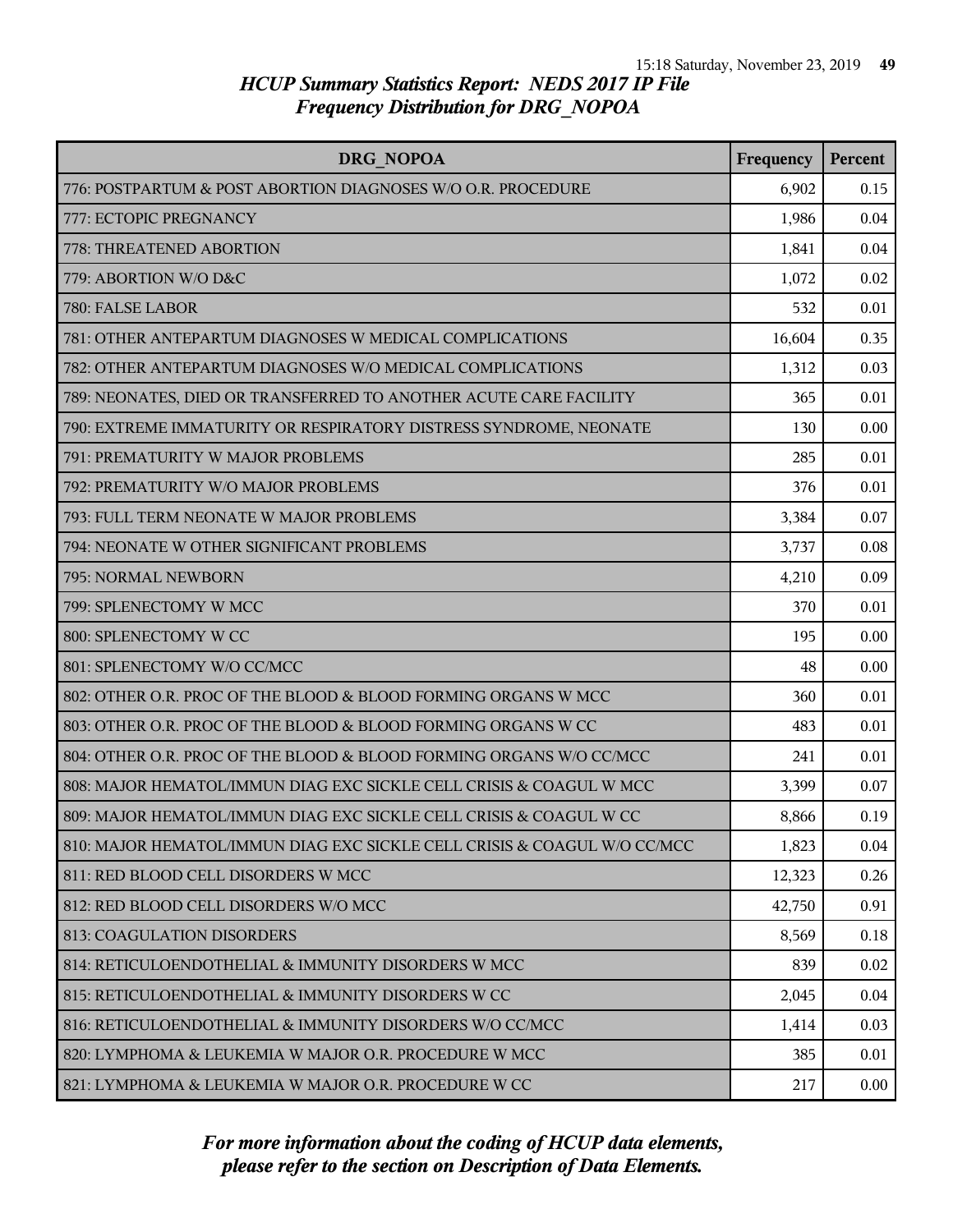| DRG NOPOA                                                                 | Frequency | <b>Percent</b> |
|---------------------------------------------------------------------------|-----------|----------------|
| 822: LYMPHOMA & LEUKEMIA W MAJOR O.R. PROCEDURE W/O CC/MCC                | 66        | 0.00           |
| 823: LYMPHOMA & NON-ACUTE LEUKEMIA W OTHER O.R. PROC W MCC                | 924       | 0.02           |
| 823: LYMPHOMA & NON-ACUTE LEUKEMIA W OTHER PROC W MCC                     | 280       | 0.01           |
| 824: LYMPHOMA & NON-ACUTE LEUKEMIA W OTHER O.R. PROC W CC                 | 885       | 0.02           |
| 824: LYMPHOMA & NON-ACUTE LEUKEMIA W OTHER PROC W CC                      | 259       | 0.01           |
| 825: LYMPHOMA & NON-ACUTE LEUKEMIA W OTHER O.R. PROC W/O CC/MCC           | 226       | 0.00           |
| 825: LYMPHOMA & NON-ACUTE LEUKEMIA W OTHER PROC W/O CC/MCC                | 70        | 0.00           |
| 826: MYELOPROLIF DISORD OR POORLY DIFF NEOPL W MAJ O.R. PROC W MCC        | 183       | 0.00           |
| 827: MYELOPROLIF DISORD OR POORLY DIFF NEOPL W MAJ O.R. PROC W CC         | 162       | 0.00           |
| 828: MYELOPROLIF DISORD OR POORLY DIFF NEOPL W MAJ O.R. PROC W/O CC/MCC   | 20        | 0.00           |
| 829: MYELOPROLIF DISORD OR POORLY DIFF NEOPL W OTHER O.R. PROC W CC/MCC   | 323       | 0.01           |
| 829: MYELOPROLIFERATIVE DISORDERS OR POORLY DIFFERENTIATED NEOPLASMS W OT | 86        | 0.00           |
| 830: MYELOPROLIF DISORD OR POORLY DIFF NEOPL W OTHER O.R. PROC W/O CC/MCC | 30        | 0.00           |
| 830: MYELOPROLIFERATIVE DISORDERS OR POORLY DIFFERENTIATED NEOPLASMS W OT | $\leq 10$ | $***$          |
| 834: ACUTE LEUKEMIA W/O MAJOR O.R. PROCEDURE W MCC                        | 1,732     | 0.04           |
| 835: ACUTE LEUKEMIA W/O MAJOR O.R. PROCEDURE W CC                         | 968       | 0.02           |
| 836: ACUTE LEUKEMIA W/O MAJOR O.R. PROCEDURE W/O CC/MCC                   | 354       | 0.01           |
| 837: CHEMO W ACUTE LEUKEMIA AS SDX OR W HIGH DOSE CHEMO AGENT W MCC       | 61        | 0.00           |
| 838: CHEMO W ACUTE LEUKEMIA AS SDX W CC OR HIGH DOSE CHEMO AGENT          | 29        | 0.00           |
| 839: CHEMO W ACUTE LEUKEMIA AS SDX W/O CC/MCC                             | 23        | 0.00           |
| 840: LYMPHOMA & NON-ACUTE LEUKEMIA W MCC                                  | 4,187     | 0.09           |
| 841: LYMPHOMA & NON-ACUTE LEUKEMIA W CC                                   | 3,875     | 0.08           |
| 842: LYMPHOMA & NON-ACUTE LEUKEMIA W/O CC/MCC                             | 1,090     | 0.02           |
| 843: OTHER MYELOPROLIF DIS OR POORLY DIFF NEOPL DIAG W MCC                | 999       | 0.02           |
| 844: OTHER MYELOPROLIF DIS OR POORLY DIFF NEOPL DIAG W CC                 | 1,024     | 0.02           |
| 845: OTHER MYELOPROLIF DIS OR POORLY DIFF NEOPL DIAG W/O CC/MCC           | 203       | 0.00           |
| 846: CHEMOTHERAPY W/O ACUTE LEUKEMIA AS SECONDARY DIAGNOSIS W MCC         | 134       | 0.00           |
| 847: CHEMOTHERAPY W/O ACUTE LEUKEMIA AS SECONDARY DIAGNOSIS W CC          | 300       | 0.01           |
| 848: CHEMOTHERAPY W/O ACUTE LEUKEMIA AS SECONDARY DIAGNOSIS W/O CC/MCC    | $\leq 10$ | $* * *$        |
| 849: RADIOTHERAPY                                                         | 22        | 0.00           |
| 853: INFECTIOUS & PARASITIC DISEASES W O.R. PROCEDURE W MCC               | 41,391    | 0.88           |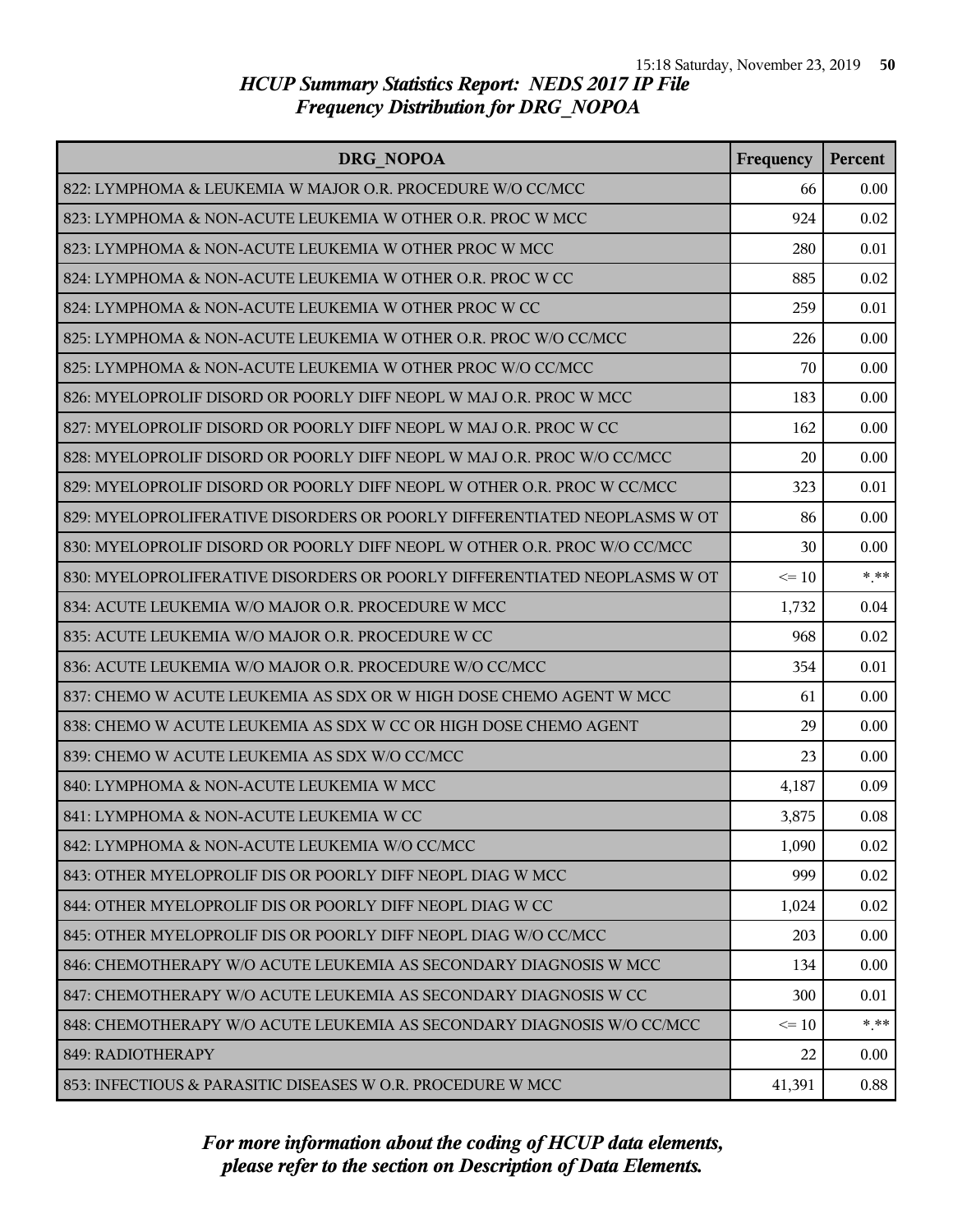| <b>DRG NOPOA</b>                                                         | Frequency | Percent |
|--------------------------------------------------------------------------|-----------|---------|
| 854: INFECTIOUS & PARASITIC DISEASES W O.R. PROCEDURE W CC               | 15,220    | 0.32    |
| 855: INFECTIOUS & PARASITIC DISEASES W O.R. PROCEDURE W/O CC/MCC         | 417       | 0.01    |
| 856: POSTOPERATIVE OR POST-TRAUMATIC INFECTIONS W O.R. PROC W MCC        | 3,393     | 0.07    |
| 857: POSTOPERATIVE OR POST-TRAUMATIC INFECTIONS W O.R. PROC W CC         | 4,062     | 0.09    |
| 858: POSTOPERATIVE OR POST-TRAUMATIC INFECTIONS W O.R. PROC W/O CC/MCC   | 454       | 0.01    |
| 862: POSTOPERATIVE & POST-TRAUMATIC INFECTIONS W MCC                     | 6,701     | 0.14    |
| 863: POSTOPERATIVE & POST-TRAUMATIC INFECTIONS W/O MCC                   | 7,216     | 0.15    |
| <b>864: FEVER</b>                                                        | 7,621     | 0.16    |
| 865: VIRAL ILLNESS W MCC                                                 | 1,713     | 0.04    |
| 866: VIRAL ILLNESS W/O MCC                                               | 7,167     | 0.15    |
| 867: OTHER INFECTIOUS & PARASITIC DISEASES DIAGNOSES W MCC               | 1,221     | 0.03    |
| 868: OTHER INFECTIOUS & PARASITIC DISEASES DIAGNOSES W CC                | 1,759     | 0.04    |
| 869: OTHER INFECTIOUS & PARASITIC DISEASES DIAGNOSES W/O CC/MCC          | 858       | 0.02    |
| 870: SEPTICEMIA OR SEVERE SEPSIS W MV >96 HOURS                          | 14,498    | 0.31    |
| 871: SEPTICEMIA OR SEVERE SEPSIS W/O MV >96 HOURS W MCC                  | 264,288   | 5.62    |
| 872: SEPTICEMIA OR SEVERE SEPSIS W/O MV >96 HOURS W/O MCC                | 103,334   | 2.20    |
| 876: O.R. PROCEDURE W PRINCIPAL DIAGNOSES OF MENTAL ILLNESS              | 605       | 0.01    |
| 880: ACUTE ADJUSTMENT REACTION & PSYCHOSOCIAL DYSFUNCTION                | 7,702     | 0.16    |
| 881: DEPRESSIVE NEUROSES                                                 | 19,079    | 0.41    |
| 882: NEUROSES EXCEPT DEPRESSIVE                                          | 6,215     | 0.13    |
| 883: DISORDERS OF PERSONALITY & IMPULSE CONTROL                          | 2,878     | 0.06    |
| 884: ORGANIC DISTURBANCES & INTELLECTUAL DISABILITY                      | 11,442    | 0.24    |
| 885: PSYCHOSES                                                           | 138,172   | 2.94    |
| 886: BEHAVIORAL & DEVELOPMENTAL DISORDERS                                | 2,106     | 0.04    |
| 887: OTHER MENTAL DISORDER DIAGNOSES                                     | 398       | 0.01    |
| 894: ALCOHOL/DRUG ABUSE OR DEPENDENCE, LEFT AMA                          | 8,824     | 0.19    |
| 895: ALCOHOL/DRUG ABUSE OR DEPENDENCE W REHABILITATION THERAPY           | 1,870     | 0.04    |
| 896: ALCOHOL/DRUG ABUSE OR DEPENDENCE W/O REHABILITATION THERAPY W MCC   | 11,378    | 0.24    |
| 897: ALCOHOL/DRUG ABUSE OR DEPENDENCE W/O REHABILITATION THERAPY W/O MCC | 58,341    | 1.24    |
| 901: WOUND DEBRIDEMENTS FOR INJURIES W MCC                               | 509       | 0.01    |
| 902: WOUND DEBRIDEMENTS FOR INJURIES W CC                                | 885       | 0.02    |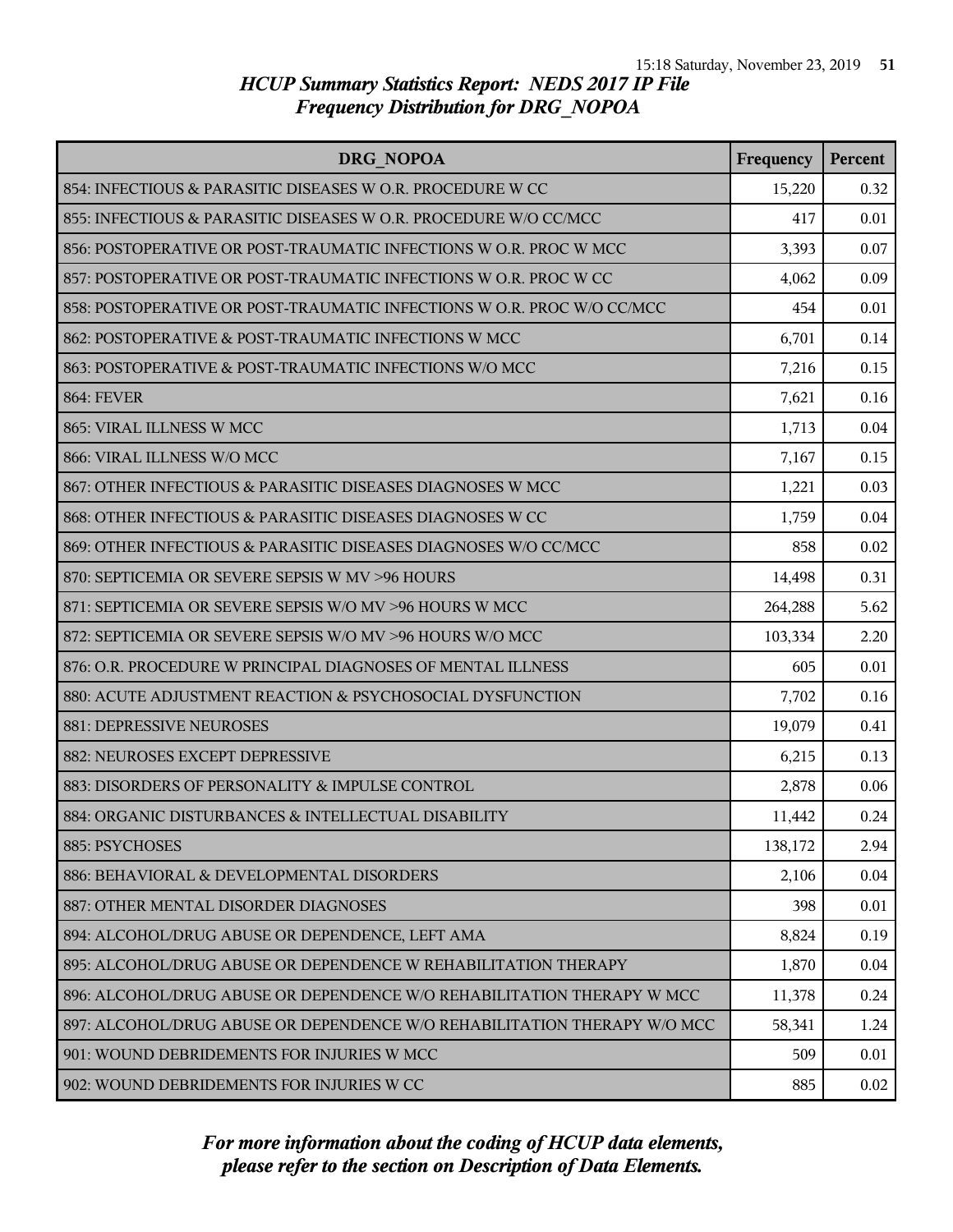| <b>DRG NOPOA</b>                                                         | Frequency | <b>Percent</b> |
|--------------------------------------------------------------------------|-----------|----------------|
| 903: WOUND DEBRIDEMENTS FOR INJURIES W/O CC/MCC                          | 325       | 0.01           |
| 904: SKIN GRAFTS FOR INJURIES W CC/MCC                                   | 428       | 0.01           |
| 905: SKIN GRAFTS FOR INJURIES W/O CC/MCC                                 | 111       | 0.00           |
| 906: HAND PROCEDURES FOR INJURIES                                        | 1,318     | 0.03           |
| 907: OTHER O.R. PROCEDURES FOR INJURIES W MCC                            | 3,649     | 0.08           |
| 908: OTHER O.R. PROCEDURES FOR INJURIES W CC                             | 3,986     | 0.08           |
| 909: OTHER O.R. PROCEDURES FOR INJURIES W/O CC/MCC                       | 2,227     | 0.05           |
| 913: TRAUMATIC INJURY W MCC                                              | 471       | 0.01           |
| 914: TRAUMATIC INJURY W/O MCC                                            | 2,520     | 0.05           |
| 915: ALLERGIC REACTIONS W MCC                                            | 1,399     | 0.03           |
| 916: ALLERGIC REACTIONS W/O MCC                                          | 3,962     | 0.08           |
| 917: POISONING & TOXIC EFFECTS OF DRUGS W MCC                            | 30,162    | 0.64           |
| 918: POISONING & TOXIC EFFECTS OF DRUGS W/O MCC                          | 29,389    | 0.62           |
| 919: COMPLICATIONS OF TREATMENT W MCC                                    | 5,514     | 0.12           |
| 920: COMPLICATIONS OF TREATMENT W CC                                     | 6,774     | 0.14           |
| 921: COMPLICATIONS OF TREATMENT W/O CC/MCC                               | 2,387     | 0.05           |
| 922: OTHER INJURY, POISONING & TOXIC EFFECT DIAG W MCC                   | 1,415     | 0.03           |
| 923: OTHER INJURY, POISONING & TOXIC EFFECT DIAG W/O MCC                 | 2,035     | 0.04           |
| 927: EXTENSIVE BURNS OR FULL THICKNESS BURNS W MV > 96 HRS W SKIN GRAFT  | 241       | 0.01           |
| 928: FULL THICKNESS BURN W SKIN GRAFT OR INHAL INJ W CC/MCC              | 886       | 0.02           |
| 929: FULL THICKNESS BURN W SKIN GRAFT OR INHAL INJ W/O CC/MCC            | 524       | 0.01           |
| 933: EXTENSIVE BURNS OR FULL THICKNESS BURNS W MV >96 HRS W/O SKIN GRAFT | 87        | 0.00           |
| 934: FULL THICKNESS BURN W/O SKIN GRFT OR INHAL INJ                      | 542       | 0.01           |
| 935: NON-EXTENSIVE BURNS                                                 | 3,063     | 0.07           |
| 939: O.R. PROC W DIAGNOSES OF OTHER CONTACT W HEALTH SERVICES W MCC      | 338       | 0.01           |
| 940: O.R. PROC W DIAGNOSES OF OTHER CONTACT W HEALTH SERVICES W CC       | 459       | 0.01           |
| 941: O.R. PROC W DIAGNOSES OF OTHER CONTACT W HEALTH SERVICES W/O CC/MCC | 177       | 0.00           |
| 945: REHABILITATION W CC/MCC                                             | 78        | 0.00           |
| 946: REHABILITATION W/O CC/MCC                                           | 24        | 0.00           |
| 947: SIGNS & SYMPTOMS W MCC                                              | 4,714     | 0.10           |
| 948: SIGNS & SYMPTOMS W/O MCC                                            | 18,037    | 0.38           |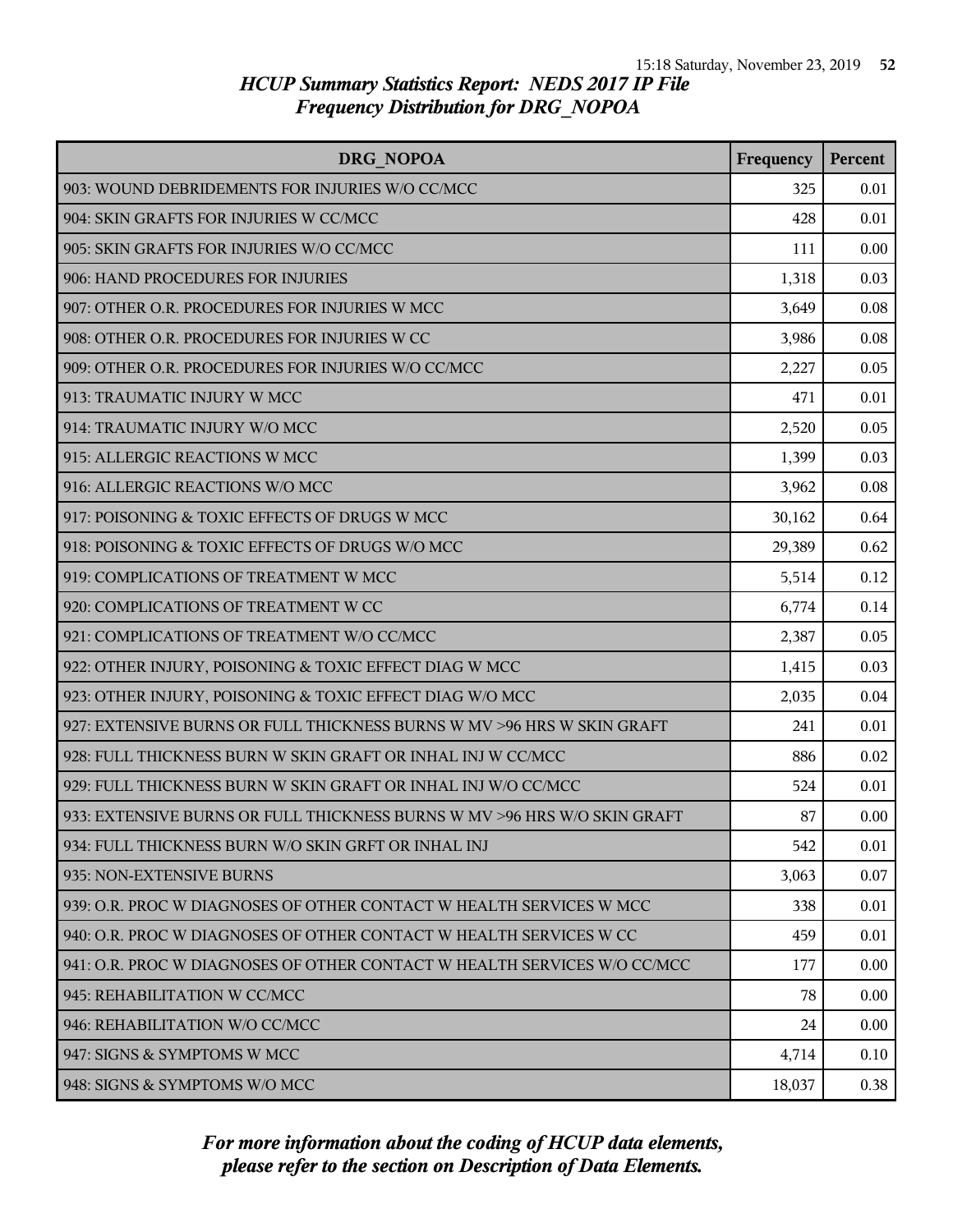| DRG NOPOA                                                                 | Frequency | Percent |
|---------------------------------------------------------------------------|-----------|---------|
| 949: AFTERCARE W CC/MCC                                                   | 980       | 0.02    |
| 950: AFTERCARE W/O CC/MCC                                                 | 252       | 0.01    |
| 951: OTHER FACTORS INFLUENCING HEALTH STATUS                              | 1,675     | 0.04    |
| 955: CRANIOTOMY FOR MULTIPLE SIGNIFICANT TRAUMA                           | 928       | 0.02    |
| 956: LIMB REATTACHMENT, HIP & FEMUR PROC FOR MULTIPLE SIGNIFICANT TRAUMA  | 4,771     | 0.10    |
| 957: OTHER O.R. PROCEDURES FOR MULTIPLE SIGNIFICANT TRAUMA W MCC          | 4,354     | 0.09    |
| 958: OTHER O.R. PROCEDURES FOR MULTIPLE SIGNIFICANT TRAUMA W CC           | 4,364     | 0.09    |
| 959: OTHER O.R. PROCEDURES FOR MULTIPLE SIGNIFICANT TRAUMA W/O CC/MCC     | 771       | 0.02    |
| 963: OTHER MULTIPLE SIGNIFICANT TRAUMA W MCC                              | 2,312     | 0.05    |
| 964: OTHER MULTIPLE SIGNIFICANT TRAUMA W CC                               | 4,555     | 0.10    |
| 965: OTHER MULTIPLE SIGNIFICANT TRAUMA W/O CC/MCC                         | 1,202     | 0.03    |
| 969: HIV W EXTENSIVE O.R. PROCEDURE W MCC                                 | 416       | 0.01    |
| 970: HIV W EXTENSIVE O.R. PROCEDURE W/O MCC                               | 82        | 0.00    |
| 974: HIV W MAJOR RELATED CONDITION W MCC                                  | 4,768     | 0.10    |
| 975: HIV W MAJOR RELATED CONDITION W CC                                   | 3,562     | 0.08    |
| 976: HIV W MAJOR RELATED CONDITION W/O CC/MCC                             | 1,019     | 0.02    |
| 977: HIV W OR W/O OTHER RELATED CONDITION                                 | 1,726     | 0.04    |
| 981: EXTENSIVE O.R. PROCEDURE UNRELATED TO PRINCIPAL DIAGNOSIS W MCC      | 11,619    | 0.25    |
| 982: EXTENSIVE O.R. PROCEDURE UNRELATED TO PRINCIPAL DIAGNOSIS W CC       | 6,774     | 0.14    |
| 983: EXTENSIVE O.R. PROCEDURE UNRELATED TO PRINCIPAL DIAGNOSIS W/O CC/MCC | 1,435     | 0.03    |
| 984: PROSTATIC O.R. PROCEDURE UNRELATED TO PRINCIPAL DIAGNOSIS W MCC      | 71        | 0.00    |
| 985: PROSTATIC O.R. PROCEDURE UNRELATED TO PRINCIPAL DIAGNOSIS W CC       | 82        | 0.00    |
| 986: PROSTATIC O.R. PROCEDURE UNRELATED TO PRINCIPAL DIAGNOSIS W/O CC/MCC | 18        | 0.00    |
| 987: NON-EXTENSIVE O.R. PROC UNRELATED TO PRINCIPAL DIAGNOSIS W MCC       | 5,284     | 0.11    |
| 988: NON-EXTENSIVE O.R. PROC UNRELATED TO PRINCIPAL DIAGNOSIS W CC        | 5,249     | 0.11    |
| 989: NON-EXTENSIVE O.R. PROC UNRELATED TO PRINCIPAL DIAGNOSIS W/O CC/MCC  | 1,498     | 0.03    |
| 998: PRINCIPAL DIAGNOSIS INVALID AS DISCHARGE DIAGNOSIS                   | 17        | 0.00    |
| 999: UNGROUPABLE                                                          | 1,808     | 0.04    |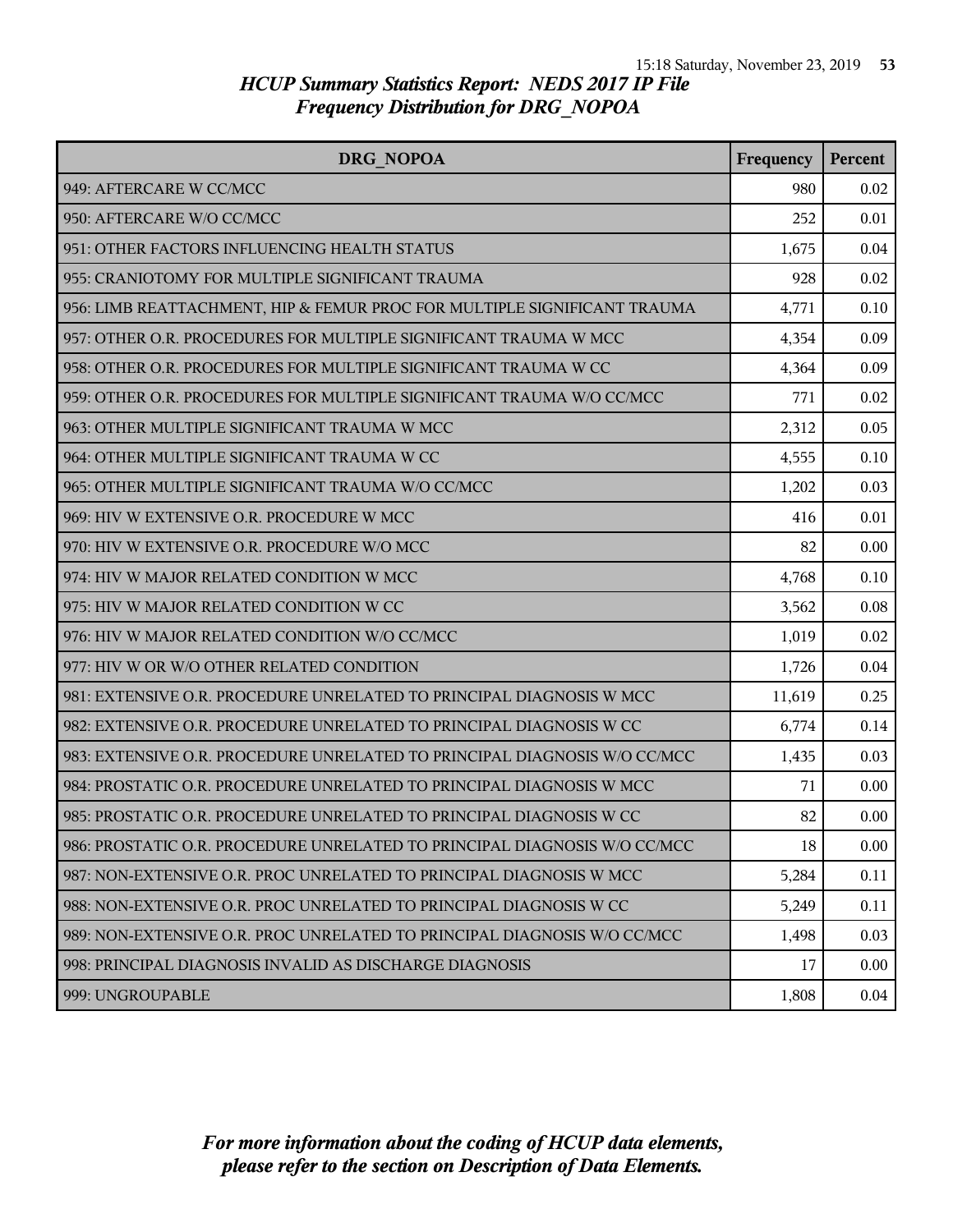| <b>I10 NPR IP</b> | Frequency | Percent |
|-------------------|-----------|---------|
| 0                 | 2,314,829 | 49.21   |
| $\mathbf{1}$      | 959,496   | 20.40   |
| $\overline{2}$    | 533,705   | 11.35   |
| 3                 | 332,548   | 7.07    |
| 4                 | 198,530   | 4.22    |
| 5                 | 117,279   | 2.49    |
| 6                 | 78,328    | 1.67    |
| 7                 | 46,021    | 0.98    |
| 8                 | 31,315    | 0.67    |
| 9                 | 22,269    | 0.47    |
| 10                | 18,094    | 0.38    |
| 11                | 12,473    | 0.27    |
| 12                | 9,409     | 0.20    |
| 13                | 6,736     | 0.14    |
| 14                | 6,456     | 0.14    |
| 15                | 16,146    | 0.34    |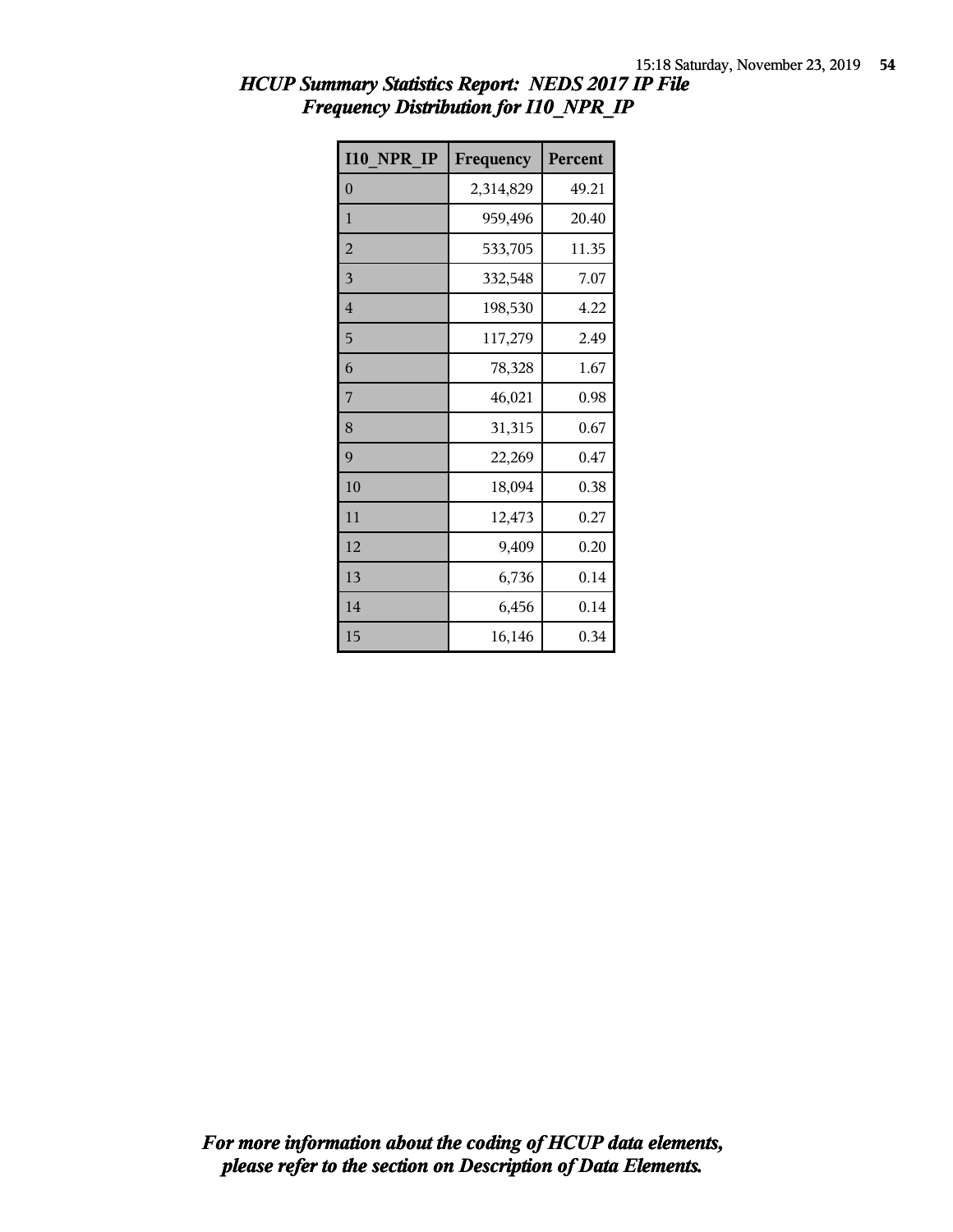| <b>I10 PR IP1</b>      | Frequency | <b>Percent</b> |
|------------------------|-----------|----------------|
| <b>Blank</b>           | 2,315,934 | 49.24          |
| Valid PR               | 2,387,665 | 50.76          |
| Inconsistent PR (incn) | $\leq 10$ | * **           |
| Invalid PR (invl)      | 32        | 0.00           |

| HCUP Summary Statistics Report: NEDS 2017 IP File |  |  |  |
|---------------------------------------------------|--|--|--|
| <b>Frequency Distribution for I10 PR IP1</b>      |  |  |  |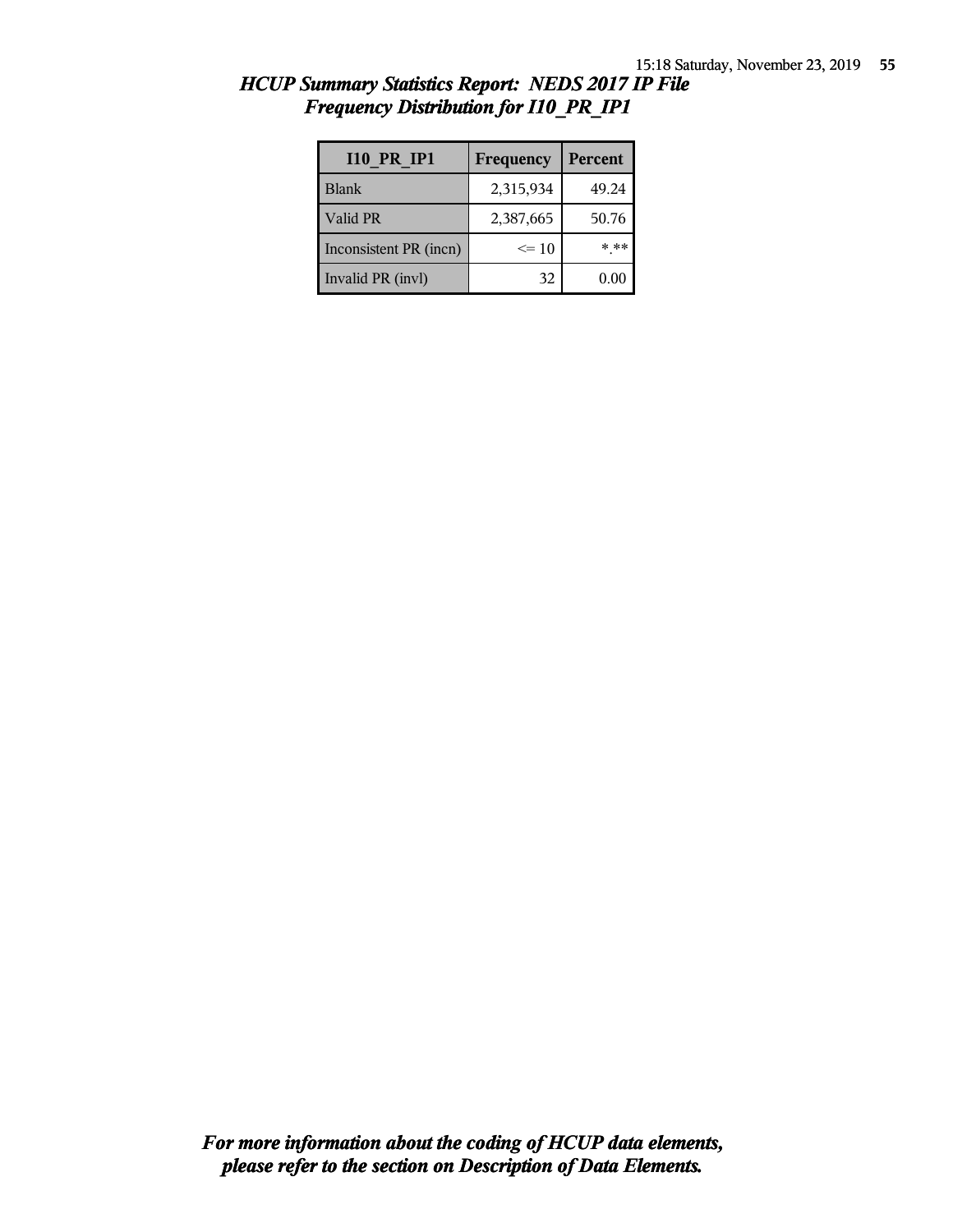| <b>LOS IP</b>        | Frequency       | Percent |
|----------------------|-----------------|---------|
| $\therefore$ Missing | $\Leftarrow$ 10 | $***$   |
| .A: Invalid          | $\leq 10$       | $***$   |
| .C: Inconsistent     | 85              | 0.00    |
| 0 days               | 107,801         | 2.29    |
| 1 day                | 615,129         | 13.08   |
| 2 days               | 930,884         | 19.79   |
| 3 days               | 822,238         | 17.48   |
| 4 days               | 573,611         | 12.20   |
| 5 days               | 398,277         | 8.47    |
| 6 days               | 284,937         | 6.06    |
| 7 days               | 211,090         | 4.49    |
| 8 days               | 151,769         | 3.23    |
| 9 days               | 111,788         | 2.38    |
| 10 days              | 85,442          | 1.82    |
| 11 - 30 days         | 373,475         | 7.94    |
| 31 - 60 days         | 30,506          | 0.65    |
| $61 -$<br>90 days    | 4,266           | 0.09    |
| 91 - 120 days        | 1,214           | 0.03    |
| 121 - 150 days       | 509             | 0.01    |
| 151 - 180 days       | 247             | 0.01    |
| 181 - 210 days       | 136             | 0.00    |
| 211 - 240 days       | 81              | 0.00    |
| 241 - 270 days       | 53              | 0.00    |
| 271 - 300 days       | 37              | 0.00    |
| 301 - 330 days       | 28              | 0.00    |
| 331 - 365 days       | 28              | 0.00    |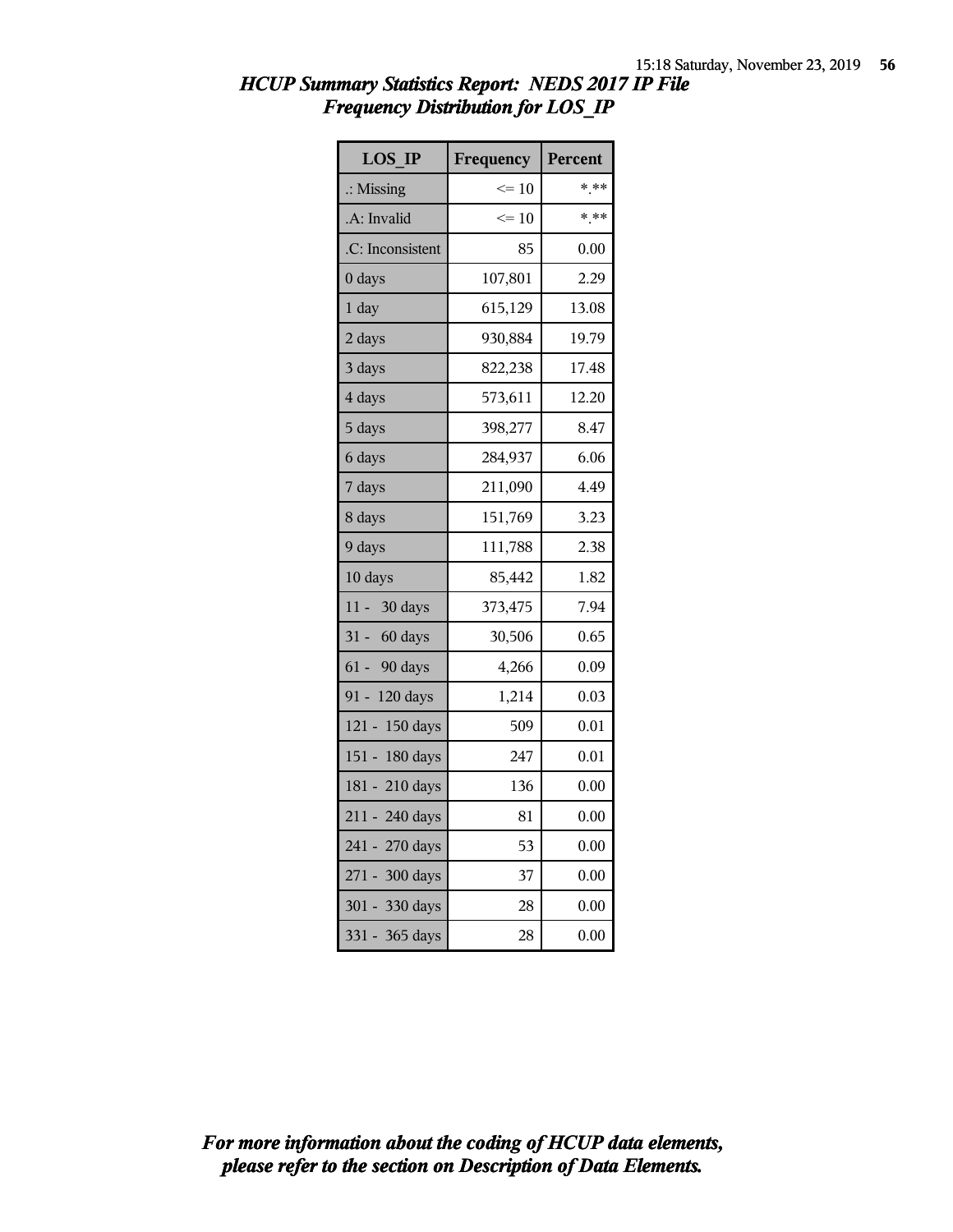| <b>MDC</b>                                                                            | Frequency | Percent |
|---------------------------------------------------------------------------------------|-----------|---------|
| 0: PRINCIPAL DX CAN NOT BE ASSIGNED TO MDC                                            | 6,196     | 0.13    |
| 1: DISEASES & DISORDERS OF THE NERVOUS SYSTEM                                         | 367,487   | 7.81    |
| 2: DISEASES & DISORDERS OF THE EYE                                                    | 8,201     | 0.17    |
| 3: DISEASES & DISORDERS OF THE EAR, NOSE, MOUTH & THROAT                              | 51,749    | 1.10    |
| 4: DISEASES & DISORDERS OF THE RESPIRATORY SYSTEM                                     | 624,649   | 13.28   |
| 5: DISEASES & DISORDERS OF THE CIRCULATORY SYSTEM                                     | 766,408   | 16.29   |
| 6: DISEASES & DISORDERS OF THE DIGESTIVE SYSTEM                                       | 509,692   | 10.84   |
| 7: DISEASES & DISORDERS OF THE HEPATOBILIARY SYSTEM & PANCREAS                        | 202,994   | 4.32    |
| 8: DISEASES & DISORDERS OF THE MUSCULOSKELETAL SYSTEM & CONN TISSUE                   | 292,609   | 6.22    |
| 9: DISEASES & DISORDERS OF THE SKIN, SUBCUTANEOUS TISSUE & BREAST                     | 147,148   | 3.13    |
| 10: ENDOCRINE, NUTRITIONAL & METABOLIC DISEASES & DISORDERS                           | 205,829   | 4.38    |
| 11: DISEASES & DISORDERS OF THE KIDNEY & URINARY TRACT                                | 308,287   | 6.55    |
| 12: DISEASES & DISORDERS OF THE MALE REPRODUCTIVE SYSTEM                              | 11,293    | 0.24    |
| 13: DISEASES & DISORDERS OF THE FEMALE REPRODUCTIVE SYSTEM                            | 19,450    | 0.41    |
| 14: PREGNANCY, CHILDBIRTH & THE PUERPERIUM                                            | 142,143   | 3.02    |
| 15: NEWBORNS & OTHER NEONATES WITH CONDTN ORIG IN PERINATAL PERIOD                    | 12,489    | 0.27    |
| 16: DISEASES & DISORDERS OF BLOOD, BLOOD FORMING ORGANS, IMMUNOLOG DISORD             | 85,281    | 1.81    |
| 17: MYELOPROLIFERATIVE DISEASES & DISORDERS, POORLY DIFFERENTIATED<br><b>NEOPLASM</b> | 19,243    | 0.41    |
| 18: INFECTIOUS & PARASITIC DISEASES, SYSTEMIC OR UNSPECIFIED SITES                    | 484,430   | 10.30   |
| 19: MENTAL DISEASES & DISORDERS                                                       | 188,529   | 4.01    |
| 20: ALCOHOL/DRUG USE & ALCOHOL/DRUG INDUCED ORGANIC MENTAL DISORDERS                  | 80,812    | 1.72    |
| 21: INJURIES, POISONINGS & TOXIC EFFECTS OF DRUGS                                     | 101,594   | 2.16    |
| 22: BURNS                                                                             | 5,476     | 0.12    |
| 23: FACTORS INFLUENCING HLTH STAT & OTHR CONTACTS WITH HLTH SERVCS                    | 26,692    | 0.57    |
| 24: MULTIPLE SIGNIFICANT TRAUMA                                                       | 23,333    | 0.50    |
| 25: HUMAN IMMUNODEFICIENCY VIRUS INFECTIONS                                           | 11,620    | 0.25    |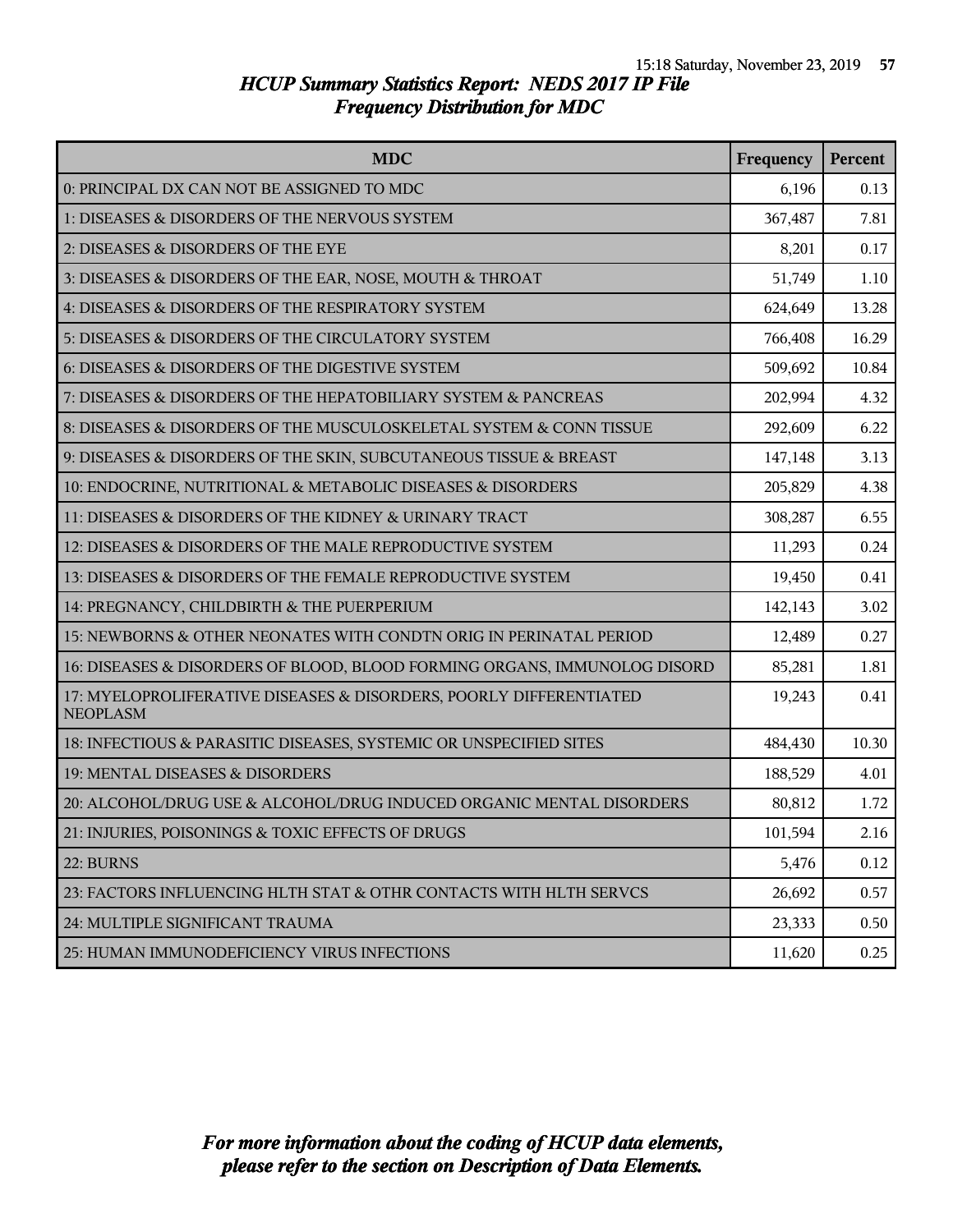| MDC NoPOA                                                                             | Frequency | Percent |
|---------------------------------------------------------------------------------------|-----------|---------|
| 0: PRINCIPAL DX CAN NOT BE ASSIGNED TO MDC                                            | 1,808     | 0.04    |
| 1: DISEASES & DISORDERS OF THE NERVOUS SYSTEM                                         | 367,764   | 7.82    |
| 2: DISEASES & DISORDERS OF THE EYE                                                    | 8,213     | 0.17    |
| 3: DISEASES & DISORDERS OF THE EAR, NOSE, MOUTH & THROAT                              | 51,798    | 1.10    |
| 4: DISEASES & DISORDERS OF THE RESPIRATORY SYSTEM                                     | 625,310   | 13.29   |
| 5: DISEASES & DISORDERS OF THE CIRCULATORY SYSTEM                                     | 766,800   | 16.30   |
| 6: DISEASES & DISORDERS OF THE DIGESTIVE SYSTEM                                       | 509,858   | 10.84   |
| 7: DISEASES & DISORDERS OF THE HEPATOBILIARY SYSTEM & PANCREAS                        | 203,046   | 4.32    |
| 8: DISEASES & DISORDERS OF THE MUSCULOSKELETAL SYSTEM & CONN TISSUE                   | 293,522   | 6.24    |
| 9: DISEASES & DISORDERS OF THE SKIN, SUBCUTANEOUS TISSUE & BREAST                     | 147,228   | 3.13    |
| 10: ENDOCRINE, NUTRITIONAL & METABOLIC DISEASES & DISORDERS                           | 205,990   | 4.38    |
| 11: DISEASES & DISORDERS OF THE KIDNEY & URINARY TRACT                                | 308,633   | 6.56    |
| 12: DISEASES & DISORDERS OF THE MALE REPRODUCTIVE SYSTEM                              | 11,303    | 0.24    |
| 13: DISEASES & DISORDERS OF THE FEMALE REPRODUCTIVE SYSTEM                            | 19,453    | 0.41    |
| 14: PREGNANCY, CHILDBIRTH & THE PUERPERIUM                                            | 142,146   | 3.02    |
| 15: NEWBORNS & OTHER NEONATES WITH CONDTN ORIG IN PERINATAL PERIOD                    | 12,490    | 0.27    |
| 16: DISEASES & DISORDERS OF BLOOD, BLOOD FORMING ORGANS, IMMUNOLOG DISORD             | 85,364    | 1.81    |
| 17: MYELOPROLIFERATIVE DISEASES & DISORDERS, POORLY DIFFERENTIATED<br><b>NEOPLASM</b> | 19,248    | 0.41    |
| 18: INFECTIOUS & PARASITIC DISEASES, SYSTEMIC OR UNSPECIFIED SITES                    | 485,024   | 10.31   |
| 19: MENTAL DISEASES & DISORDERS                                                       | 188,600   | 4.01    |
| 20: ALCOHOL/DRUG USE & ALCOHOL/DRUG INDUCED ORGANIC MENTAL DISORDERS                  | 80,869    | 1.72    |
| 21: INJURIES, POISONINGS & TOXIC EFFECTS OF DRUGS                                     | 101,701   | 2.16    |
| 22: BURNS                                                                             | 5,497     | 0.12    |
| 23: FACTORS INFLUENCING HLTH STAT & OTHR CONTACTS WITH HLTH SERVCS                    | 26,745    | 0.57    |
| 24: MULTIPLE SIGNIFICANT TRAUMA                                                       | 23,601    | 0.50    |
| 25: HUMAN IMMUNODEFICIENCY VIRUS INFECTIONS                                           | 11,623    | 0.25    |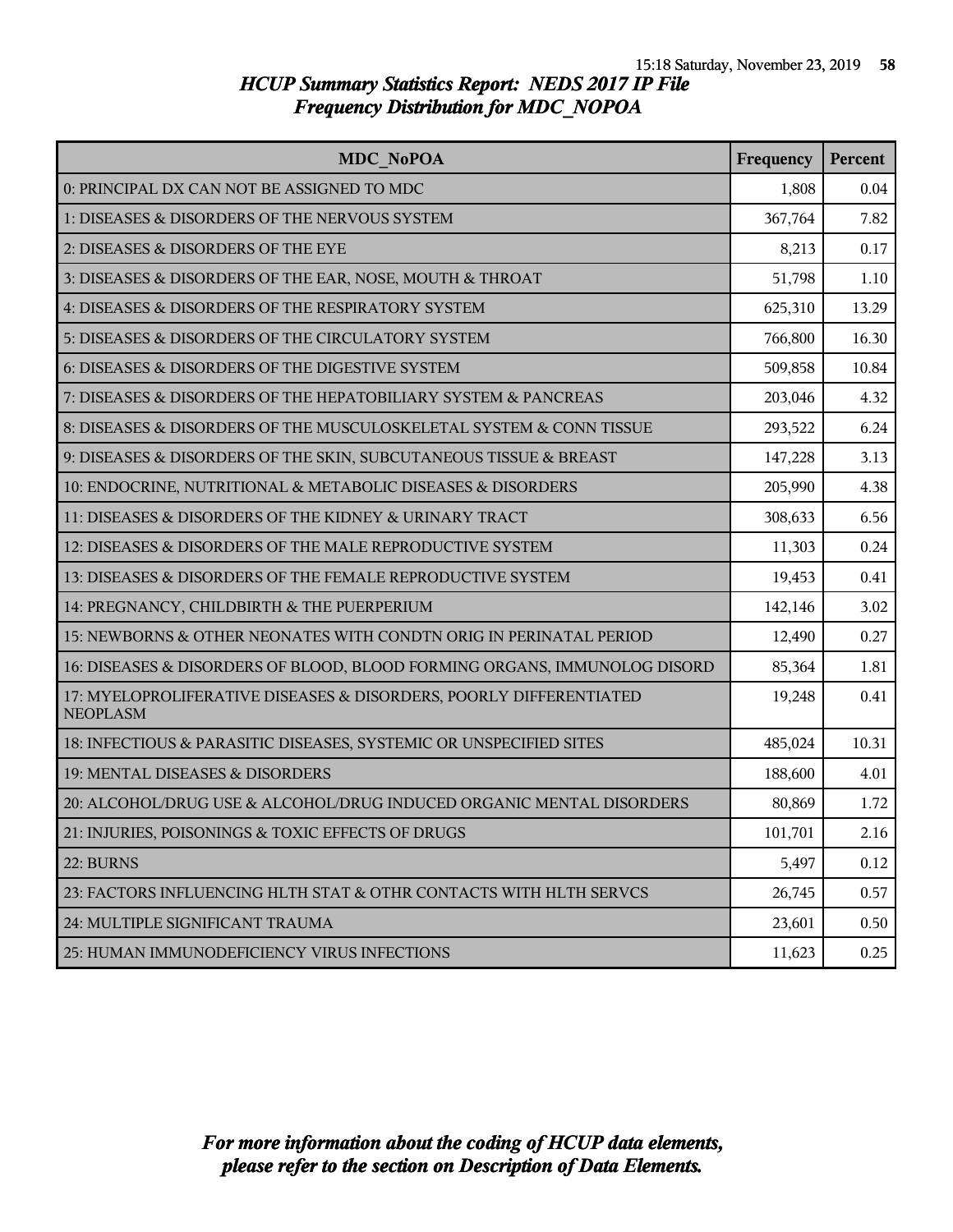| <b>PRVER</b>              | <b>Frequency Percent</b> |        |
|---------------------------|--------------------------|--------|
| 10: ICD-10-PCS procedures | 4,703,634                | 100.00 |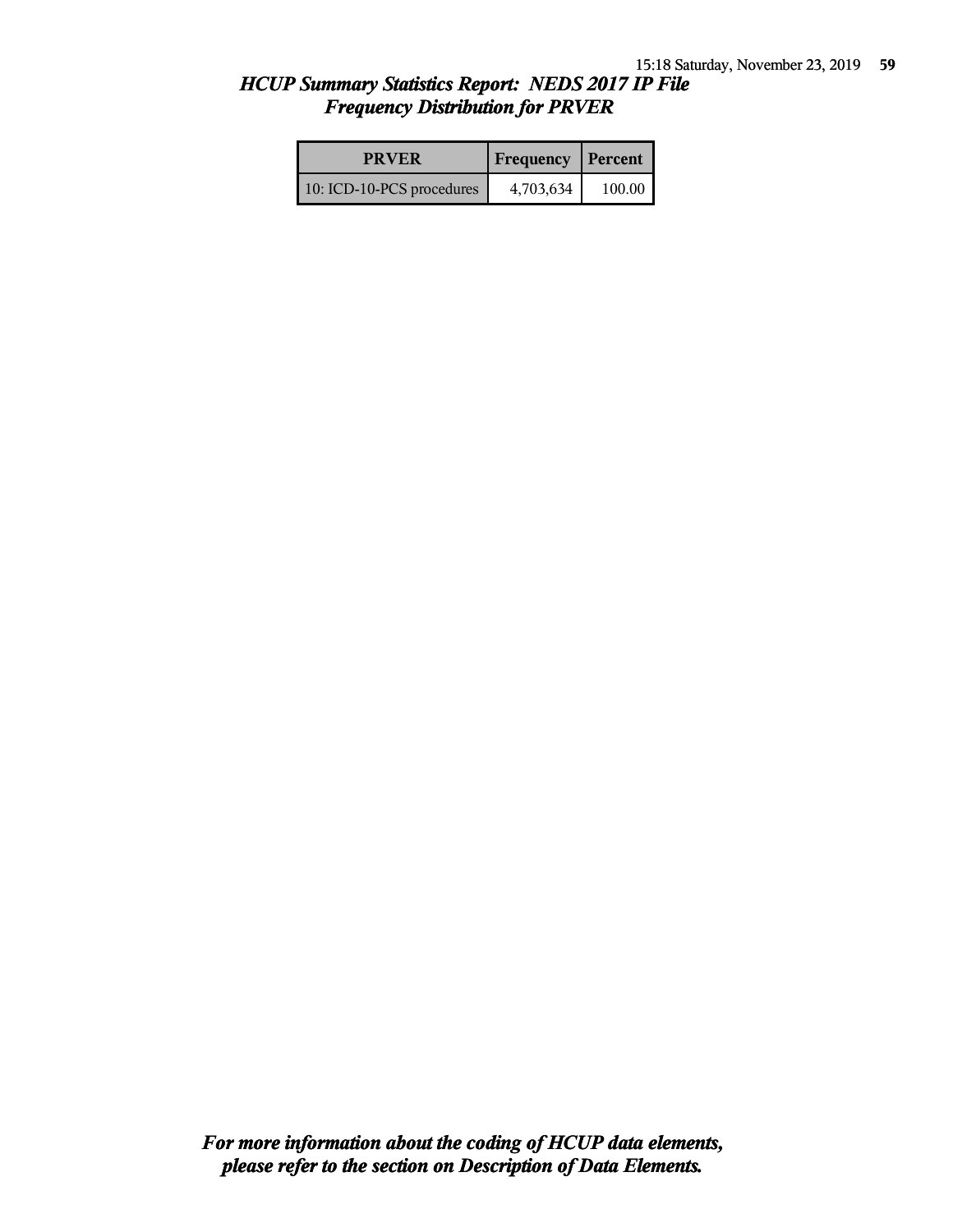| <b>TOTCHG IP</b>      | Frequency | <b>Percent</b> |
|-----------------------|-----------|----------------|
| $\therefore$ Missing  | 208       | 0.00           |
| .A: Invalid           | 11        | 0.00           |
| .C: Inconsistent      | 13        | 0.00           |
| $$100-$<br>\$1,000    | 174       | 0.00           |
| $$1,001-$<br>\$5,000  | 54,451    | 1.16           |
| \$5,001- \$10,000     | 319,309   | 6.79           |
| \$10,001- \$50,000    | 2,897,578 | 61.60          |
| \$50,001-\$100,000    | 901,823   | 19.17          |
| \$100,001-\$200,000   | 374,103   | 7.95           |
| \$200,001- \$300,000  | 86,391    | 1.84           |
| \$300,001-\$400,000   | 31,959    | 0.68           |
| \$400,001- \$500,000  | 14,959    | 0.32           |
| \$500,001-\$1,000,000 | 18,754    | 0.40           |
| Over \$1,000,000      | 3,901     | 0.08           |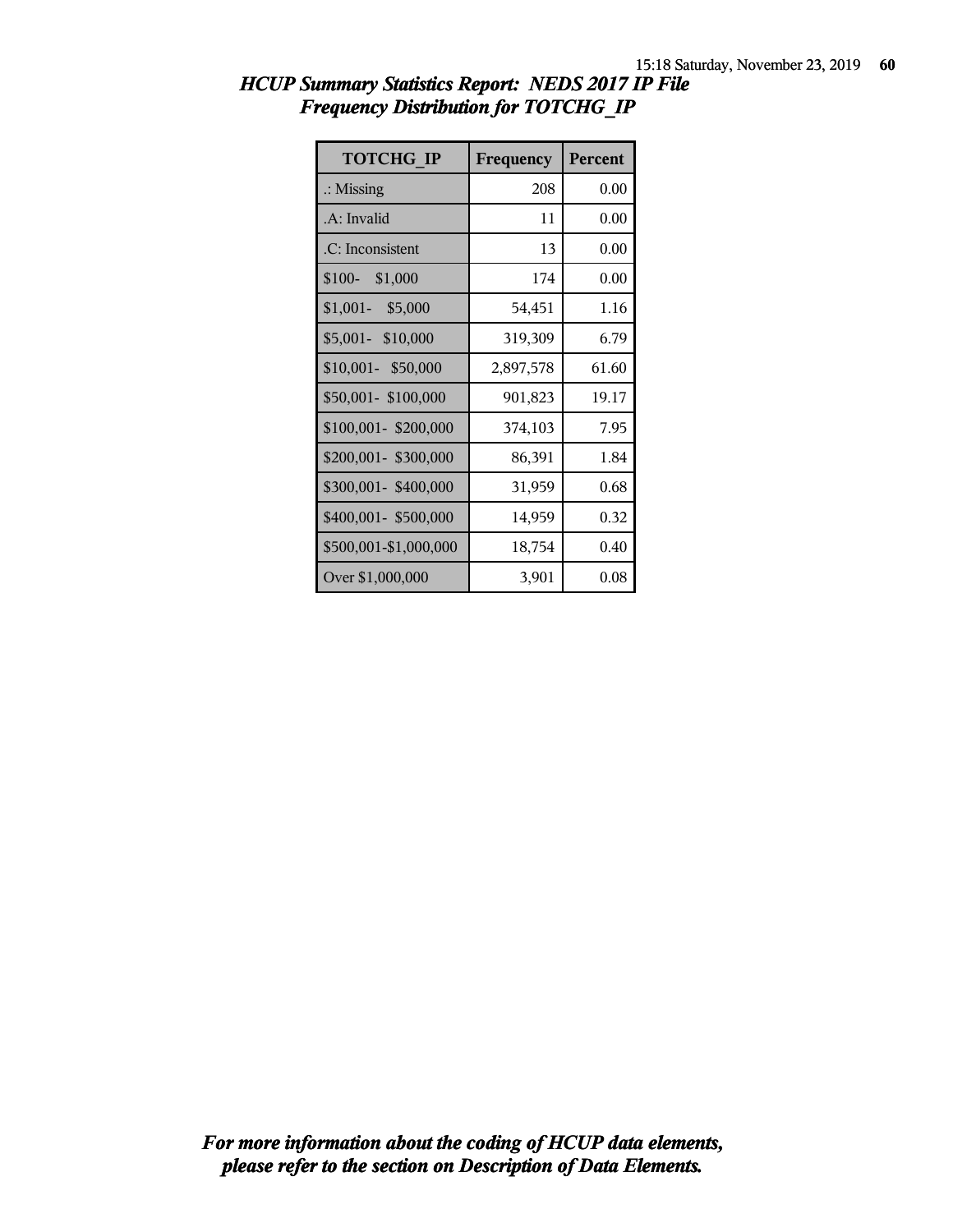| <b>Moments</b>         |            |                               |            |
|------------------------|------------|-------------------------------|------------|
| N                      | 4703546    | <b>Sum Weights</b><br>4703546 |            |
| Mean                   | 4.93057918 | <b>Sum Observations</b>       | 23191206   |
| <b>Std Deviation</b>   | 6.31735168 | <b>Variance</b>               | 39.9089322 |
| <b>Skewness</b>        | 10.2824469 | <b>Kurtosis</b>               | 266.616808 |
| <b>Uncorrected SS</b>  | 302059536  | <b>Corrected SS</b>           | 187713458  |
| <b>Coeff Variation</b> | 128.125955 | <b>Std Error Mean</b>         | 0.00291288 |

#### *Variable: LOS\_IP (Length of stay (cleaned) from IP)*

| <b>Basic Statistical Measures</b> |          |                            |          |
|-----------------------------------|----------|----------------------------|----------|
| Location<br><b>Variability</b>    |          |                            |          |
| Mean                              | 4.930579 | <b>Std Deviation</b>       | 6.31735  |
| <b>Median</b>                     | 3.000000 | <b>Variance</b>            | 39.90893 |
| Mode                              | 2.000000 | 365.00000<br>Range         |          |
|                                   |          | <b>Interquartile Range</b> | 4.00000  |

| <b>Tests for Location: Mu0=0</b> |                             |  |                        |         |
|----------------------------------|-----------------------------|--|------------------------|---------|
| <b>Test</b>                      | <b>Statistic</b><br>p Value |  |                        |         |
| Student's t                      | 1692.683   $Pr >  t $       |  |                        | < 0.001 |
| <b>Sign</b>                      | M                           |  | 2297873   $Pr \ge  M $ | < 0.001 |
| <b>Signed Rank</b>               |                             |  | 5.28E12 $ Pr \ge  S $  | < 0.001 |

| <b>Quantiles (Definition 5)</b> |          |  |
|---------------------------------|----------|--|
| Level                           | Quantile |  |
| 100% Max                        | 365      |  |
| 99%                             | 28       |  |
| 95%                             | 14       |  |
| 90%                             | 10       |  |
| 75% Q3                          | 6        |  |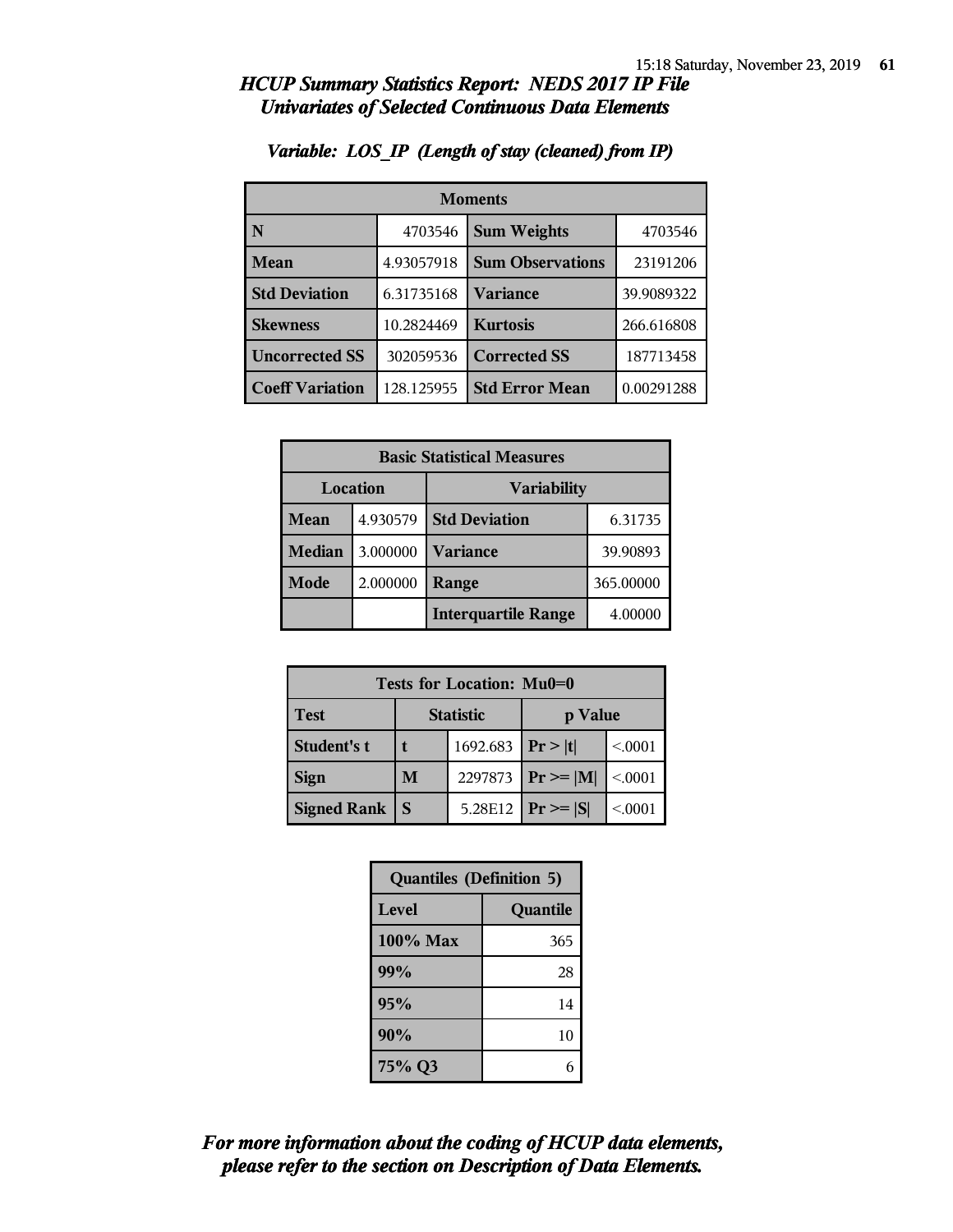| <b>Quantiles (Definition 5)</b> |          |  |
|---------------------------------|----------|--|
| Level                           | Quantile |  |
| 50% Median                      | 3        |  |
| 25% Q1                          | 2        |  |
| 10%                             |          |  |
| 5%                              | 1        |  |
| 1%                              | 0        |  |
| $0\%$ Min                       |          |  |

*Variable: LOS\_IP (Length of stay (cleaned) from IP)*

| <b>Missing Values</b>          |                |                   |                       |  |
|--------------------------------|----------------|-------------------|-----------------------|--|
|                                |                | <b>Percent Of</b> |                       |  |
| <b>Missing</b><br><b>Value</b> | Count          | All Obs           | <b>Missing</b><br>Obs |  |
|                                |                | 0.00              | 1.14                  |  |
| А                              | $\overline{2}$ | 0.00              | 2.27                  |  |
| C                              | 85             | 0.00              | 96.59                 |  |
| Total                          | 88             | 0.00              | 100.00                |  |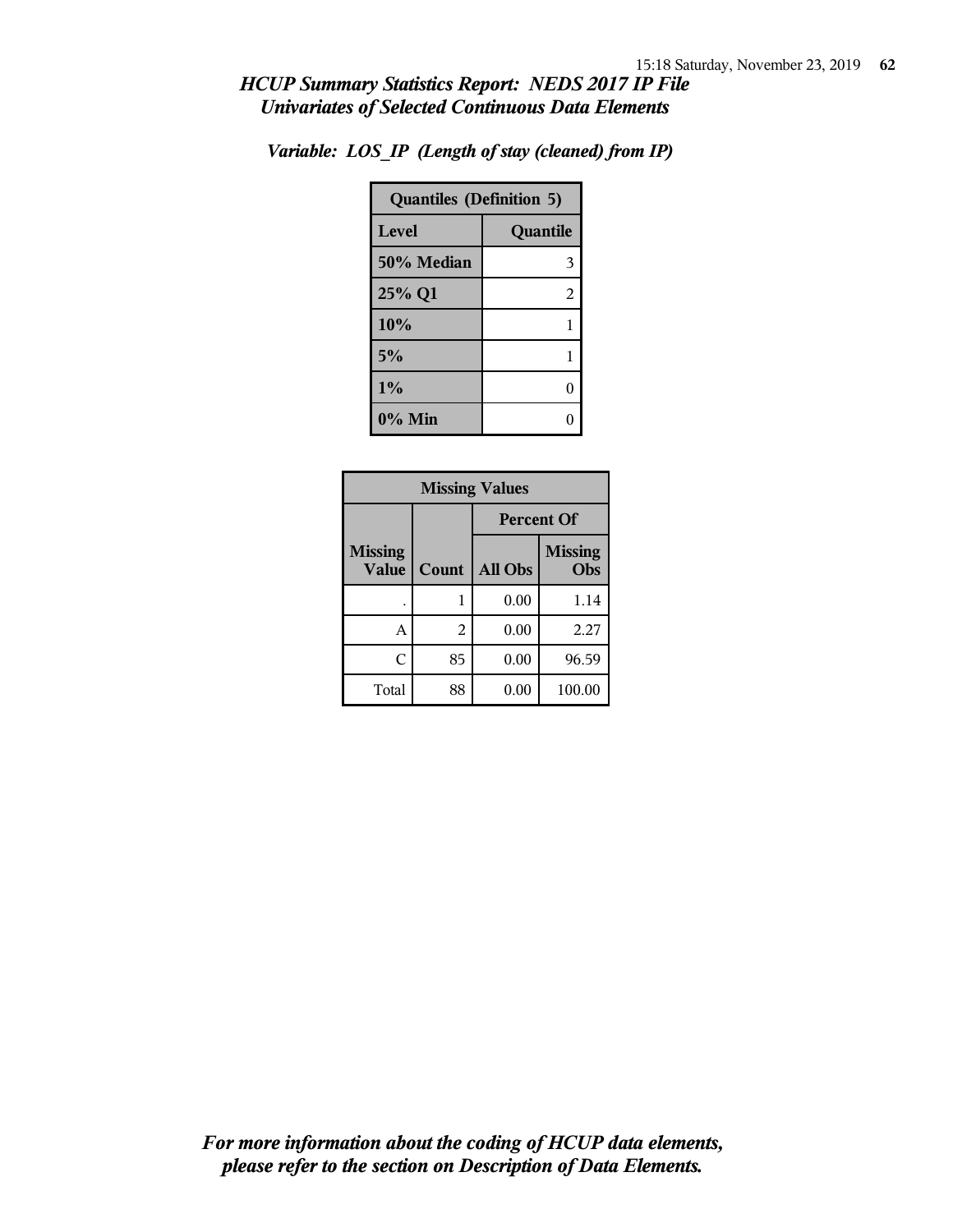| <b>Moments</b>         |            |                               |            |
|------------------------|------------|-------------------------------|------------|
| N                      | 4703402    | <b>Sum Weights</b><br>4703402 |            |
| Mean                   | 52927.4165 | <b>Sum Observations</b>       | 2.48939E11 |
| <b>Std Deviation</b>   | 82656.5957 | <b>Variance</b>               | 6832112816 |
| <b>Skewness</b>        | 12.9381427 | <b>Kurtosis</b>               | 516.016334 |
| <b>Uncorrected SS</b>  | 4.53099E16 | <b>Corrected SS</b>           | 3.21342E16 |
| <b>Coeff Variation</b> | 156.169715 | <b>Std Error Mean</b>         | 38.1128534 |

#### *Variable: TOTCHG\_IP (Total charge for ED and inpatient services)*

| <b>Basic Statistical Measures</b> |          |                            |            |  |
|-----------------------------------|----------|----------------------------|------------|--|
| Location<br><b>Variability</b>    |          |                            |            |  |
| Mean                              | 52927.42 | <b>Std Deviation</b>       | 82657      |  |
| <b>Median</b>                     | 31484.00 | <b>Variance</b>            | 6832112816 |  |
| Mode                              | 57069.00 | 9681728<br>Range           |            |  |
|                                   |          | <b>Interquartile Range</b> | 40361      |  |

| Tests for Location: Mu0=0 |                             |         |                 |         |
|---------------------------|-----------------------------|---------|-----------------|---------|
| <b>Test</b>               | <b>Statistic</b><br>p Value |         |                 |         |
| Student's t               | 1388.703                    |         | Pr> t           | < 0.001 |
| <b>Sign</b>               | M<br>2351701                |         | $Pr \geq  M $   | < 0.001 |
| <b>Signed Rank</b>        | S                           | 5.53E12 | $ Pr \ge =  S $ | < 0001  |

| <b>Quantiles (Definition 5)</b> |          |  |  |
|---------------------------------|----------|--|--|
| Level                           | Quantile |  |  |
| $100\%$ Max                     | 9681829  |  |  |
| 99%<br>361075                   |          |  |  |
| 95%<br>160441                   |          |  |  |
| 90%<br>107614                   |          |  |  |
| 75% Q3                          | 58307    |  |  |